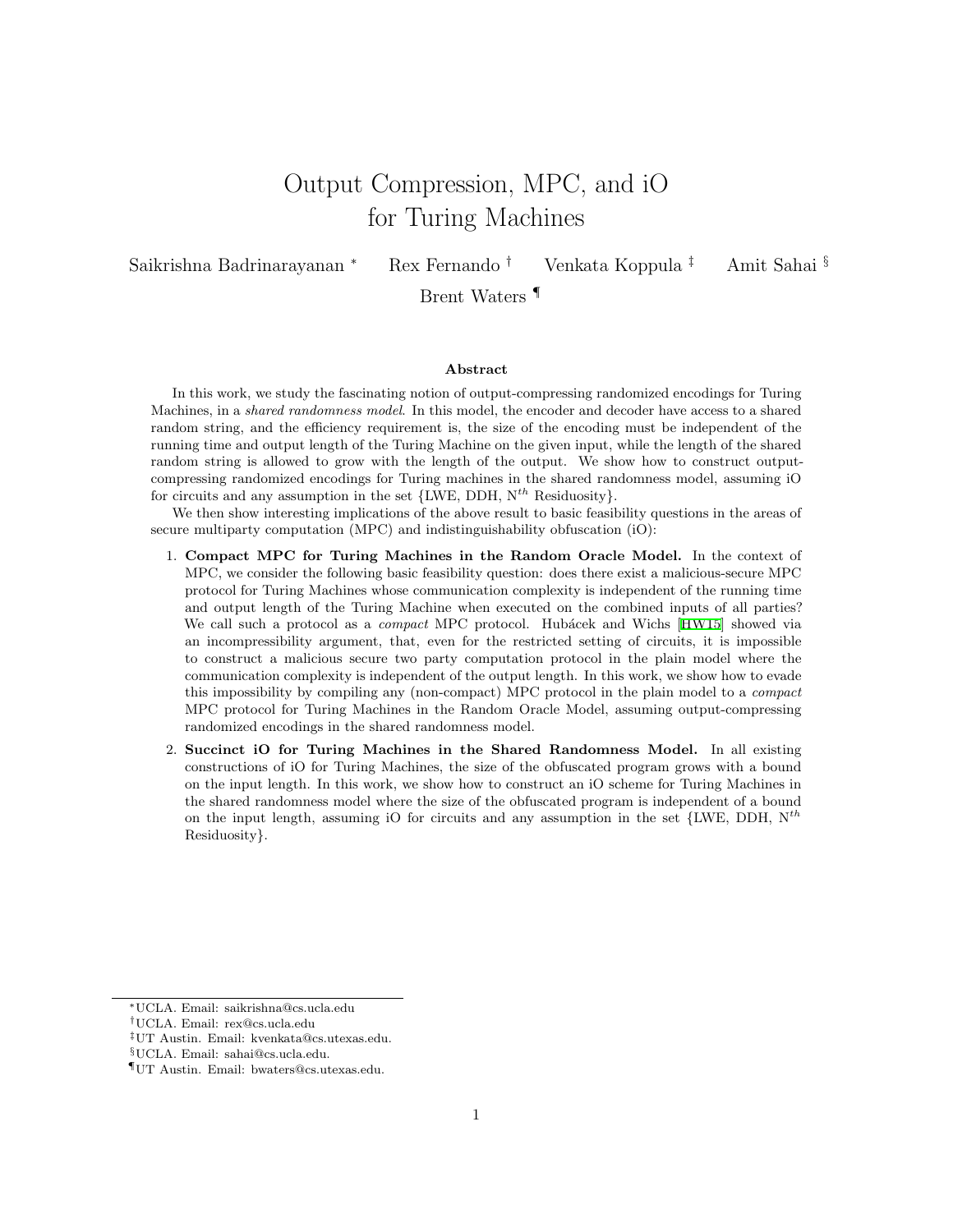# **Contents**

| $\mathbf 1$ | Introduction<br>1.1<br>1.2                                                                                                                                                     | 3<br>$\overline{5}$<br>$\boldsymbol{6}$ |  |
|-------------|--------------------------------------------------------------------------------------------------------------------------------------------------------------------------------|-----------------------------------------|--|
| $\bf{2}$    | <b>Technical Overview</b><br>2.1<br>2.2<br>Compact MPC for Turing Machines in the Random Oracle Model<br>Succinct iO for Turing Machines in the Shared Randomness Model<br>2.3 | 7<br>$\overline{7}$<br>8<br>10          |  |
| 3           | Preliminaries<br>11                                                                                                                                                            |                                         |  |
| 4           | <b>Randomized Encodings: Definitions</b><br>4.1<br>Strong output-compressing Randomized Encodings in the shared randomess model<br>4.2                                         | 11<br>11<br>12                          |  |
| 5           | Strong Output-compressing Randomized Encodings in the CRS Model<br>$5.1\,$<br>5.2                                                                                              | 13<br>14<br>15                          |  |
| 6           | Compact MPC<br>Construction<br>6.1<br>6.2                                                                                                                                      | 27<br>28<br>30                          |  |
| 7           | Constructing iO from Output-Compressing Randomized Encodings<br>7.1<br>7.2<br>7.3                                                                                              | 33<br>34<br>35<br>36                    |  |
| 8           | <b>Construction of Succinct Partial Randomized Encodings</b><br>8.1<br>8.2                                                                                                     | 37<br>39<br>41                          |  |
|             | A Secure Multiparty Computation in the Random Oracle Model<br>46                                                                                                               |                                         |  |
|             | <b>B</b> Further Preliminaries<br>B.2<br>B.3                                                                                                                                   | 48<br>48<br>48<br>49<br>49              |  |
|             | C Primitives from [KLW15]                                                                                                                                                      | 50<br>50<br>51                          |  |
|             | D Proof of Simulation Security for Succinct Partial Randomized Encodings<br>D.2                                                                                                | 56<br>60<br>71<br>80<br>82              |  |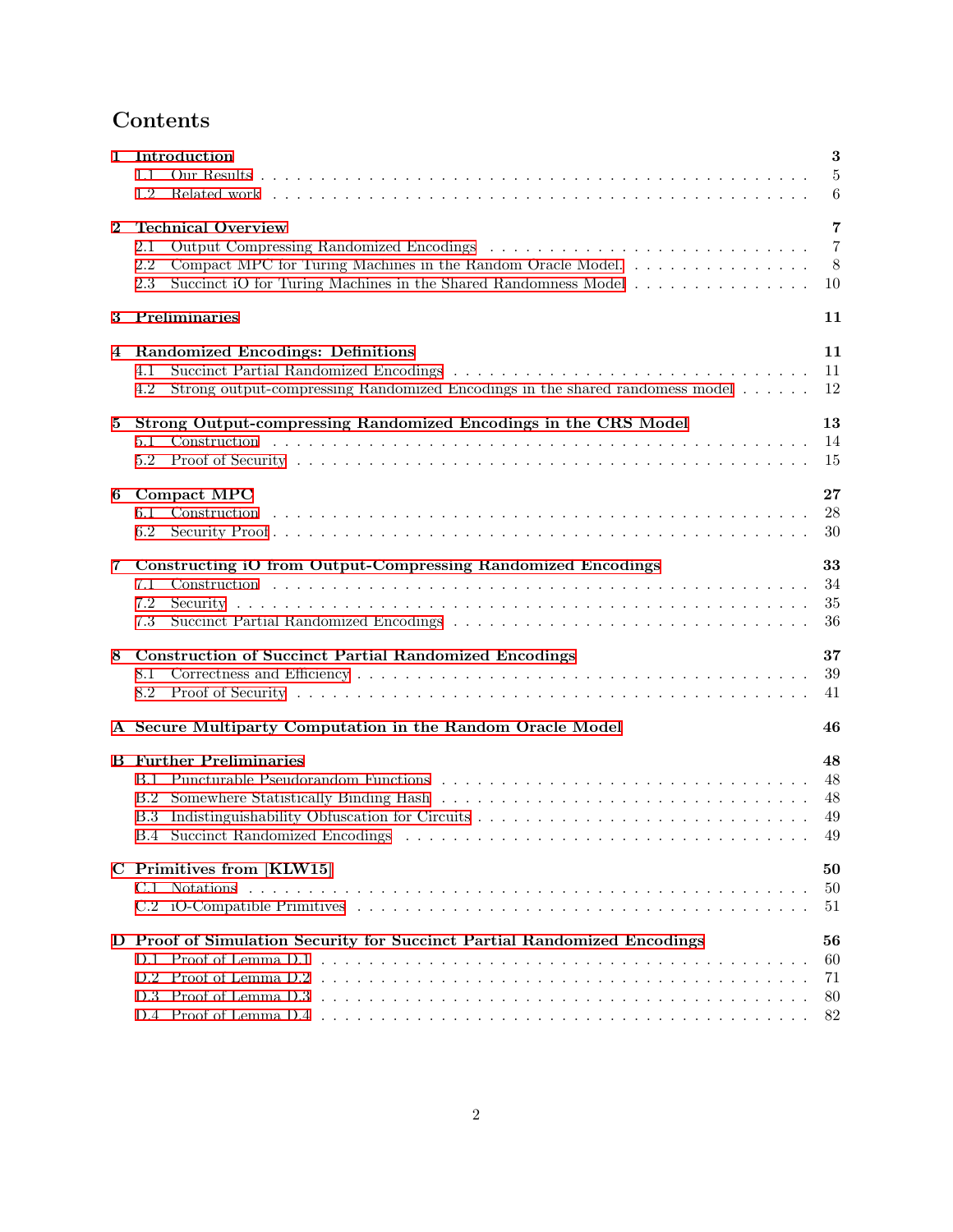## <span id="page-2-0"></span>**1 Introduction**

In this work, we study the fascinating notion of output-compressing randomized encodings for Turing machines. We explore the implication of such encodings to a natural and surprisingly unexplored form of secure multiparty computation for Turing Machines, and also to indistinguishability obfuscation for Turing Machines.

Output-compressing randomized encodings were introduced in the works of Ananth and Jain[[AJ15\]](#page-42-0) and Lin, Pass, Seth and Telang [\[LPST16\]](#page-44-1) as a generalization of randomized encodings [\[IK00\]](#page-44-2) and succinct randomized encodings [\[KLW15,](#page-44-3) [BGL](#page-42-1)<sup>+</sup>15, [CHJV15\]](#page-43-0). Recall that in an output-compressing randomized encoding scheme for Turing machines, there exists an encode algorithm that takes as input a Turing machine Output-compressing randomized encodings were introduced in the works of Ananth and Jain[AJ15] and<br>Lin, Pass, Seth and Telang [LPST16] as a generalization of randomized encodings [IK00] and succinct<br>randomized encodings [K can compute the output  $M(x)$ . The efficiency requirement is that for any machine M and input x, the size of the encoding is  $poly(|M|, |x|, \lambda)$ , for some fixed polynomial poly, where  $\lambda$  is the security parameter. In particular, the size of the encoding should be *independent of the output length* and the running time of the machine *M* on input  $x$ <sup>[1](#page-2-1)</sup>. In those papers, they defined both indistinguishability based and simulation based security notions. In this work, we will focus on the stronger notion of simulation based security which states that an output-compressing randomized encoding scheme is secure if there exists a simulator Sim, that, for any Turing machine *M* and input *x*, given just the output  $M(x)$ , along with the size of the machine  $|M|$ machine *M* on input  $x$ <sup>2</sup>. In those papers, they defined both indistinguishability based and simulation based<br>security notions. In this work, we will focus on the stronger notion of simulation based security which state the machine  $M$  and input  $x^2$  $x^2$ . As stated here, this goal is impossible due to an "incompressibility" argument as shown by Lin et al.[\[LPST16\]](#page-44-1). Such incompressibility arguments have been a source of impossibility proofs in many areas of cryptography such as functional encryption, garbled circuits and secure multiparty computation [[BSW11,](#page-42-2) [AIKW13,](#page-42-3) [CIJ](#page-43-1)<sup>+</sup>13, [AGVW13,](#page-42-4) [HW15](#page-44-0)] and this is perhaps the reason why simulation secure output compressing randomized encodings have not been well studied so far.

Our starting observation is that the above impossibility fails to hold in a *shared randomness model* where the size of the randomness can grow with the output length. More formally, both the encoder and decoder share a random string (whose size can grow with the output length) and we require two properties: (1) For any machine *M* and input *x*, the size of the encoding is  $poly(|M|, |x|, \lambda)$ , for some fixed polynomial poly. (2) There exists a simulator Sim, that, for any Turing machine *M* and input *x*, given just the output  $M(x)$ . along with the length of the machine  $|M|$  and the input length  $|x|$ , outputs a pair of a simulated encoding share a random string (whose size can grow with the output length) and we require two properties: (1) For<br>any machine *M* and input *x*, the size of the encoding is  $poly(|M|, |x|, \lambda)$ , for some fixed polynomial poly. (2)<br>Ther random string.

In fact, our first main result is that we can indeed construct output-compressing randomized encodings for Turing machines in the shared randomness model based on indistinguishability obfuscation (iO) for circuits and any assumption in *{*Decisional Diffie Hellman (DDH)*,* Learning With Errors (LWE)*, Nth* Residuosity*}* where the size of the shared randomness equals the output length. Recall that iO is necessary because output-compressing randomized encodings for Turing machines implies iO for circuits as shown by Lin et al.[[LPST16](#page-44-1)] (it is easy to see that this implication to iO remains true even in the shared randomness model). We describe the techniques used in our construction in Section [2.1](#page-6-1). We then use this new tool to tackle basic feasibility questions in the context of two fundamental areas in Cryptography: secure multiparty computation (MPC) and indistinguishability obfuscation (iO).

**Compact MPC for Turing machines with unbounded output in the Random Oracle model.** The first basic feasibility question we address is the following: Consider a set of *n* mutually distrusting parties with inputs  $x_1, \ldots, x_n$  respectively that agree on a Turing machine M. Their goal is to securely compute the output  $M(x_1, \ldots, x_n)$  without leaking any information about their respective inputs, where we stress that the output can be of any unbounded polynomial size. Crucially, we require that the communication complexity of the protocol (the sum of the length of the messages exchanged by all the parties) is  $poly(|M|, |x_1|, \ldots, |x_n|, \lambda)$  for some fixed polynomial poly where  $\lambda$  is the security parameter. In particular, the communication complexity

<span id="page-2-2"></span><span id="page-2-1"></span><sup>&</sup>lt;sup>1</sup>the size can depend logarithmically on the output length and running time.

<sup>&</sup>lt;sup>2</sup>We actually consider a stronger notion where part of the input need not be hidden and we require that the size of the encoding should not grow with this revealed part. This is a generalization of the notion of partial garbling schemes introduced by Ishai and Wee [\[IW14\]](#page-44-4).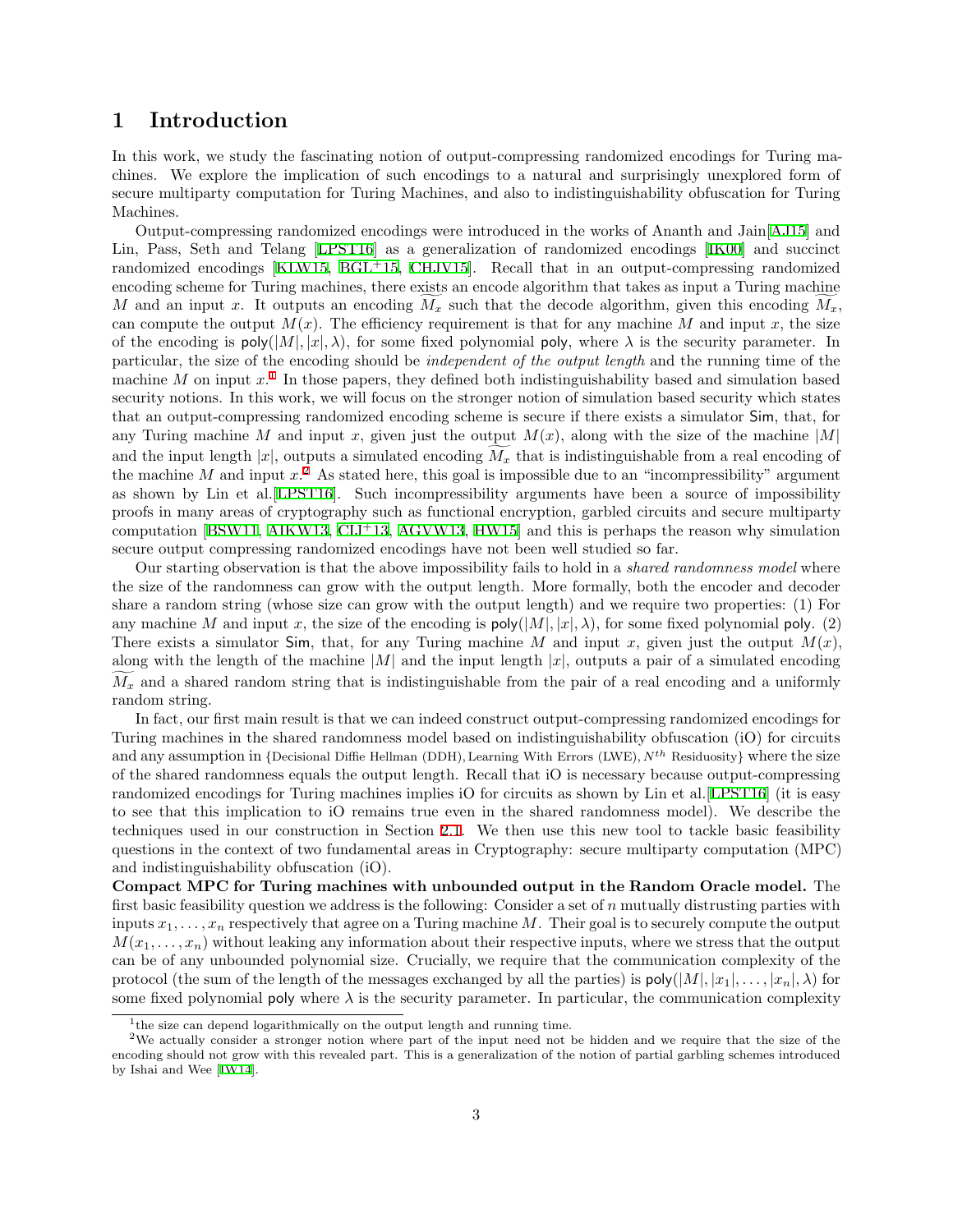should be independent of the output length and the running time of the machine *M* on input  $(x_1, \ldots, x_n)$ . We call such an MPC protocol to be *compact*. Indeed, this communication efficiency requirement is the most natural efficiency requirement in the context of MPC for Turing machines.

Remarkably, this extremely basic question, as stated above, has never been considered before to the best of our knowledge (see related work below for comparison with previous work). At first glance, one may think that Fully Homomorphic Encryption (FHE), one of the most powerful primitives in Cryptography, should help solve this problem. The reason being that, at least in the two party setting, FHE allows one party to encrypt its input and send it to the other party, who can then homomorphically evaluate the function to be computed "under the hood" and compute an encryption of the final output. However, it is not clear how this evaluator would learn the output since he does not have the decryption key. Sending the encryption of the final output to the other party would also blow up the communication complexity. This is related to the question posed by Hubácek and Wichs [[HW15](#page-44-0)], where they consider a circuit based model, and in fact, our notion generalizes their model. That is, they consider *n* parties who wish to securely evaluate a circuit on their joint inputs such that the communication complexity of the protocol is independent of the output length of the circuit. In that work, they showed how to achieve semi-honest secure two party computation with this efficiency requirement assuming iO for circuits and somewhere statistically binding (SSB) hash. Further, they showed that in the context of malicious adversaries,<sup>[3](#page-3-0)</sup> in the standard model, it is impossible to construct a secure computation protocol with such efficiency requirement even for just two party computation.

However, in this work, we are not willing to give up on achieving malicious secure compact MPC. Instead, we find a way to evade this impossibility result! We do so by considering the well studied programmable random oracle (RO) model [[BR93,](#page-42-5) [Nie02,](#page-45-1) [DSW08](#page-43-2), [Wee09,](#page-45-2) [CJS14](#page-43-3), [CDG](#page-43-4)<sup>+</sup>18]. We stress that typically, people look to the RO model in the hunt for efficiency improvements but here, we are seeking to establish basic feasibility results using the RO model. Indeed, the RO model has enabled important feasibility results in the past which were impossible in the plain model, for example unconditional non-interactive zero-knowledge arguments for NP with sub-linear communication [\[IMS12\]](#page-44-5) and Universal Samplers [[HJK](#page-44-6)<sup>+</sup>16].

More specifically, we show how to construct a *compact* constant round MPC protocol for Turing machines in the RO model secure against malicious adversaries assuming iO for circuits and any assumption in *{*DDH, LWE, N*th* Residuosity*}*. Recall that by *compact*, we mean that the communication complexity of the protocol is independent of the output length and running time of the Turing machine being evaluated on the joint inputs of the parties. We obtain this result by using output-compressing randomized encodings in the shared randomness model to compile any non-compact malicious secure constant round MPC protocol (even just for circuits) in the plain model into a *compact* constant round MPC protocol for Turing machines in the RO model while preserving the round complexity. We again stress that to the best of our knowledge, this is the first MPC protocol for Turing machines where the communication complexity is bounded by a polynomial in the description length of the machine and the input lengths of all the parties. We also observe that as a corollary of our work, we obtain the first malicious secure compact MPC protocol in the circuit based model of Hub´acek and Wichs [[HW15\]](#page-44-0), in the RO model. We describe the techniques used in our construction in Section [2.2.](#page-7-0)

**Succinct iO for Turing machines for bounded inputs in the shared randomness model.** The problem of bootstrapping from iO for circuits to iO for Turing machines has been the subject of intense study over the last few years. In 2015, in three concurrent works [[KLW15,](#page-44-3) [BGL](#page-42-1)<sup>+</sup>15, [CHJV15](#page-43-0)]<sup>[4](#page-3-1)</sup> showed how to construct iO for Turing machines where the size of the obfuscation grows with a bound on the input length to the Turing machine. In this work, we ask the following question: can we construct iO for Turing machines in the shared randomness model where the obfuscator and evaluator have a shared random string that grows with the input bound but the size of the obfuscation does not?

Lin et al. [\[LPST16](#page-44-1)] showed that output-compressing randomized encodings are closely related to iO for Turing machines. That is, they showed that simulation secure output-compressing randomized encodings

<span id="page-3-0"></span><sup>&</sup>lt;sup>3</sup>their impossibility in fact even ruled out the simpler setting of honest but deterministic adversaries - such an adversary behaves honestly in the protocol execution but fixes its random tape to some deterministic value.

<span id="page-3-1"></span><sup>4</sup>Recently, concurrent to our work, [[AL18](#page-42-6), [AM18](#page-42-7), [GS18](#page-43-5)] also showed how to construct iO for Turing machines where, similar to [[KLW15,](#page-44-3) [BGL](#page-42-1)<sup>+</sup>15, [CHJV15](#page-43-0)], the size of the obfuscation grows with a bound on the input length to the Turing machine.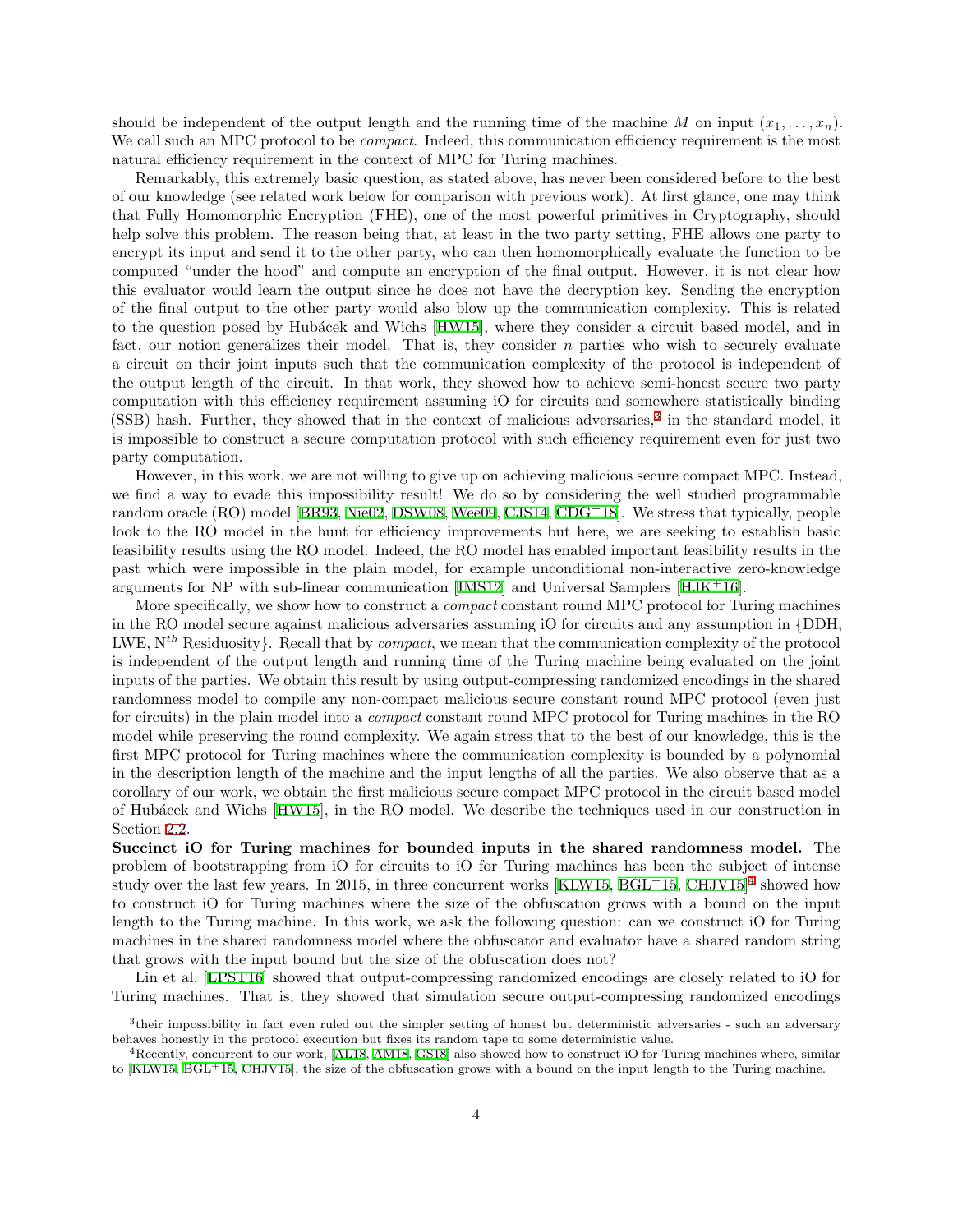in the plain model implies iO for Turing machines with unbounded inputs.[5](#page-4-1) In particular, this implies iO for Turing machines with bounded inputs where the size of the obfuscation does not grow with the input bound. As we know, simulation secure output-compressing randomized encodings are impossible in the plain model. However, it turns out that this implication does not carry over in the shared randomness model. That is, if we start with output-compressing randomized encodings in the shared randomness model and apply the transformation in [[LPST16\]](#page-44-1), in the resulting iO scheme, the size of the obfuscation does in fact grow with the input bound. The key obstacle is that in the transformation, the obfuscation consists of an output-compressing randomized encoding that is the root of a GGM-like tree ([\[GGM86](#page-43-6)]). This encoding, on evaluation, outputs another output-compressing randomized encoding corresponding to its child node and the process is repeated. In order to evaluate the obfuscated program on an input of length *n*, the evaluator has to traverse the obfuscated program up to a depth of length *n*. As a result, the machine being encoded in the root needs the shared randomness for each layer, up to a depth of length *n*. Hence, the size of the machine encoded in the root grows with the input bound and so does the size of the obfuscated program. Note that this approach fails even if the size of the shared randomness for the encoding is just 1 bit (independent of the length of the output).

Nevertheless, we show how to overcome this obstacle by taking a completely different approach. In our solution, the obfuscated program consists of an output-compressing randomized encoding in which, crucially, neither the machine being encoded nor the input to the machine, depends on the input bound of the obfuscation scheme. Hence, the size of the encoding, and therefore, also the size of the obfuscation, does not grow with the input bound. We elaborate more about the techniques used in our construction in Section [2.3](#page-9-0). Concretely, we obtain the following result: iO for Turing machines in the shared randomness model assuming iO for circuits and any assumption in *{*DDH, LWE, N*th* Residuosity*}*, where the obfuscator and evaluator have a shared random string of length  $poly(n, \lambda)$  for some fixed polynomial poly, and the size of the obfuscation is  $poly_1(|M|,\lambda)$  for some fixed polynomial  $poly_1$ . Here, M denotes the Turing machine being obfuscated and *n* denotes the input bound.

#### <span id="page-4-0"></span>**1.1 Our Results**

In this paper, we achieve the following results.

#### **1) Output-compressing randomized encodings.**

We prove the following theorem:

**Theorem 1.1** (Informal)**.** There exists an output-compressing randomized encoding scheme for Turing machines in the shared randomness model assuming the existence of:

- iO for circuits (AND)
- *•* A *∈ {*DDH, LWE, N*th* Residuosity*}*.

Further, the length of the shared randomness is equal to the output length.

#### **2) Compact MPC for Turing machines with unbounded output in the RO model.**

We prove the following theorem:

**Theorem 1.2** (Informal)**.** For any *n, t >* 0, there exists a constant round *compact* MPC protocol amongst *n* parties for Turing machines in the Programmable Random Oracle model that is malicious secure against up to *t* corruptions assuming the existence of:

• Output-compressing randomized encodings in the shared randomness model (AND)

<span id="page-4-1"></span><sup>5</sup>Lin et al. [[LPST16\]](#page-44-1) in fact showed that a weaker notion of distributional indistinguishability based secure output-compressing randomized encodings suffices to imply iO for Turing machines with unbounded inputs. However, they also supplement this by showing that it is impossible, in general, to construct such encodings.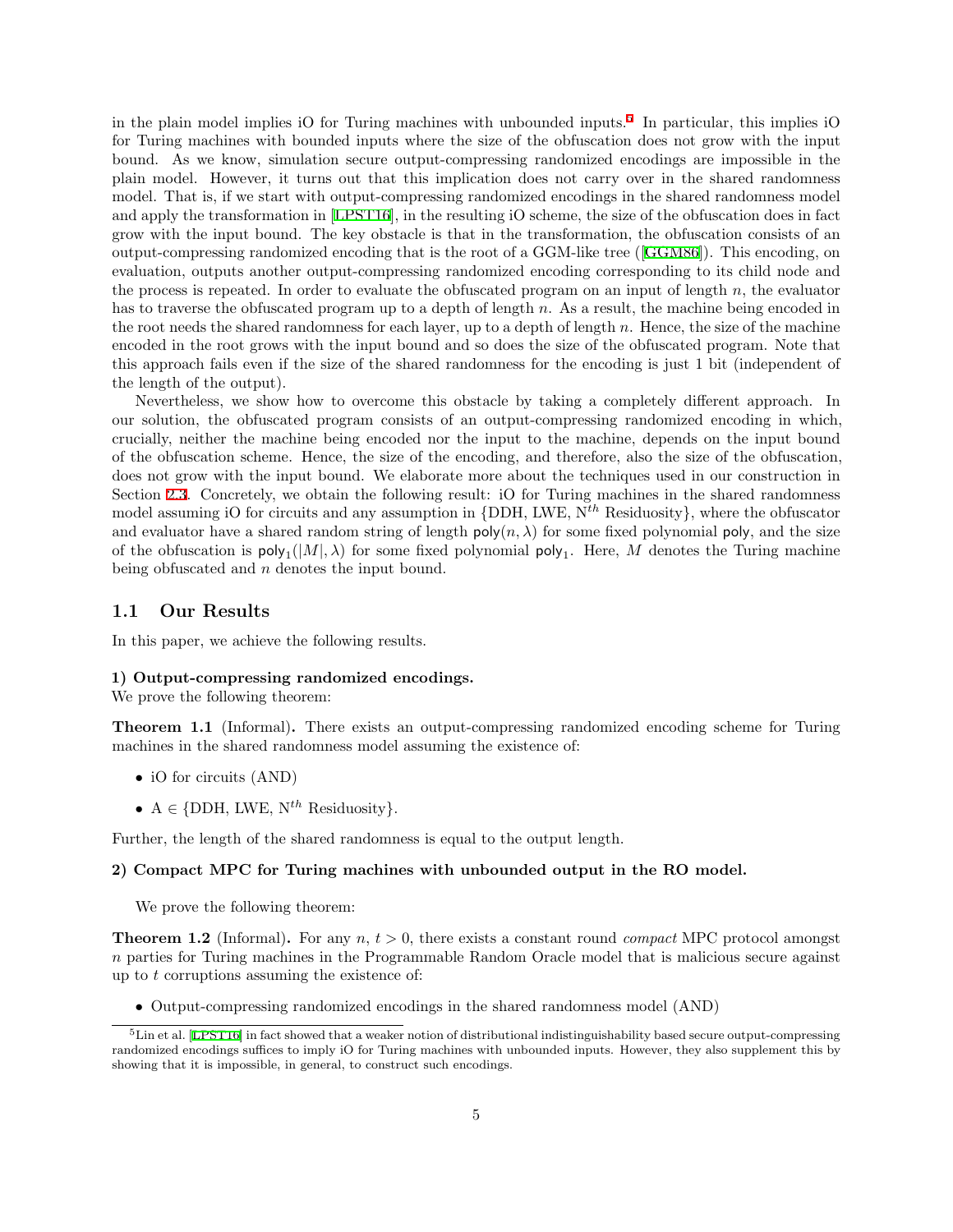*•* Constant round MPC protocol amongst *n* parties in the plain model that is malicious secure against up to *t* corruptions.

Once again, recall that by *compact*, we mean that the communication complexity of the protocol is independent of the output length and running time of the Turing machine being evaluated on the joint inputs of the parties. Here, we note that the above compiler even works if the underlying MPC protocol is for circuits. That is, we can convert any constant round protocol for circuits into a constant round protocol for Turing machines (with an input bound) by first converting the Turing machine into a (potentially large) circuit.

Also, we can instantiate the underlying MPC protocol in the following manner to get a round optimal compact MPC: append a non-interactive zero knowledge argument based on DLIN in the common random string model [\[GOS06](#page-43-7)] to either the two round semi-malicious MPC protocol of [[MW16](#page-45-3)] that is based on LWE in the common random string model or the ones of [\[GS18,](#page-43-5) [BL18](#page-42-8)] that are based on DDH/*Nth* residuosity in the plain model, to get two round malicious secure MPC protocols in the common random string model. We can then implement the common random string required for the underlying protocol via the RO. We thus achieve the following corollary:

**Corollary 1.1.** Assuming the existence of:

- iO for circuits (AND)
- *•* DDH, or LWE, or N*th* Residuosity (AND)
- *•* DLIN,

there exists a *compact, round optimal* (two round) MPC protocol *π* for Turing machines in the Programmable Random Oracle model that is malicious secure against a dishonest majority.

Our result also gives a malicious secure *compact* MPC protocol in the circuit-based setting of [[HW15\]](#page-44-0) in the RO model. We also achieve other interesting corollaries by instantiating the underlying MPC protocol in the setting of super-polynomial simulation or in the setting of concurrent executions. We elaborate on both the above points in Section [6](#page-26-0).

#### **3) Succinct iO for Turing machines for bounded inputs in the shared randomness model.**

We prove the following theorem:

**Theorem 1.3** (Informal)**.** There exists an iO scheme for Turing machines in the shared randomness model where the size of the obfuscated program is independent of the input bound assuming the existence of:

- **iO** for circuits.
- *•* DDH, or LWE, or N*th* Residuosity.

#### <span id="page-5-0"></span>**1.2 Related work**

A series of works [[OS97,](#page-45-4) [GHL](#page-43-8)<sup>+</sup>14, [GGMP16](#page-43-9), [Mia16,](#page-45-5) [HY16,](#page-44-7) [LO17\]](#page-44-8) consider MPC for RAM programs. However, in all of them, the communication complexity of the protocol grows with the running time of the RAM program. As a result, the communication complexity of the protocol in the Turing machine model would also grow with the output length. We stress that in our work, we require that the communication complexity can grow with neither output length nor running time of the Turing machine.

Ananth et al.[[AJS17\]](#page-42-9) construct an iO scheme for Turing machines in which, for any machine *M* and input bound *L*, the size of the obfuscation is  $|M| + \text{poly}(L, \lambda)$ . However, in our setting, we require that the size be independent of this bound *L*.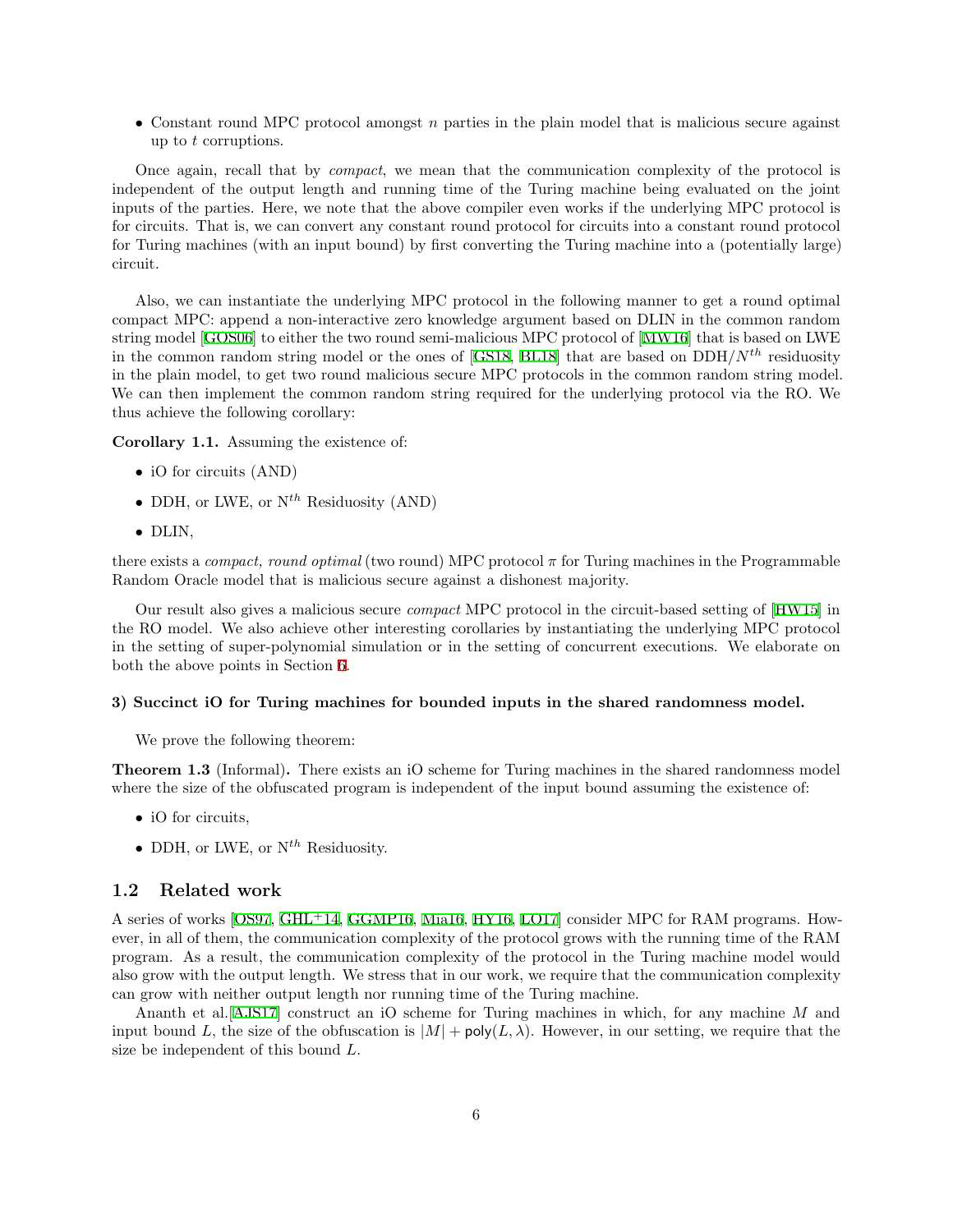**Open Problems.** Hubácek and Wichs [[HW15](#page-44-0)] show that some weak form of obfuscation (that does not seem to imply iO) is necessary to construct compact semi-honest secure MPC protocols in the plain model. One interesting open problem is to study whether, in fact, iO is necessary. Further, another interesting open problem is can we construct compact MPC protocols in the RO model based on weaker assumptions or in fact, obfuscation is necessary? Our construction gives an initial feasibility result for this problem and we believe it would be an interesting research direction to pursue further.

## <span id="page-6-0"></span>**2 Technical Overview**

#### <span id="page-6-1"></span>**2.1 Output Compressing Randomized Encodings**

We will now discuss a high-level overview of our output-compressing randomized encoding (OcRE) scheme in the *shared randomness model*. Let *M* be a family of Turing machines with output size bounded by o-len. An OcRE scheme for  $M$  in the shared randomness model consists of a setup algorithm, an encoding algorithm and a decoding algorithm. The setup algorithm takes as input security parameter  $\lambda$  together with a string rnd of length o-len, and outputs a succinct encoding key ek of size  $poly(\lambda)$ .<sup>[6](#page-6-2)</sup> This encoding key is used by the encoding algorithm, which takes as input a machine  $M \in \mathcal{M}$ , an input  $x \in \{0,1\}^*$ , and outputs an encoding OCKE scheme for *M* in the shared randomness model consists of a setup algorithm, an encoding algorithm and a decoding algorithm. The setup algorithm takes as input security parameter *λ* together with a string rnd of l the encoding time depends only on  $|M|, |x|$  and security parameter  $\lambda$ . In particular, the size of the encoding should not grow with the output length o-len or the running time of *M* on *x*. [7](#page-6-3)

The starting point of our construction is the succinct randomized encoding scheme of [[KLW15](#page-44-3)], which is an encoding scheme for *boolean* Turing machines, and the size of the encoding depends only on  $|M|, |x|$  and security parameter *λ*. We want to use this tool as a building block to build an encoding scheme for *general* Turing machines (i.e. with multi-bit output) where the size of the encoding still only depends on *|M|, |x|* and  $\lambda$ . As a first step, let us consider the following approach. The encoding algorithm outputs an obfuscated program  $\text{Prog}[M, x]$ , which has *M* and *x* hardwired, takes input  $j \in [\text{o-len}]$ , and outputs a KLW encoding of  $M_j$ , x (the randomness for computing the encoding is obtained by applying a PRF on *j*). Here,  $M_j$  is a boolean Turing machine which, on input *x*, outputs the  $j^{th}$  bit of  $M(x)$ . The decoding algorithm runs Prog for each  $j \in$  [o-len], obtains o-len different encodings, and then decodes each of them to obtain the entire output bit by bit. Clearly, this construction satisfies the efficiency requirement. This is because the size of the program Prog depends only on  $|M|, |x|$ , and hence the size of the encoding only depends on  $|M|, |x|, \lambda$ . As far as security is concerned, it is easy to show that this scheme satisfies indistinguishability-based security; that is, if  $(M_0, x_0)$  and  $(M_1, x_1)$  are two pairs such that  $M_0(x_0) = M_1(x_1), |M_0| = |M_1|, |x_0| = |x_1|$ , then the obfuscation of  $\text{Prog}[M_0, x_0]$  is computationally indistinguishable from the obfuscation of  $\text{Prog}[M_1, x_1]$ . Unfortunately, recall that our goal is simulation security, and it is not possible to simulate an obfuscation of Prog $[M, x]$ , given only  $M(x)$  as input. In particular, if  $y = M(x)$  is a long pseudorandom string (whose length can be much longer than the size of  $\text{Prog}[M,])$ , then it should be hard to compress *y* to a short encoding (as shown by Lin et al. [\[LPST16\]](#page-44-1)).

As noted in the previous section, we will evade the "incompressibility" argument by allowing the shared randomness to have size that grows with the output length. Our goal will be to allow the simulator to embed the output of the machine *M* in this randomness. Our second attempt is as follows. The setup algorithm computes a short commitment ek to the shared randomness (say with a Merkle tree), and outputs ek as the encoding key. The encoding algorithm computes an obfuscation of  $\text{Prog}[M, x, \text{ek}]$ , which has  $M, x$ , ek hardwired, takes as input an index  $j$ , a bit  $b$  (which is supposed to be the  $j<sup>th</sup>$  bit of the shared randomness), and an opening  $\pi$  that the bit *b* is indeed the  $j<sup>th</sup>$  bit of the shared random string. The program checks the proof  $\pi$ , and then computes a KLW encoding of  $(M_i, x)$ .

While the bit *b* is essentially ignored in the real-world encoding, it is used by the simulator in the ideal world. In the ideal world, the simulator, on receiving  $M(x)$ , masks it with a pseudorandomly generated

<span id="page-6-3"></span><span id="page-6-2"></span><sup>6</sup>We will assume o-len is at most 2*λ*.

<sup>7</sup>Strictly speaking, it is allowed to depend polylogarithmically on the running time of *M* on input *x*; for this overview, we will ignore this polylogarithmic dependence on the running time.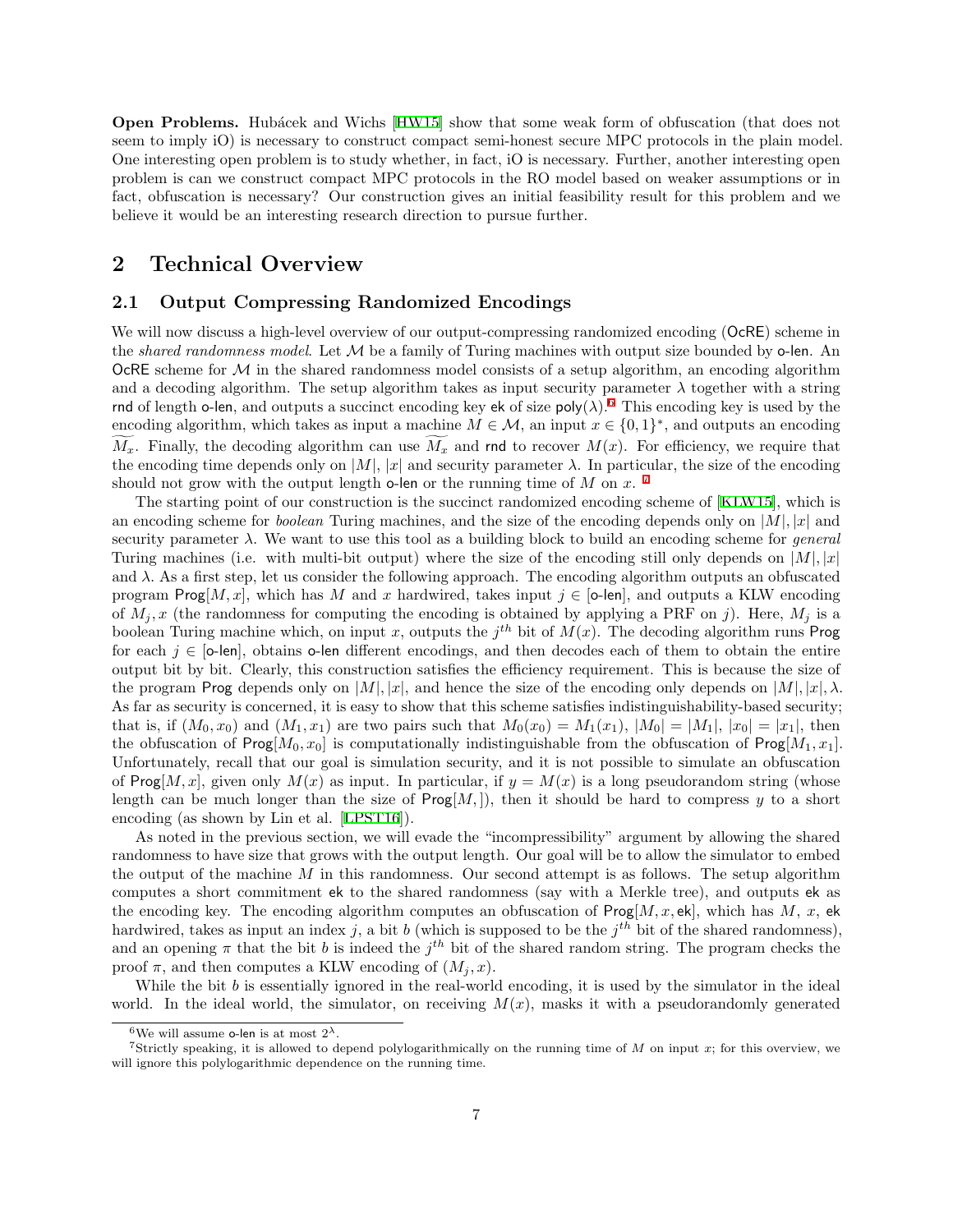one-time pad and outputs the resultant string as the shared randomness, and the short commitment ek is computed as in real world. For the encoding, it outputs an obfuscation of Prog-sim[ek], which takes as input  $(j, b, \pi)$ , checks the proof  $\pi$ , unmasks the bit *b* to obtain  $M(x)$ <sub>*j*</sub> and simulates the KLW randomized encoding using  $M(x)$ <sup>*j*</sup>. This program has behavior identical to  $\text{Prog}[M, x, \text{ek}]$  as long as the adversary only gives openings to the original bits of the shared randomness.

There is a simple problem with this idea: obfuscation only guarantees indistinguishability of programs that are functionally equivalent, and although the security of a Merkle tree would make it computationally infeasible for an adversary to come up with an opening to a wrong value, these inputs do in fact exist. To fix this problem, we use a special iO-compatible family of hash functions called 'somewhere-statistically binding (SSB) hash', introduced by [\[HW15\]](#page-44-0). Intuitively, this primitive is similar to a merkle tree except for two additional features. First, it allows a given position to be statistically "bound", where for that index it is only possible to give an opening for the correct bit. So there are three algorithms, Setup*,* Open*,* and Verify, as in the case of a Merkle tree, but Setup additionally takes as input a position to bind. If *j* is the bound position for *H* then there is no opening  $\pi$  for a bit  $b \neq x_j$  such that Verify( $\pi, b, j, H(x)$ ) accepts. Second, this bound position is hidden, so we can change it without being detected. Using this new hash allows us to make a series of hybrids where we change the shared randomness one bit at a time without giving up indistinguishability.

#### <span id="page-7-0"></span>**2.2 Compact MPC for Turing Machines in the Random Oracle Model.**

We now describe the techniques used in our round preserving compiler from any non-compact constant round malicious secure MPC protocol in the plain model to a *compact* constant round malicious secure MPC protocol in the RO model, using output-compressing randomized encodings in the shared randomness model.

To begin with, consider any constant round MPC protocol  $\pi$  in the plain model. For simplicity, lets assume that every party broadcasts a message in each round. In order to make it *compact*, our main idea is a very simple one: use output-compressing randomized encodings to *shrink* the messages sent by every party in each round so that they are independent of the output length and running time of the machine. That is, instead of sending the actual message of protocol  $\pi$ , each party just sends an output-compressing randomized encoding of a machine and its private input that generates the actual message!

More precisely, consider a party  $P$  with input  $x$  that intends to send a message  $\mathsf{msg}_1$  in the first round as part of executing protocol *π*. Let's denote *M* to be the Turing machine that all the parties wish to evaluate. Let  $M_1$  denote the algorithm used by the first party to generate this message  $\text{msg}_1$  in the first round. Now, instead of sending  $\text{msg}_1$ , P sends an encoding of machine  $M_1$  and input  $(x,r)$  where r is the randomness used by party P in protocol *π*. The recipient first decodes this encoding to receive P's first round message of protocol  $\pi$  - msg<sub>1</sub>. Without loss of generality, let's assume that the length of randomness *r* is only proportional to the input length (else, internally, *M*<sup>1</sup> can apply a pseudorandom generator). In terms of efficiency, the description of the machine *M*<sup>1</sup> only depends on *M* and so it is easy to see that the size of the encoding does not depend on the non-compact message  $-$  msg<sub>1</sub>. A natural initial observation is that in order to construct a simulator for the protocol, we need to generate simulated encodings. However, as we know that simulation secure output-compressing randomized encodings are impossible, we will resort to using our new encodings constructed in the shared randomness model.

**Need for Random Oracle.** Does this result in a compact protocol in the common random string (CRS) model, with the CRS being the shared randomness and its size grows with the output length? At this juncture, we first recall that [[HW15](#page-44-0)] showed that malicious secure compact MPC is impossible even in the CRS model where the size of the CRS can grow with the output length.[8](#page-7-1) As a result, it must be the case that our protocol is not a compact and secure MPC protocol in the CRS model. We first explain why and

<span id="page-7-1"></span><sup>8</sup>They actually show that it is impossible in an offline/online setting where the initial offline phase takes place independent of the parties' inputs and can have arbitrarily long communication complexity. In particular, using the offline phase to perform a coin-tossing protocol to generate the CRS implies the impossibility in the CRS model.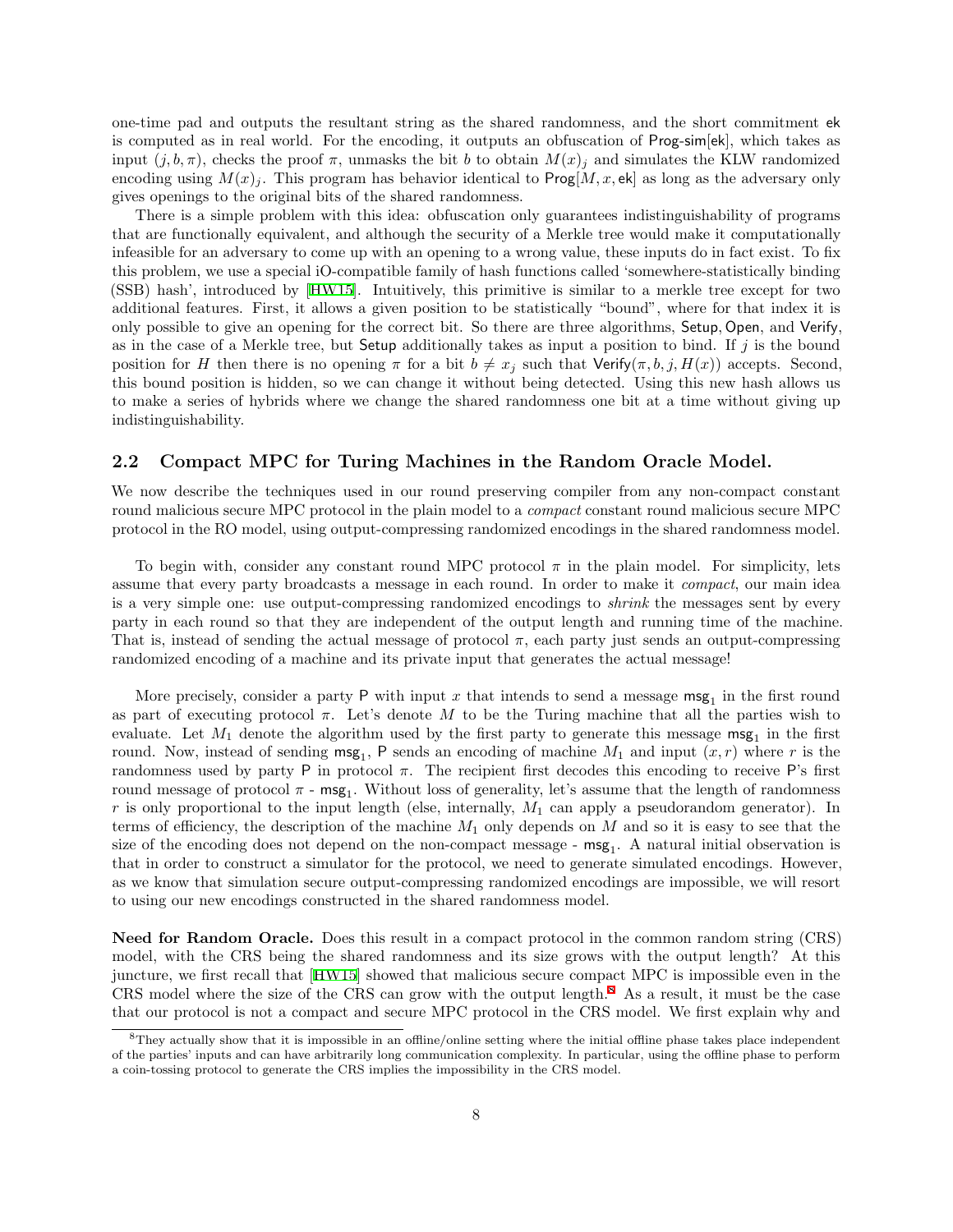this also brings us to the use of the Programmable Random Oracle. To illustrate the issue, let's continue the protocol execution. Now, after receiving a message in the first round from every other party, P first decodes all these messages to compute a transcript trans for protocol  $\pi$ . P then computes an encoding of machine  $M_2$  and input  $(x, r, \text{trans})$  where  $M_2$  is the machine used to generate the next message msg<sub>2</sub> and sends this in round 2. Looking ahead to the security proof, the simulator will have to generate a simulated encoding of this message and also simulate the shared randomness. To do that, the simulated shared randomness will have to depend on  $M_2(x, r, \text{trans})$ . Notice that the simulator will have to decide the simulated shared randomness (aka the CRS) apriori *before* beginning the protocol execution. However, in the setting of malicious adversaries, this is not possible because the value trans depends on the adversary's input and randomness, both of which are not even picked before the adversary receives the CRS.

Therefore, we resort to the RO model. Now, in each round, along with its encoding, P also sends a short index. The recipient first queries the RO on this index to compute the shared randomness that is then used to decode. Looking ahead to the proof, the simulator can pick a random index that the RO has not been queried on so far and "program" the RO's output to be the simulated shared randomness. This can be executed after receiving the transcript of the previous round and before sending the pair of index and simulated encoding in any round.

**Strong Output-compressing Randomized Encodings.** Next, it turns out that, in fact, just standard output-compressing randomized encodings do not suffice for the above transformation. To see why, consider any round *j*. Let trans denote the transcript of the underlying protocol  $\pi$  at the end of round (*j* − 1). Now, in round *j*, party P sends an encoding of machine  $M_j$  and input  $(x, r, t$  and, where  $M_j$  is the machine used to generate the j*th* round message. However, the size of trans could depend on the output length of the protocol because trans denotes the transcript of the underlying non-compact protocol  $\pi$ . A natural attempt to solve would be to let trans be the transcript of the new compact protocol up to this point instead of the underlying protocol, and to let  $M_j$  decode the transcript when forming the next message. This also turns out to be problematic, though, since we now need a randomized encoding of a machine  $M_j$  which accesses the RO. As a result, since the size of the encoding in each round grows with the input to the machine being encoded, the size of the messages in each round also does depend on the output length and so, we are back to square one with a non-compact protocol!

In order to solve this issue, we make the crucial observation that the part of the input to the machine being encoded that actually grows with the output length of the protocol is actually public information. That is, we do not care about any privacy for this part of the input and only require that the size of the encoding does not grow with this public input. Corresponding to this, we define a new stronger version of output-compressing randomized encodings in the shared randomness model, which we call *strong* output-compressing randomized encodings. In more detail, the encoding algorithm takes as input a machine  $M$ , a private input  $x_1$  and a public input  $x_2$  and outputs an encoding. Informally, the efficiency requirement is that the size of the encoding is  $poly(|M|, |x_1|)$  for a fixed polynomial poly and does not depend on  $x_2$ , in addition to being independent of the output length and running time. Further, security requires that, in addition to the output  $M(x_1, x_2)$ , the simulator is also given the public input  $x_2$  and the tuple of honest encoding and honest shared randomness should be indistinguishable from the tuple of simulated encoding and simulated shared randomness. Thus, if we use strong output-compressing randomized encodings, we overcome the issue. Our construction of strong output-compressing randomized encodings is very similar to the construction in Section [2.1](#page-6-1) except that we replace the succinct randomized encodings with a stronger notion called succinct partial randomized encodings. More details can be found in Section [5.](#page-12-0)

Another subtle detail is that, while proving security, in the sequence of hybrids, it is essential that we first switch the encodings to be simulated before switching the messages of the protocol  $\pi$  from real to simulated. This is because we can not afford to send honest encodings of simulated messages of protocol *π* as the description of the simulator's machine to generate these messages could grow with the output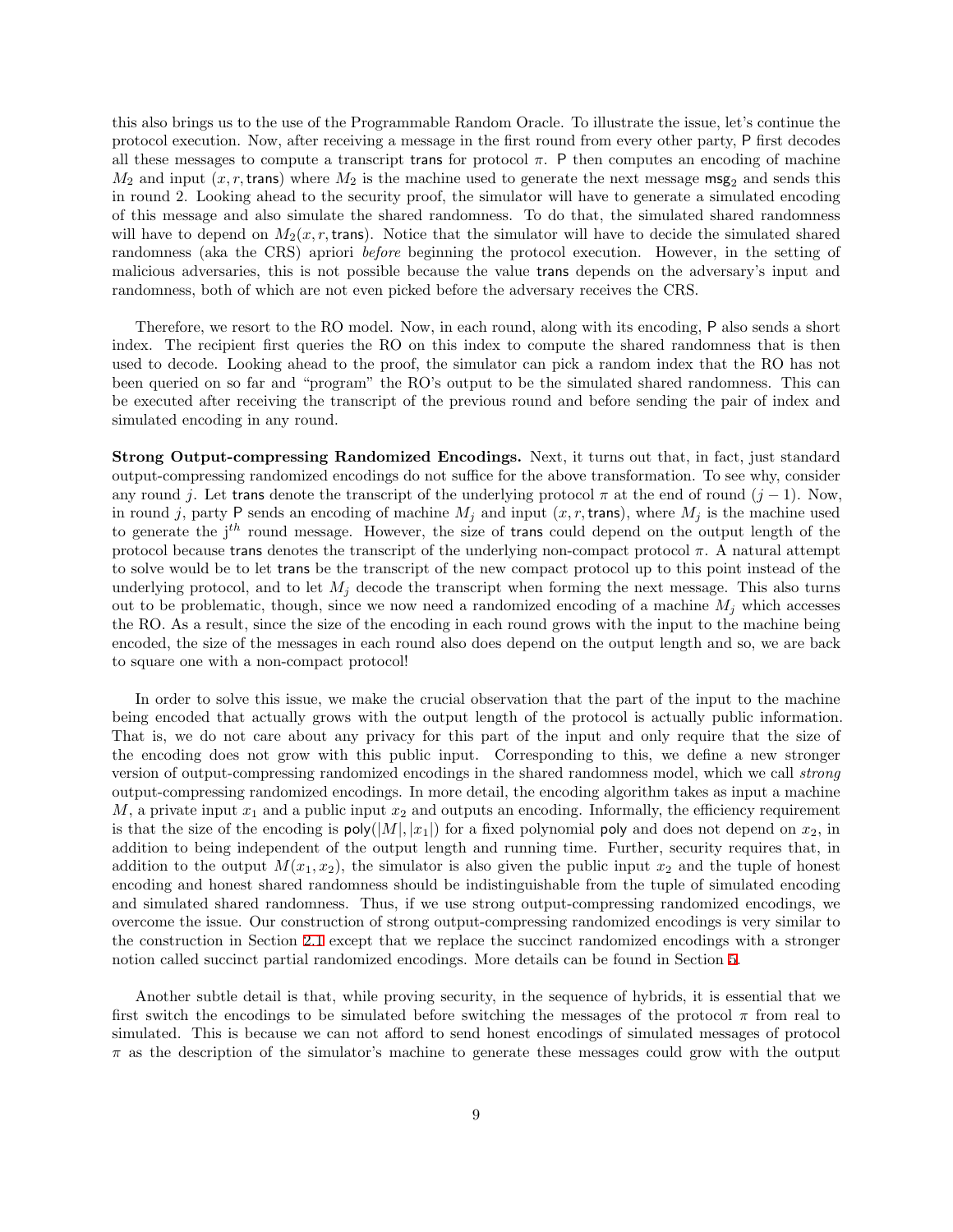bound. One interesting consequence of the above point is that our transformation is oblivious to whether the underlying simulator rewinds or runs in super-polynomial time. As a result, our construction naturally extends even to the setting of concurrent security if the underlying protocol is concurrently secure.

Notice that our compiler to solve this very basic feasibility question is in fact, remarkably simple, which further highlights the power of simulation secure output-compressing randomized encodings in the shared randomness model. We refer the reader to Section [6](#page-26-0) for more details about our compact MPC protocol and proof.

#### **2.2.1 Implication in the circuit model of [\[HW15\]](#page-44-0)**

First, recall that in the setting of Hubácek and Wichs [[HW15](#page-44-0)], the goal is to construct an MPC protocol for circuits where the communication complexity is independent of the output length of the circuit. At first glance, it might seem that our construction trivially implies a result in the circuit setting as well. However, this is not quite directly true. Observe that in our protocol, the communication complexity grows with the description of the Turing machine and so, when we convert the circuit to the Turing machine model, the communication complexity grows with the size of the circuit. In the case of a circuit, the output length can in fact be proportional to the size of the circuit. To circumvent this, we will consider a Turing machine representation of a Universal circuit, that takes as input a circuit *C* and an input *x* and evaluates  $C(x)$ . Now, notice that the size of this universal circuit, and by extension, the size of the Turing machine evaluated, is independent of the circuit being evaluated. Further, we will set the circuit being computed - *C*, to be part of the "public" input to each strong output-compressing randomized encoding that is computed in each round of the protocol. Since all parties have knowledge of *C*, we don't need to hide this input. As a result, neither the machine being encoded nor the private input depend on the circuit being evaluated and this solves the problem. That is, the communication complexity of the resulting compiled protocol is independent of the output length of the circuit.

#### <span id="page-9-0"></span>**2.3 Succinct iO for Turing Machines in the Shared Randomness Model**

We now describe the techniques used in our construction of iO for Turing machines in the shared randomness model where the size of the obfuscated program does not grow with a bound on the input length. We will denote such obfuscation schemes as *succinct* iO schemes in this section. First, we recall from the introduction that the transformation of Lin et al. [[LPST16](#page-44-1)] to go from output-compressing randomized encodings to succinct iO does not work in the shared randomness model. Briefly, the reason was that if we want to support Turing machines with input length *n*, then there must be *n* chunks of the shared randomness, and the 'top-level' encoding in the LPST scheme must contain a commitment to each of the *n* chunks, and as a result, the size grows with *n*.

Therefore, our obfuscation scheme will have a completely different structure. Recall that [[KLW15\]](#page-44-3) showed an obfuscation scheme where the size of obfuscation of *M* with input bound *n* grows with the security parameter, input bound and machine size (but does not depend on the running time of *M* on any input). We will use such *weakly-succinct* obfuscation scheme to obtain succinct *iO*.

Consider a program *P* that takes as input a Turing machine *M*, input bound *n*, and outputs a weaklysuccinct obfuscation of *M* with input bound *n* (the randomness for obfuscation can be generated using a pseudorandom generator). The size of the output grows with *n*, size of *M* and security parameter  $\lambda$ . But the important thing to note here is that the size of program *P* does not grow with input bound *n*. Therefore, we can use output-compressing randomized encodings to construct succinct iO. The obfuscation algorithm simply outputs an encoding of program *P* with inputs (*M, n*). Clearly, the size of this encoding does not grow with *n* (using the efficiency property of OcRE). The proof of security follows from the security of the obfuscation scheme and the output-compressing randomized encoding scheme.

Finally, an informed reader might recall that the LPST construction required the security parameter to grow at each level, while in our case, we can work with a single security parameter. The reason for this is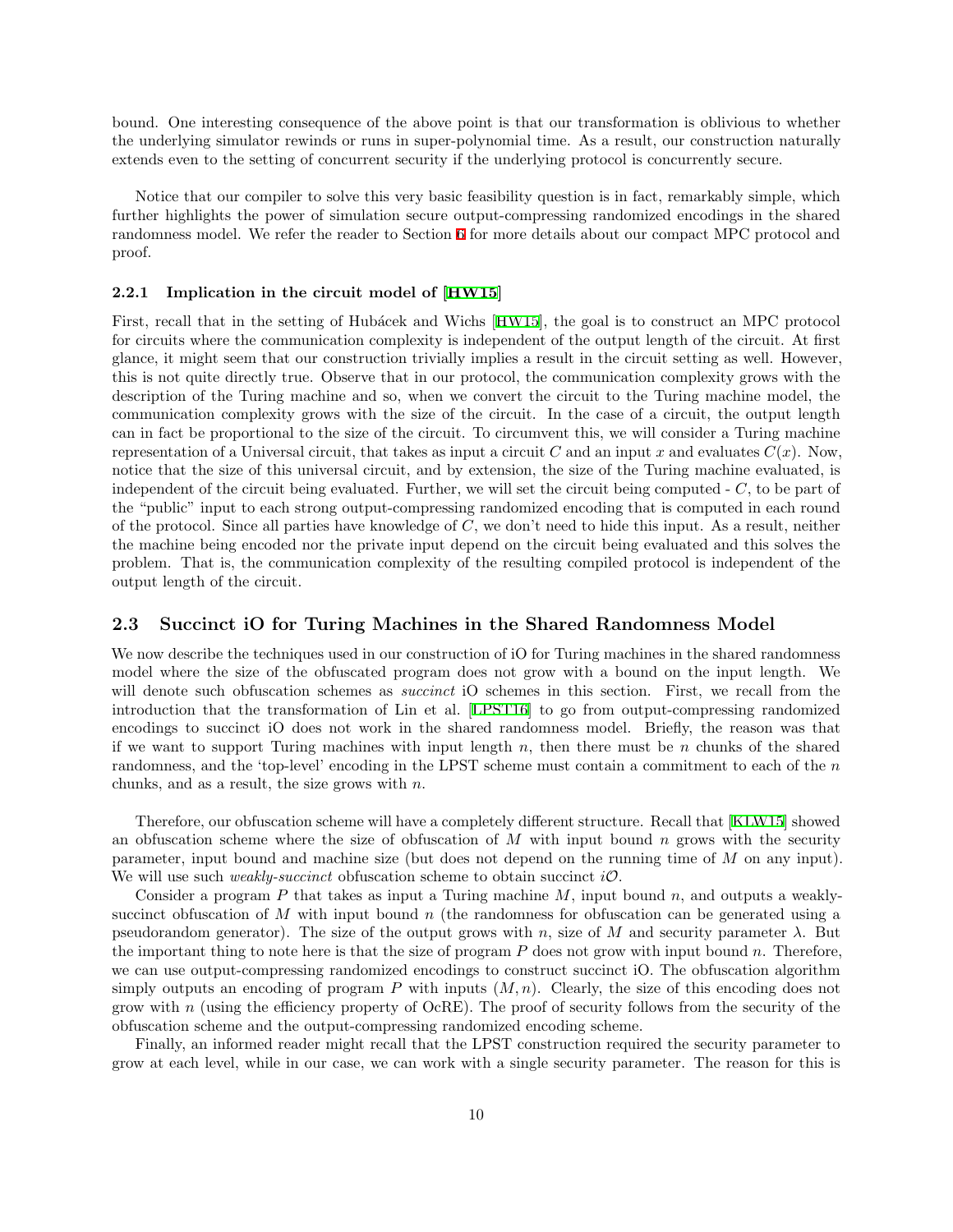because their security reduction loses a factor of 2 for each level, and therefore the security parameter must grow at each level. In our case, we have a different proof structure, and the switch from encoding of *P, M*<sup>0</sup> to  $P, M_1$  in the security proof is a single-step jump.

**Organization.** We first describe some preliminaries in Section [3.](#page-10-0) In section Section [4,](#page-10-1) we describe the definition of strong output-compressing randomized encodings for Turing machines in the shared randomness model and this is followed by the construction in Section [5](#page-12-0). Then, in Section [6](#page-26-0), we construct compact MPC protocols in the random oracle model. Our construction of succinct iO for Turing machines is described in Section [7](#page-32-0). Finally, we describe the construction of succinct partial randomized encodings in Section [8](#page-36-0) and we defer its proof of security to the supplementary material attached along with the submission.

## <span id="page-10-0"></span>**3 Preliminaries**

We will use  $\lambda$  to denote the security parameter throughout the rest of the paper. For any string *s* of length *n*, let *s*[*i*] denote the *i th* bit of *s*. Without loss of generality, we assume all Turing machines are oblivious.

We describe the definition of secure multiparty computation in the random oracle model in Appendix [A](#page-45-0). Some additional preliminaries can be found in Appendix [B](#page-47-0).

## <span id="page-10-1"></span>**4 Randomized Encodings: Definitions**

#### <span id="page-10-2"></span>**4.1 Succinct Partial Randomized Encodings**

In this section, we introduce the notion of succinct partial randomized encodings (spRE). This is similar to the notion of succinct randomized encodings (defined in [B.4](#page-48-1)), except that the adversary is allowed to learn part of the input. For efficiency, we require that if the machine has size  $m$ , and  $\ell$  bits of input are hidden, then the size of randomized encoding should be polynomial in the security parameter  $\lambda$ ,  $\ell$  and  $m$ . In particular, the size of the encoding does not depend on the entire input's length (this is possible only because we want to hide *ℓ* bits of the input; the adversary can learn the remaining bits of the input). This notion is the Turing Machine analogue of *partial garbling* of arithmetic branching programs, studied by Ishai and Wee [[IW14\]](#page-44-4).

A succinct partial randomized encoding scheme SPRE for a class of boolean Turing machines *M* consists of a preprocessing algorithm Preprocess, encoding algorithm Encode, and a decoding algorithm Decode with the following syntax.

- Preprocess( $1^{\lambda}, x_2 \in \{0, 1\}^*$ ): The preprocessing algorithm takes as input security parameter  $\lambda$  (in unary), string  $y \in \{0, 1\}^*$  and outputs a string hk.
- Encode( $M \in \mathcal{M}, T \in \mathbb{N}, x_1 \in \{0,1\}^*,$  hk  $\in \{0,1\}^{p(\lambda)}$ ): The encoding algorithm takes as input a Turing machine  $M \in \mathcal{M}$ , time bound  $T \in \mathbb{N}$ , partial input  $x_1 \in \{0,1\}^*$ , string  $\mathsf{hk} \in \{0,1\}^{p(\lambda)}$ , and outputs an string  $y \in \{0$ <br>de( $M \in \mathcal{M}$ ,<br>machine  $M \in \text{encoding } \widetilde{M}$ . Encode( $M \in \mathcal{M}, T \in \mathbb{N}, x_1 \in \{0, 1\}^*$ , hk  $\in \{0, 1\}^{p(\lambda)}$ ): The encoding algorithm takes as input a Turing machine  $M \in \mathcal{M}$ , time bound  $T \in \mathbb{N}$ , partial input  $x_1 \in \{0, 1\}^*$ , string hk  $\in \{0, 1\}^{p(\lambda)}$ ,
- and outputs  $y \in \{0, 1, \perp\}.$

**Definition 4.1.** Let *M* be a family of Turing machines. A randomized encoding scheme SPRE = (Preprocess*,* Encode*,* Decode) is said to be a succinct partial randomized encoding scheme if it satisfies the following correctness, efficiency and security properties.

*•* Correctness: For every machine *M ∈ M*, string *x* = (*x*1*, x*2) *∈ {*0*,* 1*} ∗* , security parameter *λ* and *T ∈* N, if hk ← Preprocess $(1^{\lambda}, x_2)$ , then Decode(Encode( $M, T, x_1$ , hk),  $x_2)$  = TM( $M, x, T$ ).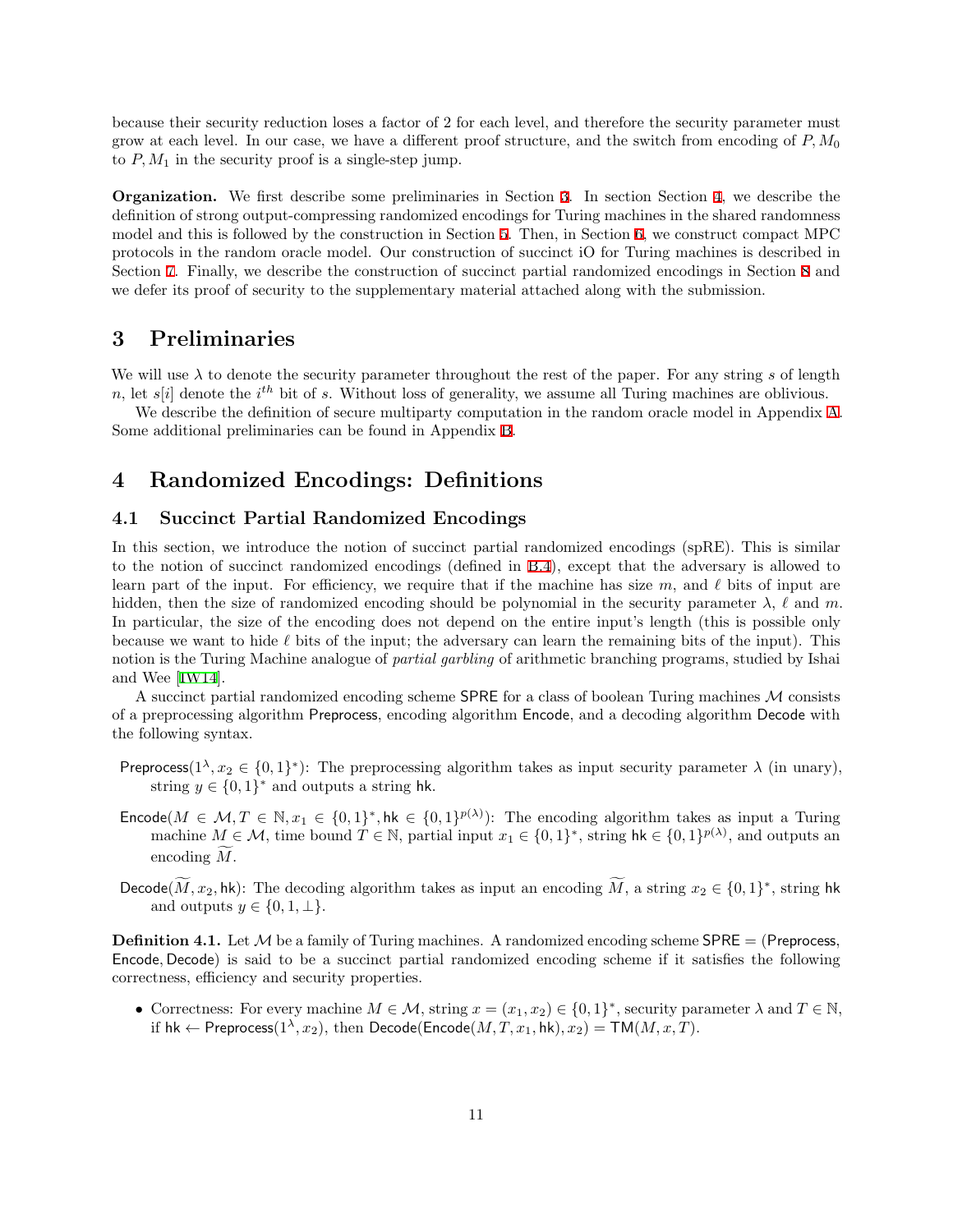- Efficiency: There exist polynomials  $p_{\text{prep}}, p_{\text{enc}}$  and  $p_{\text{dec}}$  such that for every machine  $M \in \mathcal{M}$ ,  $x =$  $(x_1, x_2) \in \{0, 1\}^*, T \in \mathbb{N}$  and  $\lambda \in \mathbb{N}$ , if hk  $\leftarrow$  Preprocess $(1^{\lambda}, x_2)$ , then  $|hk| = p_{\text{prep}}(\lambda)$ , the time to Efficiency: There exist polynomials  $p_{\text{prep}}, p_{\text{enc}}$  and  $p_{\text{dec}}$  such that for every machine  $M \in \mathcal{M}, x = (x_1, x_2) \in \{0, 1\}^*, T \in \mathbb{N}$  and  $\lambda \in \mathbb{N}$ , if  $\mathsf{hk} \leftarrow \text{Preprocess}(1^\lambda, x_2)$ , then  $|\mathsf{hk}| = p_{\text{prep}}(\lambda)$ , the time bounded by  $min(\textsf{Time}(M, x, T) \cdot p_{\text{dec}}(\lambda, \log T)).$
- Security: For every PPT adversary  $A = (A_1, A_2)$ , there exists a PPT simulator *S* such that for all PPT distinguishers  $D$ , there exists a negligible function negl(*·*) such that for all  $\lambda \in \mathbb{N}$ ,  $Pr[1 \leftarrow \mathcal{D}(Expt\text{-}SPRE\text{-}Real_{SPRE},\mathcal{A}(\lambda))] - Pr[1 \leftarrow \mathcal{D}(Expt\text{-}SPRE\text{-}Ideals_{RE},\mathcal{A},\mathcal{S}(\lambda))] \leq neg(\lambda),$  where Expt-SPRE-Real and Expt-SPRE-Ideal are defined in Figure [11.](#page-36-1) Moreover, the running time of *S* is bounded by some polynomial  $p_{\mathcal{S}}(|M|, |x_1|, \log T, \lambda)$ .

| Experiments Expt-SPRE-Real $_{SPRE, \mathcal{A}}(\lambda)$ and Expt-SPRE-Ideal $_{SPRE, \mathcal{A}, \mathcal{S}}(\lambda)$                                                                                                                             |                                                                                                                                                                                                                                                                                                                      |  |  |
|---------------------------------------------------------------------------------------------------------------------------------------------------------------------------------------------------------------------------------------------------------|----------------------------------------------------------------------------------------------------------------------------------------------------------------------------------------------------------------------------------------------------------------------------------------------------------------------|--|--|
| Expt-SPRE-Real $_{\text{SPRE, A}}(\lambda)$ :                                                                                                                                                                                                           | Expt-SPRE-Ideal <sub>SPRE, <math>A.S(\lambda)</math>:</sub>                                                                                                                                                                                                                                                          |  |  |
| $( M, x = (x_1, x_2), T, \sigma ) \leftarrow A_1(1^{\lambda}).$<br>- hk $\leftarrow$ Preprocess $(x_2, 1^{\lambda})$ .<br>$\widetilde{M} \leftarrow$ Encode( $M, T, x_1, \text{hk}$ ).<br>- Experiment outputs $\mathcal{A}_2(\widetilde{M}, \sigma)$ . | $(X, x = (x_1, x_2), T, \sigma) \leftarrow A_1(1^{\lambda}),$<br>$t^* = \min(T, \text{Time}(M, x)), \text{ out} = \text{TM}(M, x, T).$<br>- hk $\leftarrow$ Preprocess $(1^{\lambda}, x_2)$ .<br>$\widetilde{M} \leftarrow \mathcal{S}\left(1^{ M }, 1^{ x_1 }, \textsf{hk}, 1^{\lambda}, \textsf{out}, t^*\right).$ |  |  |
|                                                                                                                                                                                                                                                         | - Experiment outputs $\mathcal{A}_2(M,\sigma)$ .                                                                                                                                                                                                                                                                     |  |  |

Figure 1: Simulation Security Experiments for partial randomized encodings

Our construction of succinct partial randomized encodings is closely related to the succinct randomized encodings scheme by [\[KLW15](#page-44-3)] and we defer the details to Appendix [8.](#page-36-0)

### <span id="page-11-0"></span>**4.2 Strong output-compressing Randomized Encodings in the shared randomess model**

The notion of succinct randomized encodings (defined in Appendix [B](#page-47-0)) was originally defined for boolean Turing machines. We can also consider randomized encodings for Turing machines with long outputs. Using (standard) succinct randomized encodings, one can construct randomized encodings for Turing machines with multi-bit outputs, where the size of encodings grows linearly with the output size. In a recent work, Lin et al. [[LPST16\]](#page-44-1) introduced a stronger notion called *output-compressing randomized encodings*, where the size of the encoding only depends sublinearly on the output length. Lin et al. also showed that simulation based security notions of output-compressing randomized encodings are impossible to achieve. In this work, we consider a stronger notion of output-compressing randomized encodings in the shared randomness model where the encoder and decoder have access to a shared random string (denoted by crs). Here, the machine also takes another public input  $x_2$  along with a private input  $x_1$  with the requirement that the size of the encoding should only grow polynomially in the size of the machine and the private input  $x_1$ . In particular, it does not grow with  $x_2$  or the running time of the machine or its output length. We define it formally below.

A strong output-compressing randomized encoding scheme S*.*OcRE = (Setup*,* Encode*,* Decode) in the shared randomness model consists of three algorithms with the following syntax.

- Setup( $1^{\lambda}$ ,  $1^{\circ$ -len, crs  $\in \{0,1\}^{\circ}$ -len): The setup algorithm takes as input security parameter  $\lambda$ , output-bound o-len and a shared random string crs of length o-len. It outputs an encoding key ek.
- $\mathsf{Encode}((M,\mathsf{tmf}(\cdot)), x = (x_1,x_2), T,\mathsf{ek})$ : The encoding algorithm takes as input an oblivious Turing Machine *M* with tape movement function  $\text{tmf}(\cdot)$ , input *x* consisting of a private part  $x_1$  and a public part  $x_2$ , time bound  $T \leq 2^{\lambda}$ andom string crs of length o-len. It outputs an encoding key ek.<br>  $(x_1, x_2), T$ , ek): The encoding algorithm takes as input an oblivious<br>
nent function  $tmf(\cdot)$ , input x consisting of a private part  $x_1$  and a<br>
(in binary)
- Decode( $\widetilde{M_x}$ ,  $x_2$ , crs): The decoding algorithm takes as input an encoding  $\widetilde{M_x}$ , a public input  $x_2$ , the shared random string crs and outputs  $y \in \{0, 1\}^* \cup \{\perp\}.$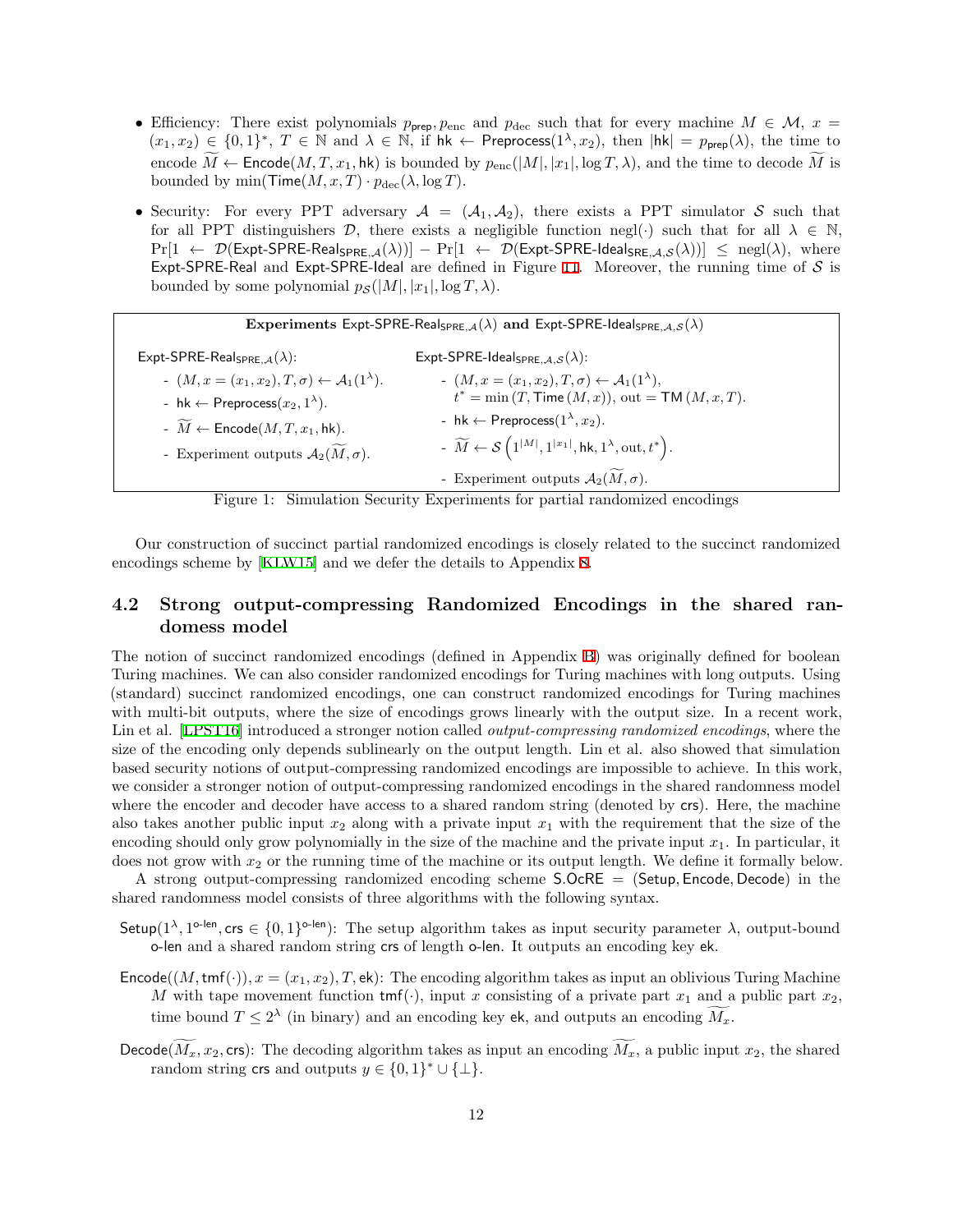**Definition 4.2.** A strong output-compressing randomized encoding scheme S*.*OcRE = (Setup*,* Encode*,* Decode) in the shared randomness model is said to be secure if it satisfies the following correctness, efficiency and security requirements.

- Correctness: For all security parameters  $\lambda \in \mathbb{N}$ , output-length bound **o-len**  $\in \mathbb{N}$ , crs  $\in \{0,1\}$ <sup>o-len</sup>, machine *M* with tape movement function  $\text{tmf}(\cdot)$ , input  $x = (x_1, x_2)$ , time bound *T* such that  $|M(x)| \leq$ ty requirements.<br>
Correctness: For all security parameters  $\lambda \in \mathbb{N}$ , output-length bound  $o$ -len  $\in \mathbb{N}$ ,  $\text{crs} \in \{0,1\}^{o-\text{len}}$ <br>
machine *M* with tape movement function  $\text{tmf}(\cdot)$ , input  $x = (x_1, x_2)$ , time bou TM(*M, x, T*).
- Efficiency: There exist polynomials  $p_1, p_2, p_3$  such that for all  $\lambda \in \mathbb{N}$ , o-len  $\in \mathbb{N}$ , crs  $\in \{0, 1\}$ <sup>o-len</sup>:
	- 1. If  $ek \leftarrow$  Setup $(1^{\lambda}, 1^o, \text{crs}), |\text{ek}| \leq p_1(\lambda, \log o).$
	- 2. For every Turing machine *M*, time bound *T*, input  $x = (x_1, x_2) \in \{0, 1\}^*$ , if  $\widetilde{M_x} \leftarrow \mathsf{Encode}(M, x, T, \mathsf{ek}), \text{ then } |\widetilde{M_x}| \leq p_2(|M|, |x_1|, \log |x_2|, \log T, \log o, \lambda).$
	- 3. The running time of  $\widetilde{\text{Decode}}(\widetilde{M_x}, x_2, \text{crs})$  is at most min  $(T, \text{Time}(M, x)) \cdot p_3(\lambda, \log T)$ .
- Security: For every PPT adversary  $A = (A_1, A_2)$ , there exists a simulator *S* such that for all PPT distinguishers *D*, there exists a negligible function negl( $\cdot$ ) such that for all  $\lambda \in \mathbb{N}$ ,

 $Pr[1 \leftarrow \mathcal{D}(\mathsf{Expt\text{-}S}.\mathsf{OcRE}\text{-}Reals_{\mathsf{.OcRE},\mathcal{A}}(\lambda))]$  $P$  Pr[1 ← D(Expt-S.OcRE-Ideal<sub>S.OcRE</sub>,*A,S*( $\lambda$ ))] ≤ negl( $\lambda$ )*,* 

where Expt-S*.*OcRE-Real and Expt-S*.*OcRE-Ideal are defined in Figure [2.](#page-12-1)

<span id="page-12-1"></span>

| <b>Experiments Expt-S.OcRE-Reals.ocRE.</b> $A(\lambda)$ and Expt-S.OcRE-Ideals.ocRE. $A.S(\lambda)$    |                                                                                                      |  |  |
|--------------------------------------------------------------------------------------------------------|------------------------------------------------------------------------------------------------------|--|--|
| Expt-S.OcRE-Real <sub>S.OcRE. A</sub> $(\lambda)$ :                                                    | Expt-S.OcRE-Ideal <sub>S.OcRE.A</sub> $(\lambda)$ :                                                  |  |  |
| - $(1^{\text{o-len}}, (M, \text{tmf}(\cdot)), x = (x_1, x_2), T, \sigma) \leftarrow A_1(1^{\lambda}).$ | $(1^{\text{o-len}}, (M, \text{tmf}(\cdot)), x = (x_1, x_2), T, \sigma) \leftarrow A_1(1^{\lambda}).$ |  |  |
| - $\mathsf{crs} \leftarrow \{0,1\}^{\mathsf{o}\text{-len}},$                                           | - Let $t^* = \min(T, \text{Time}(M, x))$ and $b^* = \text{TM}(M, x, T)$ .                            |  |  |
| $ek \leftarrow$ Setup $(1^{\lambda}, 1^{\text{o-len}}, \text{crs}).$                                   | $s \leftarrow \mathcal{S}(1^{ M }, 1^{ x_1 }, \text{tmf}(\cdot), x_2, t^*, b^*, 1^{\lambda}).$       |  |  |
| $\widetilde{M} \leftarrow$ Encode( $(M, \text{tmf}(\cdot)), x, T, \text{ek}$ ).                        | - Let $s = (crs, \widetilde{M}).$                                                                    |  |  |
| - Experiment outputs $A_2(\text{crs}, \text{ek}, \widetilde{M}, \sigma)$ .                             | - ek $\leftarrow$ Setup $(1^{\lambda}, 1^{\text{o-len}}, \text{crs}).$                               |  |  |
|                                                                                                        | - Experiment outputs $A_2$ (crs, ek, $\overline{M}, \sigma$ ).                                       |  |  |

Figure 2: Simulation Security Experiments for strong output-compressing randomized encodings in the shared randomness model

**Remark:** In particular, note that strong output-compressing randomized encodings (S*.*OcRE) implies outputcompressing randomized encodings (OcRE) by setting the public input  $x_2$  to be  $\perp$ .

## <span id="page-12-0"></span>**5 Strong Output-compressing Randomized Encodings in the CRS Model**

In this section, we show a construction of strong output-compressing randomized encodings in the common random string (CRS) model. Formally, we show the following theorem:

**Theorem 5.1.** Assuming the existence of:

- iO for circuits (AND)
- *•* Somewhere statistically binding (SSB) hash (AND)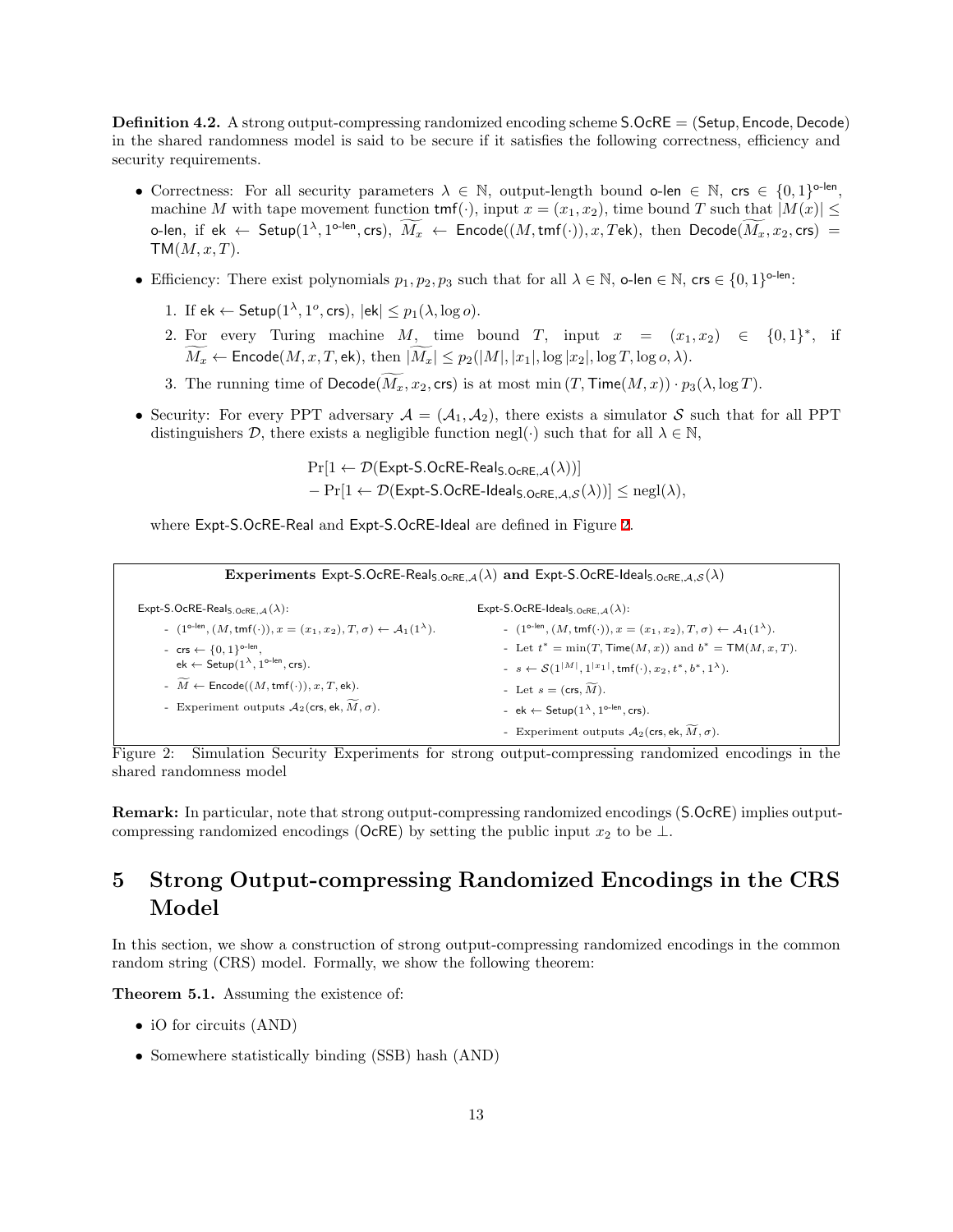- *•* Puncturable PRFs (AND)
- *•* Succinct partial randomized encodings for single-bit output Turing machines,

There exists a strong output-compressing randomized encoding scheme for Turing machines in the shared randomness model.

Instantiating the SSB hash and the succinct partial randomized encodings, we get the following corollary:

**Corollary 5.1.** Assuming the existence of:

- iO for circuits (AND)
- *•* A *∈ {*DDH, LWE, N*th* Residuosity*}*,

There exists a strong output-compressing randomized encoding scheme for Turing machines in the shared randomness model.

**Notation and Primitives used:** We will be using the following cryptographic primitives for our construction:

- *•* Indistinguishability obfuscation for circuits (Ckt*.*Obf, Ckt*.*Eval).
- *•* Succinct partial randomized encodings for single-bit output Turing machines (SPRE*.*Preprocess*,* SPRE*.*Encode, SPRE*.*Decode). Without loss of generality, we assume that the algorithm SPRE*.*Encode uses  $\lambda$  bits of randomness - it can internally apply a PRG on this randomness if a larger amount is required.
- *•* Somewhere statistically binding hash(SSB*.*Gen, SSB*.*Open, SSB*.*Verify).
- A Puncturable PRF  $(F_1, \text{PPRF.Puncture}_1)$  that takes inputs of size  $\lambda$  and outputs 1 bit.
- A Puncturable PRF ( $F_2$ , PPRF. Puncture<sub>2</sub>) that takes inputs of size  $\lambda$  and outputs  $\lambda$  bits.

#### <span id="page-13-0"></span>**5.1 Construction**

S.OcRE.Setup( $1^{\lambda}$ ,  $1^{\circ}$ , crs  $\in \{0,1\}^{\circ}$ ): The setup algorithm does the following:

- 1. Choose hash function  $H \leftarrow$  SSB.Gen( $1^{\lambda}, o, 0$ ).<sup>[9](#page-13-1)</sup>
- 2. Compute  $h = H(\text{crs})$  and set  $\text{ek} = (h, H)$ .

S.OcRE.Encode $(M, x = (x_1, x_2), T$ , ek =  $(h, H)$ ): The encoding algorithm does the following:

- 1. Compute  $hk =$  SPRE.Preprocess( $1^{\lambda}, x_2$ ).
- 2. Choose a key  $K_{\text{SPRE}}$  for the puncturable PRF  $F_2$ .
- 3. Let  $M_i$  denote the turing machine that, on input x, runs the machine M on input x and outputs the *i*<sup>th</sup> bit of  $M(x)$ . Let *t* denote *|*SPRE. Encode $(M_i, T, x_1, \text{hk}; r)$ *|* using any random string *r*.
- 2. Choose a key  $K_{\text{SPRE}}$  for the puncturable PRF  $F_2$ .<br> [3](#page-14-1). Let  $M_i$  denote the turing machine that, on input *x*, runs the machine *M* on input *x* and outputs<br>
the *i*<sup>th</sup> bit of  $M(x)$ . Let *t* denote |SPRE.Encode( $M$ size of the program Prog is padded appropriately so that it is equal to the size of the program Prog-sim defined later in Figure [4](#page-15-0).
- 

<span id="page-13-1"></span><sup>9</sup>We modify the syntax of the SSB hash system slightly to allow the binding index to range from 0*, . . . , o* and without loss of generality, just set SSB.Gen( $1^{\lambda}$ ,  $o$ , 0) = SSB.Gen( $1^{\lambda}$ ,  $o$ , 1). That is, when the binding index is set as 0, we actually don't care at what index the hash system is bound at and will not actually use the statistically binding property. This is just to be consistent with the definition of the SSB hash system.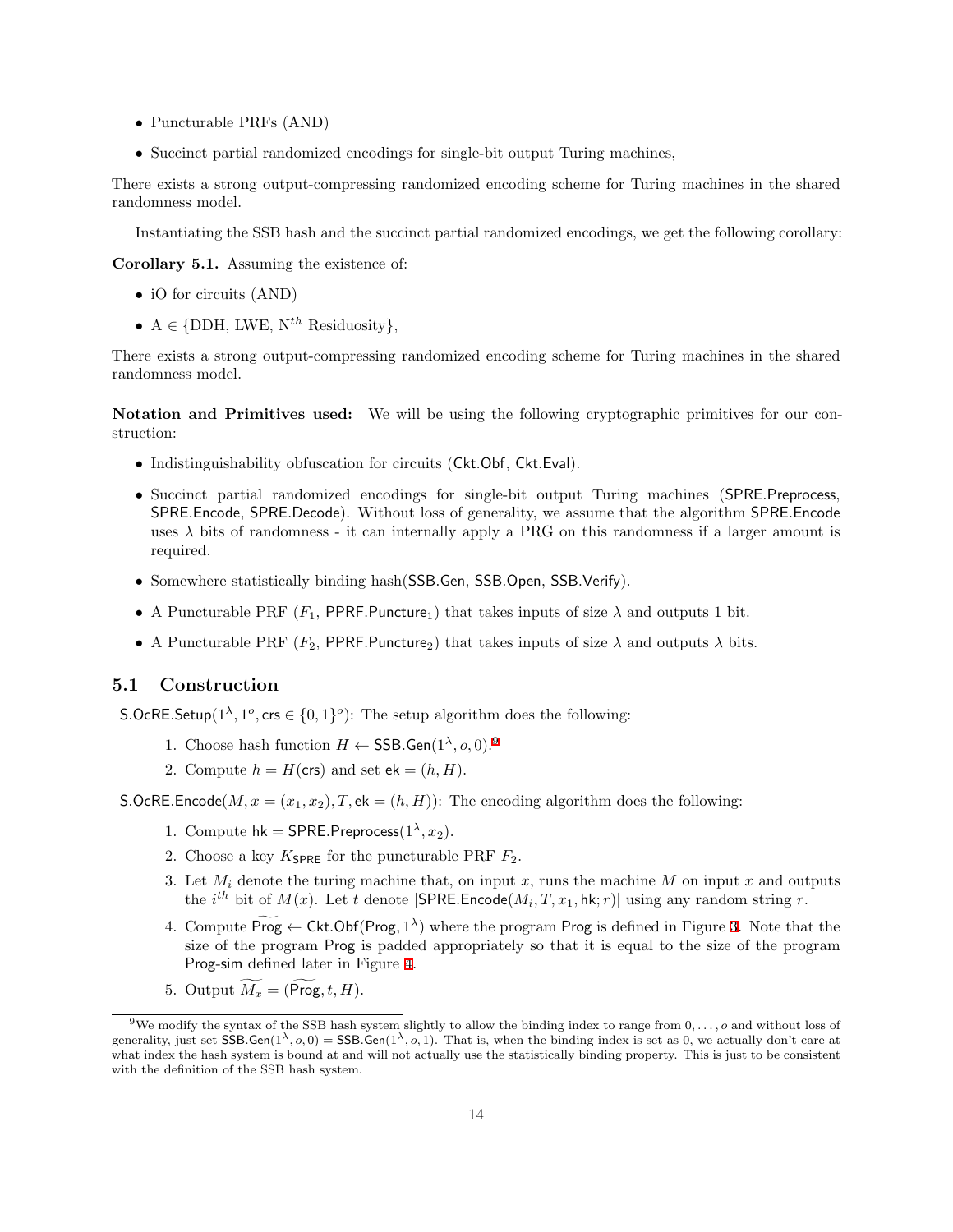#### Prog

<span id="page-14-1"></span>**Inputs** : Index  $i \in [o]$ , bit str  $\in \{0, 1\}$ , proof  $\pi$ , index  $j \in [t]$ . **Hardwired** : Hash value  $h \in \{0,1\}^{\lambda}$ , machine *M*, input  $x_1$ , PRF key  $K_{\text{SPRE}}$ , bound *T*, preprocessed value hk.

- 1. Verify proof  $\pi$  : Check if SSB.Verify(*H*, *h*, *i*, str,  $\pi$ ) = 1. If not, output  $\bot$ .
- 2. Recall that *M<sup>i</sup>* denotes the turing machine that, on input *x*, runs the machine *M* on input *x* and outputs the *i*<sup>th</sup> bit of  $M(x)$ . Compute out = SPRE. Encode $(M_i, T, x_1, \text{hk}; F_2(K_{\text{SPRE}}, i))$  and output the *j th* bit of out.

Figure 3: Circuit Prog

S.OcRE.Decode( $\widetilde{M_x} = (\widetilde{Prog}, t, H), x_2$ , crs): For each  $i \in [o]$ , the decoding algorithm computes bit out<sub>*i*</sub> as follows:

- 1. Parse  $\mathsf{crs} = (\mathsf{crs}[1], \mathsf{crs}[2], \ldots, \mathsf{crs}[o]),$  where each  $\mathsf{crs}[j]$  is a bit.
- 2. Compute SSB proof for each crs[*j*]; that is, compute  $\pi$ [*j*] = SSB.Open(*H*, crs, *j*).
- 3. For  $j = 1$  to *t*, do:
- Parse crs = (crs[1], crs[2], ..., crs[*o*]), where each crs[*j*]<br>
Compute *SSB* proof for each crs[*j*]; that is, compute *?*<br>
For  $j = 1$  to *t*, do:<br>
(a) Compute  $\widetilde{M}_i[j] = \text{Ckt}.\text{Eval}(\widetilde{\text{Prog}}, (i, \text{crs}[i], \pi[i], j)).$
- 4. Let  $\widetilde{M}_i = (\widetilde{M}_i[1] \widetilde{M}_i[2] \ldots \widetilde{M}_i[t])$ . Compute  $\pi[j] = \text{SSB.Dpen}(H, G)$ <br>4. Let  $\widetilde{M}_i = (\widetilde{M}_i[1] \widetilde{M}_i[2] \ldots \widetilde{M}_i[t])$ . Compute  $\text{out}_i = \text{SPRE.Decode}(\widetilde{M}_i, x_2)$ .

Finally, it outputs (out<sub>1</sub> out<sub>2</sub>  $\dots$  out<sub>o</sub>).

**Correctness and Succinctness** Correctness follows from the correctness of (SPRE*.*Encode,SPRE*.*Decode) and (Ckt*.*Obf, Ckt*.*Eval).

Below we show the three efficiency properties required by the definition.

- 1. If  $ek \leftarrow$  Setup( $1^{\lambda}, 1^{\circ}, \text{crs}$ ),  $|ek| = \ell_{\text{hash}}(\lambda) + \ell_{\text{fn}}(\lambda)$ , where  $\ell_{\text{hash}}$  and  $\ell_{\text{fn}}$  are from SSB.
- 2. For every Turing machine *M*, time bound *T*, input  $x = (x_1, x_2) \in \{0, 1\}^*$ , if  $\widetilde{M}_x$  ← Encode(*M, x, T*, ek), If  $ek \leftarrow$  Setup( $1^{\lambda}, 1^o$ , crs),  $|ek| = \ell_{\text{hash}}(\lambda) + \ell_{\text{fn}}(\lambda)$ , where  $\ell_{\text{hash}}$  and  $\ell_{\text{fn}}$  are from SSB.<br>For every Turing machine *M*, time bound *T*, input  $x = (x_1, x_2) \in \{0, 1\}^*$ , if  $\widetilde{M_x} \leftarrow \text{Encode}(M, x, T, ek)$ . in the hybrids and Prog-sim, so *|*Prog*|* is the maximum of the length of these programs. By inspecting the values hardwired in each of these programs we get  $|\mathsf{Prog}| \leq p(|h|, |M|, |x_1|, |hk|, k, \log o, t)$ , where *k* is the maximum size of the keys of  $F_1$  and  $F_2$ . By the efficiency of SPRE, the definition of SSB hashes and the definition of puncturable PRFs we get that  $|\text{Prog}| \leq p_2(\lambda, |M|, |x_1|, \log o)$  and thus In the hybrids and Prog-sim, so  $|P \text{rog}|$  is the maximum of the lengthe values hardwired in each of these programs we get  $|P \text{rog}| \leq p$ <br>*k* is the maximum size of the keys of  $F_1$  and  $F_2$ . By the efficier<br>hashes and *k* is the maximum size of the keys of  $F_1$  and  $F_2$ . By the efficiency of SPRE, the definition of SSB hashes and the definition of puncturable PRFs we get that  $|\text{Prog}| \leq p_2(\lambda, |M|, |x_1|, \log o)$  and thus  $|\widetilde{M_x}| \leq p_2(\lambda,$
- hashes and the definition of puncturable PRFs we get that  $|\text{Prog}| \leq p_2(\lambda, |M|, |x_1|, \log o)$  and thus  $|\widetilde{M}_x| \leq p_2(\lambda, |M|, |x_1|, \log |x_2|, \log o)$  for some fixed polynomial  $p_2$ .<br>The running time of  $\text{Decode}(\widetilde{M}_x, x_2, \text{crs})$  $|M_x| \leq p_2(\lambda, |M|, |x_1|, \log |x_2|, \log \sigma)$  for some fixed polynomial  $p_2$ .<br>The running time of Decode( $\widetilde{M}_x, x_2, \text{crs}$ ) is at most  $O(o \times t_1 + o \times t \times t_2)$  where  $t_1$  is the running time of SPRE.Decode( $\widetilde{M}_i, x_2$ ) and

#### <span id="page-14-0"></span>**5.2 Proof of Security**

#### **5.2.1 Description of Simulator**

The simulator S.OcRE.Sim gets as input the value  $M(x)$  (which is the output of the machine M on input x) and the public part of the input  $x_2$ , and it must simulate the shared random string crs and an encoding  $\overline{M_x}$ of the machine *M* and *x*. We now describe the simulator.

 $\mathbf{S}.\mathbf{OcRE}.\mathbf{Sim}(1^{|\mathbf{M}|},1^{|\mathbf{x_1}|},\mathbf{x_2},1^\lambda,\mathbf{M}(\mathbf{x}),\mathbf{T})$ : The simulator does the following:

1. Compute  $hk =$  SPRE.Preprocess( $1^{\lambda}, x_2$ ).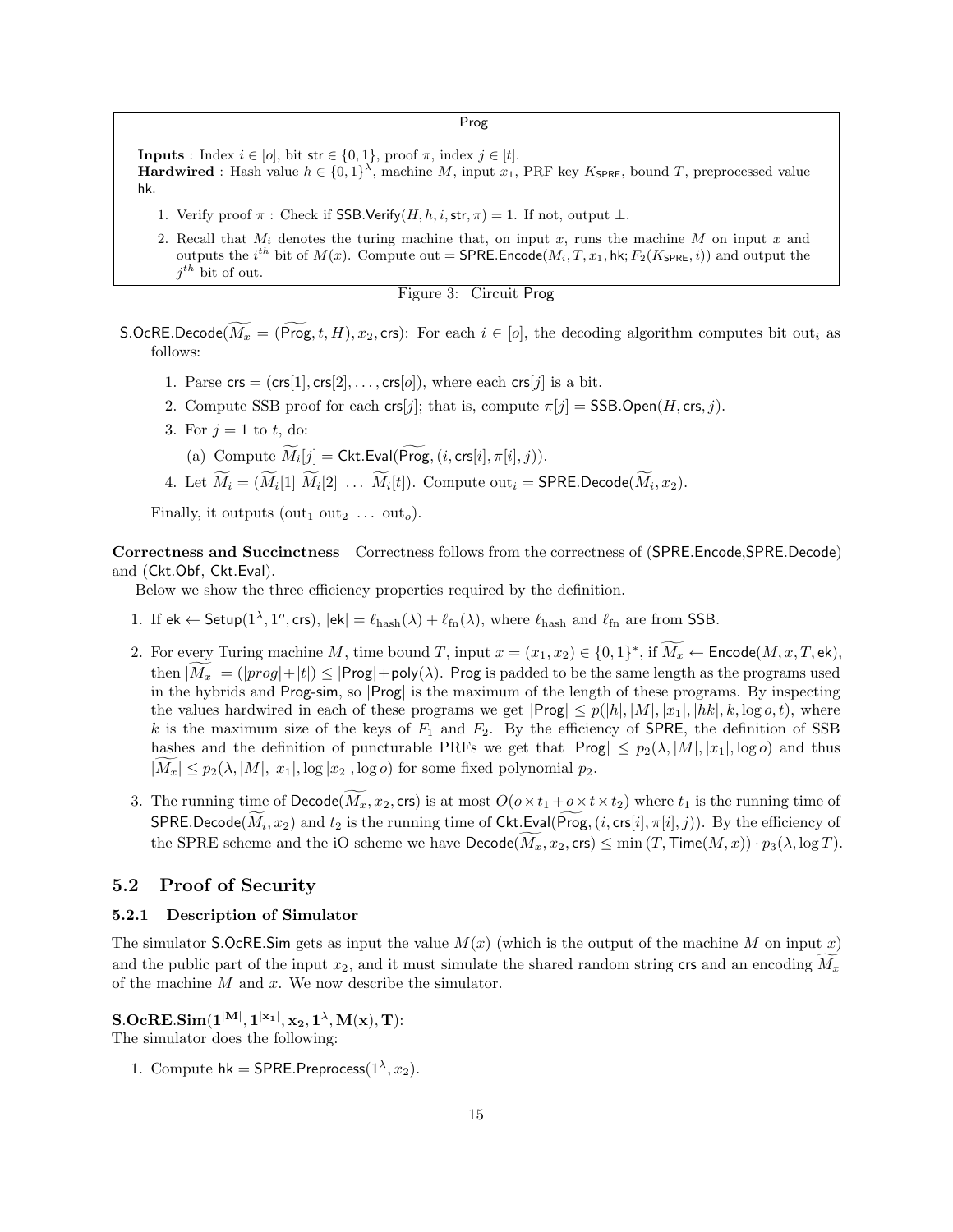- 2. Choose a key  $K_{\text{crs}}$  for the puncturable PRF  $F_1$  and a key  $K_{\text{sim}}$  for the puncturable PRF  $F_2$ .
- 3. Then, for each i, compute  $\text{crs}[i] = M(x)_i \oplus w^i$  where  $w^i = F(K_{\text{crs}}, i)$  and  $M(x)_i$  denotes the i<sup>th</sup> bit of  $M(x)$ . The shared random string is set to be  $(crs[1] crs[2] \ldots crs[0])$ .
- 4. Choose a hash function  $H \leftarrow$  SSB.Gen( $1^{\lambda}, o, 0$ ) and compute  $h = H(\text{crs})$ .
- 5. Compute Prog-sim  $\leftarrow$  Ckt.Obf(Prog-sim, 1<sup> $\lambda$ </sup>), where Prog-sim is defined in Figure [4](#page-15-0).
- 6. Let *M<sup>i</sup>* denote the turing machine that, on input *x*, runs the machine *M* on input *x* and outputs the  $i^{th}$  bit of  $M(x)$ . Let *t* denote *|*SPRE*.*Encode( $M_i, T, z$ , hk; *r*)*|*) using any random string *r* and any input  $\overline{z}$  such that  $|z| = |x_1|$ .
- <span id="page-15-0"></span>7. Set  $\widetilde{M_x}$  = (Prog-sim, t).

#### Prog-sim

**Inputs** : Index  $i \in [o]$ , bit str  $\in \{0, 1\}$ , proof  $\pi$ , index  $j \in [t]$ **Hardwired** : Hash  $h \in \{0,1\}^{\lambda}$ , machine *M*, PRF keys  $K_{\text{sim}}$ ,  $K_{\text{crs}}$ , preprocessed value hk.

- 1. Verify proof  $\pi$ : Check if SSB.Verify $(H, h, i, str, \pi) = 1$ . If not, output  $\perp$ .
- 2. Do the following:
	- (a) Let  $w = F_1(K_{\text{crs}}, i)$  and  $y = w \oplus \text{str.}$
	- (b) Compute out = SPRE.Sim( $1^{|M_i|}, 1^{|x_1|},$  hk,  $1^{\lambda}, y, T; r$ ) where  $r = F_2(K_{\text{sim}}, i)$ .
	- (c) Output  $j^{th}$  bit of out.

Figure 4: Simulated Program Prog-sim

#### **5.2.2 Hybrids**

We will show that the real and ideal worlds are indistinguishable via a sequence of  $(o+2)$  hybrid experiments  $Hyb_0$  to  $Hyb_{o+1}$  where  $Hyb_0$  corresponds to the real world and  $Hyb_{o+1}$  corresponds to the ideal world. For each  $i \in [o]$ , in hybrid  $H$ yb<sub>i</sub><sup>\*</sup>, the first *i*<sup>\*</sup> bits of the CRS are computed as encryptions of output bits (with the *w*'s as one time pads). The encoding of *M*, *x* does not compute the SRE for  $i \leq i^*$ . More formally:

### **Hybrid** Hyb*<sup>i</sup> ∗* :

The challenger does the following:

- 1. Compute  $hk =$  SPRE.Preprocess( $1^{\lambda}, x_2$ ).
- 2. Choose a key  $K_{\text{crs}}$  for the puncturable PRF  $F_1$  and two keys  $K_{\text{sim}}$ ,  $K_{\text{SPRE}}$  for the puncturable PRF  $F_2$ .
- 3. Then, for each  $i \leq i^*$ , compute  $\text{crs}[i] = M(x)$   $\oplus w^i$  where  $w^i = F_1(K_{\text{crs}}, i)$  and  $M(x)_i$  denotes the  $i^{th}$ bit of  $M(x)$ .
- 4. For each  $i > i^*$ , pick crs[*i*] uniformly at random.
- 5. The shared random string is set to be  $(crs[1] crs[2] ... crs[0])$ .
- 6. Choose a hash function  $H \leftarrow$  SSB. Gen( $1^{\lambda}, o, i^*$ ) and compute  $h = H(\text{crs})$ . Set  $\text{ek} = h$ .
- 7. Compute  $\text{Prog-}i^* \leftarrow \text{Ckt.Obf}(\text{Prog-}i^*, 1^\lambda)$ , where  $\text{Prog-}i^*$  is defined in Figure [5.](#page-16-0)
- 8. Let *M<sup>i</sup>* denote the turing machine that, on input *x*, runs the machine *M* on input *x* and outputs the  $i^{th}$  bit of  $M(x)$ . Let *t* denote *|*SPRE*.*Encode $(M_i, T, x_1, \text{hk}; r)$ *|* using any random string *r*.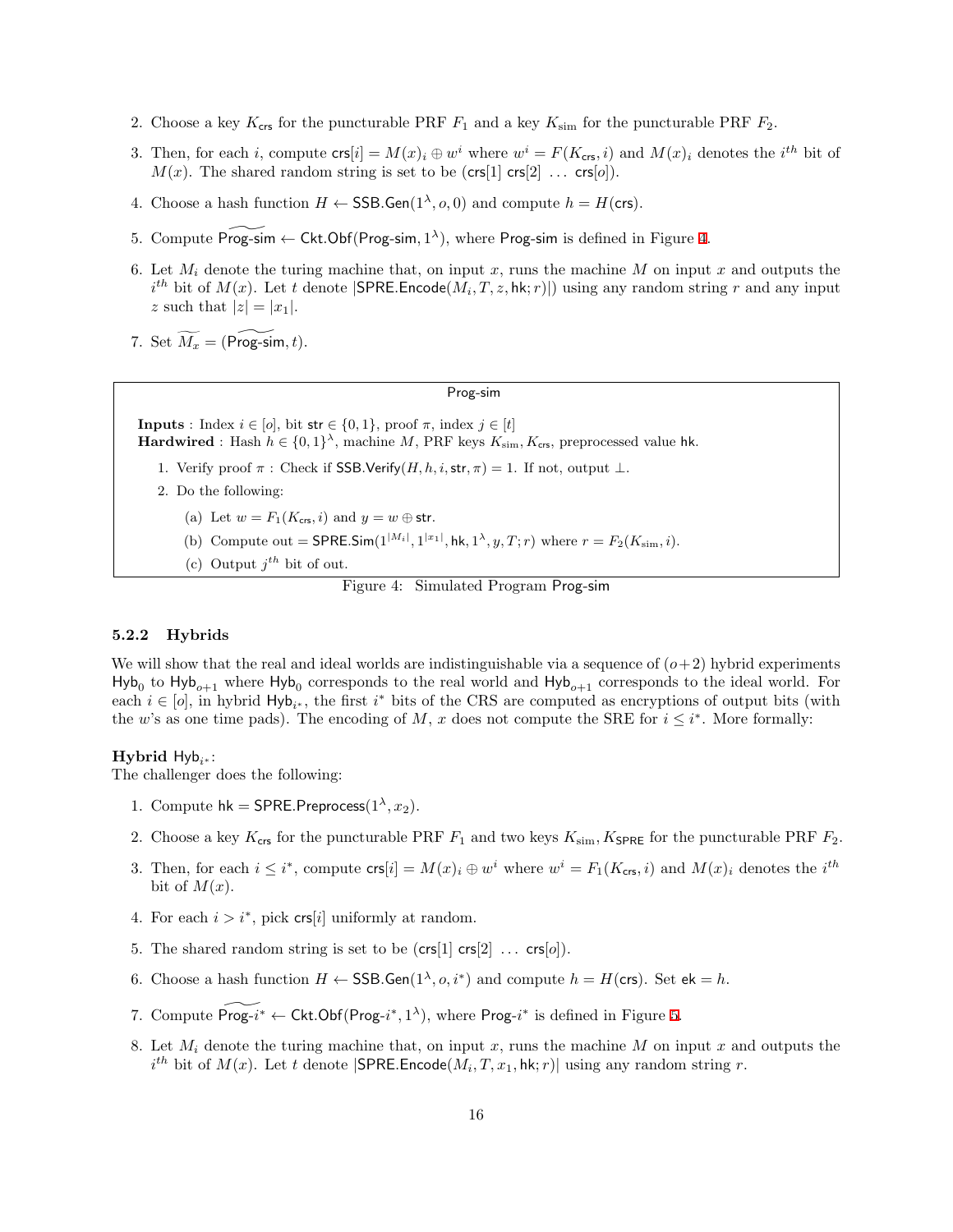Prog-*i ∗*

<span id="page-16-0"></span>**Inputs** : Index  $i \in [o]$ , bit str  $\in \{0, 1\}$ , proof  $\pi$ , index  $j \in [t]$ **Hardwired** : Index *i*<sup>\*</sup>, Hash  $h \in \{0,1\}^{\lambda}$ , machine *M*, input  $x_1$ , PRF keys  $K_{\text{crs}}$ ,  $K_{\text{sim}}$ ,  $K_{\text{SPRE}}$ , bound *T*, preprocessed value hk.

- 1. Verify proof  $\pi$ : Check if SSB.Verify $(H, h, i, str, \pi) = 1$ . If not, output  $\perp$ .
- 2. If  $i \leq i^*$ , do the following:
	- (a) Let  $w = F_1(K_{\text{crs}}, i)$  and  $y = w \oplus \text{str.}$
	- (b) Compute out = SPRE.Sim( $1^{|M_i|}, 1^{|x_1|},$  hk,  $1^{\lambda}, y, T; r$ ) where  $r = F_2(K_{\text{sim}}, i)$ .
	- (c) Output  $j^{th}$  bit of out.
- 3. Else, if *i > i<sup>∗</sup>* : Recall that *M<sup>i</sup>* denotes the turing machine that, on input *x*, runs the machine *M* on input *x* and outputs the  $i^{th}$  bit of  $M(x)$ . Compute out = SPRE. Encode $(M_i, T, x_1, \text{hk}; F_2(K_{\text{SPRE}}, i))$ and output the  $j^{th}$  bit of out. and output the  $j^{th}$ <br>and output the  $j^{th}$ <br>9. Set  $\widetilde{M_x} = (\widetilde{\text{Prog-}i^*}, t)$ .
	- Figure 5: Hybrid Program Prog-*i ∗*

 $Hybrid$  Hyb<sub> $o+1$ </sub>:

Identical to  $Hyb<sub>o</sub>$  except that the value  $x<sub>1</sub>$  is not hardwired into Prog- $i^*$ .

#### **5.2.3 Indistinguishability of Hybrids**

We will now show that every pair of consecutive hybrids is computationally indistinguishable and this completes the proof. Formally, we will prove the following theorem. Note that  $\text{Hyp}_{o+1}$  is indistinguishable from Hyb*<sup>o</sup>* by the security of the iO scheme.

<span id="page-16-1"></span>**Theorem 5.2.** For any index  $i^* \in [o]$ , the hybrids  $Hyb_{i^*}$  and  $Hyb_{i^*+1}$  are computationally indistinguishable.

*Proof.* We will prove this theorem via a sequence of sub-hybrids  $H_0$  to  $H_9$  where  $H_0$  corresponds to  $\text{Hyb}_{i^*}$ and  $H_9$  corresponds to  $Hy_{i*+1}$ . Note that we will drop the term t from the description of the encoding in the rest of the proof since it is the same value throughout.

**Hybrid**  $H_0$  This sub-hybrid corresponds to  $Hyb_{i^*}$ , where the adversary receives an obfuscation of Prog- $i^*$ and a hybrid shared random string. The first *i ∗* components of crs consists of encryptions of the first *i <sup>∗</sup>* bits of  $M(x)_{i^*}$  using the respective w's as one time pads. The remaining components are chosen uniformly at random.

- 1. The adversary sends  $M, x = (x_1, x_2), 1^o, T$  to the challenger.
- 2. The challenger computes  $hk =$  **SPRE**.Preprocess( $1^{\lambda}, x_2$ ).
- 3. Then, the challenger chooses a key  $K_{\text{crs}}$  for the puncturable PRF  $F_1$  and keys  $K_{\text{sim}}$ ,  $K_{\text{SPRE}}$  for the puncturable PRF *F*2.
- 4. Next, the challenger computes the crs bits using  $K_{\text{crs}}$  for each  $i \leq i^*$ . That is, it sets  $\text{crs}[i] = M(x)_i \oplus$  $F_1(K_{\text{crs}}, i)$  for each  $i \in [i^*]$ . For all  $i > i^*$ , the challenger chooses  $\text{crs}[i] \leftarrow \{0, 1\}$ . 6. Finally, the challenger computes an obfuscation of Prog-*i*<sup>\*</sup>. It computes  $\widetilde{M}_x \leftarrow$  Ckt.Obf(Prog-*i*<sup>\*</sup>, 1<sup> $\lambda$ </sup>)<br>6. Finally, the challenger computes an obfuscation of Prog-*i*<sup>\*</sup>. It computes  $\widetilde{M}_x \leftarrow$  Ckt.O
- 5. The challenger then chooses hash function  $H \leftarrow$  SSB.Gen( $1^{\lambda}, o, i^*$ ). It computes  $h = H(\text{crs})$ .
- The challenger then chooses hash fur<br>Finally, the challenger computes an<br>and sends  $(\text{crs}, \widetilde{M_x})$  to the adversary.
- 7. The adversary sends its guess *b*.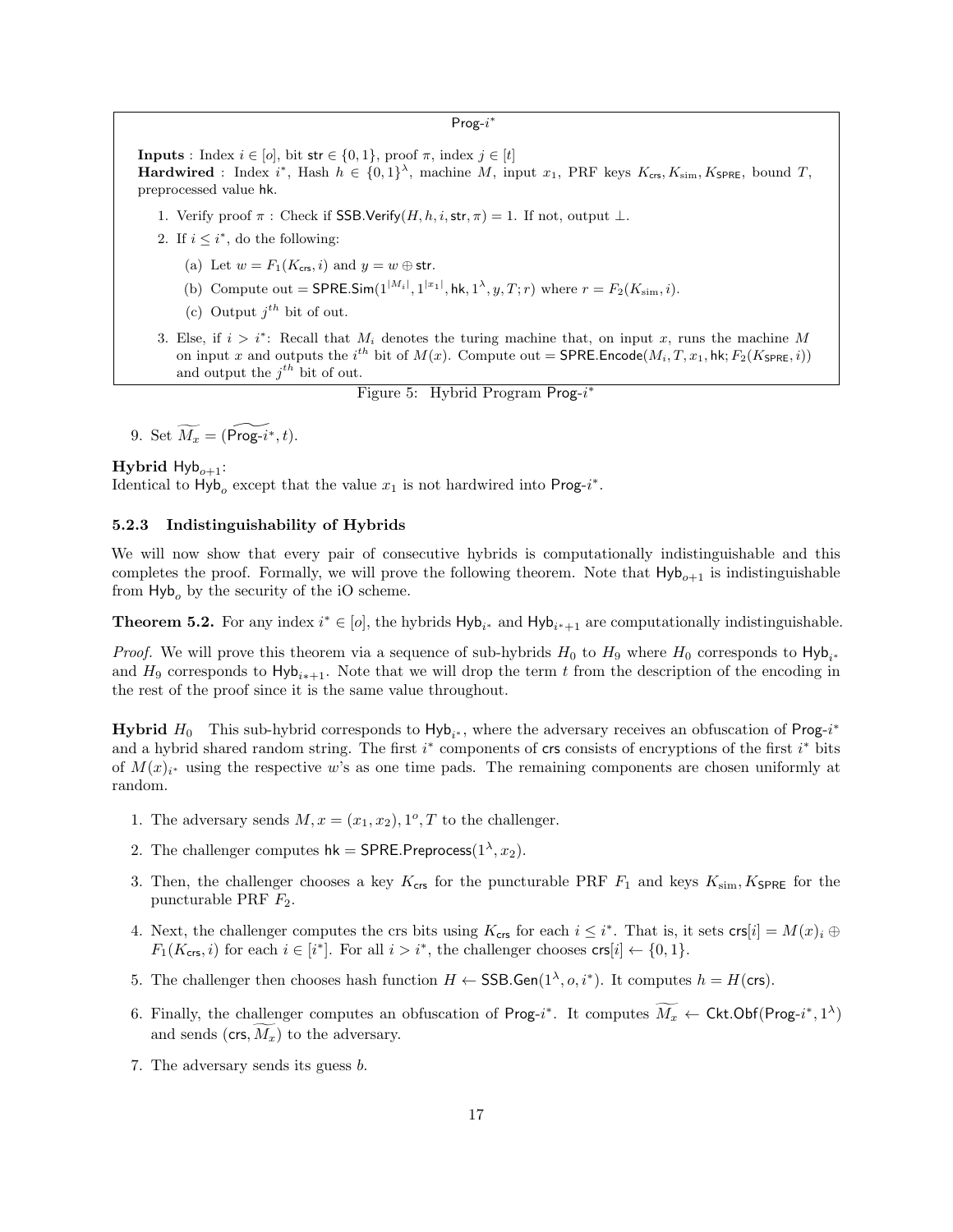**Hybrid**  $H_1$  In this hybrid, the challenger uses SSB. Gen to be binding at position  $i^* + 1$  to the bit crs[ $i^* + 1$ ].

- 1. The adversary sends  $M, x = (x_1, x_2), 1^o, T$  to the challenger.
- 2. Then, the challenger computes  $hk =$  SPRE.Preprocess( $1^{\lambda}, x_2$ ).
- 3. The challenger chooses a key  $K_{\text{crs}}$  for the puncturable PRF  $F_1$  and keys  $K_{\text{sim}}$ ,  $K_{\text{SPRE}}$  for the puncturable PRF *F*2.
- 4. Next, the challenger computes the crs bits using  $K_{\text{crs}}$  for each  $i \leq i^*$ . That is, it sets  $\text{crs}[i] = M(x)_i \oplus$  $F_1(K_{\text{crs}}, i)$  for each  $i \in [i^*]$ . For all  $i > i^*$ , the challenger chooses  $\text{crs}[i] \leftarrow \{0, 1\}$ . 6. Finally, the challenger computes an obfuscation of Prog-*i*<sup>\*</sup>. It computes  $\widetilde{M}_x \leftarrow$  Ckt.Obf(Prog-*i*<sup>\*</sup>, 1<sup> $\lambda$ </sup>)<br>6. Finally, the challenger computes an obfuscation of Prog-*i*<sup>\*</sup>. It computes  $\widetilde{M}_x \leftarrow$  Ckt.O
- 5. The challenger then chooses hash function  $H \leftarrow$  SSB.Gen( $1^{\lambda}, o, i^* + 1$ ). It computes  $h = H(\text{crs})$ .
- The challenger then chooses hash fur<br>Finally, the challenger computes an<br>and sends  $(\text{crs}, \widetilde{M_x})$  to the adversary.
- 7. The adversary sends its guess *b*.

**Hybrid**  $H_2$  In this hybrid, the adversay receives an obfuscation of Prog- $(i^*, 1)$  (defined in Figure [6\)](#page-18-0). This program is similar to Prog-*i*<sup>\*</sup>, except that the keys  $K_{\text{sim}}$  and  $K_{\text{SPRE}}$  are punctured at  $(i^*+1)$ . The challenger hardwires the output for index  $(i^* + 1)$ .

- 1. The adversary sends  $M, x = (x_1, x_2)$  to the challenger.
- 2. The challenger computes  $hk =$  SPRE.Preprocess( $1^{\lambda}, x_2$ ).
- 3. Then, the challenger chooses a key  $K_{\text{crs}}$  for the puncturable PRF  $F_1$  and keys  $K_{\text{sim}}$ ,  $K_{\text{SPRE}}$  for the puncturable PRF *F*2.
- 4. Next, the challenger computes the crs blocks using  $K_{\text{crs}}$  for each  $i \leq i^*$ . It sets  $\text{crs}[i] = M(x)_{i} \oplus F_1(K_{\text{crs}}, i)$ for each  $i \in [i^*]$ . For all  $i > i^*$ , the challenger chooses  $\text{crs}[i] \leftarrow \{0, 1\}$ .
- 5. The challenger then chooses hash function  $H \leftarrow$  SSB.Gen( $1^{\lambda}, o, i^* + 1$ ). It computes  $h = H(\text{crs})$ .
- [6](#page-18-0). Finally, the challenger computes an obfuscation of  $\text{Prog-}(i^*,1)$  defined in Figure 6. It performs the following steps.
	- (a) It first computes punctured keys  $K'_{\text{SPRE}} = K_{\text{SPRE}}\{i^* + 1\} \leftarrow \text{PPRF.Puncture}_2(K_{\text{SPRE}}, i^* + 1),$  $K'_{\text{sim}} = K_{\text{sim}}\{i^* + 1\} \leftarrow \text{PPRF.Puncture}_2(K_{\text{sim}}, i^* + 1).$
	- (b) Next, it computes an encoding  $y_1$  of  $M_{i^*+1}$ , x with randomness  $F_2(K_{\text{SPRE}}, i^* + 1)$ . That is,  $y_1 =$  $SPRE.$ Encode $(M_{i^*+1}, T, x_1, \text{hk}; F_2(K_{SPRE}, i^* + 1)).$  $K'_{\text{sim}} = K_{\text{sim}}\{i^* + 1\} \leftarrow \text{PPRF.Puncture}_2(K_{\text{sim}}, i^* + 1).$ <br>
	(b) Next, it computes an encoding  $y_1$  of  $M_{i^*+1}, x$  with randomness  $F_2(K_{\text{SPRE}}, i^* + 1)$ . That is,  $y_1 = \text{SPRE.Encode}(M_{i^*+1}, T, x_1, \text{hk}; F_2(K_{\text{SPRE}}, i^* + 1)).$ <br>
	(c) It co
	- Next, it computes an encoding y<br>SPRE.Encode( $M_{i^*+1}, T, x_1$ , hk;  $F_2$ <br>It computes  $\widetilde{M}_x \leftarrow \text{Ckt.Obf}(\text{Pro}$ <br>sends (crs,  $\widetilde{M}_x$ ) to the adversary.
- 7. The adversary sends its guess *b*.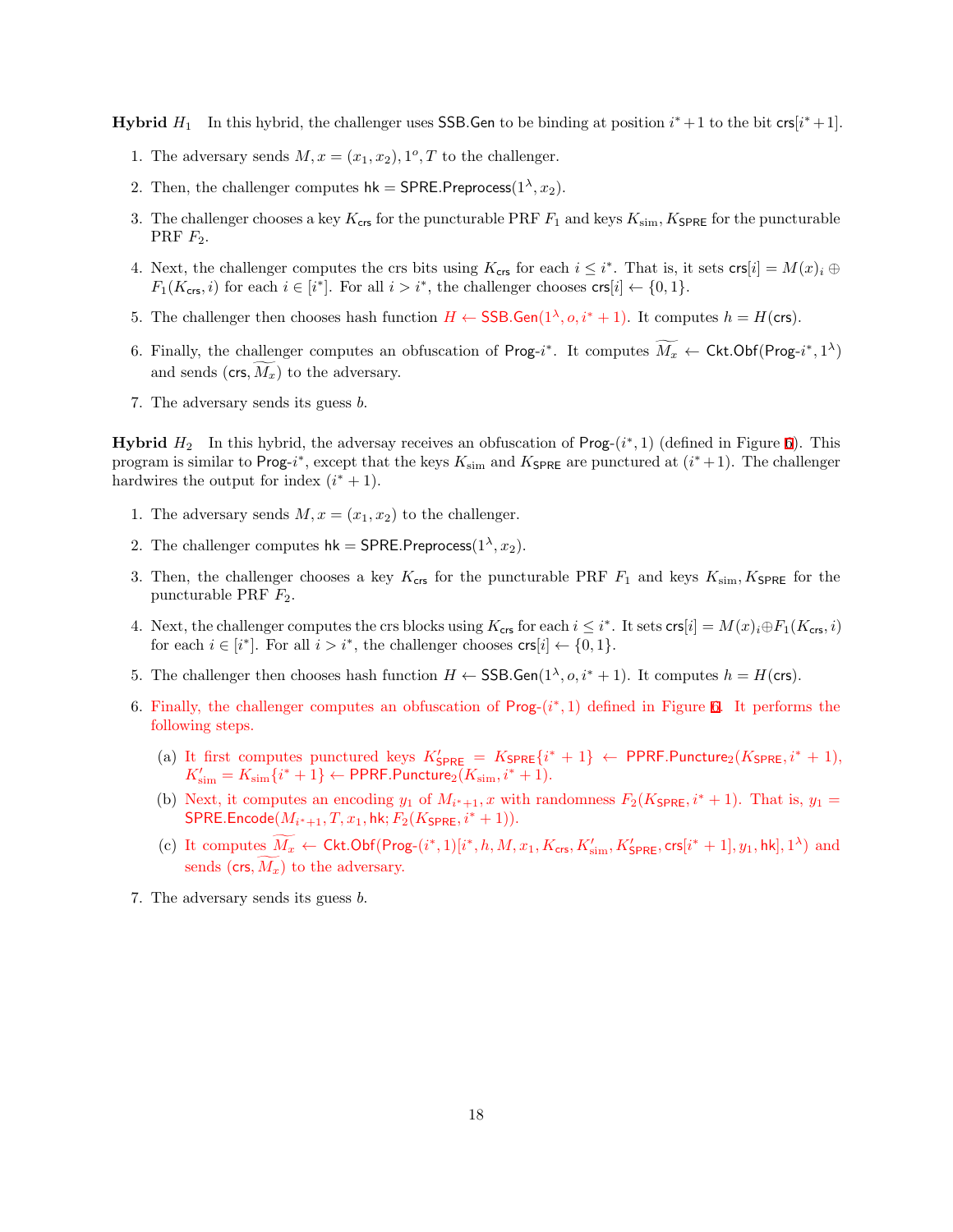$\mathsf{Prog}\text{-}(i^*,1)$ 

<span id="page-18-0"></span>**Inputs** : Index  $i \in [o]$ , bit str  $\in \{0, 1\}$ , proof  $\pi$ , index  $j \in [t]$ **Hardwired**: Index  $i^*$ , Hash  $h \in \{0,1\}^{\lambda}$ , machine M, input  $x_1$ ,  $K_{\text{crs}}$ , punctured PRF keys  $K'_{\text{crs}}$ ,  $K'_{\text{sim}}$ ,  $K'_{\text{SPRE}}$ , bit  $\text{crs}[i^* + 1]$ , output  $y_1$ , preprocessed value hk, bound *T*.

- 1. Verify proof  $\pi$  : Check if SSB.Verify(*H*, *h*, *i*, str,  $\pi$ ) = 1. If not, output  $\bot$ .
- 2. If  $i \leq i^*$ , do the following:
	- (a) Let  $w = F_1(K_{\text{crs}}, i)$  and *y* be the first bit of  $w \oplus \text{str.}$
	- (b) Compute out = SPRE.Sim( $1^{|M_i|}, 1^{|x_1|},$  hk,  $1^{\lambda}, y, T; r$ ) where  $r = F_2(K'_{\text{sim}}, i)$ .
	- (c) Output  $j^{th}$  bit of out.
- 3. If  $i = i^* + 1$  and  $str = \text{crs}[i^* + 1]$  then output  $j^{th}$  bit of  $y_1$ .
- 4. Else, if *i > i<sup>∗</sup>* : Recall that *M<sup>i</sup>* denotes the turing machine that, on input *x*, runs the machine *M* on input *x* and outputs the  $i^{th}$  bit of  $M(x)$ . Compute out = SPRE. Encode $(M_i, T, x_1, \text{hk}; F_2(K_{\text{SPRE}}, i))$ and output the  $j^{th}$  bit of out.

Figure 6: Program Prog- $(i^*, 1)$  used in sub-hybrid  $H_2$ 

**Hybrid** *H*<sup>3</sup> This sub-hybrid is similar to the previous one, except that the hardwired randomized encoding is generated using true randomness.

- 1. The adversary sends  $M, x = (x_1, x_2), 1^o, T$  to the challenger.
- 2. The challenger computes  $hk =$  SPRE.Preprocess( $1^{\lambda}, x_2$ ).
- 3. Then, the challenger chooses a key  $K_{\text{crs}}$  for the puncturable PRF  $F_1$  and keys  $K_{\text{sim}}$ ,  $K_{\text{SPRE}}$  for the puncturable PRF *F*2.
- 4. Next, the challenger computes the crs bits using  $K_{\text{crs}}$  for each  $i \leq i^*$ . It sets  $\text{crs}[i] = M(x)_{i} \oplus F_1(K_{\text{crs}}, i)$ for each  $i \in [i^*]$ . For all  $i > i^*$ , the challenger chooses  $\text{crs}[i] \leftarrow \{0, 1\}.$
- 5. The challenger then chooses hash function  $H \leftarrow$  SSB.Gen( $1^{\lambda}, o, i^* + 1$ ). It computes  $h = H(\text{crs})$ .
- 6. Finally, the challenger computes an obfuscation of  $\text{Prog-}(i^*, 1)$ . It performs the following steps.
	- (a) It first computes punctured keys  $K'_{\text{SPRE}} = K_{\text{SPRE}}\{i^* + 1\} \leftarrow \text{PPRF.Puncture}_2(K_{\text{SPRE}}, i^* + 1),$  $K'_{\text{sim}} = K_{\text{sim}}\{i^* + 1\} \leftarrow \text{PPRF.Puncture}_2(K_{\text{sim}}, i^* + 1).$
	- (b) Next, it computes an encoding  $y_1$  of  $(M_{i^*+1}, x$  with randomness  $r_1 \leftarrow \{0,1\}^{\ell_{\text{src-rand}}}$ . That is,  $y_1 = \mathsf{SPRE}.\mathsf{Encode}(M_{i^*+1},T,x_1,\mathsf{hk};r_1).$  $K'_{\text{sim}} = K_{\text{sim}}\{i^* + 1\} \leftarrow \text{PPRF.Puncture}_2(K_{\text{sim}}, i^* + 1).$ <br>
	(b) Next, it computes an encoding  $y_1$  of  $(M_{i^*+1}, x$  with randomness  $r_1 \leftarrow \{0, 1\}^{\ell_{\text{src-rand}}}$ . That is  $y_1 = \text{SPRE.Encode}(M_{i^*+1}, T, x_1, \text{hk}; r_1).$ <br>
	(c) It computes
	- Next, it computes an encoding<br>  $y_1$  = SPRE.Encode( $M_{i^*+1}, T, x_1$ ,<br>
	It computes  $\widetilde{M}_x \leftarrow \text{Ckt.Obf}(\text{Pro}$ <br>
	sends (crs,  $\widetilde{M}_x$ ) to the adversary.
- 7. The adversary sends its guess *b*.

**Hybrid** *H*<sup>4</sup> In this hybrid, the challenger replaces the hardwired randomized encoding with a simulated one.

- 1. The adversary sends  $M, x = (x_1, x_2), 1^o, T$  to the challenger.
- 2. The challenger computes  $hk =$  SPRE.Preprocess( $1^{\lambda}, x_2$ ).
- 3. Then, the challenger chooses a key  $K_{\text{crs}}$  for the puncturable PRF  $F_1$  and keys  $K_{\text{sim}}$ ,  $K_{\text{SPRE}}$  for the puncturable PRF *F*2.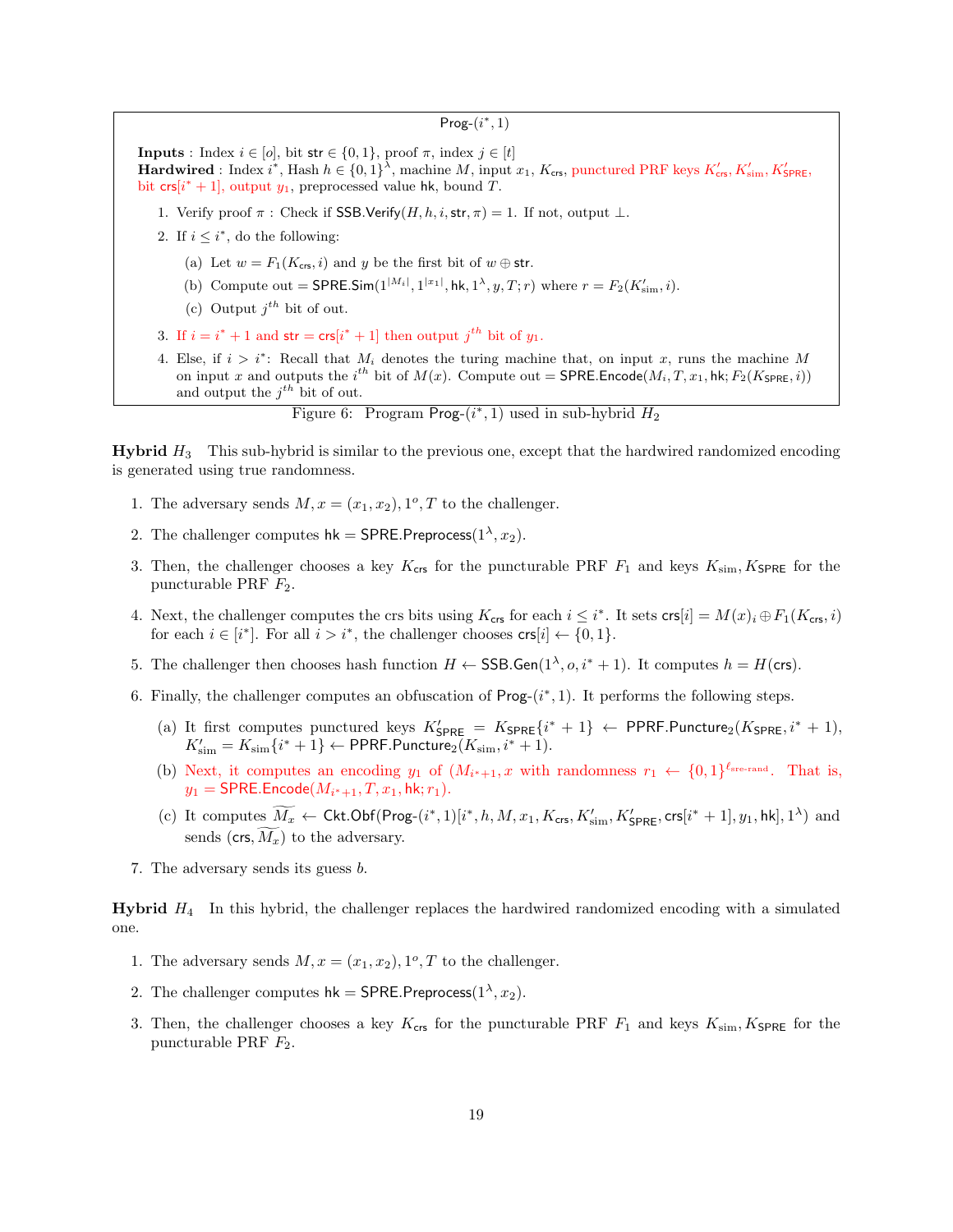- 4. Next, the challenger computes the crs bits using  $K_{\text{crs}}$  for each  $i \leq i^*$ . It sets  $\text{crs}[i] = M(x)_{i} \oplus F_1(K_{\text{crs}}, i)$ for each  $i \in [i^*]$ . For all  $i > i^*$ , the challenger chooses  $\text{crs}[i] \leftarrow \{0, 1\}.$
- 5. The challenger then chooses hash function  $H \leftarrow$  SSB.Gen( $1^{\lambda}, o, i^* + 1$ ). It computes  $h = H(\text{crs})$ .
- 6. Finally, the challenger computes an obfuscation of  $\text{Prog-}(i^*, 1)$ . It performs the following steps.
	- (a) It first computes punctured keys  $K'_{\text{SPRE}} = K_{\text{SPRE}}\{i^* + 1\} \leftarrow \text{PPRF.Puncture}_2(K_{\text{SPRE}}, i^* + 1),$  $K'_{\text{sim}} = K_{\text{sim}}\{i^* + 1\} \leftarrow \text{PPRF.Puncture}_2(K_{\text{sim}}, i^* + 1).$
	- (b) Next, it computes a simulated encoding  $y_1$  of  $M(x)_{i^*+1}$  with randomness  $r_1 \leftarrow \{0,1\}^{\ell_{\text{sim-random}}}.$  $\ell_{\text{sim-random}}$ . That is, let  $M(x)_{i^*+1}$  denote the  $(i^* + 1)^{th}$  bit of  $M(x)$ .  $y_1 = \mathsf{SPRE}.\mathsf{Sim}(1^{|M_i|},1^{|x_1|},\mathsf{hk},1^\lambda,M(x)_{i^*+1},T;r_1).$ (b) Next, it computes a simulated encoding  $y_1$  of  $M(x)_{i^*+1}$  with randomness  $r_1 \leftarrow \{0,1\}^{\ell_{\text{sim-rand}}}$ . That is, let  $M(x)_{i^*+1}$  denote the  $(i^* + 1)^{th}$  bit of  $M(x)$ <br> $y_1 = \text{SPRE}.\text{Sim}(1^{|M_i|}, 1^{|x_1|}, \text{hk}, 1^{\lambda}, M(x)_{i^$  $r_1 \leftarrow \{0,1\}^{\ell_{\text{sim-random}}}.$  That<br>  $y_1 = \text{SPRE.Sim}(1^{|M_i|}, 1^{|x_1|}, \text{hk}, 1^{\lambda})$ <br>
	It computes  $\widetilde{M_x} \leftarrow \text{Ckt.Obf}(\text{Pro}$ <br>
	sends  $(\text{crs}, \widetilde{M_x})$  to the adversary.
	-
- 7. The adversary sends its guess *b*.

**Hybrid**  $H_5$  In this sub-hybrid, the challenger punctures the PRF key  $K_{\text{crs}}$  on index  $i^* + 1$ . It outputs an obfuscation of  $\text{Prog-}(i^*, 2)$ .

- 1. The adversary sends  $M, x = (x_1, x_2), 1^o, T$  to the challenger.
- 2. The challenger computes  $hk =$  SPRE.Preprocess( $1^{\lambda}, x_2$ ).
- 3. Then, the challenger chooses a key  $K_{\text{crs}}$  for the puncturable PRF  $F_1$  and keys  $K_{\text{sim}}$ ,  $K_{\text{SPRE}}$  for the puncturable PRF *F*2.
- 4. Next, the challenger computes the crs bits using  $K_{\text{crs}}$  for each  $i \leq i^*$ . It sets  $\text{crs}[i] = M(x)_{i} \oplus F_1(K_{\text{crs}}, i)$ for each  $i \in [i^*]$ . For all  $i > i^*$ , the challenger chooses  $\text{crs}[i] \leftarrow \{0,1\}^{\lambda}$ .
- 5. The challenger then chooses hash function  $H \leftarrow$  SSB.Gen( $1^{\lambda}, o, i^* + 1$ ). It computes  $h = H(\text{crs})$ .
- 6. Finally, the challenger computes an obfuscation of  $\text{Prog-}(i^*, 2)$  defined in Figure [7](#page-20-0). It performs the following steps.
	- (a) It first computes punctured keys  $K'_{\text{SPRE}} = K_{\text{SPRE}}\{i^* + 1\} \leftarrow \text{PPRF.Puncture}_2(K_{\text{SPRE}}, i^* + 1),$  $K'_{\text{sim}} = K_{\text{sim}}\{i^* + 1\} \leftarrow \text{PPRF.Puncture}_2(K_{\text{sim}}, i^* + 1).$
	- (b) Next, it computes a punctured PRF key  $K'_{\text{crs}} = K_{\text{crs}}\{i^* + 1\} \leftarrow \text{PPRF.Puncture}_1(K_{\text{crs}}, i^* + 1)$ .
	- (c) Next, it computes a simulated encoding  $y_1$  of  $M(x)_{i^*+1}$  with randomness  $r_1 \leftarrow$  $\{0,1\}^{\ell_{\text{sim-random}}}.$  That is, let  $M(x)_{i^{*}+1}$  denote the  $(i^{*} + 1)^{th}$  bit of  $M(x)$ .  $y_{1}$  =  $\mathsf{SPRE}.\mathsf{Sim}(1^{|M_i|},1^{|x_1|},\mathsf{hk},1^\lambda,M(x)_{i^*+1},T;r_1).$ (c) Next, it computes a simulated encoding  $y_1$  of  $M(x)_{i^*+1}$  with randomness  $r_1 \leftarrow \{0,1\}^{\ell_{\text{sim-random}}}$ . That is, let  $M(x)_{i^*+1}$  denote the  $(i^* + 1)^{th}$  bit of  $M(x)$ .  $y_1$  = SPRE.Sim(1<sup>|M<sub>i</sub>|,1|x<sub>1</sub>|,hk, 1<sup> $\lambda$ </sup>,  $M$  $\{0,1\}^{\ell_{\text{sim-rand}}}$  That is, let<br>SPRE.Sim( $1^{|M_i|}, 1^{|x_1|},$ hk,  $1^{\lambda}, M(x)$ <br>It computes  $\widetilde{M_x} \leftarrow$  Ckt.Obf(Pro<br>sends (crs,  $\widetilde{M_x}$ ) to the adversary.
	-
- 7. The adversary sends its guess *b*.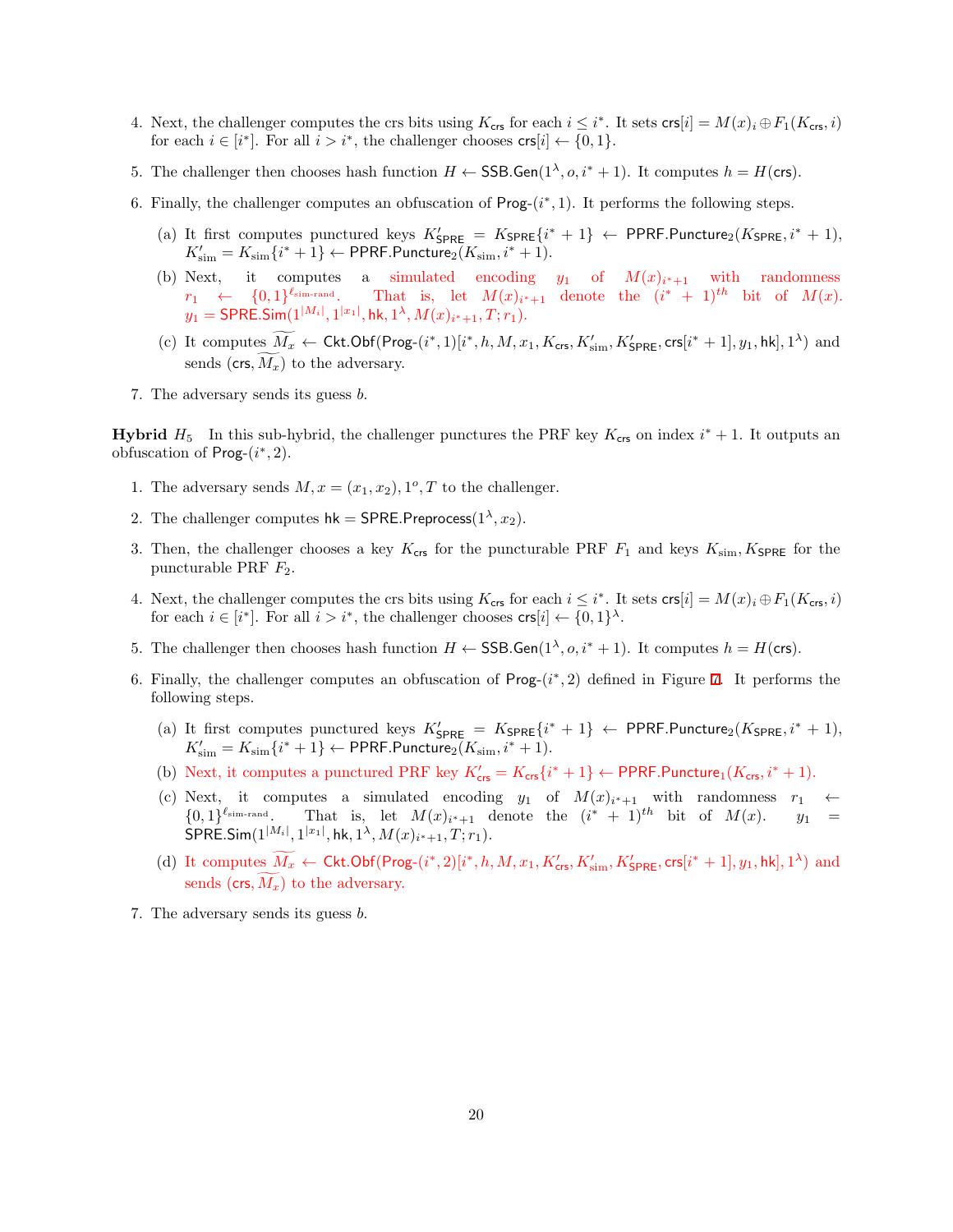$\mathsf{Prog}\text{-}(i^*,2)$ 

<span id="page-20-0"></span>**Inputs** : Index  $i \in [o]$ , bit str  $\in \{0, 1\}$ , proof  $\pi$ , index  $j \in [t]$ **Hardwired**: Index *i*<sup>\*</sup>, Hash  $h \in \{0,1\}^{\lambda}$ , machine *M*, input *x*<sub>1</sub>, punctured PRF keys  $K'_{\text{crs}}$ ,  $K'_{\text{sim}}$ ,  $K'_{\text{SPRE}}$ , bit  $\text{crs}[i^* + 1]$ , output  $y_1$ , preprocessed value hk, bound *T*.

- 1. Verify proof  $\pi$  : Check if SSB.Verify( $H, h, i$ , str,  $\pi$ ) = 1. If not, output  $\bot$ .
- 2. If  $i \leq i^*$ , do the following:
	- (a) Let  $w = F_1(K'_{\text{crs}}, i)$  and *y* be the first bit of  $w \oplus \text{str.}$
	- (b) Compute out = SPRE.Sim( $1^{|M_i|}, 1^{|x_1|},$  hk,  $1^{\lambda}, y, T; r$ ) where  $r = F_2(K'_{\text{sim}}, i)$ .
	- (c) Output  $j^{th}$  bit of out.
- 3. If  $i = i^* + 1$  and  $str = \text{crs}[i^* + 1]$  then output  $j^{th}$  bit of  $y_1$ .
- 4. Else, if *i > i<sup>∗</sup>* : Recall that *M<sup>i</sup>* denotes the turing machine that, on input *x*, runs the machine *M* on input *x* and outputs the  $i^{th}$  bit of  $M(x)$ . Compute out = SPRE. Encode $(M_i, T, x_1, \text{hk}; F_2(K'_{\text{SPRE}}, i))$ and output the  $j^{th}$  bit of out.

Figure 7: Program Prog- $(i^*, 2)$  used in sub-hybrid  $H_5$ 

**Hybrid**  $H_6$  In this sub-hybrid, the challenger replaces  $\text{crs}[i^*+1]$  with  $M(x)_{i^*+1} \oplus F_1(K_{\text{crs}}, i^*+1)$ .

- 1. The adversary sends  $M, x = (x_1, x_2), 1^o, T$  to the challenger.
- 2. The challenger computes  $hk =$  SPRE.Preprocess( $1^{\lambda}, x_2$ ).
- 3. Then, the challenger chooses a key  $K_{\text{crs}}$  for the puncturable PRF  $F_1$  and keys  $K_{\text{sim}}$ ,  $K_{\text{SPRE}}$  for the puncturable PRF *F*2.
- 4. Next, the challenger computes the crs bits using  $K_{\text{crs}}$  for each  $i \leq i^*$ . It sets  $\text{crs}[i] = M(x)_{i} \oplus F_1(K_{\text{crs}}, i)$ for each  $i \in [i^*]$ . For all  $i > i^* + 1$ , the challenger chooses  $\text{crs}[i] \leftarrow \{0, 1\}$ . It sets  $\text{crs}[i^* + 1] = (M(x)_{i^*+1} \oplus F_1(K_{\text{crs}}, i^* + 1)).$
- 5. The challenger then chooses hash function  $H \leftarrow$  SSB.Gen( $1^{\lambda}, o, i^* + 1$ ). It computes  $h = H(\text{crs})$ .
- 6. Finally, the challenger computes an obfuscation of  $\text{Prog-}(i^*, 2)$ . It performs the following steps.
	- (a) It first computes punctured keys  $K'_{\text{SPRE}} = K_{\text{SPRE}}\{i^* + 1\} \leftarrow \text{PPRF.Puncture}_2(K_{\text{SPRE}}, i^* + 1),$  $K'_{\text{sim}} = K_{\text{sim}}\{i^* + 1\} \leftarrow \text{PPRF.Puncture}_2(K_{\text{sim}}, i^* + 1).$
	- (b) Next, it computes a punctured PRF key  $K'_{\text{crs}} = K_{\text{crs}}\{i^* + 1\} \leftarrow \text{PPRF.Puncture}_1(K_{\text{crs}}, i^* + 1).$
	- (c) Next, it computes a simulated encoding  $y_1$  of  $M(x)_{i^*+1}$  with randomness  $r_1 \leftarrow$  ${0,1}^{\ell_{\text{sim-random}}}.$  $\ell_{\text{sim-random}}$ . That is, let  $M(x)_{i^*+1}$  denote the  $(i^* + 1)^{th}$  bit of  $M(x)$ .  $y_1 =$  $SPRE.Sim(1^{|M_i|}, 1^{|x_1|}, hk, 1^{\lambda}, M(x)_{i^*+1}, T; r_1).$ (c) Next, it computes a simulated encoding  $y_1$  of  $M(x)_{i^*+1}$  with randomness  $r_1 \leftarrow \{0,1\}^{\ell_{\text{sim-random}}}.$  That is, let  $M(x)_{i^*+1}$  denote the  $(i^* + 1)^{th}$  bit of  $M(x)$ .  $y_1$  = SPRE.Sim(1<sup>|M<sub>i</sub>|,1|x<sub>1</sub>|,hk, 1<sup>\x</sup>, M(x)</sup> {0, 1}<sup>*t*<sub>sim-rand</sup>. That is, let<br>SPRE.Sim(1<sup>|M<sub>i</sub>|, 1<sup>|x<sub>1</sub>|</sup>, hk, 1<sup>\2</sup>, *M*(*a*<br>It computes  $\widetilde{M}_x \leftarrow$  Ckt.Obf(Pro<br>sends (crs,  $\widetilde{M}_x$ ) to the adversary.</sup></sub></sup>
	-
- 7. The adversary sends its guess *b*.

**Hybrid**  $H_7$  In this sub-hybrid, the challenger computes the simulated encoding using randomness generated pseudorandomly with PRF key *K*sim.

- 1. The adversary sends  $M, x = (x_1, x_2), 1^o, T$  to the challenger.
- 2. The challenger computes  $hk =$  **SPRE**.Preprocess( $1^{\lambda}, x_2$ ).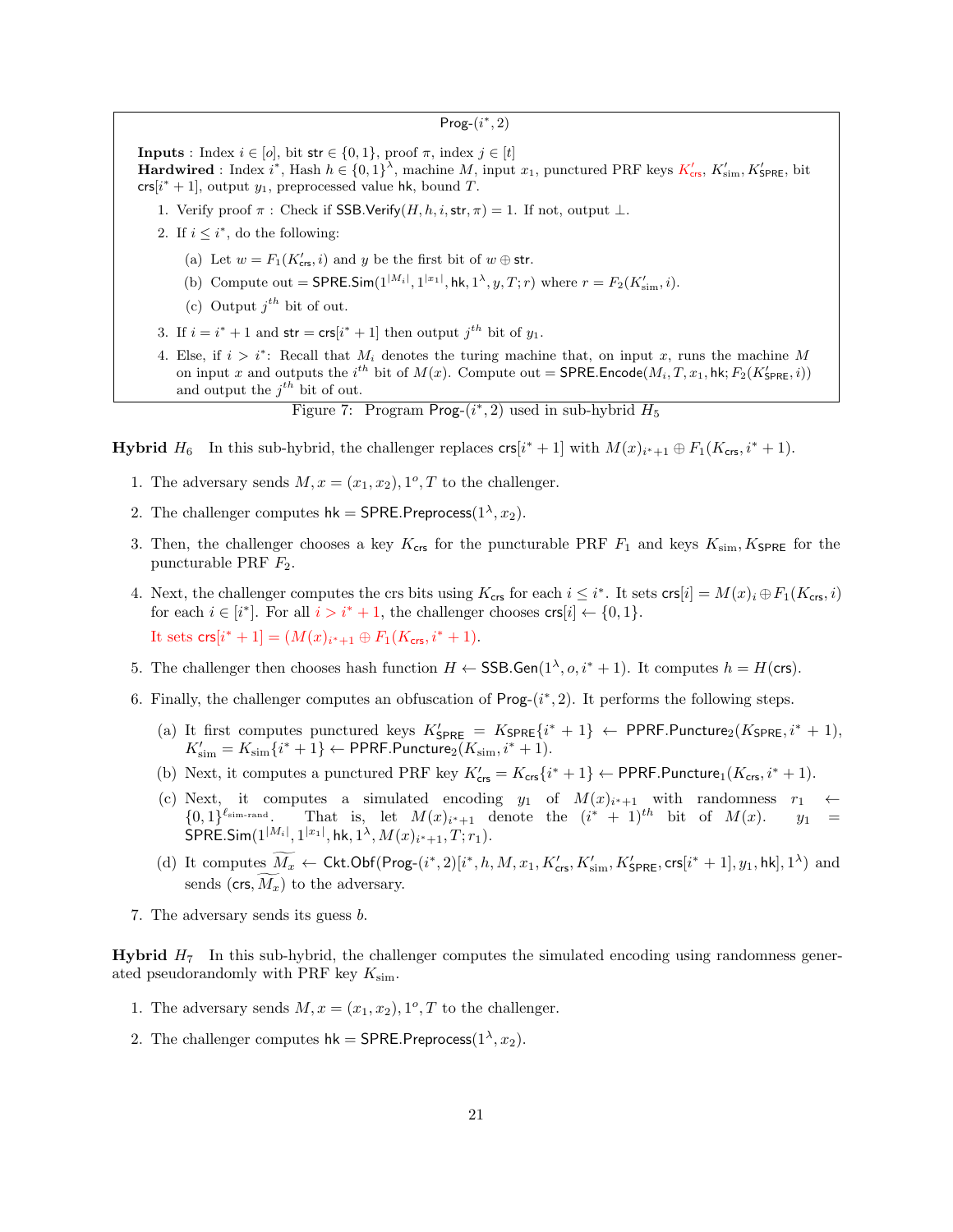- 3. Then, the challenger chooses a key  $K_{\text{crs}}$  for the puncturable PRF  $F_1$  and keys  $K_{\text{sim}}$ ,  $K_{\text{SPRE}}$  for the puncturable PRF *F*2.
- 4. Next, the challenger computes the crs bits using  $K_{\text{crs}}$  for each  $i \leq (i^* + 1)$ . It sets  $\text{crs}[i] = M(x)_i \oplus$  $F_1(K_{\text{crs}}, i)$  for each  $i \in [i^* + 1]$ . For all  $i > i^* + 1$ , the challenger chooses  $\text{crs}[i] \leftarrow \{0, 1\}$ .
- 5. The challenger then chooses hash function  $H \leftarrow$  SSB.Gen( $1^{\lambda}, o, i^* + 1$ ). It computes  $h = H(\text{crs})$ .
- 6. Finally, the challenger computes an obfuscation of  $\text{Prog-}(i^*, 2)$ . It performs the following steps.
	- (a) It first computes punctured keys  $K'_{\text{SPRE}} = K_{\text{SPRE}}\{i^* + 1\} \leftarrow \text{PPRF.Puncture}_2(K_{\text{SPRE}}, i^* + 1),$  $K'_{\text{sim}} = K_{\text{sim}}\{i^* + 1\} \leftarrow \text{PPRF.Puncture}_2(K_{\text{sim}}, i^* + 1).$
	- (b) Next, it computes a punctured PRF key  $K'_{\text{crs}} = K_{\text{crs}}\{i^* + 1\} \leftarrow \text{PPRF.Puncture}_1(K_{\text{crs}}, i^* + 1).$
	- (c) It computes a simulated encoding  $y_1$  of  $M(x)_{i^*+1}$  with randomness  $r_1 = F_2(K_{\text{sim}}, i^* + 1)$ . That is, let  $M(x)_{i^*+1}$  denote the  $(i^*+1)^{th}$  bit of  $M(x)$ .  $y_1 = \textsf{SPRE}.\textsf{Sim}(1^{|M_i|}, 1^{|x_1|}, \textsf{hk}, 1^\lambda, M(x)_{i^*+1}, T; r_1)$ . (b) Next, it computes a punctured PRF<br>
	(c) It computes a simulated encoding  $y_1$ <br>
	let  $M(x)_{i^*+1}$  denote the  $(i^*+1)^{th}$  bit<br>
	(d) It computes  $\widetilde{M}_x \leftarrow \text{Ckt.Obf}(\text{Prog-}(i))$
	- $f^*$ , 2)[ $i^*$ ,  $h$ ,  $M$ ,  $x_1$ ,  $K'_{\text{crs}}$ ,  $K'_{\text{sim}}$ ,  $K'_{\text{SPRE}}$ ,  $\text{crs}[i^* + 1]$ ,  $y_1$ ,  $\text{hk}$ ],  $1^{\lambda}$ ) and It computes a simulated encoding<br>let  $M(x)_{i^*+1}$  denote the  $(i^*+1)^{th}$ <br>It computes  $\widetilde{M}_x \leftarrow \text{Ckt.Obf}(\text{Pro}$ <br>sends  $(\text{crs}, \widetilde{M}_x)$  to the adversary.
- 7. The adversary sends its guess *b*.

**Hybrid**  $H_8$  In this sub-hybrid, the challenger replaces all the punctured PRF keys  $K'_{\text{crs}}$ ,  $K'_{\text{sim}}$  and  $K'_{\text{SPRE}}$ with unpunctured PRF keys.

- 1. The adversary sends  $M, x = (x_1, x_2), 1^o, T$  to the challenger.
- 2. The challenger computes  $hk =$  SPRE.Preprocess( $1^{\lambda}, x_2$ ).
- 3. Then, the challenger chooses a key  $K_{\text{crs}}$  for the puncturable PRF  $F_1$  and keys  $K_{\text{sim}}$ ,  $K_{\text{SPRE}}$  for the puncturable PRF *F*2.
- 4. Next, the challenger computes the crs bits using  $K_{\text{crs}}$  for each  $i \leq (i^* + 1)$ . It sets  $\text{crs}[i] = M(x)_i \oplus$  $F_1(K_{\text{crs}}, i)$  for each  $i \in [i^* + 1]$ . For all  $i > i^* + 1$ , the challenger chooses  $\text{crs}[i] \leftarrow \{0, 1\}$ .
- 5. The challenger then chooses hash function  $H \leftarrow$  SSB.Gen( $1^{\lambda}, o, i^* + 1$ ). It computes  $h = H(\text{crs})$ .
- 6. Finally, the challenger computes an obfuscation of  $\text{Prog-}(i^*,3)$  defined in Figure [8](#page-22-0). It performs the following steps.
	- (a) Next, it computes a simulated encoding  $y_1$  of  $M(x)_{i^*+1}$  with randomness  $r_1 = F_2(K_{\text{sim}}, i^* + 1)$ . That is, let  $M(x)_i$ *∗*+1 denote the  $(i^* + 1)$ <sup>th</sup> bit of *M*(*x*).  $y_1 = \mathsf{SPRE}.\mathsf{Sim}(1^{|M_i|},1^{|x_1|},\mathsf{hk},1^\lambda,M(x)_{i^*+1},T;r_1).$ (a) Next, it computes a simula<br>  $r_1 = F_2(K_{\text{sim}}, i^* + 1)$ . That<br>  $y_1 = \text{SPRE.Sim}(1^{|M_i|}, 1^{|x_1|}, \text{hk}, 1^{\lambda}, M)$ <br>
	(b) It computes  $\widetilde{M}_x \leftarrow \text{Ckt.Obf}(\text{Prog}_i)$  $r_1 = F_2(K_{\text{sim}}, i^* + 1)$ . The apple  $y_1 = \text{SPRE}.\text{Sim}(1^{|M_i|}, 1^{|x_1|}, \text{hk}, 1^{\lambda})$ <br>It computes  $\widetilde{M_x} \leftarrow \text{Ckt}.\text{Obf}(\text{Pro})$ <br>sends  $(\text{crs}, \widetilde{M_x})$  to the adversary.
	- $(x^*, 3)[i^*, h, M, x_2, K_{\text{crs}}, K_{\text{sim}}, K_{\text{SPRE}}, \text{crs}[i^* + 1], y_1, \text{hk}], 1^{\lambda})$  and
- 7. The adversary sends its guess *b*.

**Hybrid**  $H_9$  In this sub-hybrid, the challenger changes the program being obfuscated to Prog- $(i^* + 1)$ . This corresponds to Hyb*<sup>i</sup> <sup>∗</sup>*+1.

- 1. The adversary sends  $M, x = (x_1, x_2), 1^o, T$  to the challenger.
- 2. The challenger computes  $hk =$  **SPRE**.Preprocess( $1^{\lambda}, x_2$ ).
- 3. Then, the challenger chooses a key  $K_{\text{crs}}$  for the puncturable PRF  $F_1$  and keys  $K_{\text{sim}}$ ,  $K_{\text{SPRE}}$  for the puncturable PRF *F*2.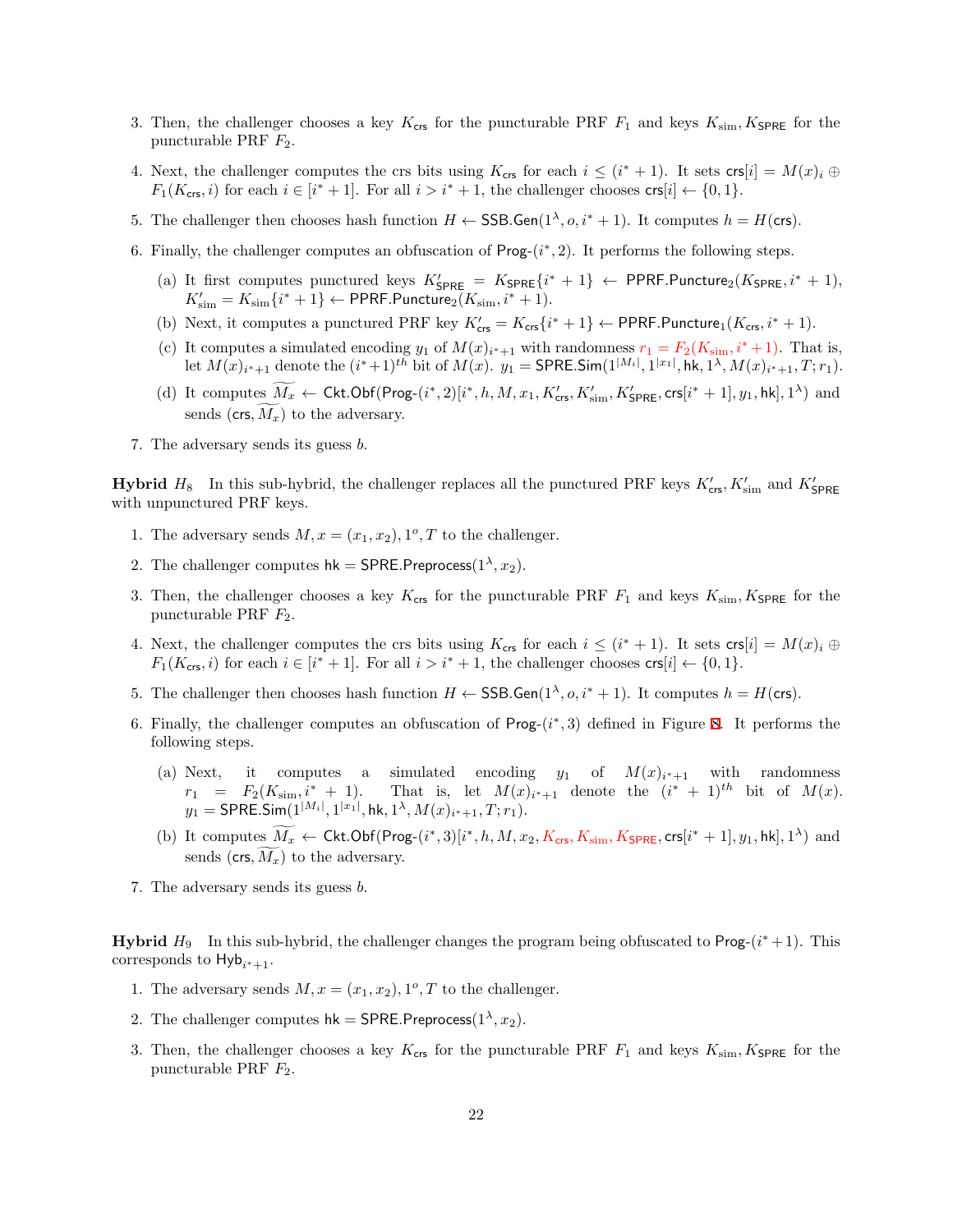$\mathsf{Prog}\text{-}(i^*,3)$ 

<span id="page-22-0"></span>**Inputs** : Index  $i \in [o]$ , bit str  $\in \{0, 1\}$ , proof  $\pi$ , index  $j \in [t]$ **Hardwired** : Index *i*<sup>\*</sup>, Hash  $h \in \{0,1\}^{\lambda}$ , machine *M*, input  $x_1$ , PRF keys  $K_{\text{crs}}$ ,  $K_{\text{sim}}$ ,  $K_{\text{SPRE}}$ , bit crs $[i^* + 1]$ , output *y*1, preprocessed value hk, bound *T*.

- 1. Verify proof  $\pi$  : Check if SSB.Verify(*H*, *h*, *i*, str,  $\pi$ ) = 1. If not, output  $\bot$ .
- 2. If  $i \leq i^*$ , do the following:
	- (a) Let  $w = F_1(K_{\text{crs}}, i)$  and  $y$  be the first bit of  $w \oplus \text{str.}$
	- (b) Compute out = SPRE.Sim( $1^{|M_i|}, 1^{|x_1|},$  hk,  $1^{\lambda}, y, T; r$ ) where  $r = F_2(K_{\text{sim}}, i)$ .
	- (c) Output  $j^{th}$  bit of out.
- 3. If  $i = i^* + 1$  and  $str = \text{crs}[i^* + 1]$  then output  $j^{th}$  bit of  $y_1$ .
- 4. Else, if  $i > i^*$ : Recall that  $M_i$  denotes the turing machine that, on input  $(x, i)$ , runs the machine M on input *x* and outputs the  $i^{th}$  bit of  $M(x)$ . Compute out = SPRE. Encode $(M_i, T, x_1, \text{hk}; F_2(K_{\text{SPRE}}, i))$ and output the  $j^{th}$  bit of out.

Figure 8: Program Prog- $(i^*, 3)$  used in sub-hybrid  $H_7$ 

- 4. Next, the challenger computes the crs bits using  $K_{\text{crs}}$  for each  $i \leq (i^* + 1)$ . It sets  $\text{crs}[i] = M(x)_i \oplus$  $F_1(K_{\text{crs}}, i)$  for each  $i \in [i^* + 1]$ . For all  $i > i^* + 1$ , the challenger chooses  $\text{crs}[i] \leftarrow \{0, 1\}$ . 6. Finally, the challenger computes  $\widetilde{M}_x \leftarrow \text{Ckt.Obf}(\text{Prog}_-(i^*+1), 1^{\lambda})$  where  $\text{Prog}_-(i^*+1)$  is defined in<br>6. Finally, the challenger computes  $\widetilde{M}_x \leftarrow \text{Ckt.Obf}(\text{Prog}_-(i^*+1), 1^{\lambda})$  where  $\text{Prog}_-(i^*+1)$  is defined
- 5. The challenger then chooses hash function  $H \leftarrow$  SSB.Gen( $1^{\lambda}, o, i^* + 1$ ). It computes  $h = H(\text{crs})$ .
- The challenger then chooses hash function  $H \leftarrow$  SSB.Gen(<br>Finally, the challenger computes  $\widetilde{M}_x \leftarrow$  Ckt.Obf(Prog-( $i^*$ <br>Figure [9](#page-22-1). The challenger sends (crs,  $\widetilde{M}_x$ ) to the adversary.
- <span id="page-22-1"></span>7. The adversary sends its guess *b*.

#### $Prog-(i^* + 1)$

**Inputs** : Index  $i \in [o]$ , bit str  $\in \{0, 1\}$ , proof  $\pi$ , index  $j \in [t]$ **Hardwired**: Index  $(i^* + 1)$ , Hash  $h \in \{0, 1\}^{\lambda}$ , machine *M*, input  $x_1$ , PRF keys  $K_{\text{crs}}, K_{\text{sim}}, K_{\text{SPRE}},$  preprocessed value hk, bound *T*.

- 1. Verify proof *π* : Check if SSB*.*Verify(*H, h, i,*str*, π*) = 1. If not, output *⊥*.
- 2. If  $i \leq (i^* + 1)$ , do the following:
	- (a) Let  $w = F_1(K_{\text{crs}}, i)$  and *y* be the first bit of  $w \oplus \text{str.}$
	- (b) Compute out = SPRE.Sim( $1^{|M_i|}, 1^{|x_1|},$  hk,  $1^{\lambda}, y, T; r$ ) where  $r = F_2(K_{\text{sim}}, i)$ .
	- (c) Output  $j^{th}$  bit of out.
- 3. Else, if  $i > (i^*+1)$ : Recall that  $M_i$  denotes the turing machine that, on input  $(x, i)$ , runs the machine  $M$ on input *x* and outputs the  $i^{th}$  bit of  $M(x)$ . Compute out = SPRE. Encode $(M_i, T, x_1, \text{hk}; F_2(K_{\text{SPRE}}, i))$ and output the  $j^{th}$  bit of out.

Figure 9: Hybrid Program Prog-(*i <sup>∗</sup>* + 1)

#### **Indistinguishability of Sub-Hybrids:**

We will now show that every pair of consecutive sub-hybrids is computationally indistinguishable and this completes the proof of Theorem [5.2](#page-16-1).

**Lemma 5.1.** Assuming the index hiding property of the SSB hash system, hybrid  $H_0$  is computationally indistinguishable from hybrid *H*1.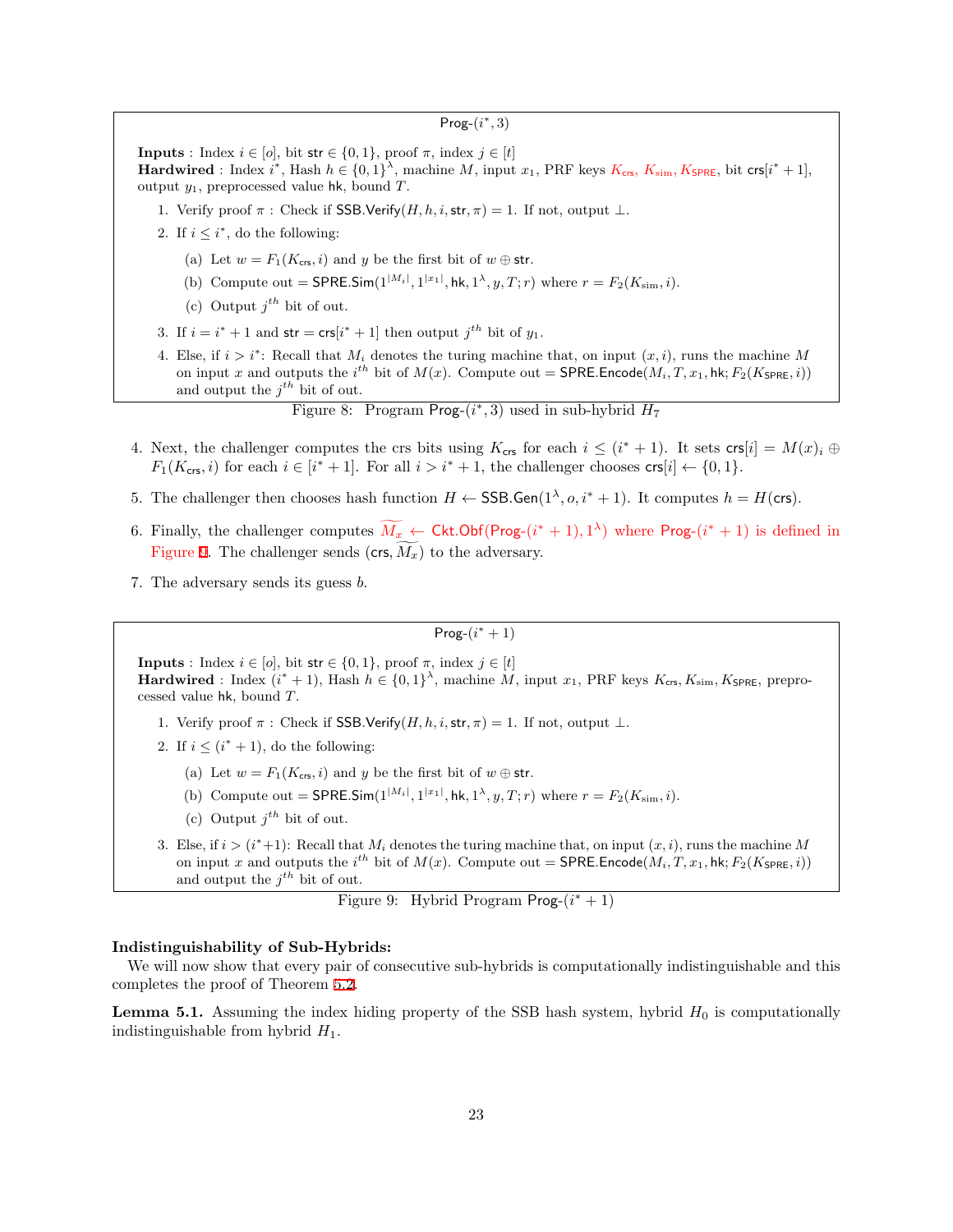*Proof.* Suppose there exists an adversary *A* that can distinguish between the two hybrids with non-negligible probability. We will use  $\mathcal A$  to construct an adversary  $\mathcal A_{\sf SSB}$  that breaks the index hiding property of the SSB hash scheme which is a contradiction.

The adversary  $A_{\text{SSB}}$  sends the tuple  $(o, i^*, i^* + 1)$  to the challenger  $C_{\text{SSB}}$  of the SSB hash scheme.  $C_{\text{SSB}}$ responds back with a hash key *H* that is binding either at index  $i^*$  or at index  $(i^* + 1)$ - that is, responds either with  $H \leftarrow$  SSB.Gen( $1^{\lambda}, o, i^*$ ) or  $H \leftarrow$  SSB.Gen( $1^{\lambda}, o, i^* + 1$ ).

Then,  $A_{\text{SSB}}$  interacts with the adversary *A* and performs the experiment exactly as in Hybrid  $H_0$  except that it sets the hash key *H* as the value received from  $C_{\text{SSB}}$ . Notice that when the challenger  $C_{\text{SSB}}$  sends a hash key that is binding at index  $i^*$ , the experiment between  $A_{\text{SSB}}$  and  $A$  corresponds exactly to Hybrid  $H_0$ and when the challenger  $C_{\text{SSB}}$  sends a hash key that is binding at index  $(i^* + 1)$ , the experiment between  $A_{\text{SSB}}$  and *A* corresponds exactly to Hybrid *H*<sub>1</sub>. Thus, if *A* can distinguish between the two hybrids with non-negligible probability,  $A_{\text{SSB}}$  can use the same guess to break the index hiding property of the SSB hash scheme with non-negligible probability which is a contradiction.

<span id="page-23-0"></span>**Lemma 5.2.** Assuming the functionality preserved under puncturing property of the puncturable PRF *F*2, the somewhere statistically binding property of the SSB hash system and the security of iO for circuits, hybrid  $H_1$  is computationally indistinguishable from hybrid  $H_2$ .

*Proof.* Suppose there exists an adversary  $A$  that can distinguish between the two hybrids with non-negligible probability. We will use A to construct an adversary  $A_{i\mathcal{O}}$  that breaks the security of the indistinguishability obfuscator which is a contradiction.

The adversary  $A_i \circ \text{interacts with } A$  exactly as in hybrid  $H_1$  and receives the pair  $(M, x, 1^o, T)$  from  $A$ in step 1. Then,  $A_i\phi$  sends the pair of programs (Prog-*i*<sup>\*</sup>, Prog- $(i^*, 1)$ ) defined in Figure [5](#page-16-0) and Figure [6](#page-18-0) respectively to the challenger  $C_i\textcircled{o}$  of the indistinguishability obfuscation scheme.  $C_i\textcircled{o}$  picks one of the two programs randomly and responds back with an obfuscation of that program. Then,  $A_i\mathcal{O}$  sets this received The adversary  $A_i\mathcal{O}$  interacts with *A* exactly as in hybrid  $H_1$  and receives the pair  $(M, x, 1^o, T)$  from *A* in step 1. Then,  $A_i\mathcal{O}$  sends the pair of programs (Prog- $i^*$ , Prog- $(i^*, 1)$ ) defined in Figure 5 an  $\mathcal{C}_{i\mathcal{O}}$  picks program Prog-*i*<sup>\*</sup>, the experiment between  $\mathcal{A}_{i\mathcal{O}}$  and  $\mathcal{A}$  corresponds exactly to Hybrid  $H_1$  and when  $\mathcal{C}_{i\mathcal{O}}$  picks program Prog- $(i^*, 1)$ , the experiment between  $\mathcal{A}_{i\mathcal{O}}$  and  $\mathcal{A}$  corresponds exactly to Hybrid *H*2. From the security of the indistinguishability obfuscator, we know that if two programs are functionally equivalent, then their obfuscations are computationally indistinguishable. Thus, suppose the two programs  $(Prog-i^*, Prog-(i^*,1))$  were functionally equivalent, then, if *A* can distinguish between the two hybrids with non-negligible probability,  $A_i \circ \mathcal{O}$  can use the same guess to break the security of the indistinguishability obfuscator with non-negligible probability which would be a contradiction.

We will now show that the two programs  $(\text{Prog-}i^*, \text{Prog-}(i^*, 1))$  are functionally equivalent and this completes the proof. We will consider 3 cases that partition the set of inputs to the two programs.

#### Case 1: Input index  $i \leq i^*$

Now, by the functionality preserved under puncturing property of the puncturable PRF *F*2, observe that  $F_2(K_{\text{sim}}, i) = F_2(K'_{\text{sim}}, i)$  where  $K'_{\text{sim}}$  is a key punctured at index  $(i^* + 1)$ . Thus, both programs Prog- $i^*$  and Prog- $(i^*, 1)$  are functionally equivalent in this case.

#### **Case 2:** Input index  $i > (i^* + 1)$

Once again, by the functionality preserved under puncturing property of the puncturable PRF *F*2, observe that  $F_2(K_{\text{sim}}, i) = F_2(K'_{\text{sim}}, i)$ . Thus, both programs  $\text{Prog-}i^*$  and  $\text{Prog-}(i^*, 1)$  are functionally equivalent in this case too.

#### **Case 3: Input index**  $i = (i^* + 1)$

Suppose the next part of the input - str equals  $\text{crs}[i^*+1]$ . Then, observe that both programs output exactly the same value.

The only difference between the two programs' behavior is when the input is of the form  $(i^* + 1, str, \pi, j)$ such that the proof  $\pi$  verifies and str  $\neq$  crs[ $i^* + 1$ ]. For such inputs, Prog- $i^*$  runs step 3 - that is, computes out = SPRE.Sim(1<sup>|M<sub>i</sub>|,1|x<sub>1</sub>|,hk,1<sup> $\lambda$ </sup>,y,T; $F_2(K_{\text{sim}}, i)$ ) and outputs the  $j^{th}$  bit whereas Prog-(i<sup>\*</sup>,1) outputs  $\bot$ </sup> since it can't evaluate  $F_2(K'_{\text{SPRE}}, i^* + 1)$  in step 4. However, we will now show that for all inputs of the form  $(i^* + 1, str, \pi, j)$  where  $str \neq crs[i^* + 1]$ , there doesn't exist any value of  $\pi$  such that proof in step 1 verifies (i.e SSB.Verify $(H, h, i^* + 1, str, \pi) = 1$ ) and hence both programs output the same value -  $\perp$  on such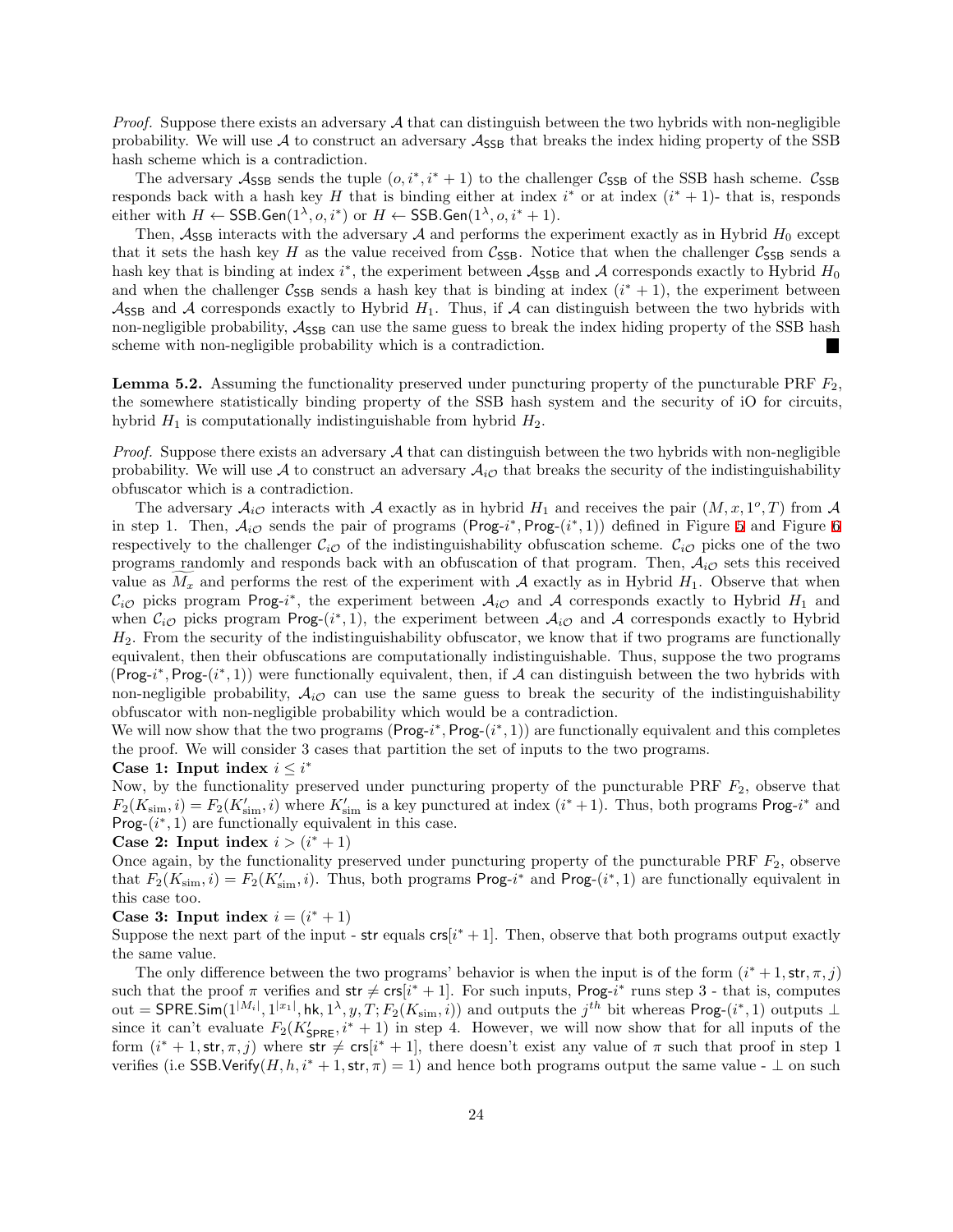inputs and this completes the proof. Observe that this is exactly the property guaranteed by the somewhere statistically binding property of the SSB hash system! Recall that, the somewhere statistically binding property states that, for  $h \leftarrow \textsf{SSB.Gen}(1^\lambda, o, i^*+1)$ , there doesn't exist str, str' such that str  $\neq$  str',  $\pi, \pi'$  such that SSB.Verify $(H, h, i^* + 1, str, \pi) =$  SSB.Verify $(H, h, i^* + 1, str', \pi') = 1$ . We know that since  $h = H(\text{crs})$ , for  $str = crs[i^* + 1]$ , there does exist  $\pi$  such that SSB.Verify $(H, h, i^* + 1, str, \pi) = 1$ . Thus, for all inputs of the form  $(i^* + 1, str, \pi, j)$  where  $str \neq crs[i^* + 1]$ , there doesn't exist any value of  $\pi$  such that proof in step 1 verifies and this completes the proof.

<span id="page-24-0"></span>**Lemma 5.3.** Assuming the pseudorandom at punctured points property of the puncturable PRF *F*2, hybrid  $H_2$  is computationally indistinguishable from hybrid  $H_3$ .

*Proof.* Suppose there exists an adversary *A* that can distinguish between the two hybrids with non-negligible probability. We will use  $\mathcal A$  to construct an adversary  $\mathcal A_{\rm PRF}$  that breaks the pseudorandom at punctured points property of the puncturable PRF scheme which is a contradiction.

 $\mathcal{A}_{\text{PRF}}$  interacts with a challenger  $\mathcal{C}_{\text{PRF}}$  for the PRF scheme and sends a query with the point  $(i^* + 1)$ .  $C_{\text{PRF}}$  picks a key  $K_{\text{SPRE}}$  for the puncturable PRF  $F_2$  and responds back with a punctured key  $K'_{\text{SPRE}}$  that is computed as  $K'_{\text{SPRE}} \leftarrow \text{PPRF.Puncture}_2(K_{\text{SPRE}}, i^* + 1)$ . Then,  $\mathcal{C}_{\text{PRF}}$  also sends a value  $r^*$  which is picked either uniformly at random or is computed as  $r^* = F_2(K_{\text{SPRE}}, i^* + 1)$ .  $\mathcal{A}_{\text{PRF}}$  interacts with the adversary  $\mathcal{A}$ exactly as in hybrid  $H_2$  except that the randomness used to compute the encoding  $y_1$  is set to be the value  $r^*$ . Notice that when the challenger  $C_{\text{PRF}}$  computes  $r^*$  by evaluating the PRF, the experiment between  $A_{\text{PRF}}$ and  $A$  corresponds exactly to Hybrid  $H_2$  and when the challenger  $C_{\text{PRF}}$  sends a uniformly random string, the experiment between  $A_{\text{PRE}}$  and *A* corresponds exactly to Hybrid  $H_3$ . Thus, if *A* can distinguish between the two hybrids with non-negligible probability,  $A_{\text{PRF}}$  can use the same guess to break the pseudorandom at punctured points property of the puncturable PRF *F*<sup>2</sup> with non-negligible probability which is a contradiction.

**Lemma 5.4.** Assuming the security of the succinct randomized encoding scheme SPRE, hybrid *H*<sup>3</sup> is computationally indistinguishable from hybrid *H*4.

I.

 $\blacksquare$ 

*Proof.* Suppose there exists an adversary *A* that can distinguish between the two hybrids with non-negligible probability. We will use A to construct an adversary  $A_{\text{SPRE}}$  that breaks the security of the succinct randomized encoding scheme SPRE which is a contradiction.

The adversary  $A_{\text{SPRE}}$  interacts with *A* exactly as in hybrid  $H_3$  and receives the tuple  $(M, x = (x_1, x_2), 1^o, T)$  from *A* in step 1. Then,  $A_{\text{SPRE}}$  sends the tuple  $(M_{i^*+1}, (x_1, x_2), T, 1^o)$  to the challenger  $C_{\text{SPRE}}$  of the succinct randomized encoding scheme.  $C_{\text{SPRE}}$  responds back with either an honestly generated encoding of  $(M_{i^*+1}, x)$  or a simulated one - that is, responds either with  $\mathsf{SPRE}.\mathsf{Encode}(M_{i^*+1},T,x_1,\mathsf{hk};r)$  or  $\mathsf{SPRE}.\mathsf{Sim}(1^{|M_{i^*+1}|},1^{|x_1|},\mathsf{hk},1^\lambda,M(x)_{i^*+1},T;r)$  where  $M(x)_{i^*+1}$  denotes the  $(i^* + 1)$ <sup>th</sup> bit of  $M(x)$ , r is picked randomly and  $hk =$  SPRE. Preprocess( $1^\lambda, x_2$ ). Then,  $\mathcal{A}_{\text{SPRE}}$  sets this received value as  $y_1$  and performs the rest of the experiment with A exactly as in Hybrid  $H_3$ . Notice that when the challenger  $C_{\text{SPRE}}$  sends an honest randomized encoding, the experiment between  $A_{\text{SPRE}}$  and  $A$ corresponds exactly to Hybrid  $H_3$  and when the challenger  $C_{\text{SPRE}}$  sends a simulated randomized encoding, the experiment between  $A_{\text{SPRE}}$  and *A* corresponds exactly to Hybrid  $H_4$ . Thus, if *A* can distinguish between the two hybrids with non-negligible probability,  $A_{\text{SPRE}}$  can use the same guess to break the security of the succinct randomized encoding scheme SPRE with non-negligible probability which is a contradiction.

**Lemma 5.5.** Assuming the functionality preserved under puncturing property of the puncturable PRF *F*<sup>1</sup> and the security of iO for circuits, hybrid  $H_4$  is computationally indistinguishable from hybrid  $H_5$ .

*Proof.* This proof is similar to the proof of Lemma [5.2.](#page-23-0)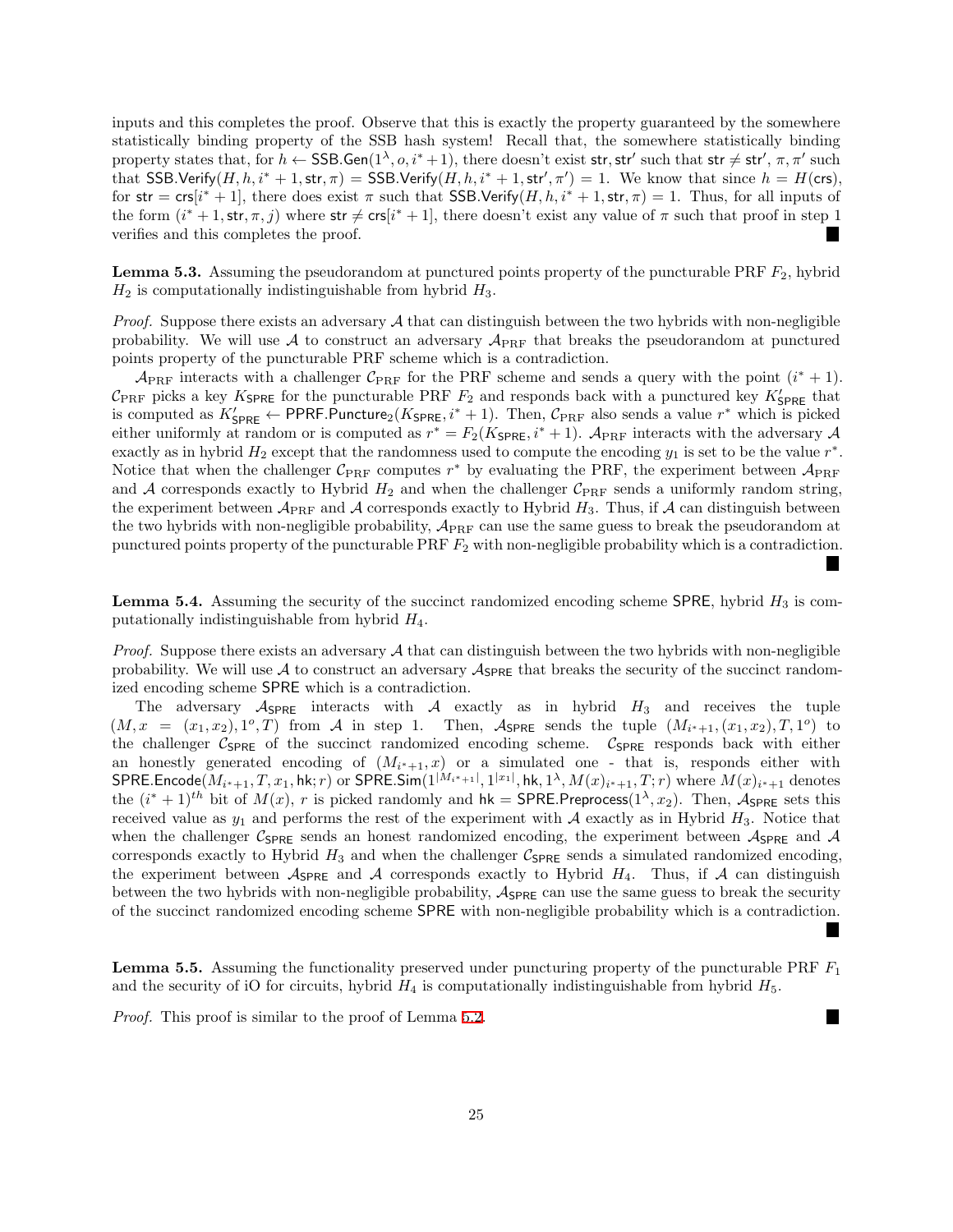**Lemma 5.6.** Assuming the pseudorandom at punctured points property of the puncturable PRF *F*1, hybrid  $H_5$  is computationally indistinguishable from hybrid  $H_6$ .

*Proof.* This proof is similar to the proof of Lemma [5.3.](#page-24-0)

**Lemma 5.7.** Assuming the pseudorandom at punctured points property of the puncturable PRF *F*2, hybrid  $H_6$  is computationally indistinguishable from hybrid  $H_7$ .

П

*Proof.* This proof is similar to the proof of Lemma [5.3.](#page-24-0)

**Lemma 5.8.** Assuming the functionality preserved under puncturing property of the puncturable PRFs *F*<sup>1</sup> and  $F_2$  and the security of iO for circuits, hybrid  $H_7$  is computationally indistinguishable from hybrid  $H_8$ .

*Proof.* This proof is similar to the proof of Lemma [5.2.](#page-23-0)

**Lemma 5.9.** Assuming the somewhere statistically binding property of the SSB hash system and the security of iO for circuits, hybrid  $H_8$  is computationally indistinguishable from hybrid  $H_9$ .

*Proof.* Suppose there exists an adversary A that can distinguish between the two hybrids with non-negligible probability. We will use A to construct an adversary  $A_i\phi$  that breaks the security of the indistinguishability obfuscator which is a contradiction.

The adversary  $A_i\phi$  interacts with A exactly as in hybrid  $H_8$  and receives the pair  $(M, x, 1^o, T)$  from A in step 1. Then,  $A_{i\mathcal{O}}$  sends the pair of programs (Prog- $(i^*, 3)$ , Prog- $(i^* + 1)$ ) defined in Figure [8](#page-22-0) and Figure [9](#page-22-1) respectively to the challenger  $C_i\textcircled{o}$  of the indistinguishability obfuscation scheme.  $C_i\textcircled{o}$  picks one of the two programs randomly and responds back with an obfuscation of that program. Then,  $A_{i\mathcal{O}}$  sets this received The adversary  $A_i\phi$  interacts with *A* exactly as in hybrid  $H_8$  and receives the pair  $(M, x, 1^o, T)$  from *A* in step 1. Then,  $A_i\phi$  sends the pair of programs (Prog- $(i^*, 3)$ , Prog- $(i^* + 1)$ ) defined in Figure 8 and Fi  $\mathcal{C}_{i\mathcal{O}}$  picks program Prog- $(i^*, 3)$ , the experiment between  $\mathcal{A}_{i\mathcal{O}}$  and  $\mathcal{A}$  corresponds exactly to Hybrid  $H_8$  and when  $\mathcal{C}_{i\mathcal{O}}$  picks program Prog- $(i^* + 1)$ , the experiment between  $\mathcal{A}_{i\mathcal{O}}$  and  $\mathcal{A}$  corresponds exactly to Hybrid *H*9. From the security of the indistinguishability obfuscator, we know that if two programs are functionally equivalent, then their obfuscations are computationally indistinguishable. Thus, suppose the two programs  $(Prog-(i^*,3), Prog-(i^*+1))$  were functionally equivalent, then, if *A* can distinguish between the two hybrids with non-negligible probability,  $A_i\phi$  can use the same guess to break the security of the indistinguishability obfuscator with non-negligible probability which would be a contradiction.

We will now show that the two programs (Prog- $(i^*, 3)$ , Prog- $(i^* + 1)$ ) are functionally equivalent and this completes the proof. We will consider 2 cases that partition the set of inputs to the two programs. **Case 1:** Input index  $i \neq (i^* + 1)$ 

It is easy to see that both programs  $\textsf{Prog-}i^*$  and  $\textsf{Prog-}i^*$ , 1) are functionally equivalent in this case.

**Case 2:** Input index  $i = (i^* + 1)$ 

Suppose the next part of the input - str equals  $\text{crs}[i^*+1]$ . Then, observe that both programs output exactly the same value.

The only difference between the two programs' behavior is when the input is of the form  $(i^* + 1, str, \pi, j)$ such that the proof  $\pi$  verifies and str  $\neq$  crs[ $i^* + 1$ ]. For such inputs, Prog- $(i^* + 1)$  runs step 2 - that is, computes out = SPRE.Sim( $1^{|M_i|}$ ,  $1^{|x_1|}$ , hk,  $1^{\lambda}$ ,  $y$ ,  $T$ ;  $F_2(K_{\text{sim}}, i)$ ) and outputs the  $j^{th}$  bit whereas Prog- $(i^*, 3)$ runs step 4. However, we will now show that for all inputs of the form  $(i^*+1, str, \pi, j)$  where  $str \neq crs[i^*+1]$ , there doesn't exist any value of  $\pi$  such that proof in step 1 verifies (i.e SSB.Verify(*H, h, i*<sup>\*</sup> + 1, str,  $\pi$ ) = 1) and hence both programs in fact output the same value - *⊥* on such inputs and this completes the proof. Observe that this is exactly the property guaranteed by the somewhere statistically binding property of the SSB hash system! Recall that, the somewhere statistically binding property states that, for *h ←* SSB*.Gen*( $1^{\lambda}, o, i^* + 1$ ), there doesn't exist str, str' such that str  $\neq$  str',  $\pi, \pi'$  such that SSB*.Verify*(*H, h, i*<sup>\*</sup> + 1, str,  $\pi$ ) = SSB. Verify $(H, h, i^* + 1, str', \pi') = 1$ . We know that since  $h = H(crs)$ , for str = crs[ $i^* + 1$ ], there does exist  $\pi$  such that SSB*.Verify*(*H, h, i*<sup>\*</sup> + 1, str,  $\pi$ ) = 1. Thus, for all inputs of the form (*i*<sup>\*</sup> + 1, str,  $\pi$ , *j*) where  $str \neq crs[i^* + 1]$ , there doesn't exist any value of  $\pi$  such that proof in step 1 verifies and this completes the proof. M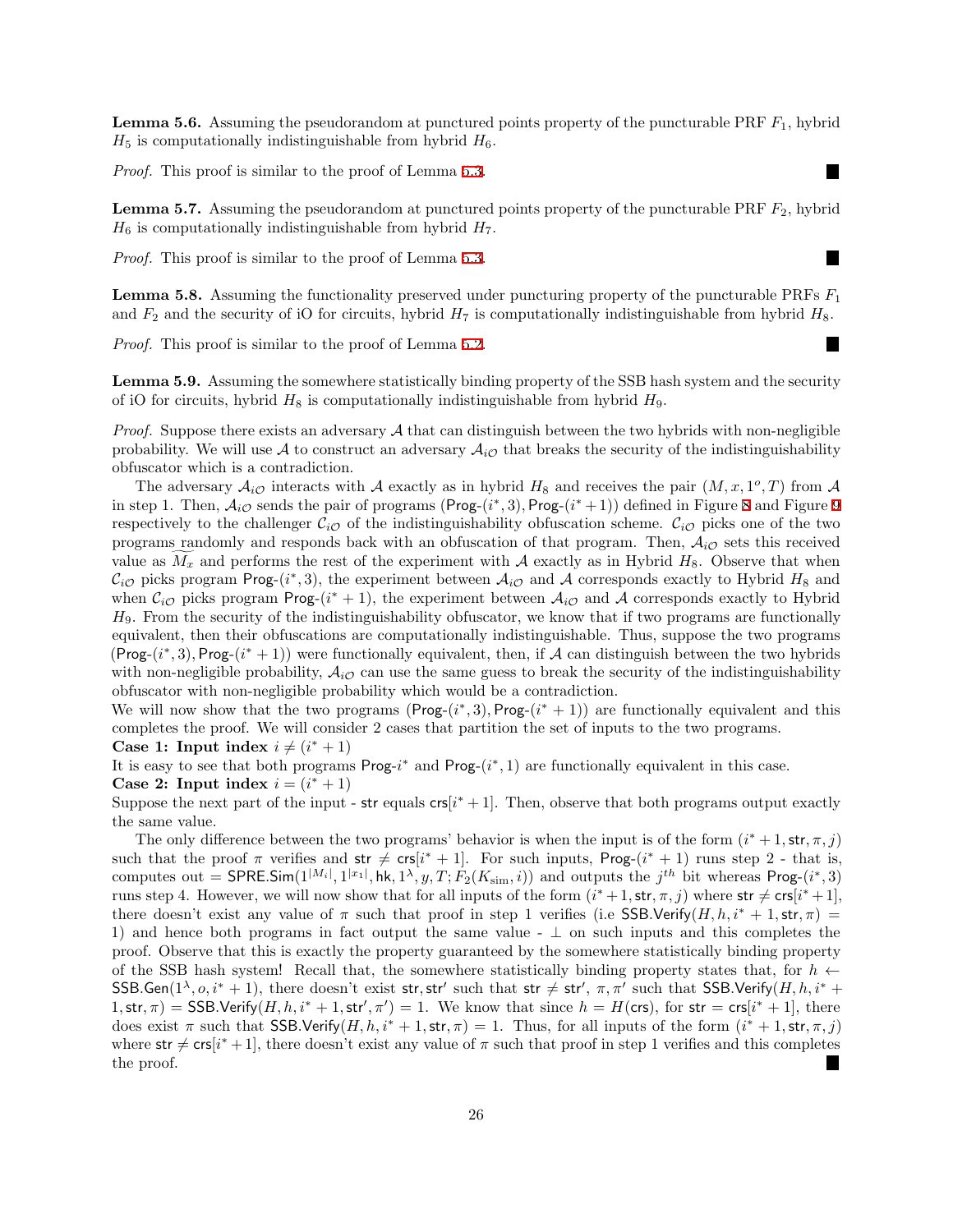## <span id="page-26-0"></span>**6 Compact MPC**

We consider the problem of constructing a malicious secure compact MPC protocol for Turing machines. Consider a set of *n* mutually distrusting parties with inputs  $x_1, \ldots, x_n$  respectively that agree on a turing machine *M*. Their goal is to securely compute the output  $M(x_1, \ldots, x_n)$  without leaking any information about their respective inputs where the output can be of any unbounded polynomial size. We first define the notion of a *compact* MPC protocol. Let  $\lambda$  denote the security parameter and let Comm.Compl( $\pi$ ) denote the communication complexity (sum of the lengths of all messages exchanged by all parties) of any protocol *π*. Let Time(*M,* x) denote the running time of turing machine *M* on input x.

**Definition 6.1.** An MPC protocol  $\pi$  is said to be *compact* if there exists a fixed polynomial poly such that for all machines M and inputs  $(x_1, \ldots, x_n)$ , Comm.Compl $(\pi)$  = poly $(|M|, |x_1|, \ldots, |x_n|, \lambda, \log(\text{Time}(\mathcal{M}, \mathsf{x})))$ In particular, the communication complexity is independent of the output length and the running time of the machine on the inputs of all the parties.

In this section, we give a round preserving compiler from any constant round (non-compact) malicious secure MPC protocol in the plain model to a malicious secure *compact* MPC protocol for Turing machines in the random oracle (RO) model.

Formally, we prove the following theorem:

**Theorem 6.1.** For all  $n, t > 0$ , assuming the existence of:

- *•* A (constant) *k* round [10](#page-26-1) MPC protocol amongst *n* parties in the plain model that is malicious secure against up to *t* corruptions (AND)
- *•* Strong output compressing randomized encodings in the shared randomness model,

there exists a *k* round *compact* MPC protocol *π* amongst *n* parties for Turing machines in the Programmable Random Oracle model that is malicious secure against up to *t* corruptions.

Here, we note that the above compiler even works if the underlying MPC protocol is for circuits. That is, we can convert any constant round protocol for circuits into a constant round protocol for Turing machines (with an input bound) by first converting the Turing machine into a (potentially large) circuit.

#### **Corollaries:**

We can instantiate the strong output compressing randomized encodings from our construction in Section [5](#page-12-0). We now discuss several corollaries on instantiating the underlying MPC protocol with various protocols in literature based on different models.

- 1. Instantiating the MPC protocol with the round optimal<sup>[11](#page-26-2)</sup> plain model construction of  $[BGJ^+17a]$  $[BGJ^+17a]$  $[BGJ^+17a]$  that is secure against a dishonest majority based on DDH/N*th* Residuosity, we get a four round *compact* MPC protocol *π* for Turing machines in the Programmable Random Oracle model that is malicious secure against a dishonest majority assuming iO for circuits and either DDH/N*th* Residuosity.
- 2. We can also instantiate the underlying MPC protocol with protocols that are secure in the Common Random String model by using the RO's output on some fixed string to implement the common random string. In particular, combining the two round semi-malicious MPC protocol of [[MW16](#page-45-3)] that is based on LWE in the common random string model or the ones of [\[GS18,](#page-43-5) [BL18\]](#page-42-8) that are based on DDH/*Nth*

<span id="page-26-1"></span> $10$ Observe that our round preserving compiler in fact works for any MPC protocol where the number of rounds is independent of the machine being evaluated.

<span id="page-26-2"></span> $11$ Recall that in the plain model, the optimal round complexity is 4.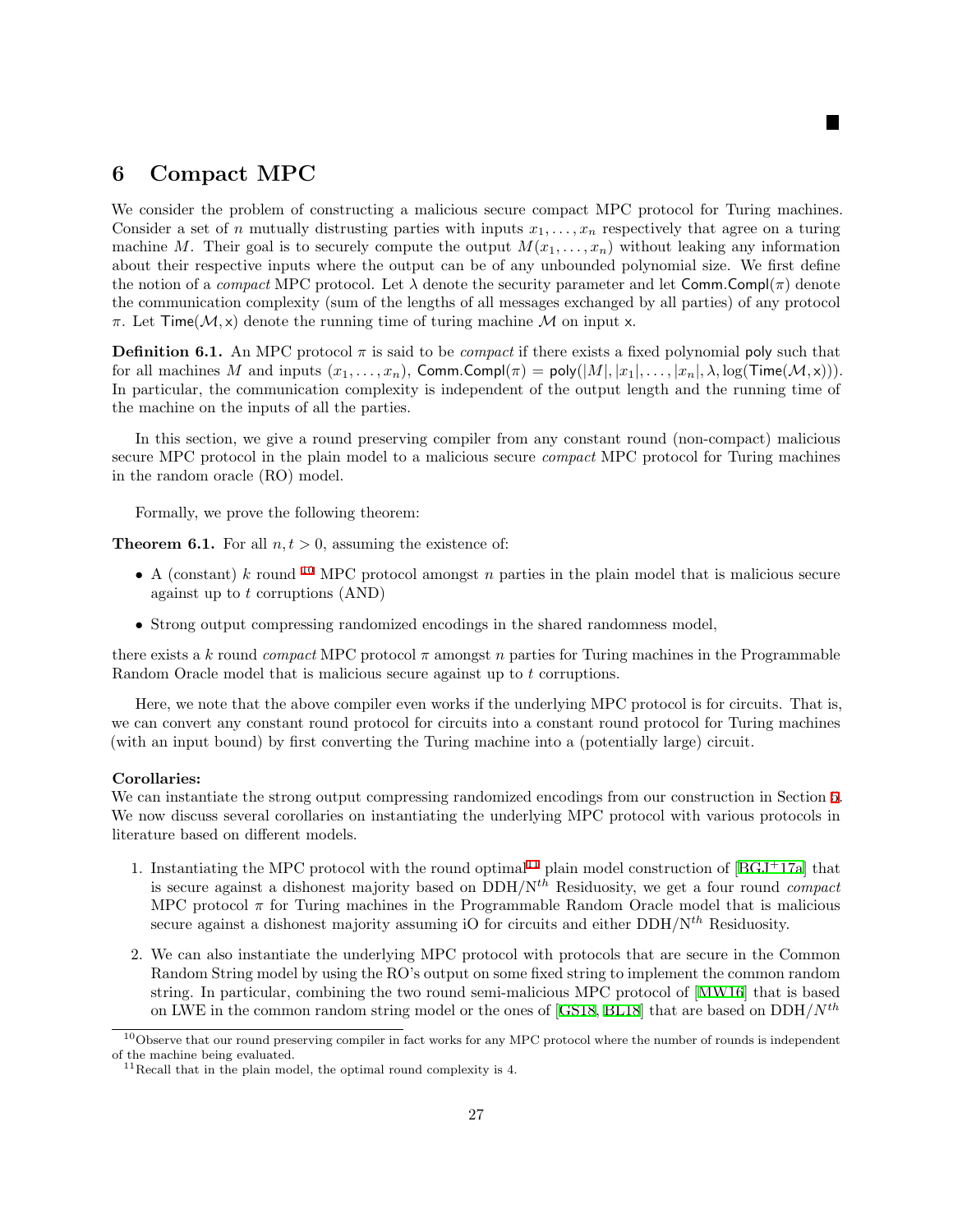residuosity in the plain model, with a non-interactive zero knowledge argument based on DLIN in the common random string model [[GOS06\]](#page-43-7), we get two round malicious secure MPC protocols in the common random string model. As a result, we have the following corollary:

**Corollary 6.1.** Assuming the existence of:

- iO for circuits (AND)
- A where  $A \in \{LWE, DDH, N^{th}$  *Residuosity*} (AND)
- *•* DLIN

there exists a round optimal (two round) *compact* MPC protocol *π* for Turing machines in the Programmable Random Oracle model that is malicious secure against a dishonest majority.

3. We note that our transformation works even on instantiating the underlying constant round MPC protocol with ones that are secure in the setting of super-polynomial simulation[[Pas03,](#page-45-6) [BGI](#page-42-11)<sup>+</sup>17] or in the concurrent (self-composable) setting [[GGJS12](#page-43-10), [BGJ](#page-42-12)<sup>+</sup>17b] to yield *compact* versions of the same in the RO model.

**Implication to [[HW15\]](#page-44-0) Model.** Finally, we observe that our transformation also has an implication to the circuit-based model of Hubácek and Wichs [[HW15](#page-44-0)] as elaborated in Section [2.2](#page-7-0). Thus, we get the following corollary:

<span id="page-27-2"></span>**Theorem 6.2.** For all  $n, t > 0$ , assuming the existence of:

- *•* A constant round MPC protocol amongst *n* parties in the plain model that is malicious secure against up to *t* corruptions (AND)
- Strong output compressing randomized encodings in the shared randomness model,

there exists a constant round MPC protocol *π* amongst *n* parties for all polynomial sized circuits in the Programmable Random Oracle model that is malicious secure against up to *t* corruptions where the communication complexity of the protocol is independent of the output length of the circuit. That is, there exists a fixed polynomial poly such that, for all circuits C and all inputs  $(x_1, \ldots, x_n) \in \text{Domain}(\mathbb{C}),$  $\text{Comm}.\text{Comp}(\pi) = \text{poly}(|x_1|, \ldots, |x_n|, \lambda).$ 

#### <span id="page-27-0"></span>**6.1 Construction**

#### **Notation and Primitives Used:**

- Let  $\lambda$  denote the security parameter and RO be a random oracle that takes as input a tuple  $(r, 1^{\text{len}})$ where  $|r| = \lambda$  and outputs a string of length len.
- Consider *n* parties  $P_1, \ldots, P_n$  with inputs  $x_1, \ldots, x_n$  respectively (with  $|x_i| = \lambda$  for each  $i \in [n]$ ) who wish to evaluate any turing machine *M* on their joint inputs.
- *•* Let S*.*OcRE = (S*.*OcRE*.*Setup*,* S*.*OcRE*.*Encode*,* S*.*OcRE*.*Decode) be a strong output compressing randomized encodings scheme in the shared randomness model.
- *•* Let *π* plain be a *t* round MPC protocol for turing machines in the plain model that is malicious secure against a dishonest majority. For simplicity, we assume that the protocol works using a broadcast channel - that is, in each round, every party broadcasts a message to all other parties.
- Let  ${\sf NextMsg}_k(\cdot)$  denote the algorithm used by any party to compute the  $k^{th}$  round of protocol  $\pi^{\text{plain}}$ and let  $Out(\cdot)$  denote the algorithm used by any party to compute the final output. Also, without loss of generality, assume that in protocol  $\pi^{\text{plain}}$ , each party uses randomness rand<sub>i</sub> of length  $\lambda$ . <sup>[12](#page-27-1)</sup>

<span id="page-27-1"></span> $12$ Internally, we can apply a PRG to expand this to any length of randomness we require. Here, we are implicitly assuming that the protocol requires each party to use uniformly random strings. This is true of almost every constant round MPC protocol.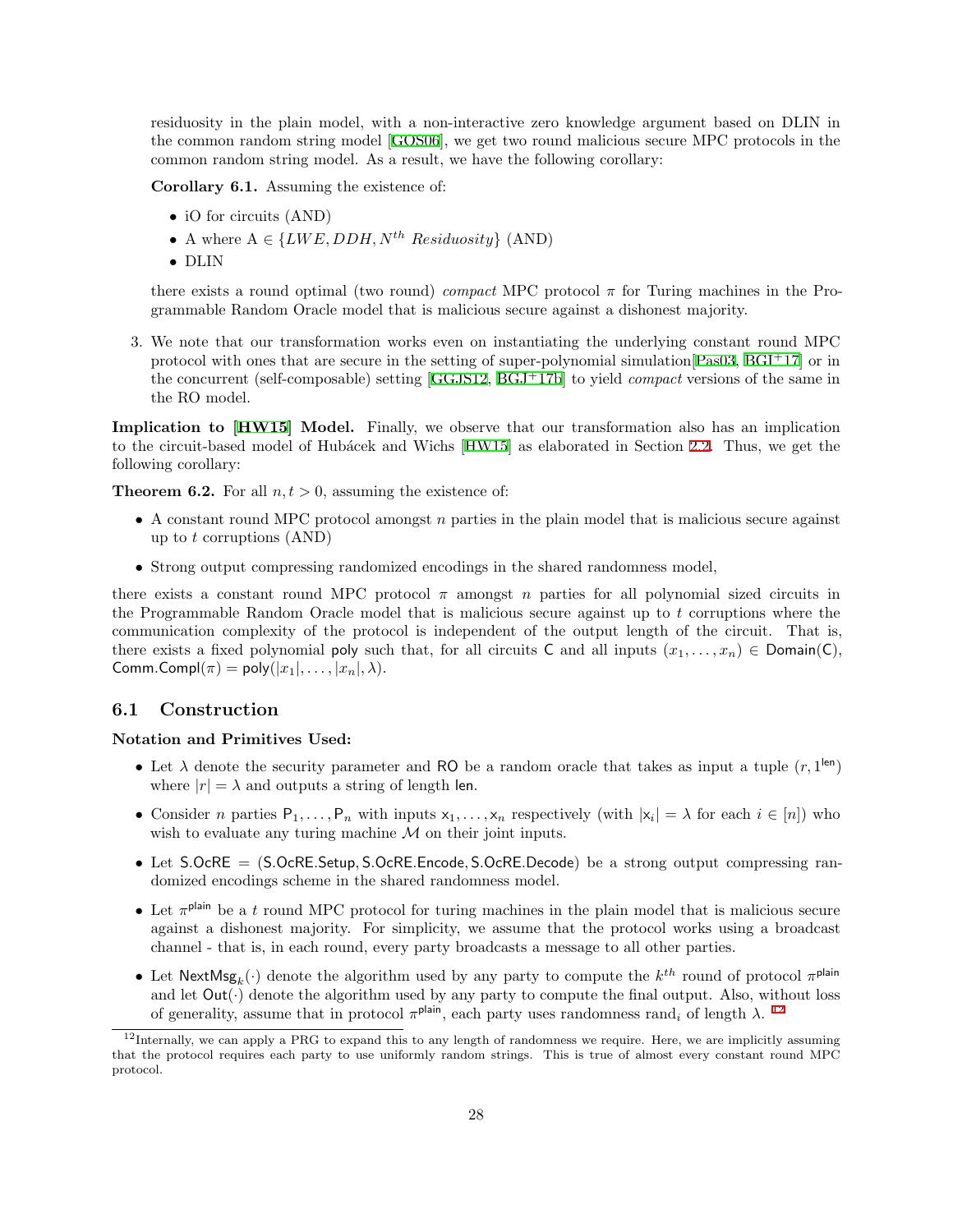**Remark:** To ease the exposition, we assume that the Random Oracle can output arbitrarily long strings by also taking the desired output length as input to the oracle. In reality, let's say it outputs strings of length  $p(\lambda)$  where p is a polynomial. Then, in the protocol below, each party can output a starting query index  $r_{i,j}$  and an offset  $o_{i,j}$  to indicate that the shared random string is actually the concatenation of  $RO(r_{i,j}), \ldots, RO(r_{i,j} + o_{i,j})$ . Note that  $|o_{i,j}| \leq \lambda$ .

**Protocol:** The protocol is described below.

1. **Round 1:**

Each party  $P_i$  does the following:

- Pick a random string  $r_{i,1} \in \{0,1\}^{\lambda}$ . Let  $\text{len}_{i,1} = |\text{NextMsg}_1(\mathsf{x}_i; \text{rand}_i)|$ .
- Compute  $\text{crs}_{i,1} = \text{RO}(r_{i,1}, 1^{\text{len}_{i,1}}).$
- Compute  $ek_{i,1} = S.OcRE.Setup(1^{\lambda}, 1<sup>len_{i,1}</sup>, crs_{i,1}).$
- Compute  $\mathsf{msg}_{i,1} = \mathsf{S}.\mathsf{OcRE}.\mathsf{Encode}(\mathsf{NextMsg}_1, ((\mathsf{x}_i, \mathsf{rand}_i), \bot), 2^\lambda, \mathsf{ek}_{i,1}).$
- Output  $(\text{msg}_{i,1}, r_{i,1}, \text{len}_{i,1}).$

#### 2. **Round 2 ... t:**

For each subsequent round  $k$ , each party  $P_i$  does the following:

- Let  $\tau_{k-2}$  denote the transcript of the underlying protocol  $\pi^{\text{plain}}$  after round  $(k-2)$ .  $\tau_0 = \bot$ .
- Set  $\tau_{k-1} = \tau_{k-2}$ .
- For each party  $P_j$ ,  $(j \neq i)$  do the following:
	- **–** Parse its previous round message as (msg*j,k−*<sup>1</sup> *, rj,k−*<sup>1</sup>*,* len*j,k−*<sup>1</sup>).
	- **–** Compute crs*j,k−*<sup>1</sup> = RO(*rj,k−*<sup>1</sup>*,* 1 len*j,k−*<sup>1</sup> ).
	- **–** Compute msg plain *j,k−*<sup>1</sup> = S*.*OcRE*.*Decode(msg*j,k−*<sup>1</sup> *, τ<sup>k</sup>−*<sup>2</sup>*,* crs*j,k−*<sup>1</sup>).
	- **–** Append msg plain *j,k−*1 to *τ<sup>k</sup>−*<sup>1</sup>.
- *•* Pick a random string  $r_{i,k} \in \{0,1\}^{\lambda}$ . Let len<sub>*i*,*k*</sub> =  $|\textsf{NextMsg}_k(x_i; \text{rand}_i, \tau_{k-1})|$ .
- Compute  $\text{crs}_{i,k} = \text{RO}(r_{i,k}, 1^{\text{len}_{i,k}}).$
- Compute  $ek_{i,k} = S.OcRE.Setup(1^{\lambda}, 1^{len_{i,k}}, crs_{i,k}).$
- *•* Compute  $\textsf{msg}_{i,k} = \textsf{S.OcRE}$ *.*Encode( $\textsf{NextMsg}_k$ ,  $((\mathsf{x}_i, \text{rand}_i), \tau_{k-1}), 2^\lambda, \text{ek}_{i,k})$ *.*
- Output<sup>[13](#page-28-0)</sup> (msg<sub>*i,k*</sub>,  $r_{i,k}$ , len<sub>*i,k*</sub>).

#### 3. **Output Computation:**

Each party  $P_i$  does the following:

- Let  $\tau_{t-1}$  denote the transcript of the underlying protocol  $\pi^{\text{plain}}$  after round  $(t-1)$ .
- Set  $\tau_t = \tau_{t-1}$ .
- For each party  $P_j$ ,  $(j \neq i)$  do the following:
	- $-$  Parse its previous round message as  $(msg_{i,t}, r_{j,t}, len_{j,t})$ .
	- $-$  Compute  $\text{crs}_{j,t} = \text{RO}(r_{j,t}, 1^{\text{len}_{j,t}}).$
	- $-$  Compute  $\textsf{msg}_{j,t}^{\textsf{plain}} = S\textsf{.OcRE}.\textsf{Decode}(\textsf{msg}_{j,t}, \tau_{t-1}, \textsf{crs}_{j,t}).$
	- $-$  Append msg<sup>plain</sup> to  $\tau_t$ .
- Output  $Out(x_i, \text{rand}_i, \tau_t)$ .

<span id="page-28-0"></span><sup>&</sup>lt;sup>13</sup>Note that to send len<sub>*i,k*</sub>, the length of the message is log len<sub>*i,k*</sub> and so at most  $\lambda$ .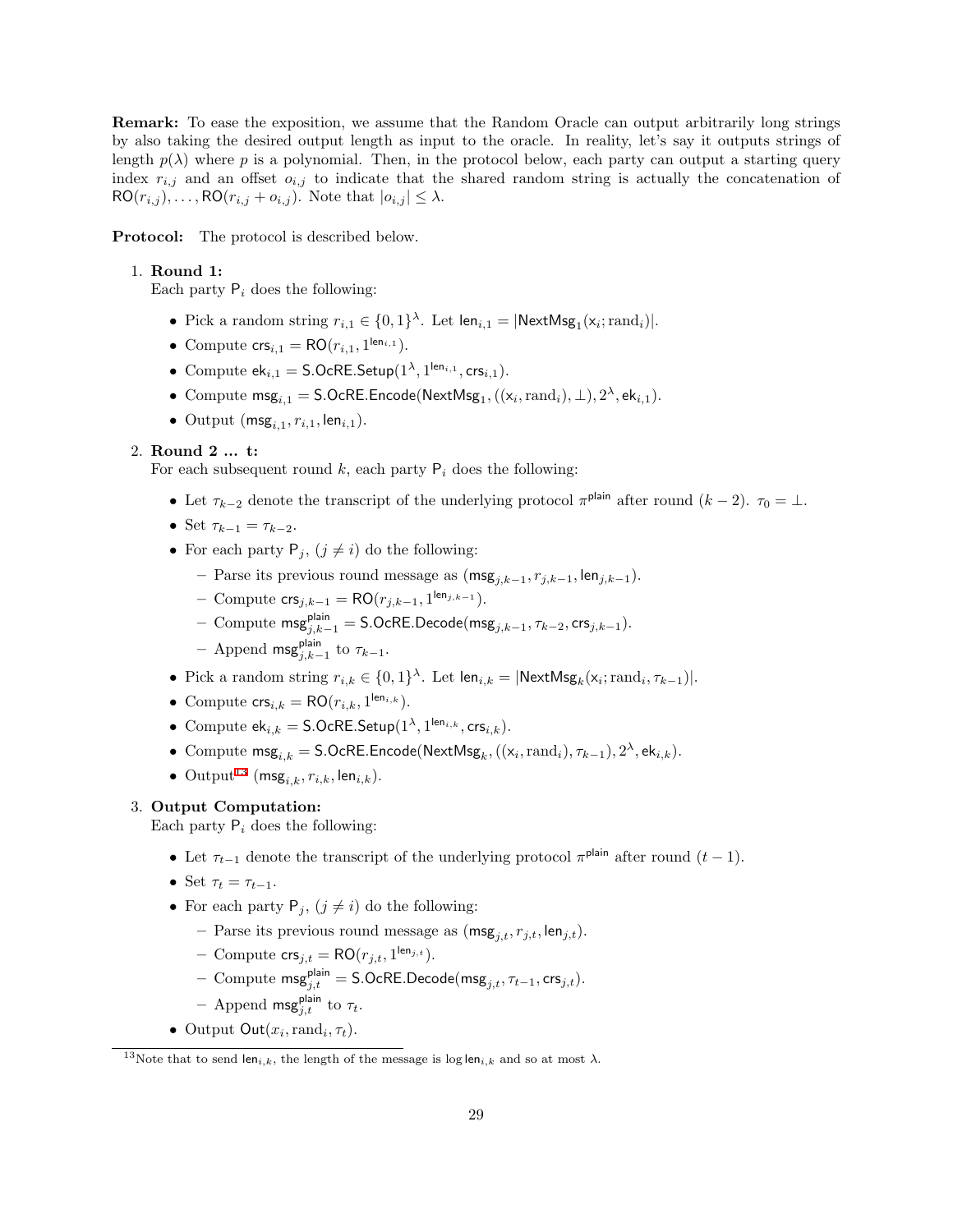#### **Efficiency of the Protocol:**

The size of the messages sent in round *k* by each party  $P_i$  is  $3 \cdot \max\{ |(\mathsf{msg}_{i,k}, r_{i,k}, \mathsf{len}_{i,k})| \}_{i,k}$ . By the defi- $\min$  of strong output-compressing randomized encodings,  $|\mathsf{msg}_{i,k}|\leq \mathsf{p}_2(|\mathsf{NextMsg}_k|,|(x_i,\text{rand}_i)|,\log T,\lambda)$ where  $p_2$  is a polynomial.  $|\text{rand}_i| = \lambda$ ,  $|\text{NextMsg}_k| = p_3(|M|)$  where M is the original functionality and  $p_3$  is a polynomial. Also, we know *T* is at most  $2^{\lambda}$ . So  $|\text{msg}_{i,k}| \leq p_3(|M|, |x_i|, \lambda)$  for some polynomial  $p_3$ . We know that  $|r_{i,k}| = \lambda$  and  $|\text{len}_{i,k}| \leq \lambda$ . Therefore, the size of the messages sent in round *k* by each party  $P_i$  is at most  $p_3(|M|, |x_i|, \lambda)$ .

Since  $\pi^{\text{plain}}$  is a constant-round protocol, the total communication complexity of our protocol  $\pi$  is at most  $p(n, |M|, |x_1|, \ldots, |x_n|, \lambda)$  for a fixed polynomial p.

#### <span id="page-29-0"></span>**6.2 Security Proof**

In this section, we formally prove Theorem [6.2.](#page-27-2)

Consider an adversary  $A$  who corrupts  $t$  parties where  $t < n$ . Let's say the simulator Sim<sup>plain</sup> for protocol  $\pi^{\text{plain}}$  consists of 4 algorithms  $(\text{Sim}_1^{\text{plain}}, \text{Sim}_2^{\text{plain}}, \text{Sim}_{\text{Out}}^{\text{plain}})$  where:  $\text{Sim}_1^{\text{plain}}(j, \cdot)$  outputs the adversary's view for the  $j^{th}$  of the first  $t_1$  rounds,  $\text{Sim}_2^{\text{plain}}$  queries the ideal functionality to receive the output,  $\text{Sim}_{3}^{\text{plain}}(j, \cdot)$  outputs the adversary's view for the *j*<sup>th</sup> round of the last  $(t - t_1)$  rounds and  $\text{Sim}_{\text{Out}}^{\text{plain}}(i, \cdot)$ computes the output of honest party  $P_i$ . <sup>[14](#page-29-1)</sup> Also, let's denote the size of  $Sim^{plain}(\cdot)$  by  $s(\lambda)$ .

#### **6.2.1 Description of Simulator**

The strategy of the simulator Sim for our protocol *π* against a malicious adversary *A* is described below.

1. **Round 1** ...t<sub>1</sub>:

For each round *k* and each honest party P*<sup>i</sup>* , Sim does the following:

- Let  $\tau_{k-2}$  denote the transcript of the underlying protocol  $\pi^{\text{plain}}$  after round  $(k-2)$ .  $\tau_0 = \bot$ .
- Set  $\tau_{k-1} = \tau_{k-2}$ .
- For each party  $P_j$ ,  $(j \neq i)$ , if  $k > 1$ , do the following:
	- **–** Parse its previous round message as (msg*j,k−*<sup>1</sup> *, rj,k−*<sup>1</sup>*,* len*j,k−*<sup>1</sup>).
	- **–** Compute crs*j,k−*<sup>1</sup> = RO(*rj,k−*<sup>1</sup>*,* 1 len*j,k−*<sup>1</sup> ).
	- **–** Compute msg plain *j,k−*<sup>1</sup> = S*.*OcRE*.*Decode(msg*j,k−*<sup>1</sup> *, τ<sup>k</sup>−*<sup>2</sup>*,* crs*j,k−*<sup>1</sup>).
	- **–** Append msg plain *j,k−*1 to *τ<sup>k</sup>−*<sup>1</sup>.
- *•* Compute  $\text{msg}_{i,k}^{\text{plain}} = \text{Sim}_1^{\text{plain}}(k, \tau_{k-1}, \text{st})$  where st denotes the state of Sim<sup>plain</sup>.
- Pick a random string  $r_{i,k} \in \{0,1\}^{\lambda}$ .
- Compute  $(\mathsf{msg}_{i,k},\mathsf{crs}_{i,k}) \leftarrow \mathsf{S}.\mathsf{OcRE}.\mathsf{Sim}(1^{|s(\lambda)|},1^{(2\cdot\lambda+|\tau_{k-1}|)},1^\lambda,\mathsf{msg}_{i,k}^{\mathsf{plain}},1^\lambda).$
- Set  $RO(r_{i,k}, 1^{\lvert \text{crs}_{i,k} \rvert}) = \text{crs}_{i,k}$ .
- Output<sup>[15](#page-29-2)</sup> (msg<sub>*i,k*</sub></sub>,  $r_{i,k}$ ,  $|crs_{i,k}|$ ).
- 2. **Query to Ideal Functionality:** Sim queries  $\textsf{Sim}_2^{\textsf{plain}}(\tau_{k_1}, \textsf{st})$  and receives an output *y* in return.
- 3. **Round**  $(t_1 + 1)$  **...** *t*:

For each round *k* and each honest party P*<sup>i</sup>* , Sim does the following:

<span id="page-29-1"></span><sup>&</sup>lt;sup>14</sup>Sim<sup>plain</sup> also outputs some state that is fed as input to the subsequent algorithms and similarly for  $\text{Sim}_2^{\text{plain}}$ ,  $\text{Sim}_3^{\text{plain}}$ .

<span id="page-29-2"></span><sup>&</sup>lt;sup>15</sup>As before, note that to send the message  $|{\sf crs}_{i,k}|$ , the length of the string is log  $|{\sf crs}_{i,k}|$ .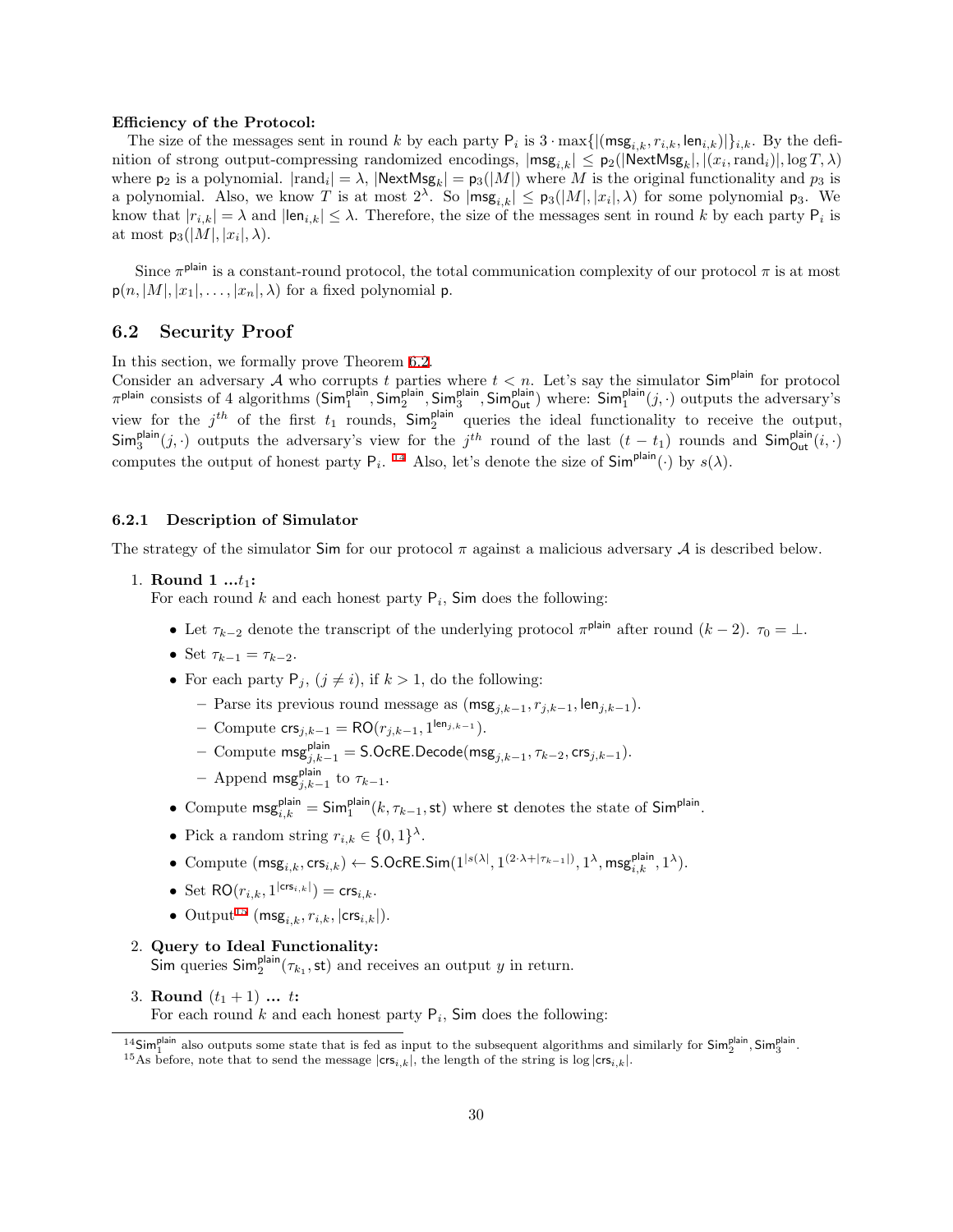- Let  $\tau_{k-2}$  denote the transcript of the underlying protocol  $\pi^{\text{plain}}$  after round  $(k-2)$ .  $\tau_0 = \bot$ .
- Set  $τ_{k-1} = τ_{k-2}$ .
- For each party  $P_i$ ,  $(j \neq i)$ , if  $k > 1$ , do the following:
	- **–** Parse its previous round message as (msg*j,k−*<sup>1</sup> *, rj,k−*<sup>1</sup>*,* len*j,k−*<sup>1</sup>).
	- **–** Compute crs*j,k−*<sup>1</sup> = RO(*rj,k−*<sup>1</sup>*,* 1 len*j,k−*<sup>1</sup> ).
	- **–** Compute msg plain *j,k−*<sup>1</sup> = S*.*OcRE*.*Decode(msg*j,k−*<sup>1</sup> *, τ<sup>k</sup>−*<sup>2</sup>*,* crs*j,k−*<sup>1</sup>).
	- **–** Append msg plain *j,k−*1 to *τ<sup>k</sup>−*<sup>1</sup>.
- Compute  $\mathsf{msg}_{i,k}^{\mathsf{plain}} = \mathsf{Sim}_{3}^{\mathsf{plain}}(k, y, \tau_{k-1}, \mathsf{st})$  where st denotes the state of  $\mathsf{Sim}^{\mathsf{plain}}$ .
- Pick a random string  $r_{i,k} \in \{0,1\}^{\lambda}$ .
- Compute  $(\mathsf{msg}_{i,k},\mathsf{crs}_{i,k}) \leftarrow \mathsf{S}.\mathsf{OcRE}.\mathsf{Sim}(1^{|s(\lambda)|},1^{(2\cdot\lambda+|\tau_{k-1}|)},1^\lambda,\mathsf{msg}_{i,k}^{\mathsf{plain}},1^\lambda).$
- Set  $RO(r_{i,k}, 1^{\lvert \text{crs}_{i,k} \rvert}) = \text{crs}_{i,k}$ .
- Output  $(msg_{i,k}, r_{i,k}, |crs_{i,k}|).$

#### 4. **Output Computation:**

Sim does the following:

- *•* For each honest party P*<sup>i</sup>* , do:
	- $-$  Let  $τ_{t-1}$  denote the transcript of the underlying protocol  $π^{plain}$  after round  $(t-1)$ .
	- $-$  Set  $\tau_t = \tau_{t-1}$ .
	- For each party  $P_i$ ,  $(j \neq i)$  do the following:
		- *∗* Parse its previous round message as (msg*j,k−*<sup>1</sup> *, rj,k−*<sup>1</sup>*,* len*j,k−*<sup>1</sup>).
		- *∗* Compute crs*j,k−*<sup>1</sup> = RO(*rj,k−*<sup>1</sup>*,* 1 len*j,k−*<sup>1</sup> ).
		- *∗* Compute  $\textsf{msg}^{\textsf{plain}}_{j,t} = \textsf{S}.\textsf{OcRE}.\textsf{Decode}(\textsf{msg}_{j,t}, \tau_{t-1}, \textsf{crs}_{j,t}).$
		- *\** Append msg<sup>plain</sup> to  $\tau_t$ .
	- $-$  If Sim<sup>plain</sup>(*i, y, τt,* st) = ⊥*,* send ⊥ to the ideal functionality and stop.
- *•* Instruct the ideal functionality to deliver output to the honest parties.

**Remarks:** Note that if  $\text{Sim}^{\text{plain}}$  is a rewinding simulator, our simulator Sim will also be a rewinding simulator.

#### **6.2.2 Hybrids**

We now show that the above simulation strategy is successful against all malicious PPT adversaries. That is, the view of the adversary along with the output of the honest parties is computationally indistinguishable in the real and ideal worlds. We will show this via a series of computationally indistinguishable hybrids where the first hybrid  $Hyb_0$  corresponds to the real world and the last hybrid  $Hyb_2$  corresponds to the ideal world.

- 1. Hyb<sub>0</sub> Real World: In this hybrid, consider a simulator Sim.Hyb that plays the role of the honest parties.
- 2. Hyb<sub>1</sub> Simulate Encodings: In this hybrid, in every round, Sim.Hyb computes the messages and the shared random string by running the simulator S*.*OcRE*.*Sim of the strong output compressing randomized encodings scheme. That is, for each round *k* and each honest party P*<sup>i</sup>* , after decoding the transcript  $\tau_{k-1}$  at the end of the previous round, Sim.Hyb does the following:
	- *•* Compute  $\mathsf{msg}_i^{\mathsf{plain}} = \mathsf{NextMsg}_k((\mathsf{x}_i,\mathsf{rand}_i),\tau_{k-1}).$
	- Pick a random string  $r_{i,k} \in \{0,1\}^{\lambda}$ .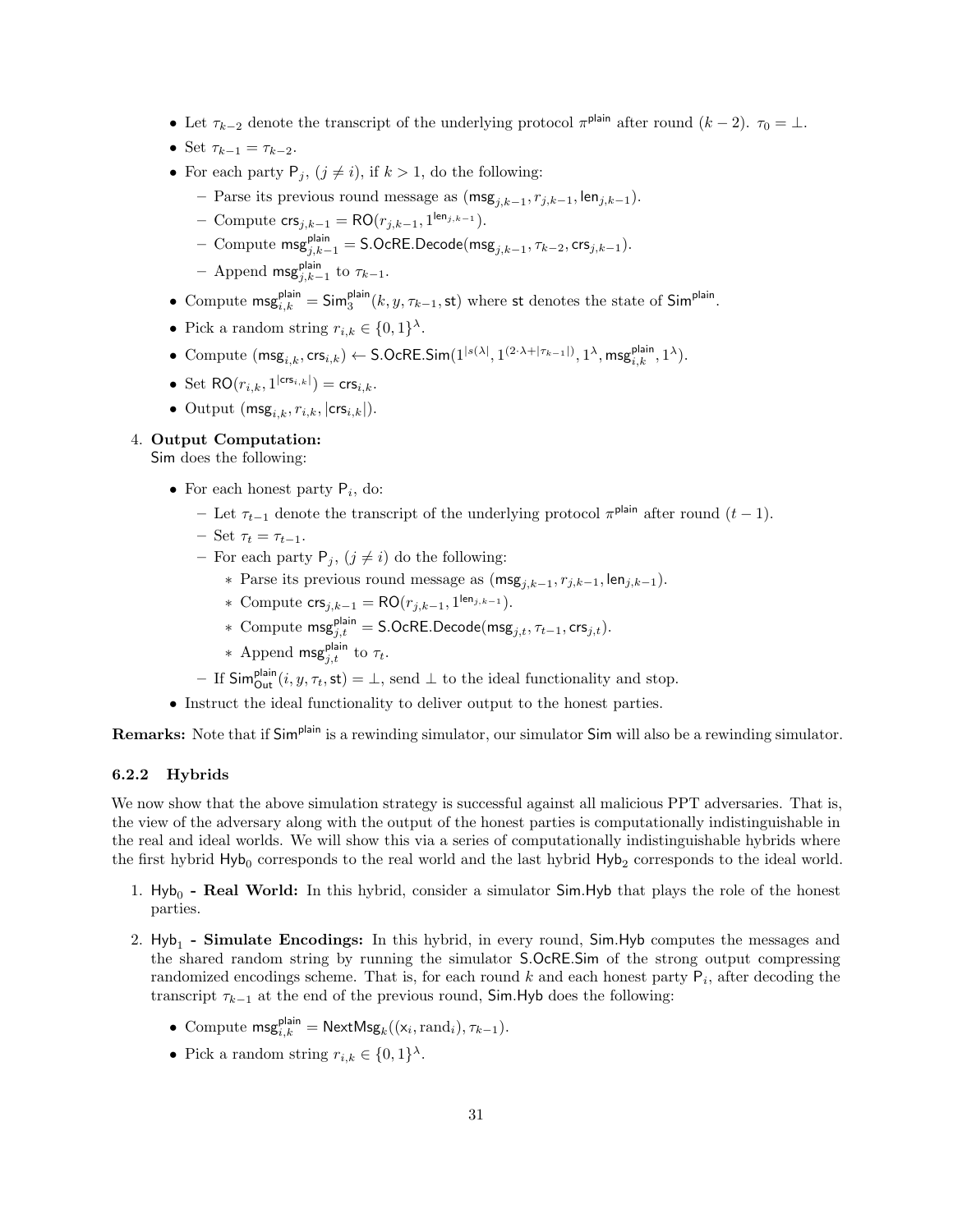- Compute  $(\mathsf{msg}_{i,k},\mathsf{crs}_{i,k}) \leftarrow \mathsf{S}.\mathsf{OcRE}.\mathsf{Sim}(1^{|\mathsf{NextMsg}_k|},1^{(2\cdot\lambda+|\tau_{k-1}|)},1^\lambda,\mathsf{msg}_{i,k}^{\mathsf{plain}},1^\lambda).$
- Set  $\mathsf{RO}(r_{i,k}, 1^{|\mathsf{crs}_{i,k}|}) = \mathsf{crs}_{i,k}.$
- Output  $(msg_{i,k}, r_{i,k}, |crs_{i,k}|).$
- 3. Hyb<sub>2</sub> Simulate MPC: In this hybrid, in every round, Sim.Hyb computes the messages msg<sup>plain</sup> of the underlying protocol π<sup>plain</sup> by running the simulator  $Sim<sup>plain</sup>$  of the strong output compressing randomized encodings scheme. The output computation phase is also performed exactly as done by Sim in the ideal world. This hybrid corresponds to the ideal world.

We will now show that every pair of successive hybrids is computationally indistinguishable.

**Lemma 6.1.** Assuming the security of the strong output compressing randomized encoding scheme S*.*OcRE,  $Hyb<sub>0</sub>$  is computationally indistinguishable from  $Hyb<sub>1</sub>$ .

*Proof.* Suppose there exists an adversary *A* that can distinguish between the two hybrids with non-negligible probability. We will use  $A$  to construct an adversary  $A_{S,OcRE}$  that breaks the security of the scheme S.OcRE which is a contradiction.

 $A_{S, OcRE}$  begins an execution of protocol  $\pi$  interacting with the adversary *A*. Now, for each round *k* and every honest party  $P_i$ , let  $\tau_{k-1}$  denote the transcript of the underlying protocol  $\pi^{\text{plain}}$ .  $A_{S, OcRE}$  computes  $\tau_{k-1}$  exactly as in Hyb<sub>0</sub>. Then,  $\mathcal{A}_{\mathsf{S}.\mathsf{OcRE}}$  sends the tuple  $(\mathsf{NextMsg}_k, ((x_i, \text{rand}_i), \tau_{k-1}), \lambda, T)$  to the challenger  $C_{OcRE}$ . Then,  $C_{S, OcRE}$  sends back a pair of encoding and crs which is either honestly generated or simulated.  $A_{OcRE}$  sets the received encoding as the value  $msg_{i,k}$  and the received crs as the value crs<sub>i,k</sub>. Then,  $A_{OcRE}$ picks a random value  $r_{i,k}$  of length  $\lambda$ . Since the adversary would have made only a polynomial number of queries so far to the random oracle out of a possible  $2^{\lambda}$  choices for  $r_{i,k}$ , the probability that  $r_{i,k}$  was queried to the random oracle before this is negligible. Then,  $A_{OcRE}$  sets  $RO(r_{i,k}, 1^{|\text{crs}_{i,k}|}) = \text{crs}_{i,k}$ .  $A_{S.OcRE}$  sends  $(\text{msg}_{i,k}, r_{i,k}, |\text{crs}_{i,k}|)$  to A.

Notice that when the challenger  $C_{S, OcRE}$  sends an honestly generated encoding and crs, the experiment between  $A_{S,OcRE}$  and  $A$  corresponds exactly to Hyb<sub>0</sub> and when the challenger  $C_{S,OcRE}$  sends a simulated encoding and crs, the experiment corresponds exactly to  $Hyb_1$ . Thus, if  $A$  can distinguish between the two hybrids with non-negligible probability,  $A_{S, OcRE}$  can use the same guess to break the security of the scheme S*.*OcRE with non-negligible probability which is a contradiction.

**Lemma 6.2.** Assuming the security of the MPC protocol plain,  $Hyb_1$  is computationally indistinguishable from  $Hyb<sub>2</sub>$ .

*Proof.* Suppose there exists an adversary *A* that can distinguish between the two hybrids with non-negligible probability. We will use A to construct an adversary  $\mathcal{A}_{\pi}^{\text{plain}}$  that breaks the security of the scheme  $\pi^{\text{plain}}$  which is a contradiction.

 $\mathcal{A}_{\pi}^{\text{plain}}$  begins an execution of protocol  $\pi$  for evaluating machine *M* interacting with the adversary *A* and an execution of protocol  $\pi^{\text{plain}}$  for evaluating machine *M* interacting with a challenger  $C_{\pi}^{\text{plain}}$ . Now, suppose *A* corrupts a set of parties *P*,  $A_{\text{plain}}$  corrupts the same set of parties in the protocol  $\pi^{\text{plain}}$ . For each round k and on behalf of every honest party  $P_i$ ,  $A_{\text{plain}}$  receives a message msg from the challenger  $C_{\text{plain}}$ .  $A_{\text{plain}}$ sets msg to be the message msg<sub>i,k</sub> in its interaction with  $A$  and then computes its messages to be sent to  $A$ exactly as in Hyb<sub>1</sub>. Then,  $\mathcal{A}_{\pi}^{\text{plain}}$  decodes the messages sent by  $\mathcal{A}$  in each round  $k$  and forwards them to  $\mathcal{C}_{\text{plain}}$ as its messages for protocol  $\pi$ <sup>plain</sup> in round *k*. Finally, on behalf of the honest parties,  $A_{\text{plain}}$  receives a set of outputs which is forwarded as the outputs of the honest parties in the protocol  $\pi$  to the adversary  $\mathcal{A}$ .

Notice that when the challenger  $C_{\pi}^{\text{plain}}$  sends honestly generates messages, the experiment between  $\mathcal{A}_{\pi}^{\text{plain}}$ and *A* corresponds exactly to  $Hy_{1}$  and when the challenger  $C_{\pi}^{\text{plain}}$  sends simulated messages, the experiment corresponds exactly to  $Hyb_2$ . Thus, if *A* can distinguish between the two hybrids with non-negligible probability,  $A_{\pi}^{\text{plain}}$  can use the same guess to break the security of the scheme  $\pi^{\text{plain}}$  with non-negligible probability which is a contradiction. L.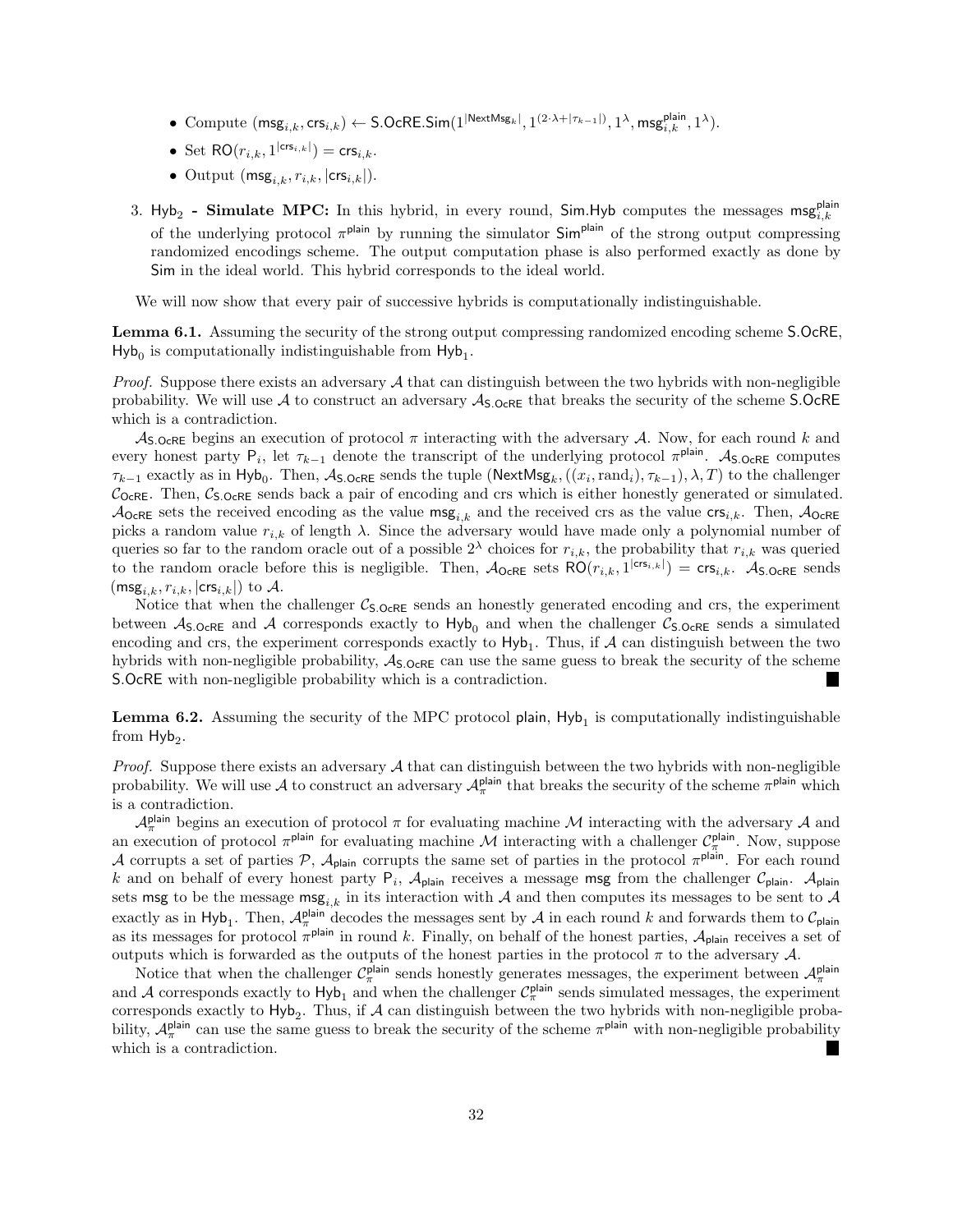# <span id="page-32-0"></span>**7 Constructing iO from Output-Compressing Randomized Encodings**

In this section, we will show a construction of succinct iO for bounded-input turing machines from outputcompressing randomized encodings (in the shared randomness model). Recall that we can construct outputcompressing randomized encodings from strong output-compressing randomized encodings by just setting the public input *x*<sup>2</sup> to be *⊥*. [16](#page-32-1) Also, recall from Section [B.3](#page-48-0) that in a succinct obfuscation scheme, the efficiency goal is to ensure that the size of the obfuscated turing machine is independent of the input bound. Formally, we show the following theorem:

**Theorem 7.1.** Assuming the existence of:

- Output-compressing randomized encodings in the shared randomness model,
- weakly succinct iO for bounded-input Turing machines,

There exists a succinct iO scheme for bounded-input Turing machines in the shared randomness model.

Instantiating the output-compressing randomized encodings from our construction in Section [5](#page-12-0) and instantiating the weakly succinct obfuscation scheme with the scheme of [[KLW15\]](#page-44-3), we get the following corollary:

**Corollary 7.1.** Assuming the existence of:

- iO for circuits,
- *•* A *∈ {*DDH, LWE, N*th* Residuosity*}*.

There exists a succinct iO scheme for bounded-input Turing machines in the shared randomness model.

#### **Notation and Primitives used:**

- *•* Let OcRE = (OcRE*.*Setup*,* OcRE*.*Encode*,* OcRE*.*Decode) be an output-compressing randomized encoding scheme (from Section [5](#page-12-0).
- *•* Let (TM-bd*.*Obf*,*TM-bd*.*Eval) be a weakly succinct obfuscation scheme for bounded-input Turing machines (where the size of obfuscation is allowed to depend on input bound). Such obfuscation schemes have been previously constructed in literature [\[KLW15](#page-44-3)]. Let the algorithm TM-bd*.*Obf be represented by a Turing machine  $TM_{TM-bd,Obf}$  that takes as input a Turing machine description *M*, a time bound *T*, an input bound *n* (in unary), security parameter  $\lambda$  (in unary) and randomness *r* of length  $\ell_{\text{rnd}}(|M|, \lambda, n)$ (which is used to compute the obfuscated program).
- Let Size<sub>TM-bd</sub>.obf( $|M|$ ,  $\lambda$ , *n*) denote the size of the obfuscation of a machine *M* using the scheme (TM-bd*.*Obf*,* TM-bd*.*Eval) with security parameter *λ* and input bound *n* (since TM-bd*.*Obf is an efficient algorithm, it follows that  $Size_{TM-bd,Obf}$  is a polynomial in  $(\lambda, n, |M|, \log(T))$ .
- *•* Let TM*<sup>∗</sup>* TM-bd*.*Obf*,*PRG be the Turing machine is described in Figure [10](#page-33-1) and let *S*TM-bd*.*Obf*,*PRG denote the size of the description of  $TM^*_{TM-bd,Obf,PRG}$ . (note that *S*<sub>TM-bd</sub>.o<sub>bf,PRG</sub> is some constant that depends on the obfuscation scheme and the PRG scheme). Additionally,

<span id="page-32-1"></span><sup>16</sup>A similar transformation would also work in the standard model.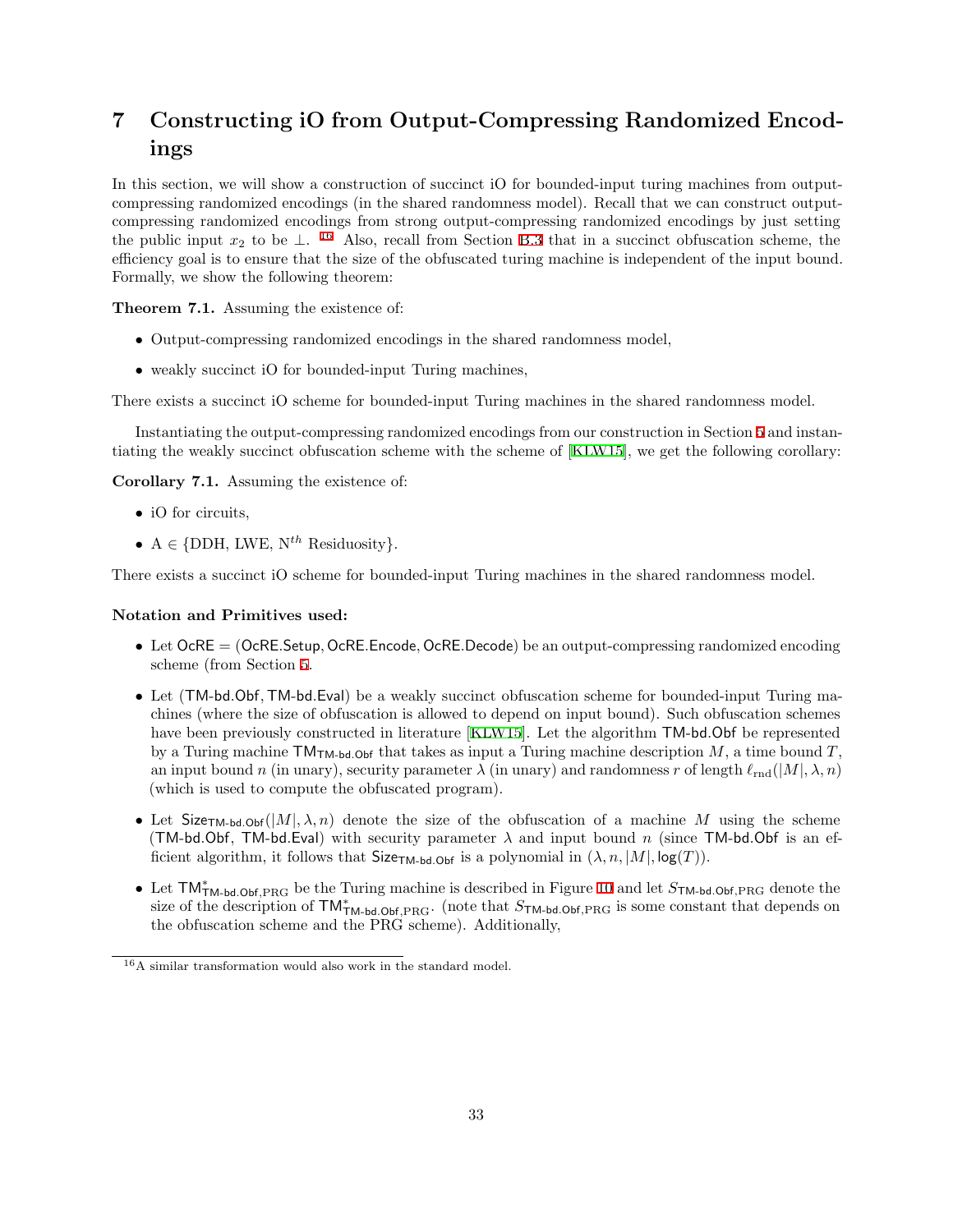TM*<sup>∗</sup>* TM-bd*.*Obf*,*PRG

<span id="page-33-1"></span>**Inputs** : Machine  $M$ , time bound  $T$ , input bound  $1^n$ , random string  $t$ .

- 1. Compute  $r = \text{PRG}(1^{\lambda}, t)$ .
- 2. Output  $TM_{TM-bd,Obf}(M, 1^n, 1^{\lambda}, r)$

Figure 10: Turing Machine TM*<sup>∗</sup>* TM-bd*.*Obf*,*PRG

#### <span id="page-33-0"></span>**7.1 Construction**

We will now describe a succinct iO scheme  $\mathcal{O} = (TM.Setup, TM.Obf, TM.Eval)$  for bounded-input Turing machines in the shared randomness model, where the size of the obfuscation does not grow with the input bound.

 $TM.Setup(1^{\lambda}, 1^n, 1^m, \text{crs} \in \{0, 1\}^{\text{Size}_{TM-bd.Obf}(\lambda, n, m)})$ : The setup algorithm does the following:

- 1. Set  $o =$  Size<sub>TM-bd</sub>.o<sub>bf</sub>( $\lambda$ , n, m) and compute ek  $\leftarrow$  OcRE.Setup( $1^{\lambda}$ , 1<sup>o</sup>, crs). Here m is used to denote the length of the largest turing machine in the class of turing machines we are interested to obfuscate.
- 2. Output  $ok = (ek, n, \lambda)$  as the obfuscation key (both *n* and  $\lambda$  are represented in binary).

TM*.*Obf(*M, T,* ok): The obfuscation algorithm does the following:

- 1. Parse  $ok = (ek, n, \lambda)$ . Choose a uniformly random string  $t \leftarrow \{0, 1\}^{\lambda}$ .
- 2. Set program  $P \equiv \textsf{TM}_{\textsf{TM-bd.Obf,PRG}}^*$ .
- 3. Output  $\widetilde{M} \leftarrow \text{OcRE}$ . Encode(*P, M, n,*  $\lambda$ *, t, T, ek)*.

**TM.**Eval( $\widetilde{M}$ , x, crs): The evaluation algorithm does the following: 3. Output  $\widetilde{M} \leftarrow \text{OcRE.Encode}(P, M, n, \lambda, t, T, \text{ek}).$ <br>al $(\widetilde{M}, x, \text{crs})$ : The evaluation algorithm does the form of the section of the section of the section of the section of the section of the section of the section of the

- 
- 2. Output TM-bd*.*Eval(*M′ , x*).

**Correctness:** The correctness of the scheme follows easily by relying on the correctness of the underlying primitives used.

#### **Efficiency:**

- First, let us analyze the size of the obfuscation key.  $|\mathsf{ok}| = |\mathsf{ek}| + \mathsf{log}(\lambda) + \mathsf{log}(n)$ . Recall from the definition of OcRE that  $ek = p_1(\lambda, \log(o))$  where  $p_1$  is a polynomial and  $o = \text{Poly}(\lambda, n, m)$ . Thus,  $|ok| = p(\lambda, \log(n), \log(m))$  for some polynomial *p*.
- *•* Next, let us analyze the size of the obfuscated program. The size of program *P* is *S*TM-bd*.*Obf*,*PRG (which is a constant depending on the obfuscation and PRG scheme). The size of the input to *P* is  $|\mathbf{ok}| = p(\lambda, \log(n), \log(m))$  for some polynomial *p*.<br>Next, let us analyze the size of the obfuscated program. The size of program *P* is  $S_{\text{TM-bd.Obf,PRG}}$ <br>(which is a constant depending on the obfuscation and PRG scheme). The s of the turing machine *M*) is  $p(|M|, \log(T), \lambda, \log(n), \log(m))$  for some polynomial *p*. (which is a constant depending on the obfuscation and PRG scheme). The size of  $(|M| + \log(T) + \log(n) + \log(\lambda) + \lambda)$ . Hence, the size of the encoding  $\widetilde{M}$  (which is the of the turing machine  $M$ ) is  $p(|M|, \log(T), \lambda, \log(n), \log(m))$  for so of the turing machine *M*) is  $p(|M|, \log(T), \lambda, \log(n), \log(m))$  for some polynomial for the turing machine *M*) is  $p(|M|, \log(T), \lambda, \log(n), \log(m))$  for some polynomial finally, let's analyze the running time of **TM.**Eval( $\widetilde{M}, x$ , crs). We
- 

*, x*)). The running Finally, let's analyze the running time of  $TM.Eval(\widetilde{M}, x, \text{crs})$ . We do this as follows.<br>  $Time(TM.Eval(\widetilde{M}, x, \text{crs})) = Time(OcRE\_Decode(\widetilde{M}, \text{crs})) + Time(TM-bd.Eval(M', x))$ . The running<br>
time of  $OcRE\_Decode(\widetilde{M}, \text{crs})$  is at most min  $(T, Time(P, (M, n, \lambda, t, T))) \cdot$ The running time of TM-bd.Eval( $M'$ , x) is at most min  $(T, \text{Time}(M, x)) \cdot p(\lambda, n)$ . So the running Time(TM.Eval( $\widetilde{M}$ , x, crs)) = Time(OcRE.Decode( $\widetilde{M}$ , crs)) + Time(TM-bd.Eval( $M'$ , x)). The running<br>time of OcRE.Decode( $\widetilde{M}$ , crs) is at most min (*T*, Time( $P$ ,  $(M, n, \lambda, t, T)$ ))  $\cdot p_3(\lambda, \log T = \lambda) \leq p(|M|, n, \lambda$  $p_3(\lambda, n, |M|, \log T)$ .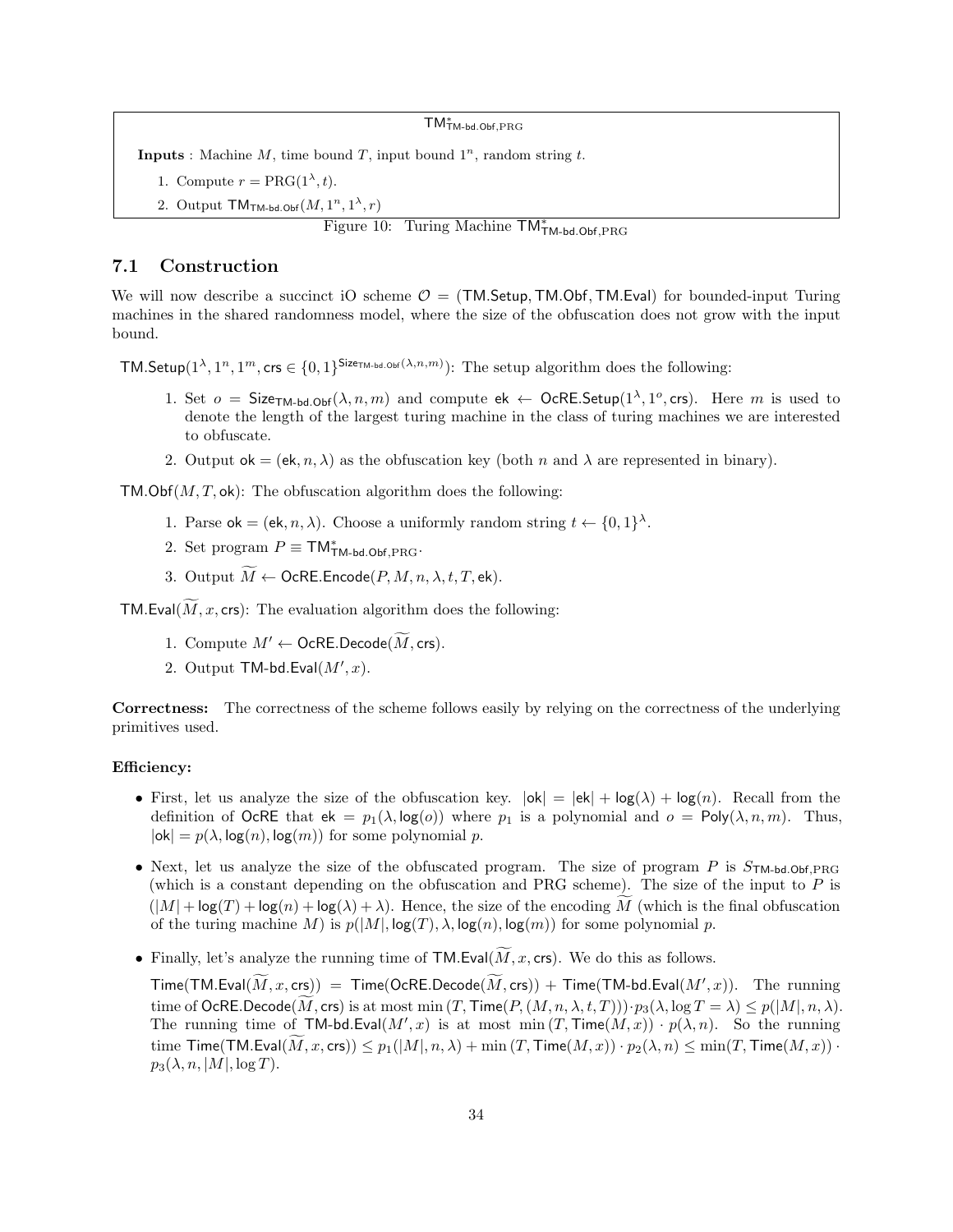#### <span id="page-34-0"></span>**7.2 Security**

The proof follows via a sequence of hybrid arguments as described below.

- $\bullet$  Hyb<sub>0</sub>: This is same as the original game. The challenger does the following:
	- 1. Receive a pair of functionally equivalent machines  $(M_0, M_1)$  and a time bound *T* from the adversary.
	- 2. Pick a bit  $b$  and a  $\lambda$  bit string  $t$  uniformly at random.
	- 3. Pick crs uniformly at random and compute  $ok = TM.Setup(1^{\lambda}, 1^n, 1^m, \text{crs}).$
	- 4. Set program  $P \equiv \textsf{TM}_{\textsf{TM-bd.Obf,PRG}}^*$ .
	- 5. Output  $\widetilde{M} \leftarrow$  OcRE.Encode( $P, M_b, n, \lambda, t, T$ , ek) along with crs.
- $\bullet$  Hyb<sub>1</sub>: This is same as the original game. The challenger does the following:
	- 1. Receive a pair of functionally equivalent machines  $(M_0, M_1)$  and a time bound T from the adversary. 1. Receive a pair of functionally equivalent machines  $(M_0, M_1)$  and a time bound  $T$  from the adversary.<br>2. Pick a bit  $b$  and a  $\lambda$  bit string  $t$  uniformly at random.<br>3. Compute  $(\text{crs}, \widetilde{M}) \leftarrow \text{OcRE.Sim}(1^{|\text{TM-bd.Obf}|},$
	- 2. Pick a bit *b* and a *λ* bit string *t* uniformly at random.
	- and  $ok \leftarrow TM.Setup(1^{\lambda}, 1^n, 1^m, \text{crs}).$ 2. Pick a bit b and a  $\lambda$ <br>3. Compute (crs,  $\widetilde{M}$ )  $\leftarrow$ <br>and ok  $\leftarrow$  TM.Setup<br>4. Output (crs, ek,  $\widetilde{M}$ ).
	-
- $Hyb<sub>2</sub>$ : This is same as the original game. The challenger does the following:
	- 1. Receive a pair of functionally equivalent machines  $(M_0, M_1)$  and a time bound *T* from the adversary. 1. Receive a pair of functionally equivalent machines  $(M_0, M_1)$  and a time bound T from the adver-<br>sary.<br>2. Pick a bit b uniformly at random.<br>3. Compute  $(\text{crs}, \widetilde{M}) \leftarrow \text{OcRE.Sim}(1^{|\text{TM-bd.Obf}|}, 1^{|(M_b, T, 1^{\lambda}, 1^n, r_1)|}, 1^$
	- 2. Pick a bit *b* uniformly at random.
	- where  $r_1$  is picked uniformly at random and compute  $ok = TM.Setup(1^{\lambda}, 1^n, 1^m, \text{crs}).$ 2. Pick a bit *b* uniform<br>3. Compute (crs,  $\widetilde{M}$ )  $\leftarrow$ <br>where  $r_1$  is picked u<br>4. Output (crs, ek,  $\widetilde{M}$ ).
	-

We will now argue that every pair of consecutive hybrids is computationally indistinguishable and finally, show that any PPT adversary has negligible advantage in  $\mathsf{Hyb}_2$ .

**Lemma 7.1.** Assuming the security of the output compressing randomized encoding scheme  $OcRE$ ,  $Hyb_0$  is computationally indistinguishable from  $\mathsf{Hyb}_1$ .

*Proof.* Suppose there exists an adversary *A* that can distinguish between the two hybrids with non-negligible probability. We will use  $A$  to construct an adversary  $A_{OcRE}$  that breaks the security of the scheme OcRE which is a contradiction.

First,  $A_{OcRE}$  receives a pair of functionally equivalent machines  $(M_0, M_1)$  and a time bound *T* from *A*. Then,  $A_{\text{OcRE}}$  picks a bit *b* uniformly at random, a  $\lambda$  bit string *t* uniformly at random, sets  $P \equiv$  $TM^*_{TM-bd,Obf,PRG}$  sends the tuple  $(P, M_b, n, \lambda, t, T)$  to the challenger  $C_{OcRE}$ . Then,  $C_{OcRE}$  sends back a pair of encoding and crs (shared randomness) which is either honestly generated or simulated. Then,  $A_{OcRE}$  sends these values to *A* as its crs and the obfuscated output.

Notice that when the challenger  $C_{OcRE}$  sends an honestly generated encoding and crs, the experiment between  $A_{OcRE}$  and A corresponds exactly to  $Hy_{0}$  and when the challenger  $C_{OcRE}$  sends a simulated encoding and crs, the experiment corresponds exactly to  $Hyb_1$ . Thus, if  $A$  can distinguish between the two hybrids with non-negligible probability,  $A_{OcRE}$  can use the same guess to break the security of the scheme OcRE with non-negligible probability which is a contradiction.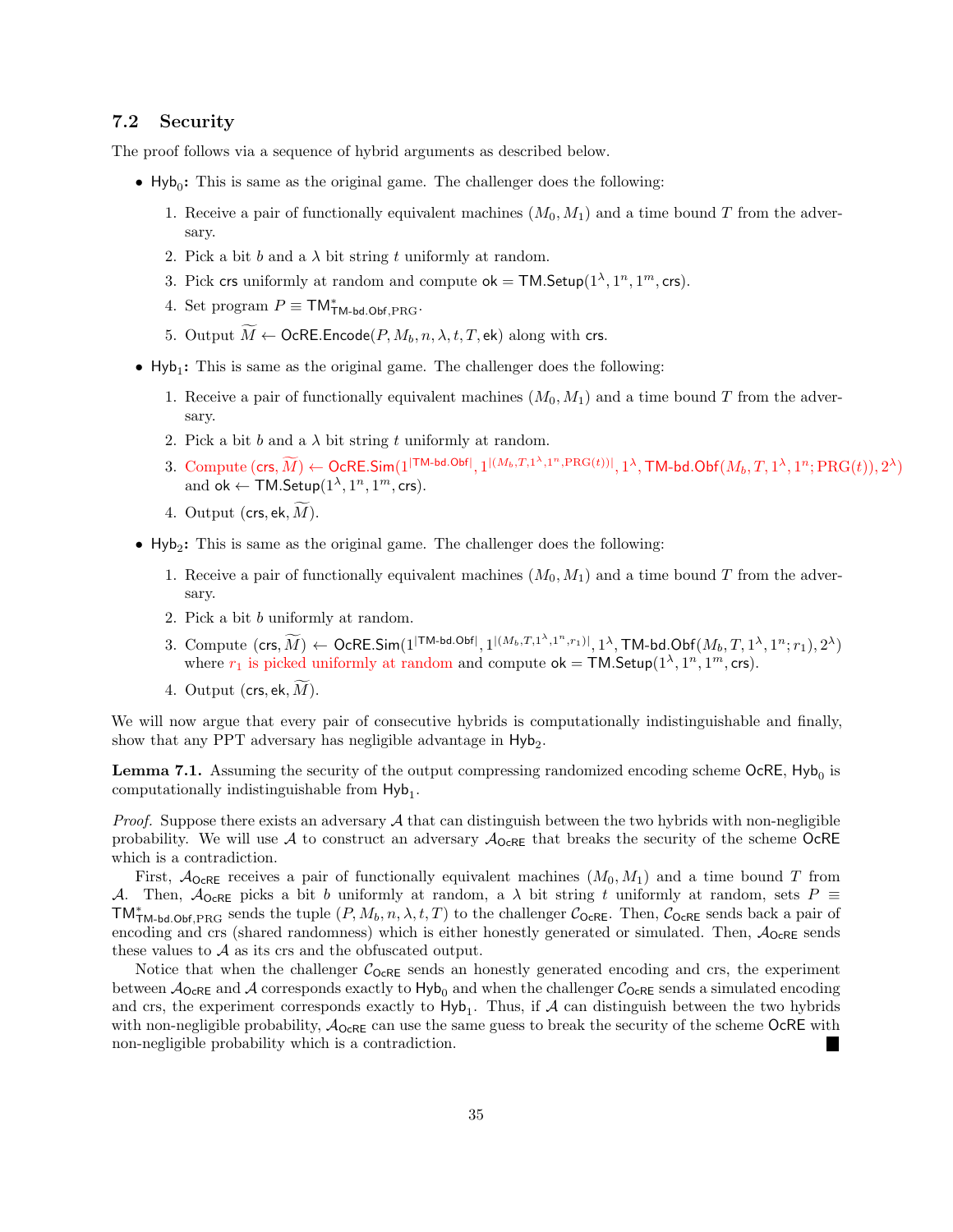**Lemma 7.2.** Assuming the security of the pseudorandom generator  $PRG$ ,  $Hyb_1$  is computationally indistinguishable from  $Hyb<sub>2</sub>$ .

*Proof.* Suppose there exists an adversary *A* that can distinguish between the two hybrids with non-negligible probability. We will use  $A$  to construct an adversary  $A_{PRG}$  that breaks the security of the pseudorandom generator PRG which is a contradiction.

The adversary  $A_{PRG}$  interacts with a challenger  $C_{PRG}$  and receives a string which is either an output of the PRG or a uniformly random string. Then,  $A_{PRG}$  interacts with the adversary  $A$  and performs the experiment exactly as in  $Hyb_1$  except that it sets the randomness  $r$  as the value received from  $C_{PRG}$ . Notice that when the challenger  $C_{\text{PRG}}$  sends a PRG output, the experiment between  $A_{\text{PRG}}$  and A corresponds exactly to Hyb<sub>1</sub> and when the challenger  $C_{\text{SSB}}$  sends a uniformly random string, the experiment corresponds exactly to  $\text{Hyb}_2$ . Thus, if  $\mathcal A$  can distinguish between the two hybrids with non-negligible probability,  $\mathcal A_{\rm PRG}$  can use the same guess to break the security of the PRG with non-negligible probability which is a contradiction. **Contract** 

**Lemma 7.3.** Assuming the security of the indistinguishability obfuscation scheme (TM-bd*.*Obf*,*TM-bd*.*Eval), the adversary's advantage in  $Hyb_2$  is negligible.

*Proof.* Suppose there exists an adversary A that has a non-negligible advantage in distinguishing between  $b = 0$  and  $b = 1$  in Hyb<sub>2</sub>. We will use *A* to construct an adversary  $A_i \mathcal{O}$  that breaks the security of the indistinguishability obfuscation scheme (TM-bd*.*Obf*,*TM-bd*.*Eval) which is a contradiction.

 $A_i \mathcal{O}$  receives a pair of functionally equivalent machines  $(M_0, M_1)$  and a time bound *T* from the adversary. Then,  $A_i \mathcal{O}$  sends the tuple  $(M_0, M_1, T, 1^{\lambda}, 1^n)$  to the challenger  $\mathcal C$  of the obfuscation scheme and receives back an obfuscation *y* of one of the two machines *M*<sup>0</sup> or *M*<sup>1</sup> using the algorithm TM-bd*.*Obf. *A* uses this value to compute a simulated  $\mathsf{crs} \leftarrow \mathsf{OcRE}.\mathsf{Sim}(y;r)$ ,  $\mathsf{ok} = \mathsf{TM}.\mathsf{Setup}(1^\lambda,1^n,1^n)$ finition.<br>
and a time bound *T* from the adversary<br>
the obfuscation scheme and receives back<br>
prithm **TM**-bd.Obf. *A* uses this value to<br>  $^{m}$ , crs) and  $\widetilde{M_x} \leftarrow \text{OcRE.Sim}(y; r)$  using  $A_i$ *C* receives a pair of functionally equivalent machines  $(M_0, M_1)$  and a f<br>Then,  $A_i$ *C* sends the tuple  $(M_0, M_1, T, 1^{\lambda}, 1^n)$  to the challenger *C* of the obfu<br>an obfuscation *y* of one of the two machines  $M_0$  or

Notice that when the challenger  $C_i \mathcal{O}$  sends an obfuscation of  $M_0$ , the experiment between  $\mathcal{A}_i \mathcal{O}$  and  $\mathcal{A}$ corresponds exactly to Hyb<sub>2</sub> using  $b = 0$  and when the challenger  $C_i \mathcal{O}$  sends an obfuscation of  $M_1$ , the experiment between  $A_i \mathcal{O}$  and  $A$  corresponds exactly to Hyb<sub>2</sub> using  $b = 1$ . Thus, if  $A$  has a non-negligible advantage in distinguishing between  $b = 0$  and  $b = 1$  in  $Hy_{b_2}$ ,  $A_i \mathcal{O}$  can use the same distinguishing guess *A* to break the security of the indistinguishability obfuscation scheme (TM-bd*.*Obf*,*TM-bd*.*Eval) which is a contradiction. L.

#### <span id="page-35-0"></span>**7.3 Succinct Partial Randomized Encodings**

In this section, we introduce the notion of succinct partial randomized encodings (spRE). This is similar to the notion of succinct randomized encodings (defined in [B.4](#page-48-1)), except that the adversary is allowed to learn part of the input. For efficiency, we require that if the machine has size *m*, and *ℓ* bits of input are hidden, then the size of randomized encoding should be polynomial in the security parameter  $\lambda$ ,  $\ell$  and  $m$ . In particular, the size of the encoding does not depend on the entire input's length (this is possible only because we want to hide *ℓ* bits of the input; the adversary can learn the remaining bits of the input). This notion is the Turing Machine analogue of *partial garbling* of arithmetic branching programs, studied by Ishai and Wee [[IW14\]](#page-44-4).

A succinct partial randomized encoding scheme SPRE for a class of boolean Turing machines *M* consists of a preprocessing algorithm Preprocess, encoding algorithm Encode, and a decoding algorithm Decode with the following syntax.

- Preprocess( $1^{\lambda}, x_2 \in \{0, 1\}^*$ ): The preprocessing algorithm takes as input security parameter  $\lambda$  (in unary), string  $y \in \{0, 1\}^*$  and outputs a string hk.
- Encode( $M \in \mathcal{M}, T \in \mathbb{N}, x_1 \in \{0,1\}^*,$  hk  $\in \{0,1\}^{p(\lambda)}$ ): The encoding algorithm takes as input a Turing machine *M* ∈ *M*, time bound *T* ∈ N, partial input  $x_1 \in \{0,1\}^*$ , string hk ∈  $\{0,1\}^{p(\lambda)}$ , and outputs an string  $y \in \{0$ <br>de( $M \in \mathcal{M}$ ,<br>machine  $M \in \text{encoding } \widetilde{M}$ .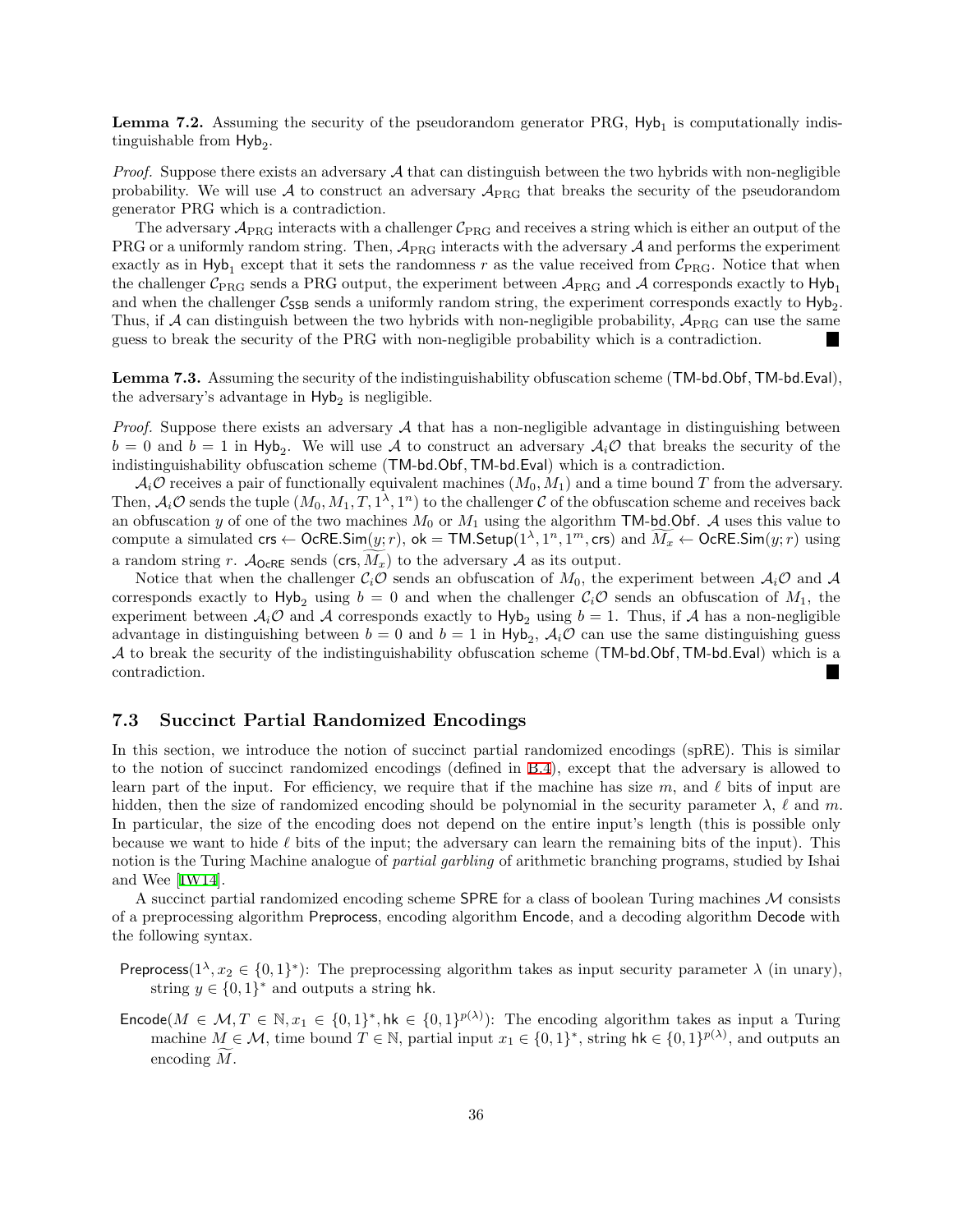$\textsf{Decode}(\widetilde{M},x_2,\textsf{hk})$ : The decoding algorithm takes as input an encoding  $\widetilde{M}$ , a string  $x_2 \in \{0,1\}^*$ , string hk and outputs  $y \in \{0, 1, \perp\}.$ 

**Definition 7.1.** Let  $M$  be a family of Turing machines. A randomized encoding scheme SPRE  $=$  (Preprocess, Encode*,* Decode) is said to be a succinct partial randomized encoding scheme if it satisfies the following correctness, efficiency and security properties.

- *•* Correctness: For every machine *M ∈ M*, string *x* = (*x*1*, x*2) *∈ {*0*,* 1*} ∗* , security parameter *λ* and *T ∈* N, if  $hk \leftarrow$  Preprocess $(1^{\lambda}, x_2)$ , then Decode(Encode( $M, T, x_1, hk$ ),  $x_2$ ) = TM( $M, x, T$ ).
- Efficiency: There exist polynomials  $p_{\text{prep}}, p_{\text{enc}}$  and  $p_{\text{dec}}$  such that for every machine  $M \in \mathcal{M}$ ,  $x =$  $(x_1, x_2) \in \{0, 1\}^*, T \in \mathbb{N}$  and  $\lambda \in \mathbb{N}$ , if hk  $\leftarrow$  Preprocess $(1^{\lambda}, x_2)$ , then  $|hk| = p_{\text{prep}}(\lambda)$ , the time to if hk ← Preprocess(1<sup> $λ$ </sup>,  $x_2$ ), then Decode(Encode( $M, T, x_1$ , hk),  $x_2$ ) = TM( $M, x, T$ ).<br>Efficiency: There exist polynomials  $p_{\text{prep}}, p_{\text{enc}}$  and  $p_{\text{dec}}$  such that for every machine  $M \in \mathcal{M}, x =$ <br> $(x_1, x_2) \in \{0, 1\}$ bounded by  $\min(\textsf{Time}(M, x, T) \cdot p_{\text{dec}}(\lambda, \log T)).$
- Security: For every PPT adversary  $A = (A_1, A_2)$ , there exists a PPT simulator *S* such that for all PPT distinguishers  $D$ , there exists a negligible function negl( $\cdot$ ) such that for all  $\lambda \in \mathbb{N}$ ,  $Pr[1 \leftarrow \mathcal{D}(Expt\text{-}SPRE\text{-}Real_{SPRE},\mathcal{A}(\lambda))] - Pr[1 \leftarrow \mathcal{D}(Expt\text{-}SPRE\text{-}Ideal_{SRE},\mathcal{A},\mathcal{S}(\lambda))] \leq negl(\lambda),$  where Expt-SPRE-Real and Expt-SPRE-Ideal are defined in Figure [11.](#page-36-0) Moreover, the running time of *S* is bounded by some polynomial  $p_S(|M|, |x_1|, \log T, \lambda)$ .

<span id="page-36-0"></span>

| <b>Experiments Expt-SPRE-Real</b> spre, $\mathcal{A}(\lambda)$ and Expt-SPRE-Ideal spre, $\mathcal{A}(\lambda)$                                                                                                                |                                                                                                                                                                                                                                                                                                                  |  |
|--------------------------------------------------------------------------------------------------------------------------------------------------------------------------------------------------------------------------------|------------------------------------------------------------------------------------------------------------------------------------------------------------------------------------------------------------------------------------------------------------------------------------------------------------------|--|
| Expt-SPRE-Real $_{\text{SPRE, A}}(\lambda)$ :                                                                                                                                                                                  | Expt-SPRE-Ideal <sub>SPRE, <math>A.S(\lambda)</math>:</sub>                                                                                                                                                                                                                                                      |  |
| $(M, x = (x_1, x_2), T, \sigma) \leftarrow A_1(1^{\lambda}).$<br>- hk $\leftarrow$ Preprocess $(x_2, 1^{\lambda})$ .<br>$\widetilde{M} \leftarrow$ Encode $(M, T, x_1, \text{hk})$ .<br>- Experiment outputs $A_2(M,\sigma)$ . | $(X, x = (x_1, x_2), T, \sigma) \leftarrow A_1(1^{\lambda}),$<br>$t^* = \min(T, \text{Time}(M, x)), \text{ out} = \text{TM}(M, x, T).$<br>- hk $\leftarrow$ Preprocess $(1^{\lambda}, x_2)$ .<br>$\widetilde{M} \leftarrow \mathcal{S}\left(1^{ M }, 1^{ x_1 }, \text{hk}, 1^{\lambda}, \text{out}, t^*\right).$ |  |
|                                                                                                                                                                                                                                | - Experiment outputs $A_2(M,\sigma)$ .                                                                                                                                                                                                                                                                           |  |

Figure 11: Simulation Security Experiments for partial randomized encodings

# **8 Construction of Succinct Partial Randomized Encodings**

We will now present a succinct partial RE scheme. This construction is similar to the succinct RE (machine hiding) scheme by [[KLW15](#page-44-0)].

**Overview of construction** Our construction is closely related to the SRE scheme by [\[KLW15](#page-44-0)] (referred to as 'KLW scheme' for the remaining section). Let us first recall the KLW scheme (at a high level). The KLW construction assumes the Turing machine is oblivious, has a single work tape, which initially has the input and the next-step function, at any step, reads a state and symbol, and outputs the new state, and the new symbol written at that position. In this scheme, the encoding of machine *M* and input *x* consists of a obfuscated circuit Prog (which corresponds to the encoding of *M*), an encryption of the input *x*, encryption of initial TM state, a hash of the initial work tape (which has encryption of the input), and a signature on this hash, inital state's encryption (together with some additional components). The circuit Prog takes as input a time step, an encrypted state, an encrypted symbol, a proof and a signature. It first verifies the proof and signature. Then it decrypts the state and symbol, computes the new state and symbol (using the next-step circuit of *M*), encrypts the new state and symbol, updates the hash, computes a new signature on the hash, encrypted state (and additional components) and outputs the new encrypted state, encrypted symbol, hash and signature. The decoder runs this program iteratively. Let us assume the machine reads position  $p$  at time step  $i$ . Also, at time step  $i$ , let  $ct_{sym}$  be the encryption of symbol,  $ct_{st}$  the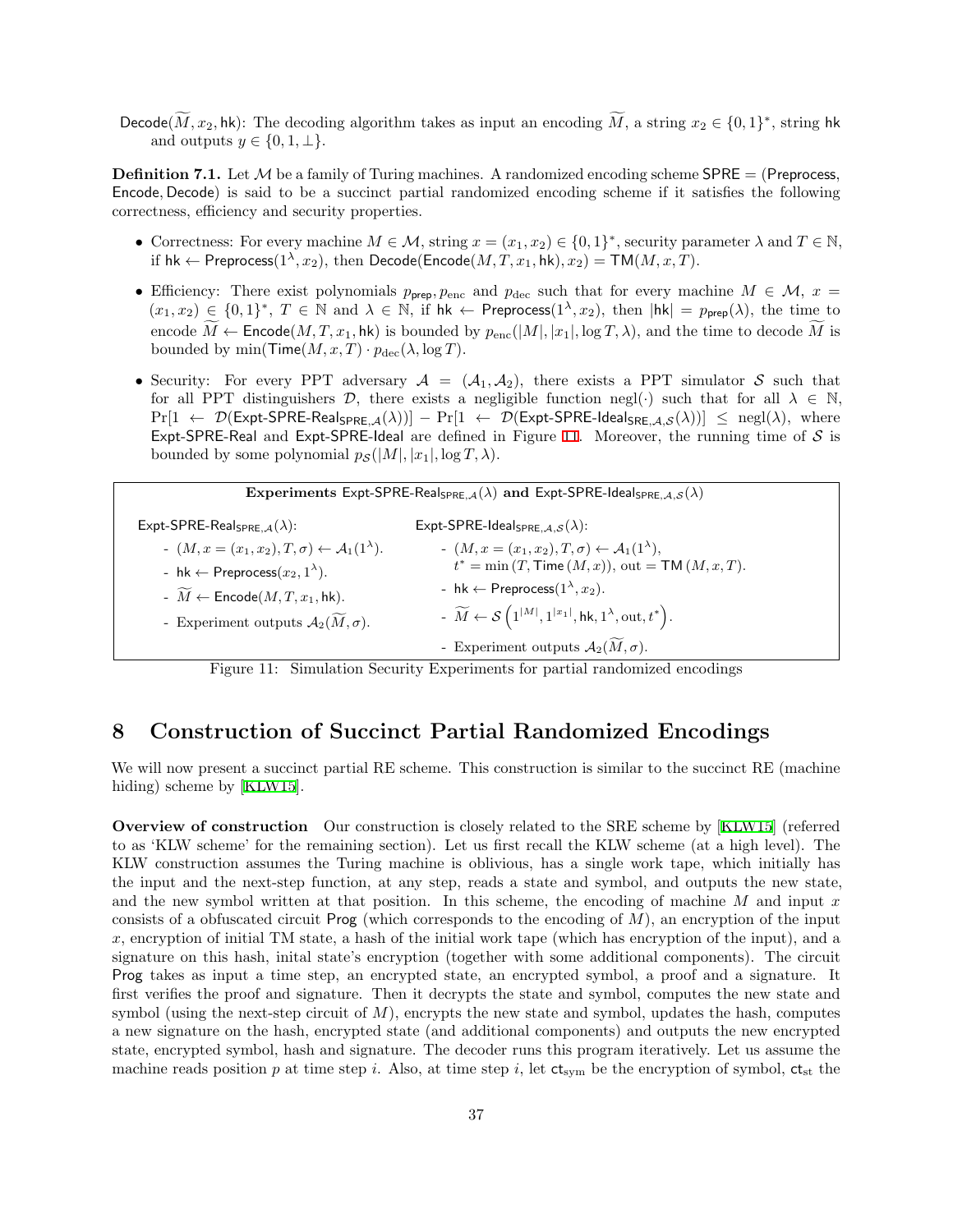ciphertext at position *p* on worktape, *h* the hash of encrypted tape and  $\sigma$  the signature. The decoder, at step *i*, first computes a proof  $\pi$  that ct is the correct ciphertext at position *p*. It then runs Prog on input  $i, h, \text{ct}_{sym}, \text{ct}_{st}, \pi, \sigma$ , and receives new ciphertexts  $\text{ct}'_{sym}, \text{ct}'_{st}$ , new hash *h'* and signature  $\sigma'$ . It replaces  $\text{ct}_{sym}$ with  $ct'_{sym}$  on worktape at position *p*, and this concludes the  $i<sup>th</sup>$  iteration. This procedude is repeated till the program outputs 0*/*1.

*Our construction:* We will assume that the Turing machine *M* has a separate 'auxiliary-input tape' and work tape, the Turing machine is oblivious. The input to the Turing machine is split into actual input and auxiliary input. The auxiliary input is written on the aux-tape, the work tape initially contains the remaining input. The next-step function takes as input the current worktape symbol, current aux-tape symbol, current state and outputs new worktape symbol and new state.

In the preprocessing stage, we choose hash function  $H_{\text{aux}}$ , and computes  $h_{\text{aux}} = H_{\text{aux}}(x_2)$ . The preprocessing stage outputs  $H_{\text{aux}}$  together with  $h_{\text{aux}}$ .

The encoding algorithm, on input  $M, x_1, H_{\text{aux}}, h_{\text{aux}}$ , first chooses another hash function  $H_{\text{wk}}$  which will be used to compute a hash of the encrypted worktape. It outputs an obfuscation of circuit Prog, encryption ct of  $x_1$  (which is the initial worktape), hash  $h = H_{wk}(ct)$ , encryption  $ct_0$  of initial state and signatue on  $h_{\text{prep}}$ , h, ct<sub>0</sub>. The circuit Prog is similar to the KLW circuit. It takes as input a time step, an encrypted worktape symbol, an encrypted state, aux-input symbol, hash of input and work tape, two corresponding proofs and a signature. It first verifies the signature and the two proofs. Next, it decrypts and obtains the worktape symbol, the state and uses these two, together with the current aux-input symbol to compute the new worktape symbol and state. It then encrypts the worktape symbol and state, updates the worktape hash, and outputs a new signature. Decoding is identical to the KLW decoding.

**Our Construction** Our construction requires the following primitives:

- A secret key encryption scheme SKE = (SKE*.*Setup*,* SKE*.*Enc*,* SKE*.*Dec). We will assume SKE*.*Setup uses  $\ell_1 = \ell_1(\lambda)$  bits of randomness, and SKE. Enc uses  $\ell_2 = \ell_2(\lambda)$  bits of randomness, where  $\ell_1$  and  $\ell_2$ are polynomials and let  $\ell_{\rm rnd} = \ell_1 + 2\ell_2$ . We will let  $\ell_3$  denote the bit length of ciphertexts produced by SKE*.*Enc.
- A secure indistinguishability obfuscator scheme (Ckt*.*Obf*,* Ckt*.*Eval) for circuit family *{Cλ}<sup>λ</sup>∈*N, where each circuit in  $C_{\lambda}$  has size  $s_{\text{ckt}}(\lambda)$ , depth  $\text{dep}_{\text{ckt}}(\lambda)$ , takes  $\text{inp}_{\text{ckt}}(\lambda)$  bits as input, and outputs  $\text{out}_{\text{ckt}}(\lambda)$ bits, for some polynomials  $\mathsf{s}_\mathsf{ckt}, \mathsf{dep}_\mathsf{ckt}, \mathsf{inp}_\mathsf{ckt}, \mathsf{out}_\mathsf{ckt}.$
- A positional accumulator scheme Acc =(Acc*.*Setup, Acc*.*Setup-Enforce-Read, Acc*.*Setup-Enforce-Write, Acc*.*Prep-Read, Acc*.*Prep-Write, Acc*.*Verify-Read, Acc*.*Write-Store, Update) with message space  $\{0,1\}^{\ell_3+\lg T}$  and producing accumulator values of bit length  $\ell_{\text{Acc}}$ .
- An iterator Itr = (Itr*.*Setup, Itr*.*Setup-Enforce, Itr*.*Iterate) for message space *{*0*,* 1*} <sup>ℓ</sup>*3+*ℓ*Acc+lg *<sup>T</sup>* with iterated value of size *ℓ*Itr bits
- A splittable signature scheme *S* = (Spl*.*Setup*,* Spl*.*Sign*,* Spl*.*Verify*,* Spl*.*Split*,* Spl*.*Sign-abo) with message space  $\{0,1\}^{\ell_{\text{Itr}}+\ell_3+\ell_{\text{Acc}}+\lg T}$ . For simplicity of notation, we will assume Spl. Setup uses  $\ell_{\text{rnd}}(\lambda)$  bits of randomness.
- A puncturable PRF PPRF =  $(F, F.$  Setup, F. Puncture) with key space  $K$ , punctured key space  $K_p$ , domain [*T*], range  $\{0, 1\}^{\ell_{\text{rnd}}(\lambda)}$ .
- A somewhere statistically binding scheme SSB = (SSB*.*Gen*,* SSB*.*Open*,* SSB*.*Verify).

We will now define the preprocessing, encoding and decoding algorithms.

Preprocess( $1^{\lambda}, x_2$ ) : The preprocessing algorithm does the following:

- 1. Choose  $H_{\text{aux}} \leftarrow \text{SSB.Gen}(1^{\lambda}, 1^{|x_2|}, 1)$ .
- 2. Compute  $h_{\text{aux}} = H_{\text{aux}}(x_2)$  and output  $(H_{\text{aux}}, h_{\text{aux}}, 1^{\lambda}).$
- $\mathsf{Encode}(M = \langle Q, \Sigma_{\mathsf{tape}}, \delta, q_0, q_{\mathrm{acc}}, q_{\mathrm{rej}}, \mathsf{tmf}_{\mathrm{wk}}, \mathsf{tmf}_{\mathrm{aux}} \rangle, T, x_1, (H_{\mathsf{aux}}, h_{\mathsf{aux}}, 1^\lambda))$ : The encoding algorithm does the following: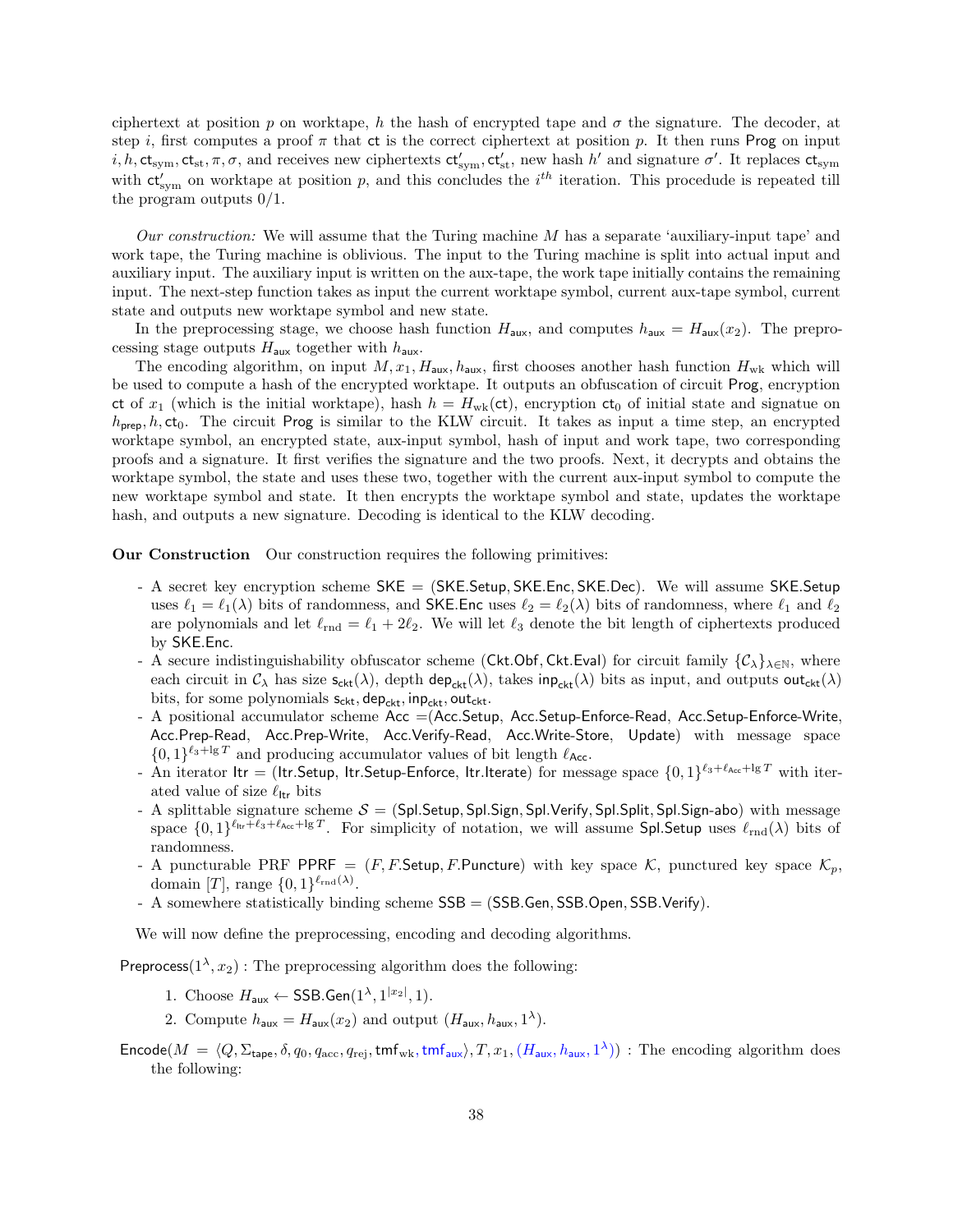- 1. Choose puncturable PRF keys  $K_E \leftarrow F$ . Setup(1<sup> $\lambda$ </sup>),  $K_A \leftarrow F$ . Setup(1<sup> $\lambda$ </sup>).  $K_E$  will be used for computing an encryption of the symbol and state, and *K<sup>A</sup>* to compute the secret key/verification key for signature scheme.
- 2. Let  $(r_{0,1}, r_{0,2}, r_{0,3}) = F(K_E, 0)$ , sk = SKE.Setup( $1^{\lambda}; r_{0,1}$ ).
- 3. Let  $\ell_{\text{inp}} = |x_1|$ . Encrypt each bit of  $x_1$  separately; that is, compute  $ct_i = \text{SKE}$ *Enc(sk, x*<sub>1*,i*</sub>) for  $1 \leq i \leq \ell_{\text{inp}}$ . These ciphertexts are 'accumulated' using the accumulator. 4. Let  $(r_{0,1}, r_{0,2}, r_{0,3}) = F(K_E, 0)$ , sk = SKE.Setu<br>
3. Let  $\ell_{\text{inp}} = |x_1|$ . Encrypt each bit of  $x_1$  sepan<br>  $1 \le i \le \ell_{\text{inp}}$ . These ciphertexts are 'accumulat<br>
4. Compute  $(P_{\text{Acc}}, \widetilde{w}_0, \widetilde{\text{STORE}}_0) \leftarrow \text{Acc}.\text{Setup}(1^{\lambda})$
- *, T*). Then, for  $1 \leq j \leq \ell_{\text{inp}}$ , compute  $\widetilde{\text{STORE}}_j$  =  $Acc.Write-Store(P<sub>Acc</sub>, STORE<sub>i</sub> -1, j - 1, (ct<sub>i</sub>, 0)),$  acc-aux<sub>*j*</sub> = Acc.Prep-Write(P<sub>Acc</sub>, STORE<sub>*j*</sub>-1, j − 1), *W*ere  $i \leq \ell_{\mathsf{inp}}$ . These ciphertex<br>
Compute (P<sub>Acc</sub>,  $\widetilde{w}_0$ , STORE<sub>0</sub>)<br>
Acc.Write-Store(P<sub>Acc</sub>, STORE<sub>*j</sub>*<br>  $\widetilde{w}_j = \mathsf{Update}(P_{\mathsf{Acc}}, \widetilde{w}_{j-1}, \mathsf{inp}_j)$ </sub>  $\widetilde{w}_j = \mathsf{Update}(\mathsf{P}_{\mathsf{Acc}}, \widetilde{w}_{j-1}, \mathsf{inp}_j, j-1, \mathsf{acc}\text{-}\mathsf{aux}_j).$ 4. Compute  $(P_{Acc}, \widetilde{w}_0, \widetilde{space}_0) \leftarrow A$ <br>
Acc.Write-Store $(P_{Acc}, \widetilde{space}_{j-1}, j$ <br>  $\widetilde{w}_j = \text{Update}(P_{Acc}, \widetilde{w}_{j-1}, \text{inp}_j, j - 1)$ <br>
5. Set  $w_0 = \widetilde{w}_{\ell_{\text{inp}}}$  and  $s_0 = \widetilde{space}_{\ell_{\text{inp}}}$ .
- 
- 6. Compute  $(P_{\text{Itr}}, v_0) \leftarrow \text{Itr}.\text{Setup}(1^{\lambda}, T)$ .
- 7. Then, compute an obfuscation  $P \leftarrow \text{Ckt.Dbf}(1^{\lambda}, \text{Prog}\{M, T, P_{\text{Acc}}, P_{\text{Itr}}, K_E, K_A, H_{\text{aux}}, h_{\text{aux}}\})$ where Prog is defined in Figure [12.](#page-39-0)
- 8. Compute  $ct_{st} \leftarrow$  SKE.Enc(sk,  $q_0$ ).
- 9. Let  $r_A = F(K_A, 0)$ ,  $(SK_0, VK_0, VK_{0,\text{rej}}) = \text{Spl}$ . Setup $(1^{\lambda}; r_A)$  and  $\sigma_0 = \text{Spl}$ . Sign $(SK_A, (v_0, ct_{st}, w_0, 0))$ .
- 10. Output  $\text{Enc} = (P, w_0, v_0, \sigma_0, s_0)$ .

 $\text{Decode}(\text{Enc}, x_2, (H_{\text{aux}}, h_{\text{aux}}))$ : The decoding algorithm receives as input  $\text{Enc} = ((P, \text{ct}_{\text{st},0}, w_0, v_0, \sigma_0, \text{score}_0))$ . It first sets  $pos_0 = 0$  and  $pos_{aux,0} = 0$ . Then, for  $i = 1$  to *T*, it does the following:

- 1. Let  $((ct_{sym,\ell-w}, \ell-w), \pi) = Acc.Prep-Read(P_{Acc}, \text{STORE}_{i-1}, pos_{i-1}).$
- 2. Let  $acc$ -aux = Acc.Prep-Write( $P_{Acc}$ ,  $score_{i-1}$ ,  $pos_{i-1}$ ).
- 3. Let  $\mathsf{sym}_{\mathsf{aux}} = x_{2,\mathsf{tmf}_{\mathsf{aux}}(i-1)}, \pi_{\mathsf{aux}} = \mathsf{SSB}.\mathsf{Open}(H_{\mathsf{aux}}, x_2, \mathsf{tmf}_{\mathsf{aux}}(i-1)).$
- 4. Compute  $(\text{pos}_{i}, (\text{ct}_{\text{sym},i}, \ell-w), \text{ct}_{\text{st},i}, w_{i}, v_{i}, \sigma_{i}) = P(t, (\text{ct}_{\text{sym}, \ell-w}, \ell-w), \text{ct}_{\text{st},i-1}, w_{i-1}, v_{i-1}, \sigma_{i-1}, \sigma_{i-1}, \sigma_{i-1}, \sigma_{i-1}, \sigma_{i-1}, \sigma_{i-1}, \sigma_{i-1}, \sigma_{i-1}, \sigma_{i-1}, \sigma_{i-1}, \sigma_{i-1}, \sigma_{i-1}, \sigma_{i-1}, \sigma_{i-1}, \sigma_{i-1}, \sigma_{i-1}, \$ acc-aux,  $\pi$ ,  $\pi_{\text{aux}}$ , sym<sub>aux</sub>). If *P* has output 0, 1, or  $\perp$ , then output the same.
- 5. Otherwise, compute  $\text{STORE}_i = \text{Acc}.\text{Write-Store}(P_{\text{Acc}}, \text{STORE}_{i-1}, \text{pos}_i, (\text{ct}_{\text{sym},i}, i)).$

### **8.1 Correctness and Efficiency**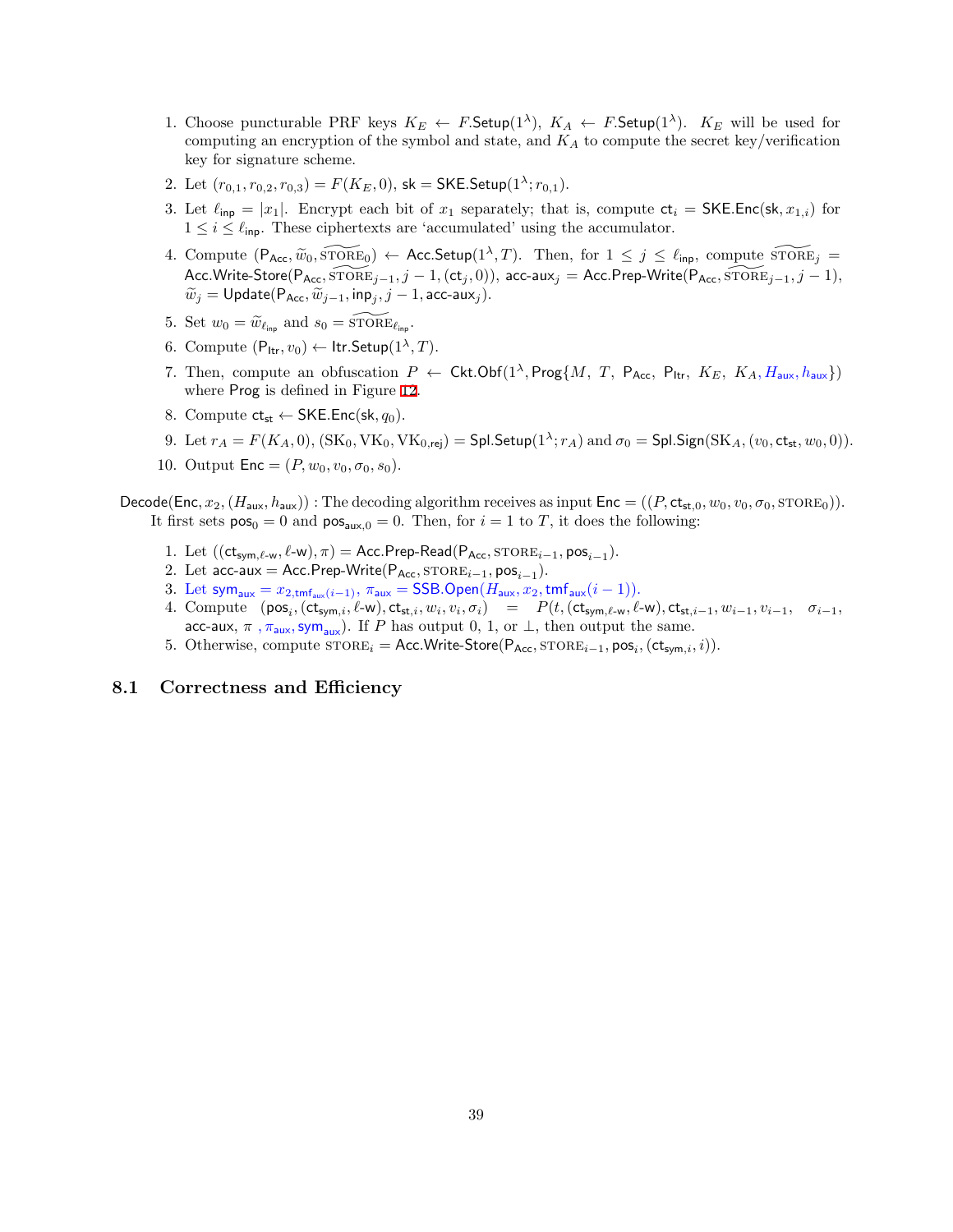### **Program** Prog

<span id="page-39-0"></span>**Constants**: Turing machine  $M = \langle Q, \Sigma_{\text{tape}}, \delta, q_0, q_{\text{acc}}, q_{\text{rej}}, \text{tmf}_{\text{wk}}, \text{tmf}_{\text{aux}} \rangle$ , time bound *T*, Public parameters for accumulator  $P_{Acc}$ , Public parameters for Iterator  $P_{itr}$ , Puncturable PRF keys  $K_E, K_A \in \mathcal{K}$ , SSB Hash function  $H_{\text{aux}}$  and hash value  $h_{\text{aux}}$ .

**Input:** Time  $t \in [T]$ , encrypted symbol and last-write time ( $ct_{sym,in}, \ell-w$ ), auxiliary tape symbol sym<sub>aux</sub>, encrypted state  $ct_{st,in}$ , accumulator value  $w_{in} \in \{0,1\}^{\ell_{Acc}}$ , Iterator value  $v_{in}$ , signature  $\sigma_{in}$ , accumulator proof  $\pi$ , SSB proof  $\pi_{\text{aux}}$ , auxiliary value sym<sub>aux</sub>.

- 1. Let  $pos_{\text{in}} = \text{tmf}_{\text{wk}}(t-1)$ ,  $pos_{\text{aux}} = \text{tmf}_{\text{aux}}(t-1)$  and  $pos_{\text{out}} = \text{tmf}_{\text{wk}}(t)$ .
- 2. **Verifications**
	- (a) If Acc.Verify-Read( $P_{Acc}, w_{in}$ , ( $ct_{sym,in}, \ell-w$ ),  $pos_{in}, \pi$ ) = 0 or  $\ell-w \geq t$ , output  $\bot$ .
	- (b) If SSB.Verify( $H_{\text{aux}}, h_{\text{aux}},$  pos<sub>aux</sub>, sym<sub>aux</sub>,  $\pi_{\text{aux}}) = 0$ , output  $\perp$ .
	- (c) Let  $F(K_A, t-1) = r_{S,A}$ . Compute  $(SK_A, VK_A, VK_{A, \text{rej}}) = \text{Spl}.\text{Setup}(1^{\lambda}; r_{S,A}).$
	- (d) Let  $m_{\text{in}} = (v_{\text{in}}, \text{ct}_{\text{st},\text{in}}, w_{\text{in}}, \text{pos}_{\text{in}})$ . If Spl.Verify(VK<sub>A</sub>,  $m_{\text{in}}, \sigma_{\text{in}}) = 0$  output  $\perp$ .

#### 3. **Computing next state and symbol (encrypted)**

- (a) Let  $(r_{\ell-w,1}, r_{\ell-w,2}, r_{\ell-w,3})$  =  $F(K_E, \ell-w),$  sk<sub> $\ell-w$ </sub> =  $SKE.$ Setup $(1^{\lambda}; r_{\ell-w,1}),$  sym = SKE*.*Dec(sk*<sup>ℓ</sup>*-w*,* ctsym*,*in).
- $\text{(b) Let $(r_{t-1,1},r_{t-1,2},r_{t-1,3})$} = F(K_E,t-1)\text{, } \mathsf{sk}_\mathsf{st} = \mathsf{SKE}.\mathsf{Setup}(1^\lambda,r_{t-1,1})\text{, } \mathsf{st} = \mathsf{SKE}.\mathsf{Dec}(\mathsf{sk}_\mathsf{st},\mathsf{ct}_\mathsf{st,in}).$
- $(c)$  Let  $(st', sym', \beta) = \delta(st, sym, sym_{aux}).$
- (d) If  $st_{\text{out}} = q_{\text{rej}}$  output 0. Else if  $st_{\text{out}} = q_{\text{acc}}$  output 1.
- (e) Compute  $(r_{t,1},r_{t,2},r_{t,3})=F(K_E,t)$ , sk' = SKE.Setup $(1^{\lambda};r'_{t,1})$ , ct<sub>sym,out</sub> = SKE.Enc(sk', sym';  $r_{t,2})$ and  $ct_{st,out} = SKE.Enc(sk', st'; r_{t,3}).$

## 4. **Update accumulator, iterator and compute new signature**

- (a) Compute  $w_{\text{out}} = \text{Acc}.\text{Update}(P_{\text{Acc}}, w_{\text{in}},(\text{ct}_{\text{sym,out}}, t), \text{pos}_{\text{in}}, \text{acc-aux}).$  If  $w_{\text{out}} = Reject$ , output  $\bot$ .
- (b) Compute  $v_{\text{out}} = \text{ltr}.\text{Iterate}(P_{\text{ltr}}, v_{\text{in}},(ct_{\text{st,in}},w_{\text{in}}, \text{pos}_{\text{in}})).$
- (c) Let  $F(K_A, t) = r'_{S, A}$ . Compute  $(SK'_A, VK'_A, VK'_{A, rej}) \leftarrow$  Spl. Setup $(1^{\lambda}; r'_{S, A})$ .
- (d) Let  $m_{\text{out}} = (v_{\text{out}}, \text{ct}_{\text{st},\text{out}}, w_{\text{out}}, \text{pos}_{\text{out}})$  and  $\sigma_{\text{out}} = \text{Spl}.\text{Sign}(\text{SK}'_A, m_{\text{out}})$ .

# Figure 12: Program Prog

<sup>5.</sup> Output  $pos_{in}$ ,  $ct_{sym,out}$ ,  $ct_{st,out}$ ,  $w_{out}$ ,  $v_{out}$ ,  $\sigma_{out}$ .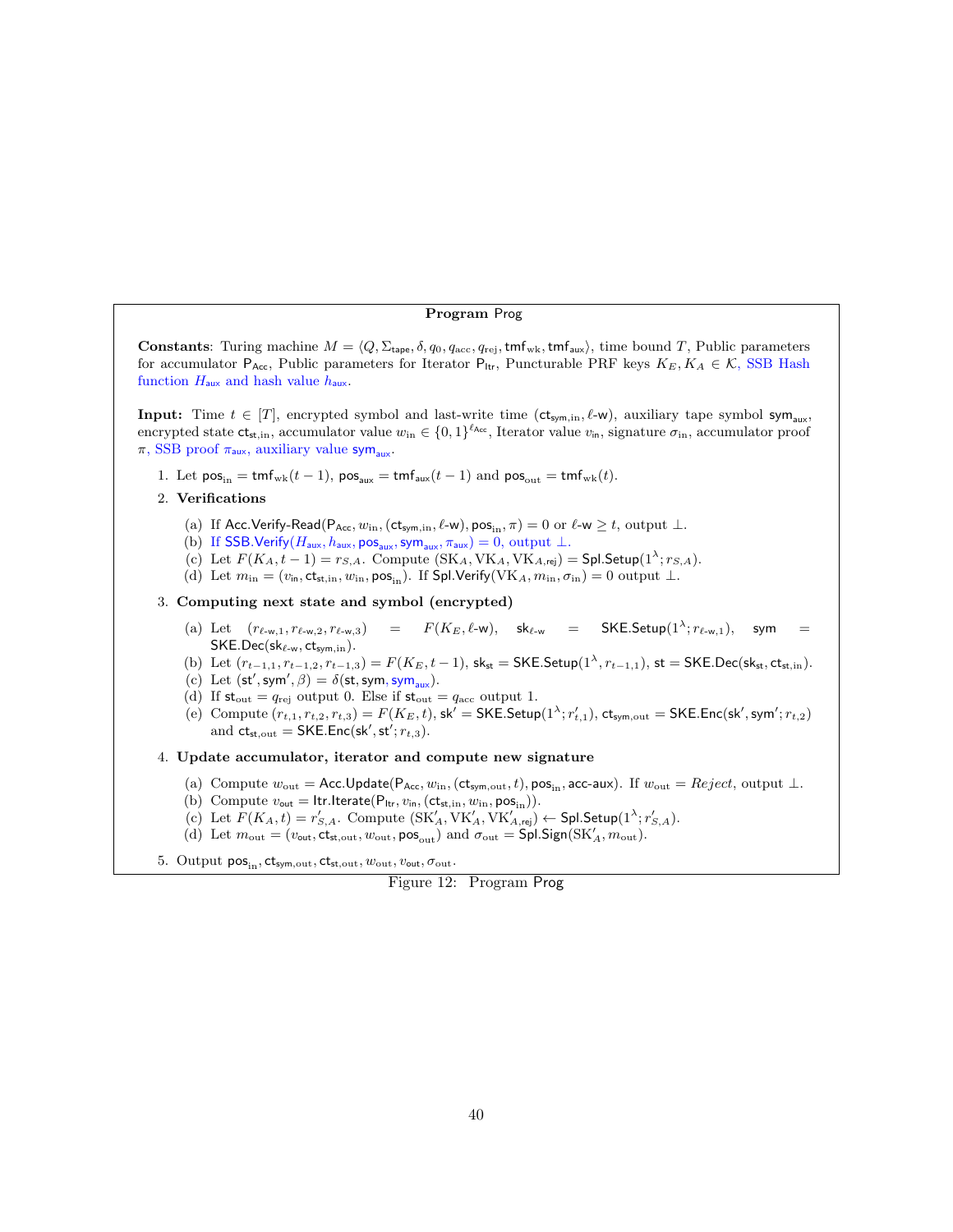# **8.2 Proof of Security**

Our security proof is similar to the KLW security proof. The main differences are as follows:

- KLW has an indistinguishability-based security definition, while we require simulation security. However, it is easy to note that the KLW construction also satisfies simulation security.
- We have an additional auxiliary input, and we need to make sure this does not leak additional information about the machine or hidden input. To ensure this, we will keep the overall KLW proof structure, and make local modifications to the KLW proof. In particular, the only parts that change are the steps where KLW use the accumulator enforcing property. Together with the accumulator enforcement, we also need to make the SSB hash binding at appropriate position. If, at time *t*, positions *p* and *p*aux are read, then we need to make the accumulator enforcing at position *p*, and the SSB hash binding at *p*aux.

**Simulator** *S*: We will now describe the simulator *S*. The simulator takes as input  $1^{|M|}$ , tmf, tmf<sub>aux</sub>,  $1^{|x|}$ ,  $(H_{\mathsf{aux}}, h_{\mathsf{aux}}), 1^\lambda, t^*$ , res, where  $t^* = \min(T, \mathsf{Time}\,(M,(x,y)))$  and res =  $\mathsf{TM}\,(M,(x,y),T)$  and does the following.

- It first chooses puncturable PRF keys  $K_E \leftarrow F$ . Setup(1<sup> $\lambda$ </sup>),  $K_A \leftarrow F$ . Setup(1<sup> $\lambda$ </sup>). Let  $(r_{0,1}, r_{0,2}, r_{0,3})$  =  $F(K_E, 0)$ , sk = SKE.Setup $(1^{\lambda}; r_{0,1})$ . • It first chooses puncturable PRF keys  $K_E \leftarrow F$ <br>  $F(K_E, 0)$ , sk = SKE.Setup(1<sup>λ</sup>;  $r_{0,1}$ ).<br>
● It computes (P<sub>Acc</sub>,  $\widetilde{w}_0$ ,  $\widetilde{\text{STORE}}_0$ ) ← Acc.Setup(1<sup>λ</sup>
- *, T*). Let  $\ell_{\mathsf{inp}} = |x|$ , and let erase be a symbol not in  $\Sigma_{\text{tape}}$ . It encrypts erase<sup> $\ell_{\text{inp}}$ </sup>; that is, it computes  $\mathsf{ct}_i = \mathsf{SKE}.\mathsf{Enc}(\mathsf{sk},\mathsf{erase})$  for  $1 \leq i \leq \ell_{\text{inp}}$ . It also computes  $ct_{st}$  ← SKE.Enc(sk, erase<sup> $\ell_{st}$ </sup>) (where  $\ell_{st}$  is the number of bits required to represent each state of Turing machine).
- Next, it computes acc-aux<sub>*j*</sub> = Acc.Prep-Write(P<sub>Acc</sub>,  $\widetilde{\text{STORE}}_{j-1}, j-1$ ),  $\widetilde{\text{STORE}}_j$  = Acc.Write-Store(P<sub>Acc</sub>, computes  $ct_{st} \leftarrow$  SKE.Enc(sk, erase<sup>c<sub>st</sub>)</sup> (where  $\ell_{st}$  is the number of bits required to represent each state<br>of Turing machine).<br>Next, it computes acc-aux<sub>j</sub> = Acc.Prep-Write(P<sub>Acc</sub>,  $\widehat{STORE}_{j-1}$ ,  $j-1$ ),  $\widehat{STORE}_{j$ *Wext*, it computes acc-aux<br>  $\widetilde{\text{STORE}}_{j-1}, j-1, (\text{ct}_j, 0)$ .<br>  $w_0 = \widetilde{w}_{\ell_{\text{inp}}}, s_0 = \widetilde{\text{STORE}}_{\ell_{\text{inp}}}.$
- It then computes  $(P_{\text{Itr}}, v_0) \leftarrow \text{Itr}.\text{Setup}(1^{\lambda}, T)$ .
- *•* Finally, it computes an obfuscation  $P$  ← Ckt.Obf(1<sup> $λ$ </sup>, Prog-sim{tmf, tmf<sub>aux</sub>,  $t^*$ , res, P<sub>Acc</sub>, P<sub>Itr</sub>,  $K_E$ ,  $K_A$ ,  $H_{\text{aux}}$ ,  $h_{\text{aux}}$ }) where Prog-sim is defined in Figure [13.](#page-41-0) This program is padded to be of the same size as Prog (defined in Figure [12\)](#page-39-0).
- Let  $r_A = F(K_A, 0)$ ,  $(SK_0, VK_0) =$  Spl.Setup $(1^{\lambda}; r_A)$  and  $\sigma_0 =$  Spl.Sign $(SK_A, (v_0, ct_{st}, w_0, 0))$ . It outputs  $Enc = (P, w_0, v_0, \sigma_0, s_0).$

<span id="page-40-0"></span>**Theorem 8.1.** Assuming SKE is IND-CPA secure,  $i\mathcal{O}$  is a secure indistinguishability obfuscator,  $F$  is a selectively secure puncturable PRF, Itr is an iterator satisfying Definitions [C.9](#page-55-0) and [C.10,](#page-55-1) Acc is an accumulator satisfying Definitions [C.5,](#page-53-0) [C.6,](#page-53-1) [C.7](#page-54-0) and [C.8](#page-54-1),  $\mathcal S$  is a splittable signature scheme satisfying security Definitions [C.1,](#page-51-0) [C.2,](#page-51-1) [C.3](#page-51-2) and [C.4,](#page-52-0) SSB is a somewhere statistically binding scheme satisfying Definition [B.1,](#page-48-0) the above scheme is a secure succinct partial randomized encoding scheme satisfying Definition [7.1.](#page-36-0)

The security proof is included in Appendix [D](#page-55-2) (we include the full proof for completeness, the majority of which is borrowed from [[KLW15\]](#page-44-0)).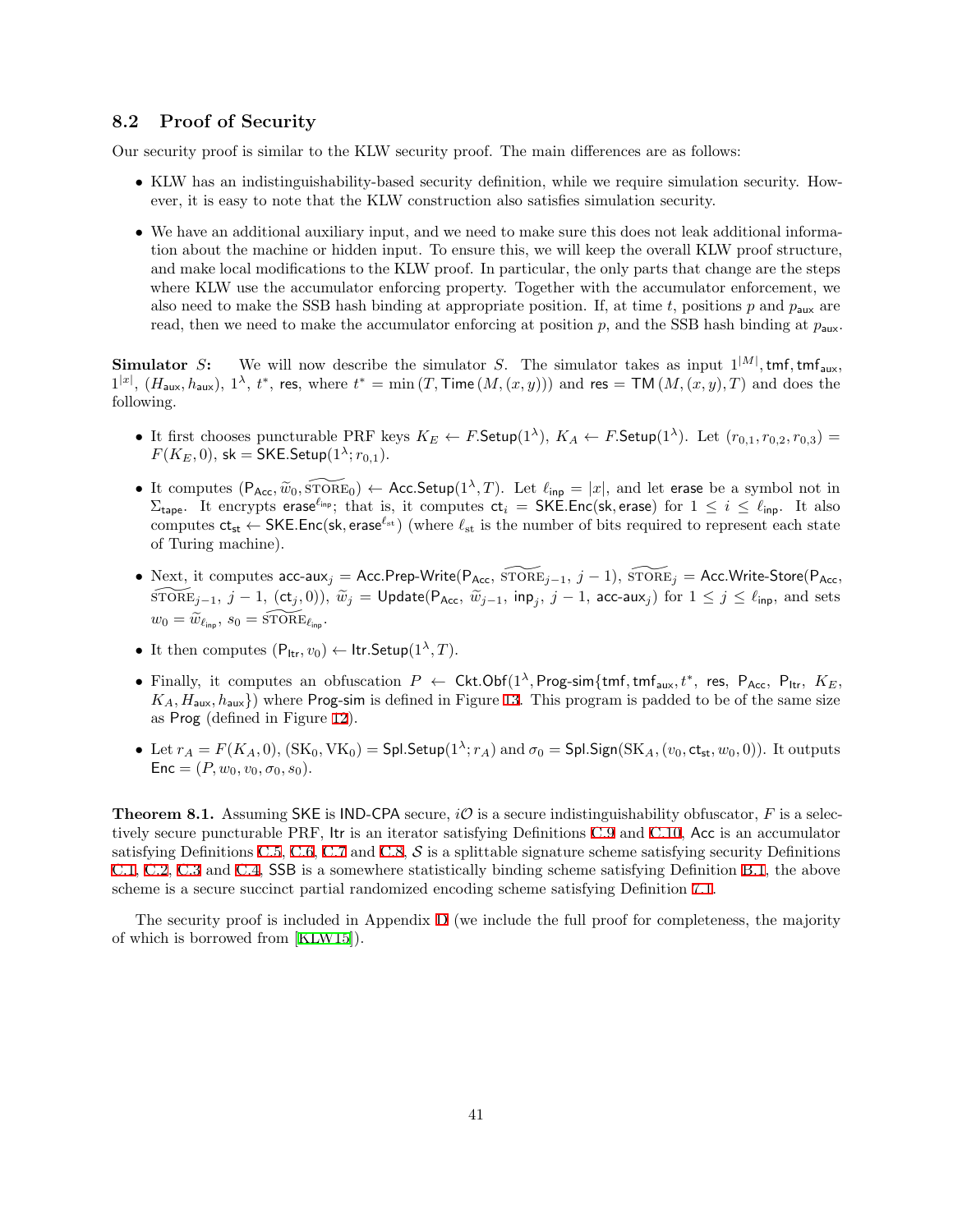#### **Program** Prog-sim

<span id="page-41-0"></span>**Constants**: Tape movement functions  $tmf, tmf_{aux}$ , Time bound  $t^* \in \mathbb{N}$ , Output res, Public parameters for accumulator  $P_{Acc}$ , Public parameters for Iterator  $P_{itr}$ , Puncturable PRF keys  $K_E, K_A \in \mathcal{K}$ , SSB Hash function  $H_{\text{aux}}$  and hash value  $h_{\text{aux}}$ .

**Input:** Time  $t \in [T]$ , encrypted symbol and last-write time ( $ct_{sym,in}, \ell-w$ ), auxiliary tape symbol sym<sub>aux</sub>, encrypted state  $ct_{st,in}$ , accumulator value  $w_{in} \in \{0,1\}^{\ell_{Acc}}$ , Iterator value  $v_{in}$ , signature  $\sigma_{in}$ , accumulator proof  $\pi$ , SSB proof  $\pi_{\text{aux}}$ , auxiliary value sym<sub>aux</sub>.

- 1. Let  $pos_{\text{in}} = \text{tmf}(t-1)$ ,  $pos_{\text{aux}} = \text{tmf}_{\text{aux}}(t-1)$  and  $pos_{\text{out}} = \text{tmf}(t)$ .
- 2. If *t > t<sup>∗</sup>* , output *⊥*.

### 3. **Verifications**

- (a) If Acc.Verify-Read( $P_{Acc}, w_{in}$ , ( $ct_{sym,in}, \ell-w$ ),  $pos_{in}, \pi) = 0$  or  $\ell-w \geq t$ , output  $\bot$ .
- (b) If SSB.Verify $(H_{\text{aux}}, h_{\text{aux}}, \text{pos}_{\text{aux}}, \text{sym}_{\text{aux}}, \pi_{\text{aux}}) = 0$ , output ⊥.
- (c) Let  $F(K_A, t-1) = r_{S,A}$ . Compute  $(SK_A, VK_A, VK_{A, \text{rej}}) = \text{Spl}.\text{Setup}(1^{\lambda}; r_{S,A}).$
- (d) Let  $m_{\text{in}} = (v_{\text{in}}, \text{ct}_{\text{st},\text{in}}, w_{\text{in}}, \text{pos}_{\text{in}})$ . If Spl.Verify(VK<sub>A</sub>,  $m_{\text{in}}, \sigma_{\text{in}}) = 0$  output  $\perp$ .

#### 4. **Simulated Output**

- (a) If  $t = t^*$ , output res.
- (b) Compute  $(r_{t,1}, r_{t,2}, r_{t,3})$  =  $F(K_E, t)$ , sk<sup>'</sup>  $\langle r'_{t,1} \rangle, \quad \mathsf{ct}_{\mathsf{sym,out}} \quad =$  $SKE.Enc(sk', erase; r_{t,2})$  and  $ct_{st,out} = SKE.Enc(sk', erase<sup>l<sub>st</sub></sup>; r_{t,3})$ .

#### 5. **Update accumulator, iterator and compute new signature**

- (a) Compute  $w_{\text{out}} = \text{Acc}.\text{Update}(P_{\text{Acc}}, w_{\text{in}}, (\text{ct}_{\text{sym},\text{out}}, t), \text{pos}_{\text{in}}, \text{acc-aux})$ . If  $w_{\text{out}} = Reject$ , output  $\perp$ .
- (b) Compute  $v_{\text{out}} = \text{Itr}.\text{Iterate}(P_{\text{ltr}}, v_{\text{in}}, (\text{ct}_{\text{st},\text{in}}, w_{\text{in}}, \text{pos}_{\text{in}})).$
- (c) Let  $F(K_A, t) = r'_{S, A}$ . Compute  $(SK'_A, VK'_A, VK'_{A, rej}) \leftarrow$  Spl. Setup $(1^{\lambda}; r'_{S, A})$ .
- (d) Let  $m_{\text{out}} = (v_{\text{out}}, \text{ct}_{\text{st},\text{out}}, w_{\text{out}}, \text{pos}_{\text{out}})$  and  $\sigma_{\text{out}} = \text{Spl}.\text{Sign}(\text{SK}'_A, m_{\text{out}})$ .
- 6. Output  $pos_{in}, ct_{sym,out}, ct_{st,out}, w_{out}, v_{out}, \sigma_{out}.$

## Figure 13: Program Prog-sim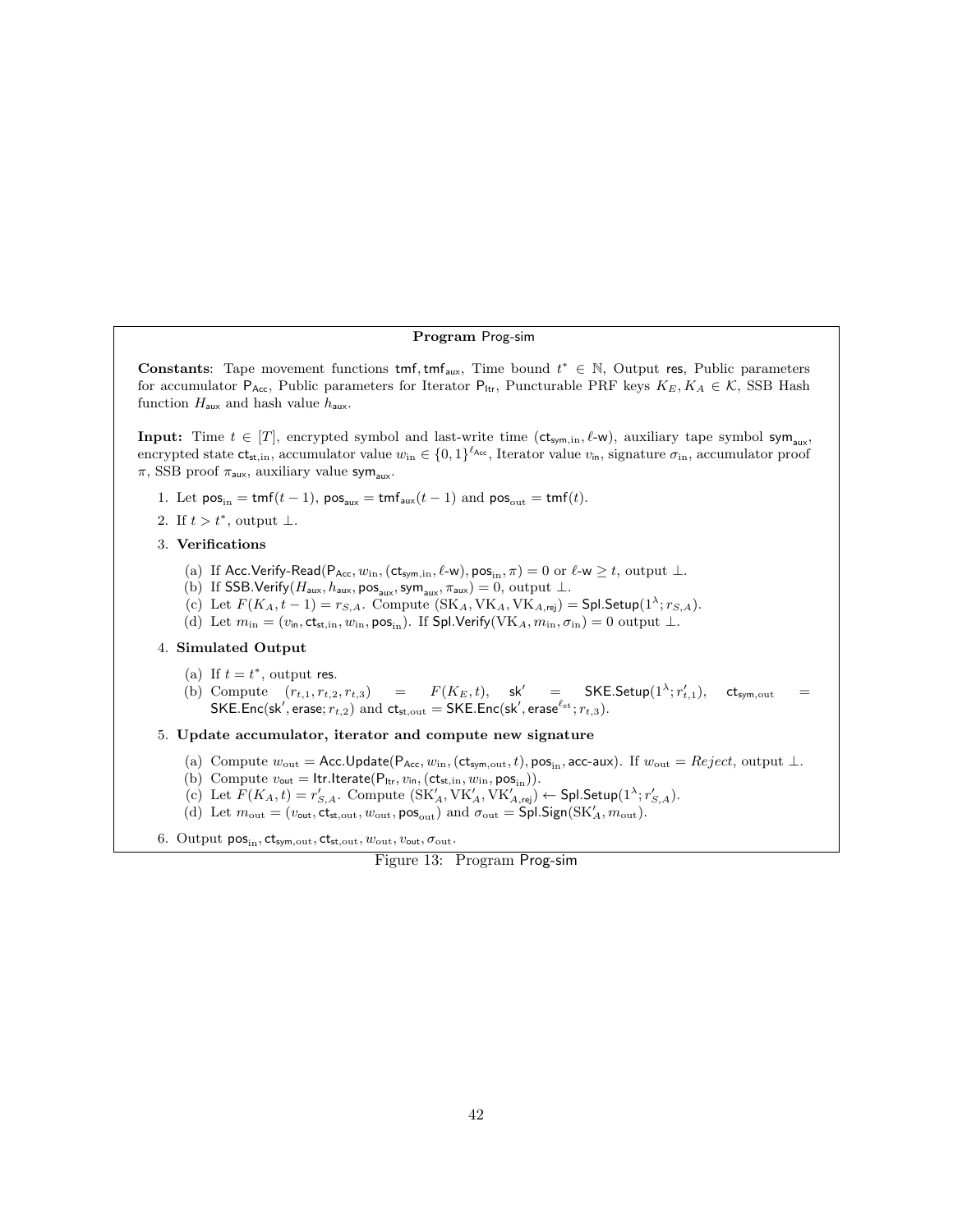# **References**

- [AGVW13] Shweta Agrawal, Sergey Gorbunov, Vinod Vaikuntanathan, and Hoeteck Wee. Functional encryption: New perspectives and lower bounds. In Canetti and Garay [[CG13](#page-43-0)], pages 500–518.
- [AIKW13] Benny Applebaum, Yuval Ishai, Eyal Kushilevitz, and Brent Waters. Encoding functions with constant online rate or how to compress garbled circuits keys. In Canetti and Garay [[CG13\]](#page-43-0), pages 166–184.
- [AJ15] Prabhanjan Ananth and Abhishek Jain. Indistinguishability obfuscation from compact functional encryption. In Rosario Gennaro and Matthew Robshaw, editors, *Advances in Cryptology - CRYPTO 2015 - 35th Annual Cryptology Conference, Santa Barbara, CA, USA, August 16-20, 2015, Proceedings, Part I*, volume 9215 of *Lecture Notes in Computer Science*, pages 308–326. Springer, 2015.
- [AJS17] Prabhanjan Ananth, Abhishek Jain, and Amit Sahai. Indistinguishability obfuscation for turing machines: Constant overhead and amortization. In Katz and Shacham [\[KS17\]](#page-44-1), pages 252–279.
- [AL18] Prabhanjan Ananth and Alex Lombardi. Succinct garbling schemes from functional encryption through a local simulation paradigm. Cryptology ePrint Archive, Report 2018/759, 2018. [https:](https://eprint.iacr.org/2018/759) [//eprint.iacr.org/2018/759](https://eprint.iacr.org/2018/759).
- [AM18] Shweta Agrawal and Monosij Maitra. Functional encryption and indistinguishability obfuscation for turing machines from minimal assumptions, 2018.
- [BGI<sup>+</sup>17] Saikrishna Badrinarayanan, Sanjam Garg, Yuval Ishai, Amit Sahai, and Akshay Wadia. Twomessage witness indistinguishability and secure computation in the plain model from new assumptions. In Tsuyoshi Takagi and Thomas Peyrin, editors, *Advances in Cryptology - ASIACRYPT 2017 - 23rd International Conference on the Theory and Applications of Cryptology and Information Security, Hong Kong, China, December 3-7, 2017, Proceedings, Part III*, volume 10626 of *Lecture Notes in Computer Science*, pages 275–303. Springer, 2017.
- [BGJ<sup>+</sup>17a] Saikrishna Badrinarayanan, Vipul Goyal, Abhishek Jain, Yael Kalai, Dakshita Khurana, and Amit Sahai. Promise zero knowledge and its applications to round optimal mpc. *IACR Cryptology ePrint Archive*, 2017:1088, 2017.
- [BGJ<sup>+</sup>17b] Saikrishna Badrinarayanan, Vipul Goyal, Abhishek Jain, Dakshita Khurana, and Amit Sahai. Round optimal concurrent MPC via strong simulation. In Yael Kalai and Leonid Reyzin, editors, *Theory of Cryptography - 15th International Conference, TCC 2017, Baltimore, MD, USA, November 12-15, 2017, Proceedings, Part I*, volume 10677 of *Lecture Notes in Computer Science*, pages 743–775. Springer, 2017.
- <span id="page-42-0"></span>[BGL<sup>+</sup>15] Nir Bitansky, Sanjam Garg, Huijia Lin, Rafael Pass, and Sidharth Telang. Succinct randomized encodings and their applications. In Servedio and Rubinfeld [[SR15\]](#page-45-0), pages 439–448.
- [BL18] Fabrice Benhamouda and Huijia Lin. k-round mpc from k-round ot via garbled interactive circuits. *EUROCRYPT*, 2018.
- [BR93] Mihir Bellare and Phillip Rogaway. Random oracles are practical: A paradigm for designing efficient protocols. In *CCS '93, Proceedings of the 1st ACM Conference on Computer and Communications Security, Fairfax, Virginia, USA, November 3-5, 1993.*, pages 62–73, 1993.
- [BSW11] Dan Boneh, Amit Sahai, and Brent Waters. Functional encryption: Definitions and challenges. In Yuval Ishai, editor, *Theory of Cryptography - 8th Theory of Cryptography Conference, TCC 2011, Providence, RI, USA, March 28-30, 2011. Proceedings*, volume 6597 of *Lecture Notes in Computer Science*, pages 253–273. Springer, 2011.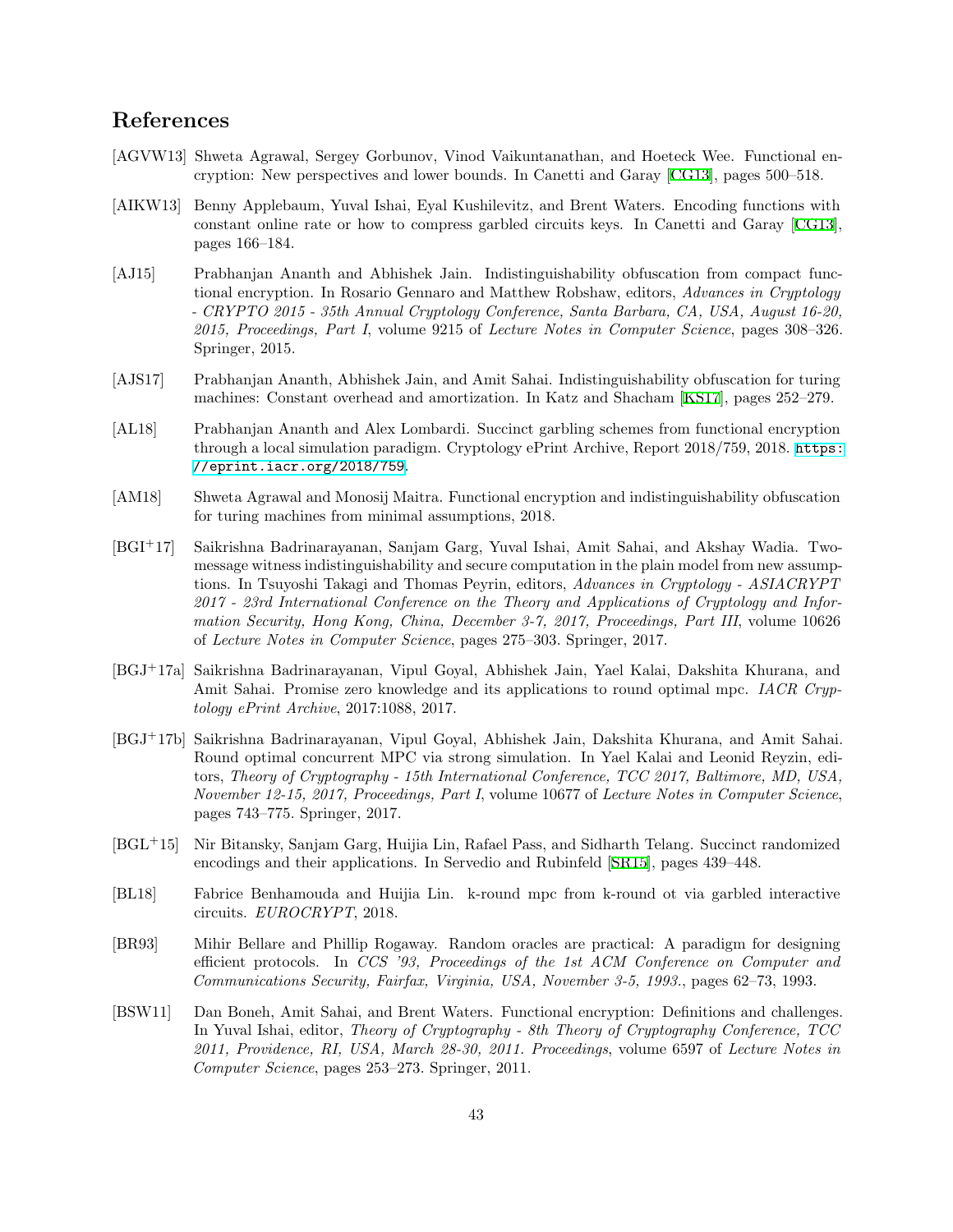- [CDG<sup>+</sup>18] Can Camenisch, Manu Drijvers, Tommaso Gagliardoni, Anja Lehmann, and Gregory Neven. The wonderful world of global random oracles. *EUROCRYPT*, 2018.
- <span id="page-43-0"></span>[CG13] Ran Canetti and Juan A. Garay, editors. *Advances in Cryptology - CRYPTO 2013 - 33rd Annual Cryptology Conference, Santa Barbara, CA, USA, August 18-22, 2013. Proceedings, Part II*, volume 8043 of *Lecture Notes in Computer Science*. Springer, 2013.
- <span id="page-43-2"></span>[CHJV15] Ran Canetti, Justin Holmgren, Abhishek Jain, and Vinod Vaikuntanathan. Succinct garbling and indistinguishability obfuscation for RAM programs. In Servedio and Rubinfeld [[SR15\]](#page-45-0), pages 429–437.
- [CIJ<sup>+</sup>13] Angelo De Caro, Vincenzo Iovino, Abhishek Jain, Adam O'Neill, Omer Paneth, and Giuseppe Persiano. On the achievability of simulation-based security for functional encryption. In Canetti and Garay [[CG13\]](#page-43-0), pages 519–535.
- [CJS14] Ran Canetti, Abhishek Jain, and Alessandra Scafuro. Practical UC security with a global random oracle. In Gail-Joon Ahn, Moti Yung, and Ninghui Li, editors, *Proceedings of the 2014 ACM SIGSAC Conference on Computer and Communications Security, Scottsdale, AZ, USA, November 3-7, 2014*, pages 597–608. ACM, 2014.
- [DSW08] Yevgeniy Dodis, Victor Shoup, and Shabsi Walfish. Efficient constructions of composable commitments and zero-knowledge proofs. In David A. Wagner, editor, *Advances in Cryptology - CRYPTO 2008, 28th Annual International Cryptology Conference, Santa Barbara, CA, USA, August 17-21, 2008. Proceedings*, volume 5157 of *Lecture Notes in Computer Science*, pages 515–535. Springer, 2008.
- [GGJS12] Sanjam Garg, Vipul Goyal, Abhishek Jain, and Amit Sahai. Concurrently secure computation in constant rounds. In David Pointcheval and Thomas Johansson, editors, *Advances in Cryptology - EUROCRYPT 2012 - 31st Annual International Conference on the Theory and Applications of Cryptographic Techniques, Cambridge, UK, April 15-19, 2012. Proceedings*, volume 7237 of *Lecture Notes in Computer Science*, pages 99–116. Springer, 2012.
- [GGM86] Oded Goldreich, Shafi Goldwasser, and Silvio Micali. How to construct random functions. *J. ACM*, 33(4):792–807, 1986.
- [GGMP16] Sanjam Garg, Divya Gupta, Peihan Miao, and Omkant Pandey. Secure multiparty RAM computation in constant rounds. In Hirt and Smith [[HS16\]](#page-44-2), pages 491–520.
- [GHL<sup>+</sup>14] Craig Gentry, Shai Halevi, Steve Lu, Rafail Ostrovsky, Mariana Raykova, and Daniel Wichs. Garbled RAM revisited. In Phong Q. Nguyen and Elisabeth Oswald, editors, *Advances in Cryptology - EUROCRYPT 2014 - 33rd Annual International Conference on the Theory and Applications of Cryptographic Techniques, Copenhagen, Denmark, May 11-15, 2014. Proceedings*, volume 8441 of *Lecture Notes in Computer Science*, pages 405–422. Springer, 2014.
- <span id="page-43-1"></span>[Gol04] Oded Goldreich. *The Foundations of Cryptography - Volume 2, Basic Applications*. Cambridge University Press, 2004.
- [GOS06] Jens Groth, Rafail Ostrovsky, and Amit Sahai. Non-interactive zaps and new techniques for NIZK. In Cynthia Dwork, editor, *Advances in Cryptology - CRYPTO 2006, 26th Annual International Cryptology Conference, Santa Barbara, California, USA, August 20-24, 2006, Proceedings*, volume 4117 of *Lecture Notes in Computer Science*, pages 97–111. Springer, 2006.
- [GS18] Sanjam Garg and Akshayaram Srinivasan. A simple construction of io for turing machines. Cryptology ePrint Archive, Report 2018/771, 2018. <https://eprint.iacr.org/2018/771>.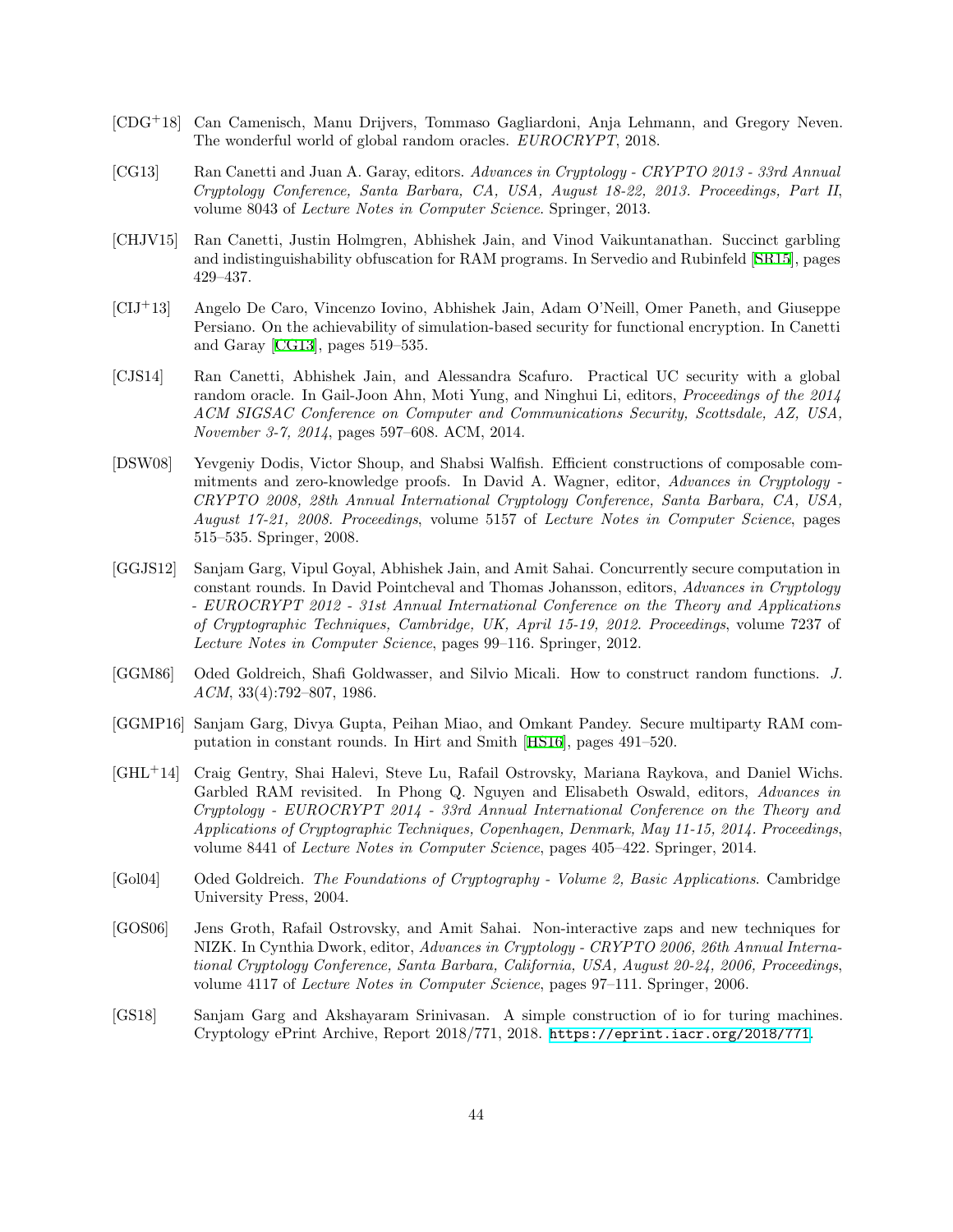- [HJK<sup>+</sup>16] Dennis Hofheinz, Tibor Jager, Dakshita Khurana, Amit Sahai, Brent Waters, and Mark Zhandry. How to generate and use universal samplers. In Jung Hee Cheon and Tsuyoshi Takagi, editors, *Advances in Cryptology - ASIACRYPT 2016 - 22nd International Conference on the Theory and Application of Cryptology and Information Security, Hanoi, Vietnam, December 4-8, 2016, Proceedings, Part II*, volume 10032 of *Lecture Notes in Computer Science*, pages 715–744, 2016.
- <span id="page-44-2"></span>[HS16] Martin Hirt and Adam D. Smith, editors. *Theory of Cryptography - 14th International Conference, TCC 2016-B, Beijing, China, October 31 - November 3, 2016, Proceedings, Part I*, volume 9985 of *Lecture Notes in Computer Science*, 2016.
- <span id="page-44-4"></span>[HW15] Pavel Hubácek and Daniel Wichs. On the communication complexity of secure function evaluation with long output. In Tim Roughgarden, editor, *Proceedings of the 2015 Conference on Innovations in Theoretical Computer Science, ITCS 2015, Rehovot, Israel, January 11-13, 2015*, pages 163–172. ACM, 2015.
- [HY16] Carmit Hazay and Avishay Yanai. Constant-round maliciously secure two-party computation in the RAM model. In Hirt and Smith [[HS16\]](#page-44-2), pages 521–553.
- [IK00] Yuval Ishai and Eyal Kushilevitz. Randomizing polynomials: A new representation with applications to round-efficient secure computation. In *41st Annual Symposium on Foundations of Computer Science, FOCS 2000, 12-14 November 2000, Redondo Beach, California, USA*, pages 294–304. IEEE Computer Society, 2000.
- [IMS12] Yuval Ishai, Mohammad Mahmoody, and Amit Sahai. On efficient zero-knowledge pcps. In Ronald Cramer, editor, *Theory of Cryptography - 9th Theory of Cryptography Conference, TCC 2012, Taormina, Sicily, Italy, March 19-21, 2012. Proceedings*, volume 7194 of *Lecture Notes in Computer Science*, pages 151–168. Springer, 2012.
- [IW14] Yuval Ishai and Hoeteck Wee. Partial garbling schemes and their applications. In Javier Esparza, Pierre Fraigniaud, Thore Husfeldt, and Elias Koutsoupias, editors, *Automata, Languages, and Programming - 41st International Colloquium, ICALP 2014, Copenhagen, Denmark, July 8-11, 2014, Proceedings, Part I*, volume 8572 of *Lecture Notes in Computer Science*, pages 650–662. Springer, 2014.
- <span id="page-44-5"></span>[KLW14] Venkata Koppula, Allison Bishop Lewko, and Brent Waters. Indistinguishability obfuscation for turing machines with unbounded memory. Cryptology ePrint Archive, Report 2014/925, 2014. <https://eprint.iacr.org/2014/925>.
- <span id="page-44-0"></span>[KLW15] Venkata Koppula, Allison Bishop Lewko, and Brent Waters. Indistinguishability obfuscation for turing machines with unbounded memory. In Servedio and Rubinfeld [\[SR15](#page-45-0)], pages 419–428.
- <span id="page-44-1"></span>[KS17] Jonathan Katz and Hovav Shacham, editors. *Advances in Cryptology - CRYPTO 2017 - 37th Annual International Cryptology Conference, Santa Barbara, CA, USA, August 20-24, 2017, Proceedings, Part II*, volume 10402 of *Lecture Notes in Computer Science*. Springer, 2017.
- <span id="page-44-3"></span>[Lin17] Yehuda Lindell. How to simulate it–a tutorial on the simulation proof technique. In *Tutorials on the Foundations of Cryptography*, pages 277–346. Springer, 2017.
- [LO17] Steve Lu and Rafail Ostrovsky. Black-box parallel garbled RAM. In Katz and Shacham [[KS17\]](#page-44-1), pages 66–92.
- [LPST16] Huijia Lin, Rafael Pass, Karn Seth, and Sidharth Telang. Output-compressing randomized encodings and applications. In Eyal Kushilevitz and Tal Malkin, editors, *Theory of Cryptography - 13th International Conference, TCC 2016-A, Tel Aviv, Israel, January 10-13, 2016, Proceedings, Part I*, volume 9562 of *Lecture Notes in Computer Science*, pages 96–124. Springer, 2016.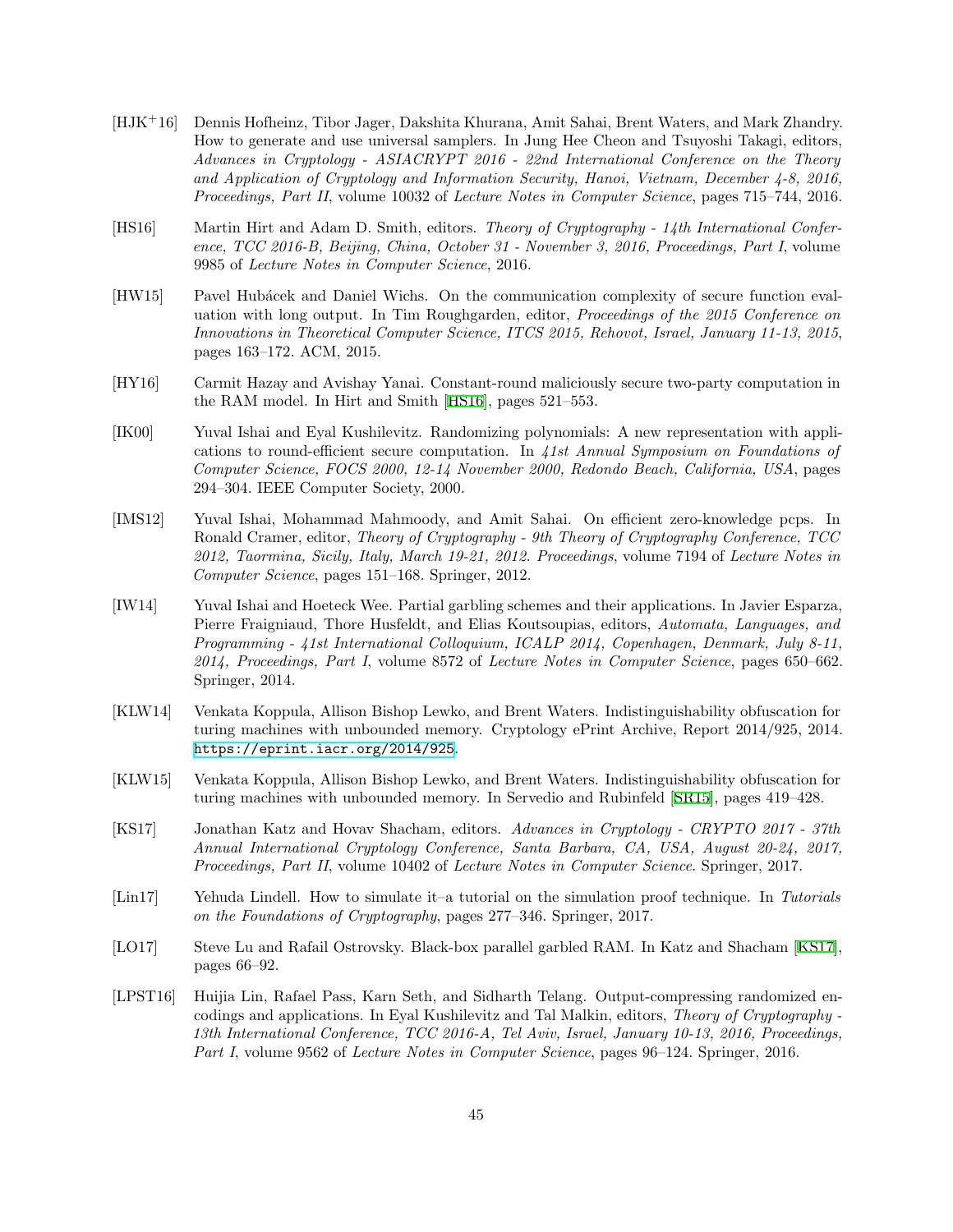- [Mia16] Peihan Miao. Cut-and-choose for garbled RAM. *IACR Cryptology ePrint Archive*, 2016:907, 2016.
- [MW16] Pratyay Mukherjee and Daniel Wichs. Two round multiparty computation via multi-key FHE. In Marc Fischlin and Jean-S´ebastien Coron, editors, *Advances in Cryptology - EUROCRYPT 2016 - 35th Annual International Conference on the Theory and Applications of Cryptographic Techniques, Vienna, Austria, May 8-12, 2016, Proceedings, Part II*, volume 9666 of *Lecture Notes in Computer Science*, pages 735–763. Springer, 2016.
- <span id="page-45-2"></span>[Nie02] Jesper Buus Nielsen. Separating random oracle proofs from complexity theoretic proofs: The non-committing encryption case. In *Annual International Cryptology Conference*, pages 111–126. Springer, 2002.
- [OS97] Rafail Ostrovsky and Victor Shoup. Private information storage (extended abstract). In Frank Thomson Leighton and Peter W. Shor, editors, *Proceedings of the Twenty-Ninth Annual ACM Symposium on the Theory of Computing, El Paso, Texas, USA, May 4-6, 1997*, pages 294–303. ACM, 1997.
- [Pas03] Rafael Pass. Simulation in quasi-polynomial time, and its application to protocol composition. In Eli Biham, editor, *Advances in Cryptology - EUROCRYPT 2003, International Conference on the Theory and Applications of Cryptographic Techniques, Warsaw, Poland, May 4-8, 2003, Proceedings*, volume 2656 of *Lecture Notes in Computer Science*, pages 160–176. Springer, 2003.
- <span id="page-45-0"></span>[SR15] Rocco A. Servedio and Ronitt Rubinfeld, editors. *Proceedings of the Forty-Seventh Annual ACM on Symposium on Theory of Computing, STOC 2015, Portland, OR, USA, June 14-17, 2015*. ACM, 2015.
- <span id="page-45-3"></span>[SW14] Amit Sahai and Brent Waters. How to use indistinguishability obfuscation: deniable encryption, and more. In *Proceedings of the forty-sixth annual ACM symposium on Theory of computing*, pages 475–484. ACM, 2014.
- <span id="page-45-1"></span>[Wee09] Hoeteck Wee. Zero knowledge in the random oracle model, revisited. In *International Conference on the Theory and Application of Cryptology and Information Security*, pages 417–434. Springer, 2009.

# **A Secure Multiparty Computation in the Random Oracle Model**

Parts of this section have been taken from [[Gol04](#page-43-1)], with modifications for the random oracle model using [[Lin17](#page-44-3), [Wee09,](#page-45-1) [Nie02](#page-45-2)] as references.

A multi-party protocol is cast by specifying a random process that maps pairs of inputs to pairs of outputs (one for each party). We refer to such a process as a functionality. The security of a protocol is defined with respect to a functionality *f*. In particular, let *n* denote the number of parties. A non-reactive *n*-party functionality *f* is a (possibly randomized) mapping of *n* inputs to *n* outputs. A multiparty protocol in the programmable random oracle model with security parameter  $\lambda$  for computing a non-reactive functionality  $f$ is a protocol running in time  $poly(\lambda)$  where there are parties  $P_1, \ldots, P_n$  with inputs  $(x_1, \ldots, x_n)$  respectively, and additionally there is one other party RO which implements a random oracle functionality and which any party can query. It satisfies the following correctness requirement: if all run an honest execution of the protocol, then the joint distribution of the outputs  $y_1, \ldots, y_n$  of the parties is statistically close to  $f(x_1,\ldots,x_n)$ .

A reactive functionality *f* is a sequence of non-reactive functionalities  $f = (f_1, \ldots, f_\ell)$  computed in a stateful fashion in a series of phases. Let  $x_i^j$  denote the input of  $P_i$  in phase *j*, and let  $s^j$  denote the state of the computation after phase *j*. Computation of f proceeds by setting  $s^0$  equal to the empty string and then computing  $(y_1^j, \ldots, y_n^j, s^j) \leftarrow f_j(s^{j-1}, x_1^j, \ldots, x_n^j)$  for  $j \in [\ell]$ , where  $y_i^j$  denotes the output of  $P_i$  at the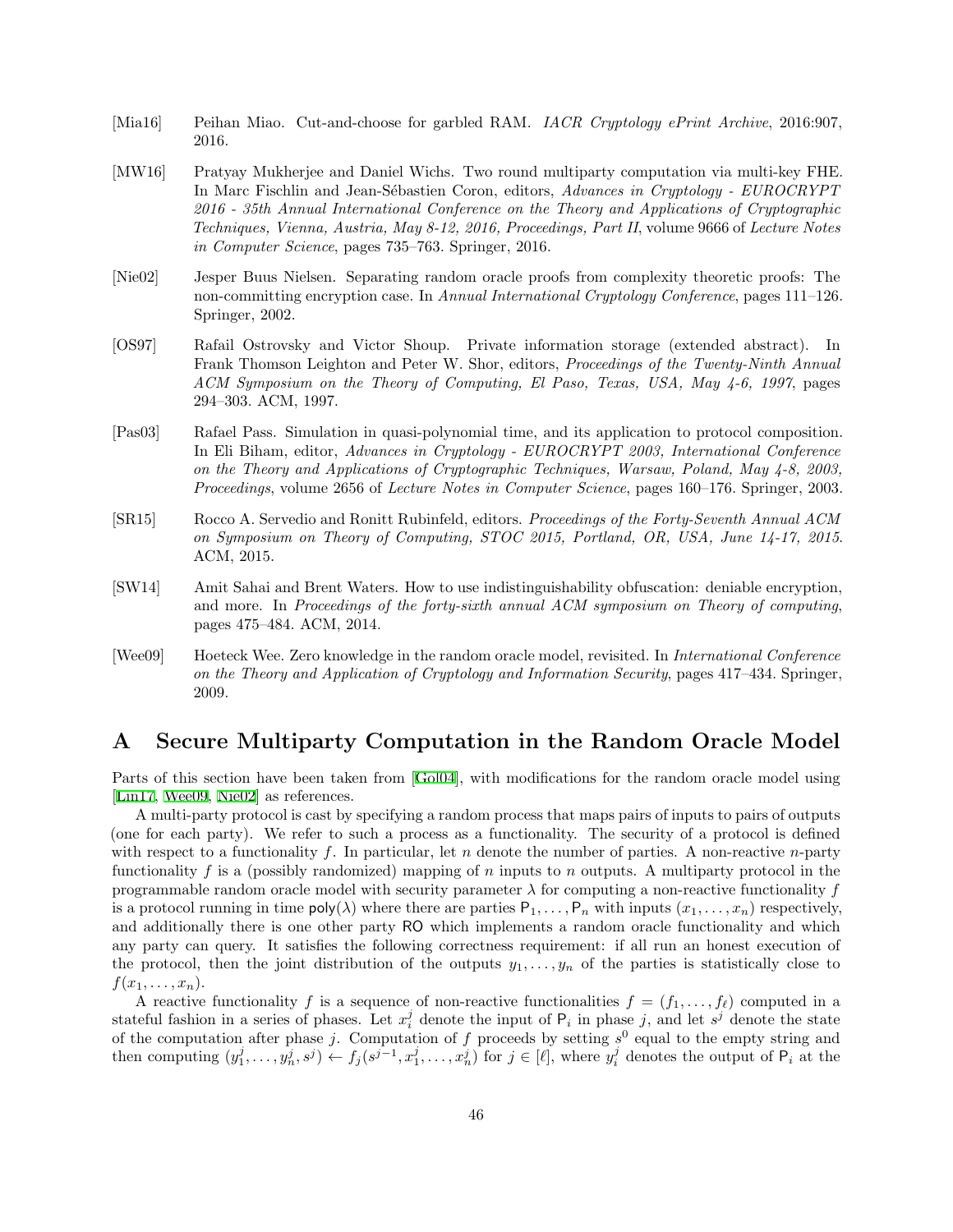end of phase *j*. A multi-party protocol computing *f* also runs in *ℓ* phases, at the beginning of which each party holds an input and at the end of which each party obtains an output. (Note that parties may wait to decide on their phase-*j* input until the beginning of that phase.) Parties maintain state throughout the entire execution. The correctness requirement is that, in an honest execution of the protocol, the joint distribution of all the outputs  $\{y_1^j, \ldots, y_n^j\}_{j=1}^{\ell}$  of all the phases is statistically close to the joint distribution of all the outputs of all the phases in a computation of *f* on the same inputs used by the parties.

**Defining Security.** The security of a protocol (with respect to a functionality  $f$ ) is defined by comparing the real-world execution of the protocol with an ideal-world evaluation of *f* by a trusted party. More concretely, it is required that for every adversary *A*, which attacks the real execution of the protocol, there exists an adversary Sim, also referred to as a simulator, which can *achieve the same effect* in the ideal-world. Since we are in the programmable random oracle model, in the ideal world we allow the simulator to answer oracle queries however it chooses. Let's denote  $\mathbf{x} = (x_1, \ldots, x_n)$ .

**The real execution** In the real execution of the n-party protocol  $\pi$  for computing f is executed in the presence of an adversary *A*. The honest parties follow the instructions of *π*. The adversary *A* takes as input the security parameter k, the set  $I \subset [n]$  of corrupted parties and the inputs of the corrupted parties. A sends all messages in place of corrupted parties and may follow an arbitrary polynomial-time strategy. The adversary and all other parties can interact with the random oracle RO.

The interaction of *A* with a protocol  $\pi$  defines a random variable REAL<sub> $\pi$ </sub><sub>*A*<sup>RO</sup>,*I*</sub>( $k$ , **x**) whose value is determined by the coin tosses of the adversary and the honest parties. This random variable contains the output of the adversary (which may be an arbitrary function of its view) as well as the outputs of the honest parties. We let  $REAL_{\pi,\mathcal{A}^{RO},I}$  denote the distribution ensemble  $\{REAL_{\pi,\mathcal{A}^{RO},I}(k,\mathbf{x})\}_{k\in\mathbb{N},\langle\mathbf{x},z\rangle\in\{0,1\}^*}.$ 

**The ideal execution**. An ideal execution for a function f proceeds as follows, with an adversary Sim which attempts to mimic the behavior of A. Note that in the ideal execution, there is no explicit random oracle and instead, Sim *can internally emulate* all queries made to the random oracle.

- Send inputs to the trusted party: The parties send their inputs to the trusted party, and we let  $x'_{i}$  denote the value sent by  $P_{i}$ .
- **Trusted party sends output to the adversary: The trusted party computes**  $f(x'_1, \ldots, x'_n)$  **=**  $(y_1, \ldots, y_n)$  and sends  $\{y_i\}_{i \in I}$  to the adversary Sim.
- **Adversary instructs trusted party to abort or continue:** This is formalized by having the adversary send either a continue or abort message to the trusted party. In the latter case, the trusted party sends to each uncorrupted party  $P_i$  its output value  $y_i$ . In the former case, the trusted party sends the special symbol *⊥* to each uncorrupted party.
- **Outputs:** Sim outputs an arbitrary function of its view, and the honest parties output the values obtained from the trusted party.

The interaction of Sim with the trusted party defines a random variable  $IDEAL_{f_\perp,Sim}(k, x)$  as above, and we let  $\text{IDEAL}_{f_+,\text{Sim}} = {\text{IDEAL}_{f_+,\text{Sim},I}(k,\mathbf{x})}_{k\in\mathbb{N},\langle\mathbf{x}\rangle\in\{0,1\}^*}$  where the subscript " $\perp$ " indicates that the adversary can abort computation of *f*. We emphasize that the exclusion of the random oracle in the ideal world is intentional; adding it would give Sim no extra power.

Having defined the real and the ideal worlds, we now proceed to define our notion of security.

**Definition A.1.** Let *k* be the security parameter. Let f be an *n*-party randomized functionality, and  $\pi$ be an *n*-party protocol for  $n \in \mathbb{N}$ . We say  $\pi$  *t*-securely computes f *with abort* in the presence of malicious adversaries if for every PPT adversary *A* there exists a polynomial time adversary Sim such that for any *I* ⊂ [*n*] with  $|I|$  ≤ *t* and any PPT distinguisher  $D$  the following quantity is negligible:

$$
|Pr[\mathcal{D}(\mathsf{REAL}_{\pi,\mathsf{RO},\mathcal{A}^{\mathsf{RO}},I}(k,\mathbf{x}))=1]-Pr[\mathcal{D}(\mathsf{IDEAL}_{f_\perp,\mathsf{Sim}}(k,\mathbf{x}))=1]|.
$$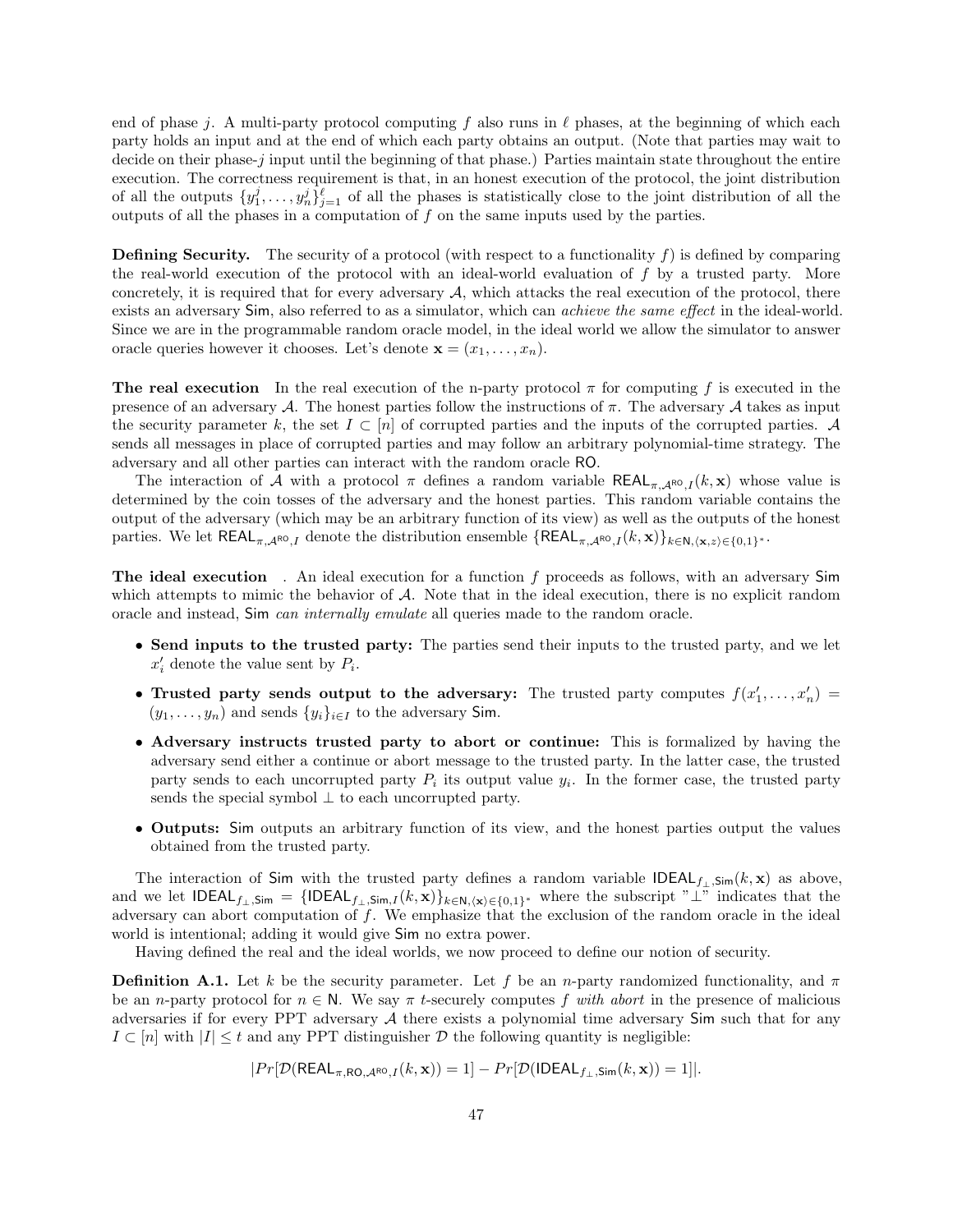Note that since we are in the programmable random oracle model where the distinguisher *D* doesn't get access to the random oracle.

# **B Further Preliminaries**

# **B.1 Puncturable Pseudorandom Functions**

We use the definition of puncturable PRFs given in [\[SW14](#page-45-3)], given as follows.

A puncturable family of PRFs *F* is given by a triple of turing machines PPRF*.*KeyGen, PPRF*.*Puncture, and  $F$ , and a pair of computable functions  $n()$  and  $m()$ , satisfying the following conditions:

• **Functionality preserved under puncturing:** For every PPT adversary *A* such that  $A(1^{\lambda})$  outputs a set  $S \subseteq \{0,1\}^{n(\lambda)}$ , then for all  $x \in \{0,1\}^{n(\lambda)}$  where  $x \notin S$ , we have that: puta $\operatorname*{serv}_{\operatorname*{the}}$ 

$$
\Pr\left[F(K,x) = F(K_S,x) \mid \begin{array}{l} K \leftarrow \text{PPRF.KeyGen}(1^{\lambda}), \\ K_S \leftarrow \text{PPRF.Puncture}(K,S) \end{array}\right] = 1
$$

• **Pseudorandom at punctured points:** For every PPT adversary  $(A_1, A_2)$  such that  $A_1(1^{\lambda})$  outputs a set  $S \subseteq \{0,1\}^{n(\lambda)}$  and state  $\sigma$ , consider an experiment where  $K \leftarrow \text{PPRF.KeyGen}(1^{\lambda})$  and  $K_S \leftarrow$ PPRF.Puncture $(K, S)$ . Then we have

$$
\Big\vert {\rm Pr}\, \big[ A_2(\sigma,K_S,S,F(K,S)) = 1 \big] - {\rm Pr}\, \big[ A_2(\sigma,K_S,S,U_{m(\lambda)[S]}) = 1 \big] \Big\vert = negl(\lambda)
$$

where  $F(K, S)$  denotes the concatenation of  $F(K, x)$  for all  $x \in S$  in lexicographic order and  $U_{\ell}$ denotes the uniform distribution over *ℓ* bits.

# **B.2 Somewhere Statistically Binding Hash**

Hubáček and Wichs [[HW15](#page-44-4)] introduced the notion of Somewhere Statistically Binding (SSB) hash. It is parameterized by polynomials *ℓ*fn*, ℓ*hash*, ℓ*open, consists of algorithms Gen-Enf*,* Open*,* Verify with the following syntax.

- Gen-Enf( $1^{\lambda}, L, i$ ): The setup algorithm takes as input security parameter  $\lambda$  (in unary), input length *L* (in binary) and index  $i \in \{1, ..., L\}$  (in binary). It outputs a polynomial time hash function  $H: \{0, 1\}^L \to$  $\{0,1\}^{\ell_{\text{hash}}}$  whose description is at most  $\ell_{\text{fn}}(\lambda)$  bits long.
- Open $(H, x, j)$ : The opening algorithm takes as input the description of a hash function *H*, string  $x \in \{0, 1\}^L$ and an index  $j \in \{1, \ldots, L\}$ . It outputs an opening  $\pi \in \{0, 1\}^{\ell_{\text{open}}}$ .
- Verify $(H, h, j, u, \pi)$ : The verification algorithm takes as input a hash function *H*, a hash value  $h \in \{0, 1\}^{\ell_{\text{hash}}}$ , index  $j \in \{1, \ldots, L\}$ , bit  $u \in \{0, 1\}$  and a proof  $\pi \in \{0, 1\}^{\ell_{\text{open}}}$ . It outputs  $0/1$ .

**Definition B.1.** An SSB hash scheme  $SSB = (Gen, Open, Verify), parameterized by  $\ell_{fn}, \ell_{hash}, \ell_{open}$ , is said$ to be secure if it satisfies the following correctness, statistically binding and index hiding properties:

- Correctness: For all  $\lambda \in \mathbb{N}$ ,  $L \leq 2^{\lambda}$ , indices  $i, j \in \{1, ..., L\}$ , string  $x \in \{0, 1\}^L$ , if  $H \leftarrow$  Gen-Enf $(1^{\lambda}, L, i)$ and  $\pi \leftarrow \text{Open}(H, x, j)$ , then  $\text{Verify}(H, H(x), j, x[j], \pi) = 1$ .
- Somewhere Statistically Binding Property: For any security parameter  $\lambda \in \mathbb{N}, L \leq 2^{\lambda}$ , index  $i \in$  $\{1, \ldots, L\}$ , there does not exist hash value *h*, distinct values  $u \neq u'$  and openings  $\pi, \pi'$  such that  $Verify(H, h, i, u, \pi) = Verify(H, h, i, u', \pi').$
- Index Hiding Property: For every PPT algorithm  $A = (A_1, A_2)$ , there exists a negligible function negl( $\cdot$ ) such that for all  $\lambda \in \mathbb{N}$ , Pr[1  $\leftarrow$  Expt-SSB<sub>SSB</sub> $\mathcal{A}(\lambda)$ ]  $\leq 1/2 + \text{negl}(\lambda)$ , where Expt-SSB is defined in Figure [14.](#page-48-0)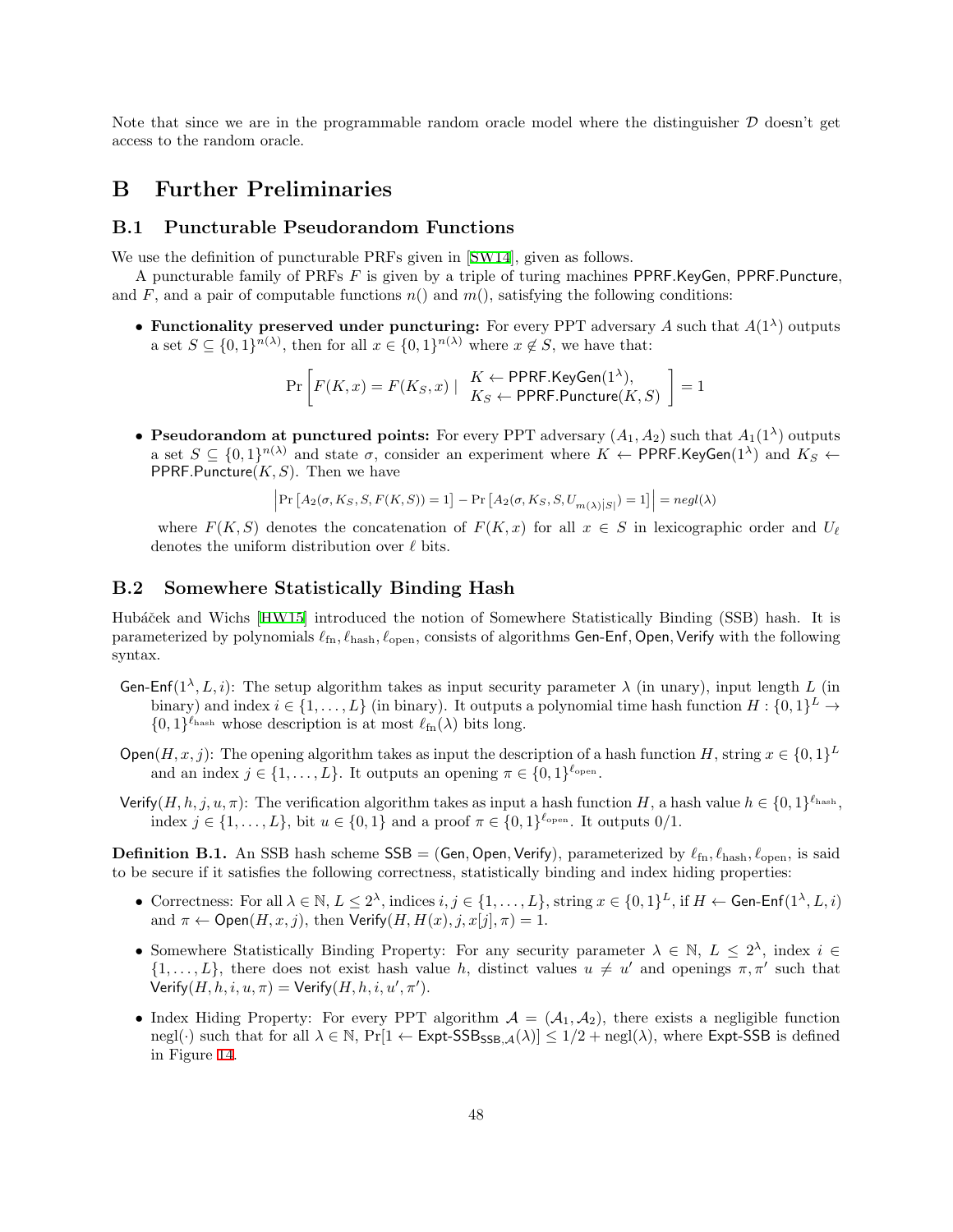# **Experiment** Expt-SSB<sub>SSB,*A*</sub>(*λ*)

- <span id="page-48-0"></span>•  $(L, i_0, i_1, \sigma) \leftarrow A_1(1^{\lambda})$ . If  $L > 2^{\lambda}$ , experiment outputs a uniformly random bit.
- *• b ← {*0*,* 1*}*, *H ←* Gen-Enf(1*<sup>λ</sup> , L, ib*).
- $b' \leftarrow A_2(H, \sigma)$ . If  $b = b'$ , experiment outputs 1.

Figure 14: Index Hiding Experiment for SSB Hash

# **B.3 Indistinguishability Obfuscation for Circuits**

Let *C* be a class of boolean circuits. An obfuscation scheme for *C* consists of two algorithms Ckt*.*Obf*,* Ckt*.*Eval with the following syntax.

- Ckt.Obf $(C \in C, 1^{\lambda})$ : The obfuscation algorithm is a PPT algorithm that takes as input a circuit  $C \in C$ , be a class of boolean circuits. An obfuscation scheme for  $C$  consists of<br>the following syntax.<br> $\text{Obf}(C \in \mathcal{C}, 1^{\lambda})$ : The obfuscation algorithm is a PPT algorithm tha<br>security parameter  $\lambda$  (in unary). It outputs an o security parameter  $\lambda$  (in unary). It outputs an obfuscated circuit  $\tilde{C}$ .<br>Ckt.Eval( $\tilde{C}$ , x): The evaluation algorithm is a PPT algorithm takes as input an obfuscated circuit  $\tilde{C}$ , an
- input  $x \in \{0, 1\}^*$ , and outputs  $y \in \{0, 1, \perp\}$ .

**Definition B.2.** An obfuscation scheme  $\mathcal{O} = (Ckt \cdot Cbt \cdot Ckt \cdot Eval)$  is said to be a secure indistingushability obfuscator for  $\mathcal C$  if it satisfies the following correctness and security properties:

- Correctness: For every security parameter  $\lambda \in \mathbb{N}$ , input length  $n \in \mathbb{N}$ , circuit  $C \in \mathcal{C}$  that takes *n* bit inputs, input  $x \in \{0,1\}^n$ , Ckt.Eval(Ckt.Obf $(C, 1^{\lambda}), x) = C(x)$ .
- Security: For every PPT adversary  $A = (A_1, A_2)$ , there exists a negligible function negl(*·*) such that for all security parameters  $\lambda \in \mathbb{N}$ , Pr[1  $\leftarrow$  Expt-iO-ckt<sub>*O*</sub>, $\mathcal{A}(\lambda)$ ]  $-1/2 \leq$  negl( $\lambda$ ), where Expt-iO-ckt is defined in Figure [15](#page-48-1).

# **Experiment** Expt-iO-ckt<sub>*O*</sub>, $_A(\lambda)$

- <span id="page-48-1"></span> $(C_0, C_1, \sigma) \leftarrow A_1(1^{\lambda})$
- $-$  If  $|C_0| \neq |C_1|$ , or if either  $C_0$  or  $C_1$  have different input lengths, then the experiment outputs a uniformly random bit.
	- Else, let *n* denote the input lengths of  $C_0, C_1$ . If there exists an input  $x \in \{0,1\}^n$  such that  $C_0(x) \neq$  $C_1(x)$ , then the experiment outputs a uniformly random bit.
- $b \leftarrow \{0, 1\}, \ \widetilde{C} \leftarrow \mathsf{Ckt}.\mathsf{Obf}(C_b, 1^{\lambda}).$

$$
- b' \leftarrow \mathcal{A}_2(\sigma, \widetilde{C}).
$$

 $-$  Experiment outputs 1 if  $b = b'$ , else it outputs 0.

Figure 15: Security Experiment for Indistinguishability Obfuscation

# **B.4 Succinct Randomized Encodings**

The notion of succinct randomized encodings was introduced by the works of [[BGL](#page-42-0)+15, [KLW15,](#page-44-0) [CHJV15](#page-43-2)]. In a randomized encoding scheme, we have an encoding algorithm and a decoding algorithm. The encoding algorithm takes as input a Turing machine  $M$ , an input  $x$  and outputs an encoding of  $(M, x)$ . The decoding algorithm can use this encoding to compute  $M(x)$ . Here, it is important that the time to encode only depends on the size of *M, x* and the security parameter. In particular, it must be independent of the running time of *M* on input *x*. In addition to the encoding algorithms being succinct, we will also require a *succinct simulator*. While the previous works did not require this property, the construction of [[KLW15\]](#page-44-0) satisfies this property.

Let *M* be a family of oblivious boolean Turing machines. A randomized encoding scheme for *M* consists of algorithms Encode and Decode with the following syntax.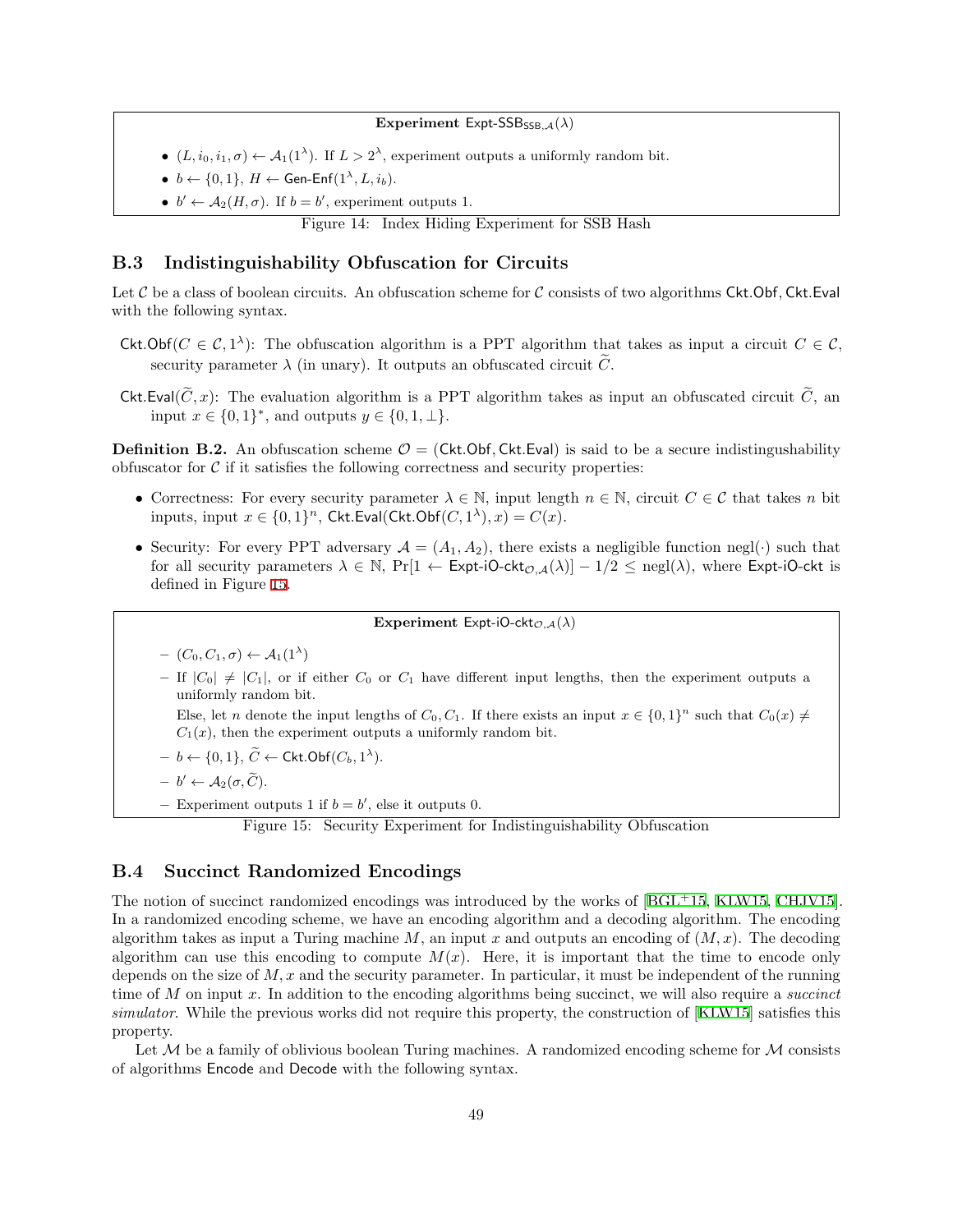$\mathsf{Encode}((M,\mathsf{tmf}(\cdot)), x, T, 1^{\lambda})$ : The encoding algorithm is a PPT algorithm that takes as input an oblivious Turing machine *M* with tape movement function  $\text{tmf}(\cdot)$ , input *x*, security parameter  $\lambda$  (in unary) and  $det((M, tmf(·)), x, T, 1^{\lambda})$ : The encoding algorithm is a PPT algorithm that takes as input at Turing machine *M* with tape movement function  $tmf(·)$ , input *x*, security parameter  $\lambda$  (in time bound  $T \leq 2^{\lambda}$  (in binary). I

Decode( $\widetilde{M_x}$ ): The decoding algorithm takes as input an encoding  $\widetilde{M_x}$  and outputs  $y \in \{0, 1, \perp\}$ .

**Definition B.3.** Let  $M$  be a family of Turing machines. A randomized encoding scheme SRE = (Encode*,* Decode) is said to be a succinct randomized encoding scheme if it satisfies the following correctness, efficiency and security properties.

• Correctness: For every machine  $M \in \mathcal{M}$  with tape movement function  $\text{tmf}(\cdot)$ , input  $x \in \{0,1\}^*$ , security parameter  $\lambda$  and  $T$ ,

$$
\mathsf{Decode}(\mathsf{Encode}((M,\mathsf{tmf}(\cdot)),x,T,1^\lambda))=\mathsf{TM}(M,x,T).
$$

- Efficiency: There exist polynomials  $p_1$  and  $p_2$  such that for every machine  $M \in \mathcal{M}$ ,  $x \in \{0,1\}^*$ ,  $T \in \mathbb{N}$  $\text{Before}(\text{Encode}((M,\text{tmf}(\cdot)),x,T,1^{\lambda})) = \text{TM}(M,x,T).$ <br>
Efficiency: There exist polynomials  $p_1$  and  $p_2$  such that for every machine  $M \in \mathcal{M}, x \in \{0,1\}^*, T \in \mathbb{N}$ <br>
and  $\lambda \in \mathbb{N}$ , the time to encode  $\widetilde{M_x} \leftarrow \text{Encode}((M,\text{tmf}(\cdot$ Efficiency: There exist polynomials  $p_1$  and  $p_2$  such that for every machine *M*<br>and  $\lambda \in \mathbb{N}$ , the time to encode  $\widetilde{M}_x \leftarrow \text{Encode}((M, \text{tmf}(\cdot)), x, T, 1^{\lambda})$  is bounded the time to decode  $\widetilde{M}_x$  is bounded by min(
- Security: For every PPT adversary  $A = (A_1, A_2)$ , there exists a PPT simulator *S* such that for all PPT distinguishers  $D$ , there exists a negligible function negl( $\cdot$ ) such that for all  $\lambda \in \mathbb{N}$ ,  $Pr[1 \leftarrow \mathcal{D}(\mathsf{Expt\text{-}SRE\text{-}Real}_{SRE,A}(\lambda))] - Pr[1 \leftarrow \mathcal{D}(\mathsf{Expt\text{-}SRE\text{-}Ideal}_{SRE,A,S}(\lambda))] \leq neg(\lambda),$  where  $Expt\text{-}SRE\text{-}Real and$ Expt-SRE-Ideal are defined in Figure [16](#page-49-0). Moreover, the running time of *S* is bounded by some polynomial  $p_S(|M|, |x_1|, \log T, \lambda)$ .

<span id="page-49-0"></span>

| <b>Experiments Expt-SRE-Real<sub>OCRE, <math>A(\lambda)</math> and Expt-SRE-Ideal<sub>OCRE</sub></sub></b> , $A, S(\lambda)$       |                                                                                                                                                                                                                                                              |  |
|------------------------------------------------------------------------------------------------------------------------------------|--------------------------------------------------------------------------------------------------------------------------------------------------------------------------------------------------------------------------------------------------------------|--|
| Expt-SRE-Real <sub>SRE</sub> $_A(\lambda)$ :                                                                                       | Expt-SRE-Ideal <sub>SRE</sub> $_A$ $_A$ ( $\lambda$ ):                                                                                                                                                                                                       |  |
| $\cdot$ $((M,\text{tmf}(\cdot)), x, T, \sigma) \leftarrow \mathcal{A}_1(1^{\lambda})$ .                                            | $\cdot$ $((M, \text{tmf}(\cdot)), x, T, \sigma) \leftarrow \mathcal{A}_1(1^{\lambda}).$ <sup>a</sup>                                                                                                                                                         |  |
| $\widetilde{M} \leftarrow$ Encode( $(M, \text{tmf}(\cdot))x, T, 1^{\lambda}$ ).                                                    | - Let $t^* = \min(T, \text{Time}(M, x))$ and $b^* = \text{TM}(M, x, T)$ .                                                                                                                                                                                    |  |
| - Experiment outputs $A_2(\widetilde{M}, \sigma)$ .                                                                                | $\widetilde{M} \leftarrow \mathcal{S}(1^{ M }, 1^{ x }, t^*, b^*, \text{tmf}(\cdot), 1^{\lambda})$ .                                                                                                                                                         |  |
| <sup><i>u</i></sup> The adversary $A_1$ outputs an oblivious Turing machine <i>M</i> with<br>tape movement function $tmf(\cdot)$ . | - Experiment outputs $\mathcal{A}_2(M,\sigma)$ .                                                                                                                                                                                                             |  |
|                                                                                                                                    | ${}^{u}$ The adversary $A_1$ outputs an oblivious Turing machine M with tape move-<br>ment function $tmf(\cdot)$ .<br><sup>0</sup> Note that since S is a polynomial time simulator, the running time of S is<br>polynomial in $ M ,  x , \lambda, \log T$ . |  |

<span id="page-49-3"></span><span id="page-49-2"></span><span id="page-49-1"></span>Figure 16: Simulation Security Experiments for randomized encodings

# **C Primitives from [[KLW15](#page-44-0)]**

# **C.1 Notations**

For our partial randomized encoding scheme, we will use the following notations/conventions for Turing machines. We will assume the Turing machine has a worktape and an 'auxiliary-input' tape. Both these tapes have a header, which is initially positioned at index 0 and moves left/right (denoted by *−*1*/* + 1 respectively). The transition function  $\delta$  takes as input the current state, symbol located at the head positions of the tape and aux-tape respectively, and outputs the new state, the new symbol to be written on tape (at the head position), and the movement for the tape header and aux-tape header respectively. More formally, it is defined as follows.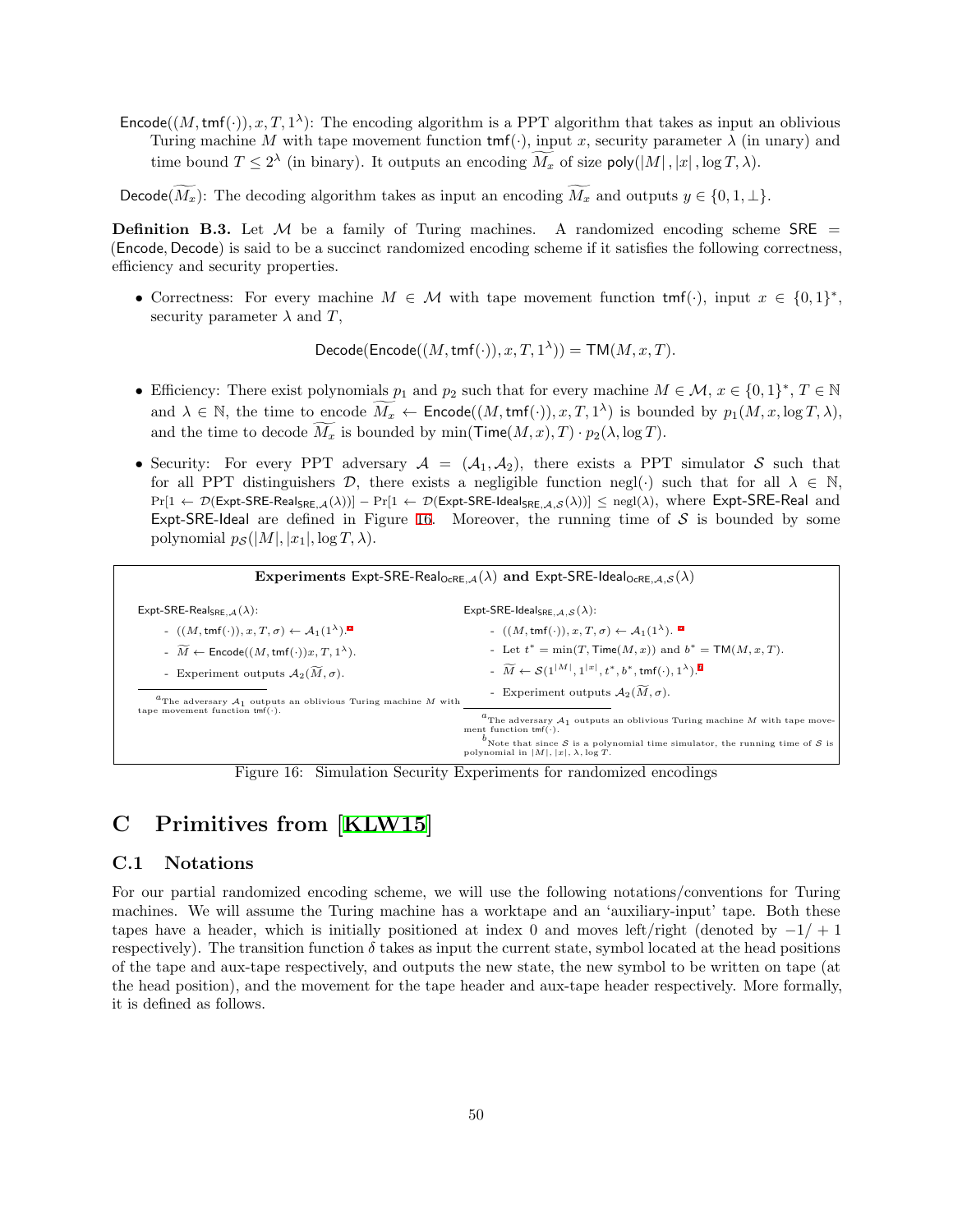**Turing machines** A Turing machine is a 7-tuple  $M = \langle Q, \Sigma_{\text{tape}}, \Sigma_{\text{inp}}, \delta, q_0, q_{\text{acc}}, q_{\text{rej}} \rangle$  with the following semantics:

- *Q* is the set of states with start state *q*0, accept state *q*acc and reject state *q*rej.
- $\mathcal{L}_{\text{inp}}$  is the set of inputs symbols
- $\Sigma_{\text{tape}}$  is the set of tape symbols. We will assume  $\Sigma_{\text{inp}} \subset \Sigma_{\text{tape}}$  and there is a special blank symbol  $' \cup' \in \Sigma_{\text{tape}} \setminus \Sigma_{\text{inp}}.$
- $\delta$  :  $Q \times \Sigma_{\text{tane}} \times \Sigma_{\text{inp}} \rightarrow Q \times \Sigma_{\text{tane}} \times \{+1, -1\} \times \{+1, -1\}$  is the transition function.

We will assume the computation begins with the work-tape containing the actual input *x*, the aux-tape contains the auxiliary input  $x_2$ , both heads positioned at index 0, and the starting state being  $q_0$ . The computation ends when the state reaches either  $q_{\text{acc}}$  or  $q_{\text{rej}}$ . If it reaches  $q_{\text{acc}}$ , then the machine *M* accepts  $(x, x_{\text{aux}})$ , and if it reaches  $q_{\text{rej}}$ , it rejects  $(x, x_{\text{aux}})$ .

# **C.2 iO-Compatible Primitives**

In this section, we will define extensions of some cryptographic primitives that makes them 'compatible' with indistinguishability obfuscation. Here, we define the syntax and security notions for these primitives. Their constructions can be found in [\[KLW15](#page-44-0)].

## **C.2.1 Splittable Signatures**

A splittable signature scheme is a normal signature scheme, augmented by some additional algorithms that produce alternative signing and verification keys with differing capabilities. More precisely, there will be 'all but one' keys that work correctly except for a single message *m<sup>∗</sup>* , and there will be 'one' keys that work only for *m<sup>∗</sup>* . There will also be a reject-verification key that always outputs reject when used to verify a signature.

**Syntax** A splittable signature scheme  $S$  for message space  $M$  consists of the following algorithms:

- Spl.Setup( $1^{\lambda}$ ) The setup algorithm is a randomized algorithm that takes as input the security parameter  $\lambda$ and outputs a signing key SK, verification key VK and *reject-verification key* VKrej.
- Spl*.*Sign(SK*, m*) The signing algorithm is a deterministic algorithm that takes as input a signing key SK and a message  $m \in \mathcal{M}$ . It outputs a signature  $\sigma$ .
- Spl. Verify(VK,  $m, \sigma$ ) The verification algorithm is a deterministic algorithm that takes as input a verification key VK, signature  $\sigma$  and a message  $m$ . It outputs either 0 or 1.
- Spl*.*Split(SK*, m<sup>∗</sup>* ) The splitting algorithm is randomized. It takes as input a secret key SK and a message  $m^* \in \mathcal{M}$ . It outputs a signature  $\sigma_{one} =$  Spl.Sign(SK,  $m^*$ ), a one-message verification key VK<sub>one</sub>, an all-but-one signing key  $SK_{\text{abo}}$  and an all-but-one verification key  $VK_{\text{abo}}$ .
- Spl.Sign-abo(SK<sub>abo</sub>, m) The all-but-one signing algorithm is deterministic. It takes as input an all-but-one signing key  $SK_{\text{abo}}$  and a message *m*, and outputs a signature  $\sigma$ .

**Correctness** Let  $m^* \in \mathcal{M}$  be any message. Let  $(SK, VK, VK_{\text{rej}}) \leftarrow Spl\textrm{-}Setup(1^{\lambda})$  and  $(\sigma_{\text{one}}, VK_{\text{one}}, SK_{\text{abo}}, VK_{\text{abo}}) \leftarrow$ Spl*.*Split(SK*, m<sup>∗</sup>* ). Then, we require the following correctness properties:

- 1. For all  $m \in \mathcal{M}$ , Spl.Verify(VK, m, Spl.Sign(SK, m)) = 1.
- 2. For all  $m \in \mathcal{M}, m \neq m^*$ , Spl.Sign(SK,  $m$ ) = Spl.Sign-abo(SK<sub>abo</sub>,  $m$ ).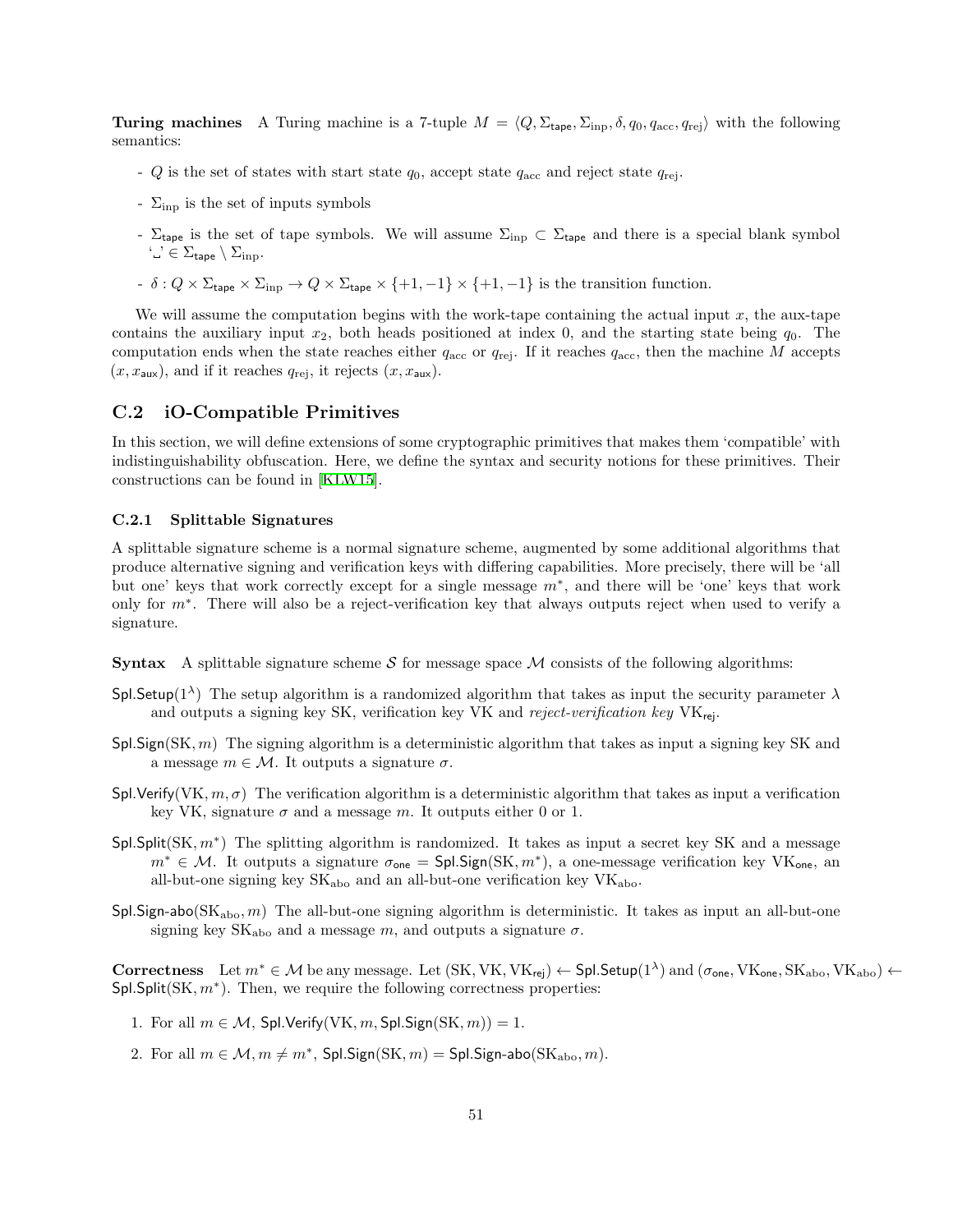- 3. For all  $\sigma$ , Spl.Verify(VK<sub>one</sub>,  $m^*$ ,  $\sigma$ ) = Spl.Verify(VK,  $m^*$ ,  $\sigma$ ).
- 4. For all  $m \neq m^*$  and  $\sigma$ , Spl.Verify(VK,  $m, \sigma$ ) = Spl.Verify(VK<sub>abo</sub>,  $m, \sigma$ ).
- 5. For all  $m \neq m^*$  and  $\sigma$ , Spl.Verify(VK<sub>one</sub>,  $m, \sigma$ ) = 0.
- 6. For all  $\sigma$ , Spl.Verify(VK<sub>abo</sub>,  $m^*$ ,  $\sigma$ ) = 0.
- 7. For all  $\sigma$  and all  $m \in \mathcal{M}$ , Spl.Verify(VK<sub>rei</sub>,  $m, \sigma$ ) = 0.

**Security** We will now define the security notions for splittable signature schemes. Each security notion is defined in terms of a security game between a challenger and an adversary *A*.

<span id="page-51-0"></span>**Definition C.1** (VK<sub>rej</sub> indistinguishability). A splittable signature scheme *S* is said to be VK<sub>rej</sub> indistinguishable if any PPT adversary  $A$  has negligible advantage in the following security game:

- $\mathsf{Exp}\text{-}\mathrm{VK}_{\mathsf{rej}}(1^\lambda,\mathcal{S},\mathcal{A})$ :
- 1. Challenger computes  $(SK, VK, VK_{rej}) \leftarrow Spl.Setup(1^{\lambda})$  .Next, it chooses  $b \leftarrow \{0, 1\}$ . If  $b = 0$ , it sends VK to  $A$ . Else, it sends  $VK_{\text{rei}}$ .
- 2. *A* sends its guess *b ′* .

*A* wins if  $b = b'$ .

We note that in the game above, A never receives any signatures and has no ability to produce them. This is why the difference between  $VK$  and  $VK_{\text{rej}}$  cannot be tested.

<span id="page-51-1"></span>**Definition C.2** (VK<sub>one</sub> indistinguishability). A splittable signature scheme *S* is said to be VK<sub>one</sub> indistinguishable if any PPT adversary  $A$  has negligible advantage in the following security game:

 $\text{Exp-VK}_{one}(1^{\lambda}, \mathcal{S}, \mathcal{A})$ :

- 1. *A* sends a message  $m^* \in \mathcal{M}$ .
- 2. Challenger computes  $(SK, VK, VK_{\text{rej}}) \leftarrow \text{Spl}.\text{Setup}(1^{\lambda})$ . Next, it computes  $(\sigma_{\text{one}}, VK_{\text{one}}, SK_{\text{abo}},$  $VK_{\text{abo}}$   $\rangle$   $\leftarrow$  Spl.Split(SK,  $m^*$ ). It chooses  $b \leftarrow \{0, 1\}$ . If  $b = 0$ , it sends ( $\sigma_{\text{one}}$ , VK<sub>one</sub>) to *A*. Else, it sends  $(\sigma_{one}, \text{VK})$  to  $\mathcal{A}$ .
- 3. *A* sends its guess *b ′* .

*A* wins if  $b = b'$ .

We note that in the game above, *A* only receives the signature  $\sigma_{one}$  on  $m^*$ , on which VK and VK<sub>one</sub> behave identically.

<span id="page-51-2"></span>**Definition C.3** (VK<sub>abo</sub> indistinguishability). A splittable signature scheme *S* is said to be VK<sub>abo</sub> indistinguishable if any  $PPT$  adversary  $\mathcal A$  has negligible advantage in the following security game:

 $\textsf{Exp-VK}_{\text{abo}}(1^{\lambda}, \mathcal{S}, \mathcal{A})$ :

- 1. *A* sends a message  $m^* \in \mathcal{M}$ .
- 2. Challenger computes  $(SK, VK, VK_{\text{rej}}) \leftarrow \text{Spl}.\text{Setup}(1^{\lambda})$ . Next, it computes  $(\sigma_{\text{one}}, VK_{\text{one}}, SK_{\text{abo}},$  $VK_{\text{abo}}$   $\rangle$   $\leftarrow$  Spl.Split(SK,  $m^*$ ). It chooses  $b \leftarrow \{0, 1\}$ . If  $b = 0$ , it sends (SK<sub>abo</sub>, VK<sub>abo</sub>) to *A*. Else, it sends (SKabo*,* VK) to *A*.
- 3. *A* sends its guess *b ′* .

*A* wins if  $b = b'$ .

We note that in the game above, *A* does not receive or have the ability to create a signature on *m<sup>∗</sup>* . For all signatures  $A$  can create by signing with  $SK_{\text{abo}}$ ,  $VK_{\text{abo}}$  and  $VK$  will behave identically.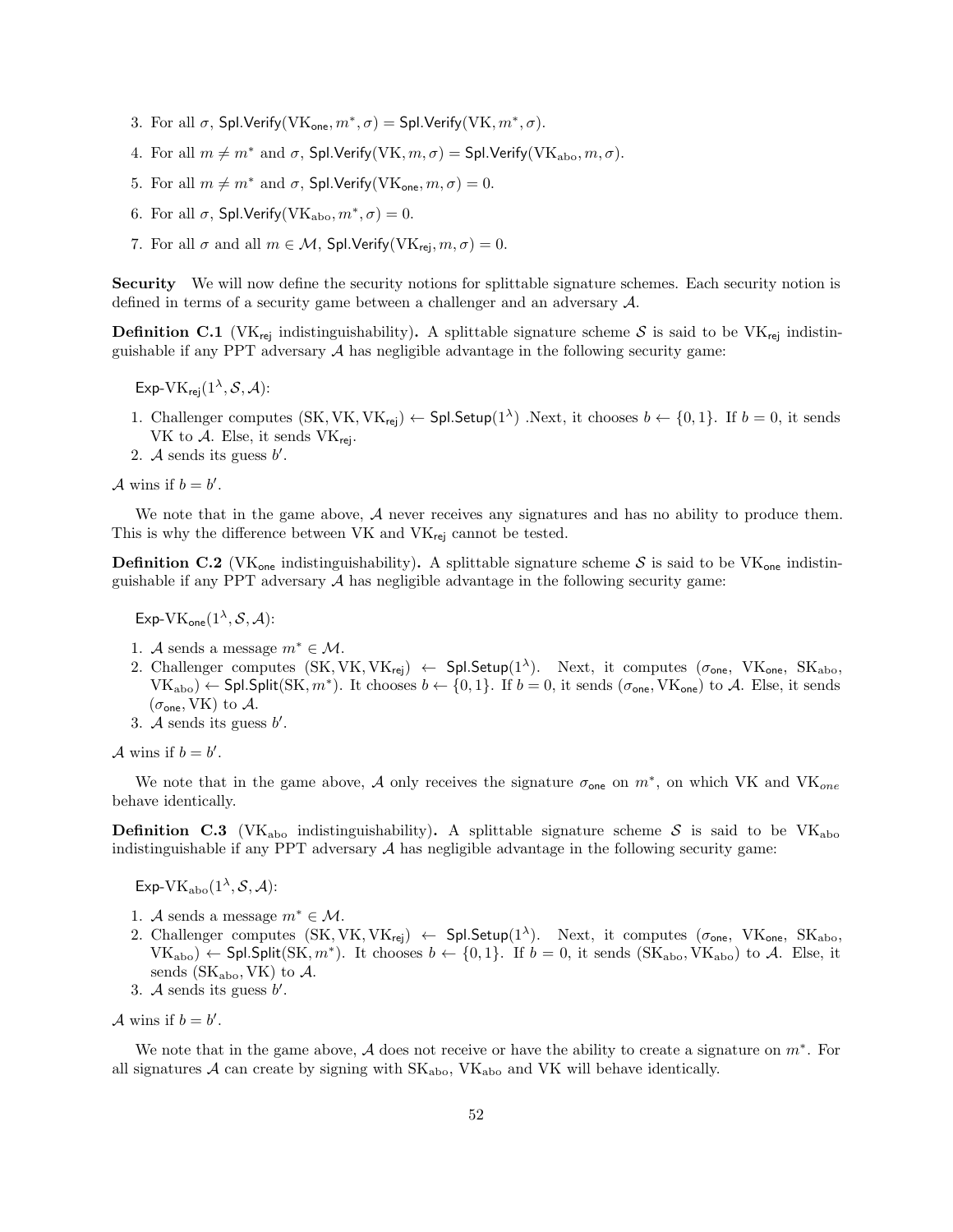<span id="page-52-0"></span>**Definition C.4** (Splitting indistinguishability). A splittable signature scheme  $S$  is said to be splitting indistinguishable if any PPT adversary  $A$  has negligible advantage in the following security game:

 $Exp-Spl(1^{\lambda}, \mathcal{S}, \mathcal{A})$ :

- 1. *A* sends a message  $m^* \in \mathcal{M}$ .
- $2.$  Challenger computes  $(SK, VK, VK_{rej}) \leftarrow Spl{.}Setup(1^{\lambda}), (SK', VK', VK'_{rej}) \leftarrow Spl{.}Setup(1^{\lambda}).$  Next,  $i$ t computes  $(\sigma_{one}, \text{VK}_{one}, \text{ SK}_{\text{abo}}, \text{ VK}_{\text{abo}}) \leftarrow \text{Spl.Split}(\text{SK}, m^*), \ (\sigma'_{one}, \text{VK}'_{one}, \text{ SK}'_{\text{abo}}, \text{ VK}'_{\text{abo}}) \leftarrow \text{L}(\text{CK}, m^*)$  $\mathsf{Split}(\mathsf{SK}', m^*)$ . It chooses  $b \leftarrow \{0, 1\}$ . If  $b = 0$ , it sends  $(\sigma_{\mathsf{one}}^{\bullet}, \mathsf{VK}_{\mathsf{one}}^{\bullet}, \mathsf{SK}_{\mathsf{abo}}^{\bullet}, \mathsf{VK}_{\mathsf{abo}}^{\bullet})$  to *A*. Else, it sends  $(\sigma'_{one}, \text{VK}'_{one}, \text{SK}_{\text{abo}}, \text{VK}_{\text{abo}})$  to *A*.
- 3. *A* sends its guess *b ′* .

*A* wins if  $b = b'$ .

In the game above,  $A$  is either given a system of  $\sigma_{one}$ ,  $VK_{one}$ ,  $SK_{abo}$ ,  $VK_{abo}$  generated together by one call of Spl.Setup or a "split" system of  $(\sigma'_{one}, VK'_{one}, SK_{\text{abo}}, VK_{\text{abo}})$  where the all but one keys are generated separately from the signature and key for the one message *m<sup>∗</sup>* . Since the correctness conditions do not link the behaviors for the all but one keys and the one message values, this split generation is not detectable by testing verification for the  $\sigma_{one}$  that *A* receives or for any signatures that *A* creates honestly by signing with  $SK_{\text{abo}}$ .

## **C.2.2 Positional Accumulators**

A positional accumulator for message space  $\mathcal{M}_{\lambda}$  consists of the following algorithms.

- Acc.Setup( $1^{\lambda}, T$ )  $\rightarrow$  (P, acc<sub>0</sub>, store<sub>0</sub>) The setup algorithm takes as input a security parameter  $\lambda$  in unary and an integer *T* in binary representing the maximum number of values that can stored. It outputs public parameters  $P$ , an initial accumulator value  $acc_0$ , and an initial storage value  $score_0$ .
- Acc.Setup-Enforce-Read $(1^{\lambda}, T, (m_1, \text{INDEX}_1), \ldots, (m_k, \text{INDEX}_k), \text{INDEX}^*) \rightarrow (P, \text{acc}_0, \text{STOP}_0):$  The setup enforce read algorithm takes as input a security parameter  $\lambda$  in unary, an integer *T* in binary representing the maximum number of values that can be stored, and a sequence of symbol, index pairs, where each index is between 0 and *T −*1, and an additional index*<sup>∗</sup>* also between 0 and *T −*1. It outputs public parameters  $P$ , an initial accumulator value  $acc_0$ , and an initial storage value  $score_0$ .
- Acc.Setup-Enforce-Write $(1^{\lambda}, T, (m_1, \text{INDEX}_1), \ldots, (m_k, \text{INDEX}_k)) \rightarrow (P, \text{acc}_0, \text{STOP}_0)$ : The setup enforce write algorithm takes as input a security parameter  $\lambda$  in unary, an integer  $T$  in binary representing the maximum number of values that can be stored, and a sequence of symbol, index pairs, where each index is between 0 and  $T-1$ . It outputs public parameters P, an initial accumulator value  $\text{acc}_0$ , and an initial storage value  $STOP_{0}.$
- Acc*.Prep-Read(P,*  $STORE_{in}$ *, INDEX)*  $\rightarrow$  $(m, \pi)$ *: The prep-read algorithm takes as input the public pa*rameters P, a storage value  $\text{STORE}_{in}$ , and an index between 0 and  $T-1$ . It outputs a symbol *m* (that can be  $\epsilon$ ) and a value  $\pi$ .
- Acc.Prep-Write( $P$ ,  $\text{STORE}_{in}$ ,  $\text{INDEX}$ )  $\rightarrow aux$ : The prep-write algorithm takes as input the public parameters P, a storage value  $\text{STORE}_{in}$ , and an index between 0 and  $T-1$ . It outputs an auxiliary value *aux*.
- Acc.Verify-Read(P, acc<sub>in</sub>,  $m_{read}$ , INDEX,  $\pi$ )  $\rightarrow$  {*True, False*}: The verify-read algorithm takes as input the public parameters P, an accumulator value  $acc<sub>in</sub>$ , a symbol,  $m<sub>read</sub>$ , an index between 0 and  $T-1$ , and a value  $\pi$ . It outputs *True* or *False*.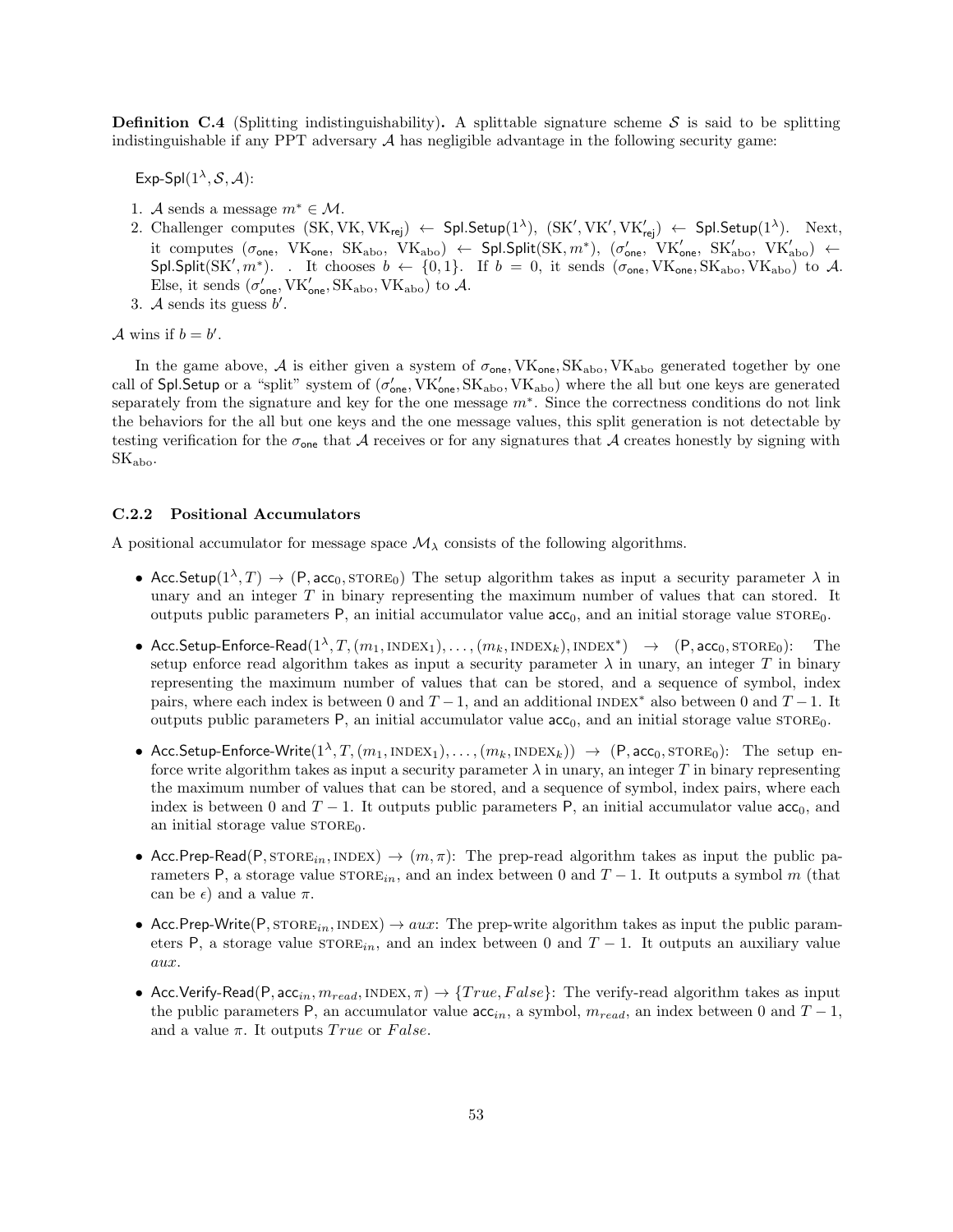- Acc.Write-Store $(P, \text{STORE}_{in}, \text{INDEX}, m) \rightarrow \text{STORE}_{out}$ : The write-store algorithm takes in the public parameters, a storage value store<sub>in</sub>, an index between 0 and  $T-1$ , and a symbol m. It outputs a storage value  $\text{STORE}_{out}$ .
- Update(P,  $acc_{in}$ ,  $m_{write}$ ,  $N$ DEX,  $aux$ )  $\rightarrow$  acc<sub>out</sub> or *Reject*: The update algorithm takes in the public parameters P, an accumulator value  $acc_{in}$ , a symbol  $m_{write}$ , and index between 0 and  $T-1$ , and an auxiliary value aux. It outputs an accumulator value acc*out* or *Reject*.

In general we will think of the Acc*.*Setup algorithm as being randomized and the other algorithms as being deterministic. However, one could consider non-deterministic variants.

**Correctness** We consider any sequence  $(m_1, \text{INDEX}_1), \ldots, (m_k, \text{INDEX}_k)$  of symbols  $m_1, \ldots, m_k$  and indices  $\text{INDEX}_1, \ldots, \text{INDEX}_k$  each between 0 and  $T - 1$ . We fix any  $P, \text{acc}_0, \text{score}_0 \leftarrow \text{Acc}.\text{Setup}(1^{\lambda}, T)$ . For *j* from 1 to *k*, we define  $\text{STORE}_j$  iteratively as  $\text{STORE}_j := \text{Acc.Write-Store}(P, \text{STORE}_{j-1}, \text{INDEX}_j, m_j)$ . We similarly define  $aux_j$  and  $acc_j$  iteratively as  $aux_j := Acc.Prep-Write(P,space_{j-1},INDEX_j)$  and  $acc_j := Update(P, acc_{j-1}, m_j, INDEX_j, aux_j)$ . Note that the algorithms other than Acc. Setup are deterministic, so these definitions fix precise values, not random values (conditioned on the fixed starting values  $P$ ,  $acc_0$ ,  $space_0$ ).

We require the following correctness properties:

- 1. For every INDEX between 0 and  $T 1$ , Acc.Prep-Read(P,  $\text{STORE}_k$ , INDEX) returns  $m_i$ ,  $\pi$ , where *i* is the largest value in [*k*] such that  $\text{INDEX}_i = \text{INDEX}$ . If no such value exists, then  $m_i = \epsilon$ .
- 2. For any INDEX, let  $(m, \pi) \leftarrow$  Acc.Prep-Read(P,  $\text{score}_k$ , INDEX). Then Acc.Verify-Read(P,  $\text{acc}_k$ ,  $m$ , INDEX,  $\pi$ ) = *T rue*.

**Remarks on Efficiency** In our construction, all algorithms will run in time polynomial in their input sizes. More precisely, Acc.Setup will be polynomial in  $\lambda$  and  $log(T)$ . Also, accumulator and  $\pi$  values should have size polynomial in *λ* and log(*T*), so Acc*.*Verify-Read and Update will also run in time polynomial in *λ* and  $log(T)$ . Storage values will have size polynomial in the number of values stored so far. Acc. Write-Store, Acc*.*Prep-Read, and Acc*.*Prep-Write will run in time polynomial in *λ* and *T*.

**Security** Let Acc = (Acc*.*Setup, Acc*.*Setup-Enforce-Read, Acc*.*Setup-Enforce-Write, Acc*.*Prep-Read, Acc*.*Prep-Write, Acc*.*Verify-Read, Acc*.*Write-Store, Update) be a positional accumulator for symbol set *M*. We require Acc to satisfy the following notions of security.

<span id="page-53-0"></span>**Definition C.5** (Indistinguishability of Read Setup)**.** A positional accumulator Acc is said to satisfy indistinguishability of read setup if any PPT adversary  $\mathcal{A}$ 's advantage in the security game  $\mathsf{Exp}\text{-}\mathsf{Setup}\text{-}\mathsf{Acc}(1^\lambda,\mathsf{Acc},\mathcal{A})$ is at most negligible in  $\lambda$ , where Exp-Setup-Acc is defined as follows.

# **Exp-Setup-Acc** $(1^{\lambda},$  **Acc***, A*)

- 1. Adversary chooses a bound  $T \in \Theta(2^{\lambda})$  and sends it to challenger.
- 2. *A* sends *k* messages  $m_1, \ldots, m_k \in \mathcal{M}$  and *k* indices  $INDEX_1, \ldots$ , *indexA<sub>k</sub>*  $\in \{0, \ldots, T-1\}$  to the challenger.
- 3. The challenger chooses a bit *b*. If  $b = 0$ , the challenger outputs  $(P, acc_0, store_0) \leftarrow Acc {}. Setup(1^{\lambda}, T)$ .  $\text{Else, it outputs (P, acc_0, STORE_0) } \leftarrow \text{Acc.Setup-Enforce-Read}(1^{\lambda}, T, (m_1, \text{INDEX}_1), \ldots, (m_k, \text{INDEX}_k)).$
- 4. *A* sends a bit  $b'$ .

*A* wins the security game if  $b = b'$ .

<span id="page-53-1"></span>**Definition C.6** (Indistinguishability of Write Setup)**.** A positional accumulator Acc is said to satisfy indistinguishability of write setup if any  $PPT$  adversary  $A$ 's advantage in the security game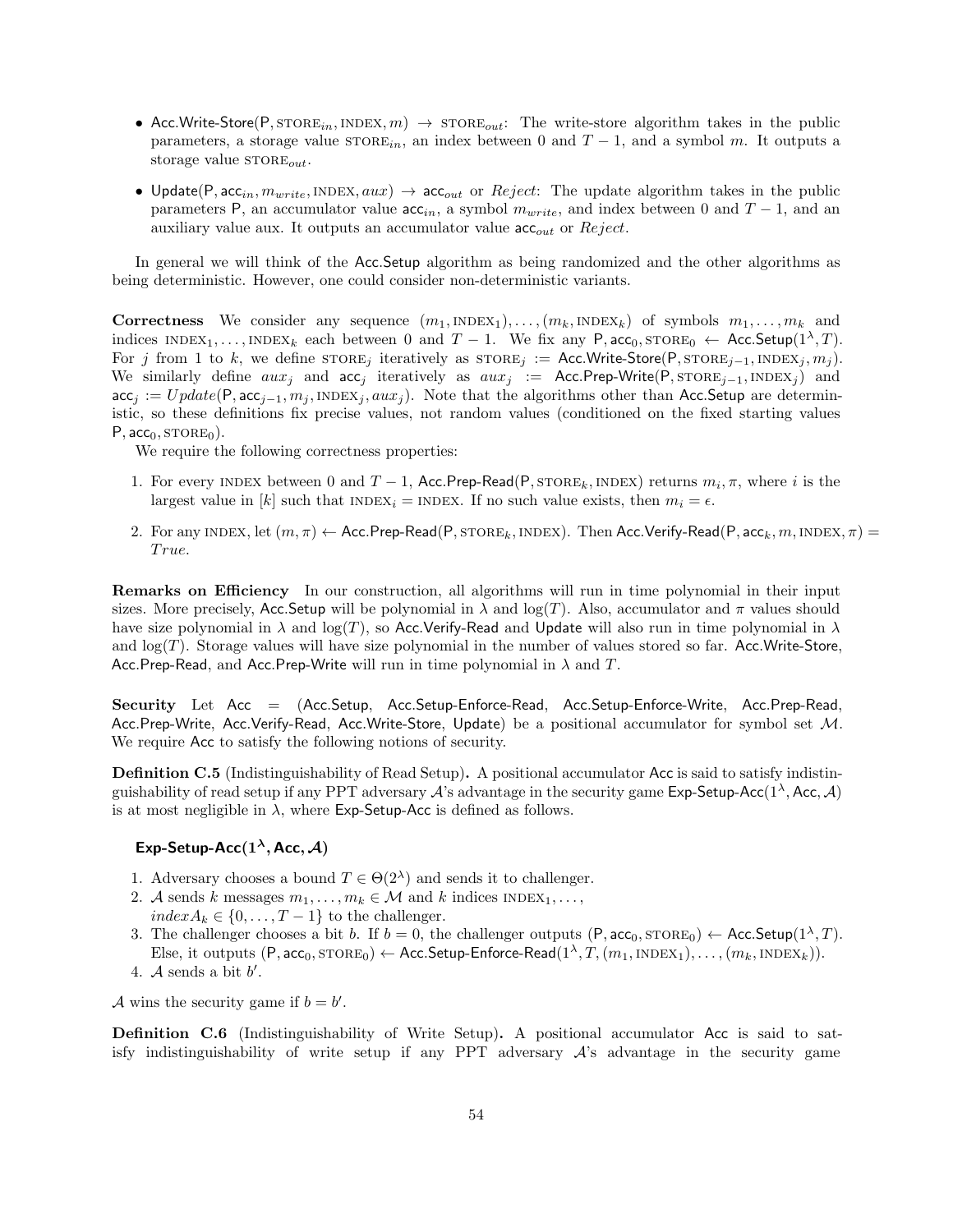Exp-Setup-Acc( $1^{\lambda}$ , Acc, A) is at most negligible in  $\lambda$ , where Exp-Setup-Acc is defined as follows.

**Exp-Setup-Acc** $(1^{\lambda},$ **Acc***, A*)

- 1. Adversary chooses a bound  $T \in \Theta(2^{\lambda})$  and sends it to challenger.
- 2. *A* sends *k* messages  $m_1, \ldots, m_k \in \mathcal{M}$  and *k* indices  $INDEX_1, \ldots$ , *indexA<sub>k</sub>*  $\in \{0, \ldots, T-1\}$  to the challenger.
- 3. The challenger chooses a bit *b*. If  $b = 0$ , the challenger outputs  $(P, acc_0, score_0) \leftarrow Acc {}. Setup(1^{\lambda}, T)$ .  $\text{Else, it outputs (P, acc_0, STORE_0) } \leftarrow \text{Acc.Setup-Enforce-Write}(1^{\lambda}, T, (m_1, \text{INDEX}_1), \ldots, (m_k, \text{INDEX}_k)).$
- 4. *A* sends a bit  $b'$ .

*A* wins the security game if  $b = b'$ .

<span id="page-54-0"></span>**Definition C.7** (Read Enforcing). Consider any  $\lambda \in \mathbb{N}$ ,  $T \in \Theta(2^{\lambda})$ ,  $m_1, \ldots, m_k \in \mathcal{M}$ , INDEX<sub>1</sub>, . . . , INDEX<sub>k</sub>  $\in$ *{*0*, . . . , T* − 1*}* and any INDEX<sup>\*</sup>  $\in$  {0*, . . . , T* − 1*}*.

 $\text{Let } (P, \texttt{acc}_0, \texttt{STOP}_0) \leftarrow \texttt{Acc}.\overline{\texttt{Setup-Entropy}}\text{-}\texttt{Red}(1^\lambda, T, (m_1, \texttt{INDEX}_1), \dots, (m_k, \texttt{INDEX}_k), \texttt{INDEX}^*).$  For *j* from 1 to k, we define  $\text{STORE}_j$  iteratively as  $\text{STORE}_j := \text{Acc}.$  Write-Store(P,  $\text{STORE}_{j-1}, \text{INDEX}_j, m_j$ ). We similarly define  $aux_j$  and  $acc_j$  iteratively as  $aux_j := Acc$ .Prep-Write(P,  $STORE_{j-1}$ ,  $INDEX_j$ ) and  $acc_j :=$ *U pdate*(P, acc*<sup>j</sup>−*<sup>1</sup>, *m<sup>j</sup>* , index*<sup>j</sup>* , *aux<sup>j</sup>* ). Acc is said to be *read enforcing* if Acc*.*Verify-Read(P, acc*k*, *m*, index*<sup>∗</sup>* ,  $\pi$ ) = *True*, then either INDEX<sup>\*</sup>  $\notin$  {INDEX<sub>1</sub>, ..., INDEX<sub>k</sub>} and  $m = \epsilon$ , or  $m = m_i$  for the largest  $i \in [k]$  such that  $INDEX_i = IDEX^*$ . Note that this is an information-theoretic property: we are requiring that for all other symobls *m*, values of *π* that would cause Acc*.*Verify-Read to output *T rue* at index*<sup>∗</sup>* do no exist.

<span id="page-54-1"></span>**Definition C.8** (Write Enforcing). Consider any  $\lambda \in \mathbb{N}$ ,  $T \in \Theta(2^{\lambda})$ ,  $m_1, \ldots, m_k \in \mathcal{M}$ , INDEX<sub>1</sub>, . . . , INDEX<sub>k</sub>  $\in$  $\{0,\ldots,T-1\}$ . Let  $(P,\texttt{acc}_0,\texttt{STOP}) \leftarrow \texttt{Acc}$ . Setup-Enforce-Write $(1^{\lambda},T,(m_1,\texttt{INDEX}_1),\ldots,(m_k,\texttt{INDEX}_k)).$ For *j* from 1 to *k*, we define  $\text{STORE}_j$  iteratively as  $\text{STORE}_j := \text{Acc.Write-Store}(P, \text{STORE}_{j-1}, \text{INDEX}_j, m_j)$ . We similarly define  $aux_j$  and  $acc_j$  iteratively as  $aux_j := Acc$ .Prep-Write(P,  $score_{j-1}$ ,  $INDEX_j$ ) and  $acc_j :=$  $Update(P, acc_{i-1}, m_i, \text{INDEX}_i, aux_i)$ . Acc is said to be *write enforcing* if  $Update(P, acc_{k-1}, m_k, \text{INDEX}_k, aux)$  $\mathsf{acc}_{out} \neq \mathsf{Reject}$ , for any *aux*, then  $\mathsf{acc}_{out} = \mathsf{acc}_k$ . Note that this is an information-theoretic property: we are requiring that an *aux* value producing an accumulated value other than acc*<sup>k</sup>* or *Reject* does not exist.

#### **C.2.3 Iterators**

In this section, we define the notion of *cryptographic iterators*. A cryptographic iterator essentially consists of a small state that is updated in an iterative fashion as messages are received. An update to apply a new message given current state is performed via some public parameters.

Since states will remain relatively small regardless of the number of messages that have been iteratively applied, there will in general be many sequences of messages that can lead to the same state. However, our security requirement will capture that the normal public parameters are computationally indistinguishable from specially constructed "enforcing" parameters that ensure that a particular *single* state can be only be obtained as an output as an update to precisely one other state, message pair. Note that this enforcement is a very localized property to a particular state, and hence can be achieved information-theoretically when we fix ahead of time where exactly we want this enforcement to be.

**Syntax** Let  $\ell$  be any polynomial. An iterator *I* with message space  $\mathcal{M}_{\lambda} = \{0,1\}^{\ell(\lambda)}$  and state space  $\mathcal{S}_{\lambda}$ consists of three algorithms - Itr*.*Setup, Itr*.*Setup-Enforce and Itr*.*Iterate defined below.

- Itr.Setup( $1^{\lambda}, T$ ) The setup algorithm takes as input the security parameter  $\lambda$  (in unary), and an integer bound *T* (in binary) on the number of iterations. It outputs public parameters P and an initial state  $v_0 \in \mathcal{S}_\lambda$ .
- Itr.Setup-Enforce( $1^{\lambda}$ ,  $T$ ,  $m = (m_1, \ldots, m_k)$ ) The enforced setup algorithm takes as input the security parameter  $\lambda$  (in unary), an integer bound *T* (in binary) and *k* messages  $(m_1, \ldots, m_k)$ , where each  $m_i \in \{0,1\}^{\ell(\lambda)}$  and *k* is some polynomial in  $\lambda$ . It outputs public parameters P and a state  $v_0 \in S$ .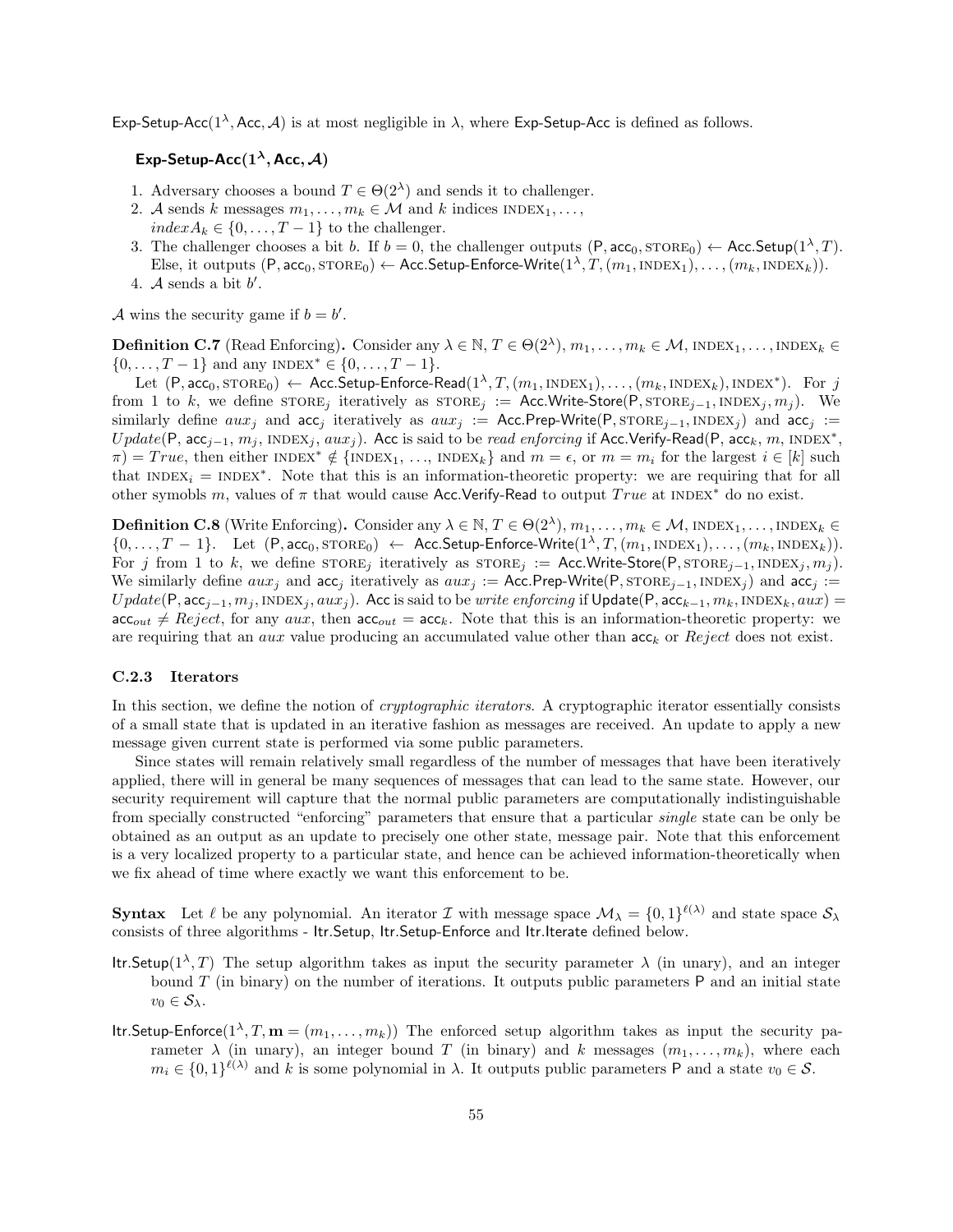Itr.Iterate(P,  $v_{\text{in}}$ , m) The iterate algorithm takes as input the public parameters P, a state  $v_{\text{in}}$ , and a message  $m \in \{0,1\}^{\ell(\lambda)}$ . It outputs a state  $v_{\text{out}} \in \mathcal{S}_{\lambda}$ .

For simplicity of notation, we will drop the dependence of  $\ell$  on  $\lambda$ . Also, for any integer  $k \leq T$ , we will use the notation ltr.lterate  $^k(P,v_0,(m_1,\ldots,m_k))$  to denote ltr.lterate  $(P,v_{k-1},m_k),$  where *v*<sub>*j*</sub> = **ltr.lterate**( $P, v_{j-1}, m_j$ ) for all  $1 ≤ j ≤ k − 1$ .

**Security** Let  $\mathcal{I} = (\textsf{Itr.Setup}, \textsf{Itr.Setup-Enforce}, \textsf{Itr.lterate})$  be an interator with message space  $\{0,1\}^{\ell}$  and state space  $S_\lambda$ . We require the following notions of security.

<span id="page-55-0"></span>**Definition C.9** (Indistinguishability of Setup). An iterator  $\mathcal I$  is said to satisfy indistinguishability of Setup phase if any PPT adversary  $\mathcal{A}$ 's advantage in the security game  $Exp\text{-}Setup\text{-}Itr(1^{\lambda}, \mathcal{I}, \mathcal{A})$  at most is negligible in  $\lambda$ , where Exp-Setup-Itr is defined as follows.

**Exp-Setup-Itr** $(1^{\lambda}, \mathcal{I}, \mathcal{A})$ 

- 1. The adversary *A* chooses a bound  $T \in \Theta(2^{\lambda})$  and sends it to challenger.
- 2. *A* sends *k* messages  $m_1, \ldots, m_k \in \{0, 1\}^{\ell}$  to the challenger.
- 3. The challenger chooses a bit *b*. If  $b = 0$ , the challenger outputs  $(P, v_0) \leftarrow \text{Itr}\text{.Setup}(1^{\lambda}, T)$ . Else, it  $\text{outputs } (P, v_0) \leftarrow \text{Itr}.\text{Setup-Enforce}(1^\lambda, T, 1^k, \mathbf{m} = (m_1, \ldots, m_k)).$
- 4. *A* sends a bit  $b'$ .

*A* wins the security game if  $b = b'$ .

<span id="page-55-1"></span>**Definition C.10** (Enforcing). Consider any  $\lambda \in \mathbb{N}$ ,  $T \in \Theta(2^{\lambda})$ ,  $k < T$  and  $m_1, \ldots, m_k \in \{0, 1\}^{\ell}$ . Let  $(P, v_0) \leftarrow$  Itr.Setup-Enforce $(1^{\lambda}, T, m = (m_1, \ldots, m_k))$  and  $v_j =$  Itr.Iterate<sup>j</sup> $(P, v_0, (m_1, \ldots, m_j))$  for all  $1 \leq j \leq$  $k$ . Then,  $\mathcal{I} =$  (Itr.Setup, Itr.Setup-Enforce, Itr.Iterate) is said to be *enforcing* if

$$
v_k = \text{Itr.} \text{Iterate}(P, v', m') \implies (v', m') = (v_{k-1}, m_k).
$$

Note that this is an information-theoretic property.

# <span id="page-55-2"></span>**D Proof of Simulation Security for Succinct Partial Randomized Encodings**

**Proof of Theorem [8.1](#page-40-0) <b>:** We will prove this theorem via a sequence of hybrid experiments. First, let us consider the top-level hybrid experiments.

 $Hyb_0$  This hybrid corresponds to the real world security experiment. The challenger honestly chooses  $(H_{\text{aux}}, h_{\text{aux}}) \leftarrow$  Preprocess $(1^{\lambda}, x_2)$ , computes Enc  $\leftarrow$  Encode $(1^{\lambda}, M, T, x, (H_{\text{aux}}, h_{\text{aux}}))$ . It sends Enc to *A* and *A* outputs its view *α*.

 $\text{Hyb}_1$  Let  $t^* = \min(T, \text{Time}(M, (x, x_2)))$  and  $b^* = \text{TM}(M, (x, x_2), T)$ . In this hybrid, the challenger outputs an obfuscation of Prog-1 $\{t^*, K_A, K_E, b^*\}^{17}$  $\{t^*, K_A, K_E, b^*\}^{17}$  $\{t^*, K_A, K_E, b^*\}^{17}$  (defined in Figure 17) as part of the encoding. This program is similar to Prog, however, for input  $t > t^*$ , it outputs  $\bot$ . At  $t = t^*$ , it outputs  $b^*$ .

Next, we define a sequence of hybrids  $Hyb_{2,i}$  and  $Hyb'_{2,i}$ , where  $1 \leq i \leq t^*$ . Let erase be a symbol not present in  $\Sigma_{\text{tape}}$ .

 $Hyb_{2,i}$  In this hybrid, the challenger outputs an obfuscation of Prog-2-*i* $\{i, t^*, K_E, K_A, b^*\}$  as part of the encoding. Prog-2-*i* also rejects on input  $t > t^*$ , and outputs  $b^*$  on  $t^*$  if the signature is the correct one. For  $t < i$ , its input output behavior is similar to that of Prog. However, for  $i \leq t < t^*$ , on receiving a valid signature, it simply outputs encryptions of erase as the encryption of the state and symbol. It accumulates and iterates accordingly.

<span id="page-55-3"></span><sup>17</sup>Note that this program has other constants hardwired, which are dropped for simplicity of notations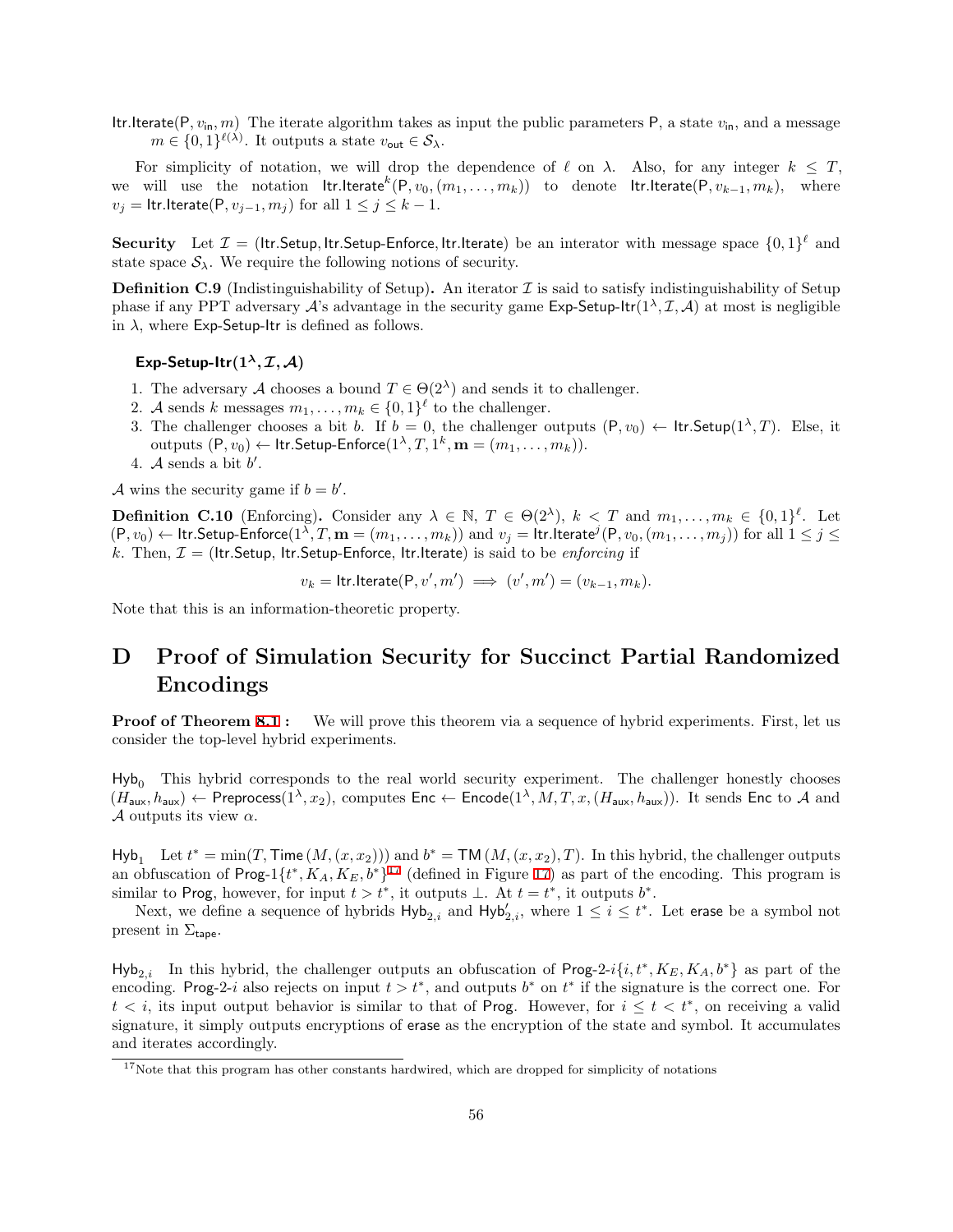#### Prog-1

<span id="page-56-0"></span>**Constants**: Turing machine  $M = \langle Q, \Sigma_{\text{tape}}, \delta, q_0, q_{\text{acc}}, q_{\text{rej}}, \text{tmf}_1, \text{tmf}_2 \rangle$ , time bound *T*, Public parameters for accumulator P<sub>Acc</sub>, Public parameters for Iterator P<sub>Itr</sub>, Puncturable PRF keys  $K_E, K_A \in \mathcal{K}$ , SSB Hash function  $H_{\text{aux}}$  and hash value  $h_{\text{aux}}$ ,  $b^*$ ,  $t^*$ .

**Input:** Time  $t \in [T]$ , encrypted symbol and last-write time ( $ct_{sym,in}, \ell-w$ ), auxiliary tape symbol sym<sub>aux</sub>, encrypted state  $ct_{st,in}$ , accumulator value  $w_{in} \in \{0,1\}^{\ell_{Acc}}$ , Iterator value  $v_{in}$ , signature  $\sigma_{in}$ , accumulator proof  $\pi$ , SSB proof  $\pi_{\text{aux}}$ , auxiliary value sym<sub>aux</sub>.

- 1. Let  $pos_{\text{in}} = \text{tmf}_{\text{wk}}(t-1)$ ,  $pos_{\text{aux}} = \text{tmf}_{\text{aux}}(t-1)$  and  $pos_{\text{out}} = \text{tmf}_{\text{wk}}(t)$ .
- 2. If *t > t<sup>∗</sup>* , output *⊥*.
- 3. **Verifications**
	- (a) If Acc.Verify-Read( $P_{Acc}, w_{in}$ , (ct<sub>sym,in</sub>,  $\ell$ -w),  $pos_{in}, \pi$ ) = 0 or  $\ell$ -w  $\geq t$ , output  $\bot$ .
	- (b) If SSB.Verify( $H_{\text{aux}}, h_{\text{aux}},$  pos<sub>aux</sub>, sym<sub>aux</sub>,  $\pi_{\text{aux}}$ ) = 0, output  $\perp$ .
	- (c) Let  $F(K_A, t-1) = r_{S,A}$ . Compute  $(SK_A, VK_A, VK_{A, \text{rej}}) = \text{Spl}.\text{Setup}(1^{\lambda}; r_{S,A}).$
	- (d) Let  $m_{\text{in}} = (v_{\text{in}}, \text{ct}_{\text{st},\text{in}}, w_{\text{in}}, \text{pos}_{\text{in}})$ . If Spl.Verify(VK<sub>A</sub>,  $m_{\text{in}}, \sigma_{\text{in}}) = 0$  output  $\perp$ .
- 4. **Computing next state and symbol (encrypted)**
	- (a) If  $t = t^*$ , output  $b^*$ .
	- (b) Let  $(r_{\ell-w,1}, r_{\ell-w,2}, r_{\ell-w,3})$  =  $F(K_E, \ell-w)$ , sk $_{\ell-w}$  = SKE.Setup( $1^{\lambda}; r_{\ell-w,1}$ ), sym = SKE*.*Dec(sk*<sup>ℓ</sup>*-w*,* ctsym*,*in).
	- (c) Let  $(r_{t-1,1}, r_{t-1,2}, r_{t-1,3}) = F(K_E, t-1)$ ,  $\mathsf{sk}_{\mathsf{st}} = \mathsf{SKE}.\mathsf{Setup}(1^{\lambda}, r_{t-1,1}), \, \mathsf{st} = \mathsf{SKE}.\mathsf{Dec}(\mathsf{sk}_{\mathsf{st}}, \mathsf{ct}_{\mathsf{st},\text{in}}).$
	- (d) Let  $(\mathsf{st}', \mathsf{sym}', \beta) = \delta(\mathsf{st}, \mathsf{sym}, \mathsf{sym}_{\mathsf{aux}}).$
	- (e) If  $st_{\text{out}} = q_{\text{rej}}$  output 0. Else if  $st_{\text{out}} = q_{\text{acc}}$  output 1.
	- (f) Compute  $(r_{t,1}, r_{t,2}, r_{t,3}) = F(K_E, t)$ , sk' = SKE.Setup $(1^{\lambda}; r'_{t,1})$ , ct<sub>sym, out</sub> = SKE.Enc(sk', sym';  $r_{t,2}$ ) and  $ct_{st,out} = SKE.Enc(sk', st'; r_{t,3}).$
- 5. **Update accumulator, iterator and compute new signature**
	- (a) Compute *w*out = Acc*.*Update(PAcc*, w*in*,*(ctsym*,*out*, t*)*,* posin*,* acc-aux). If *w*out = *Reject*, output *⊥*.
	- (b) Compute  $v_{\text{out}} = \text{Itr.lterate}(P_{\text{Itr}}, v_{\text{in}}, (ct_{\text{st},\text{in}}, w_{\text{in}}, pos_{\text{in}})).$
	- (c) Let  $F(K_A, t) = r'_{S, A}$ . Compute  $(SK'_A, VK'_A, VK'_{A, rej}) \leftarrow$  Spl. Setup $(1^{\lambda}; r'_{S, A})$ .
	- (d) Let  $m_{\text{out}} = (v_{\text{out}}, \text{ct}_{\text{st},\text{out}}, w_{\text{out}}, \text{pos}_{\text{out}})$  and  $\sigma_{\text{out}} = \text{Spl}.\text{Sign}(\text{SK}'_A, m_{\text{out}})$ .
- 6. Output  $\mathsf{pos}_{\mathrm{in}}, \mathsf{ct}_{\mathsf{sym},\mathrm{out}}, \mathsf{ct}_{\mathsf{st},\mathrm{out}}, w_{\mathrm{out}}, v_{\mathrm{out}}, \sigma_{\mathrm{out}}.$

Figure 17: Prog-1

Hyb*′* <sup>2</sup>*,i* In this hybrid, the challenger runs *M* for *i −* 1 steps and computes the state st*<sup>∗</sup>* and symbol sym*<sup>∗</sup>* written at  $(i-1)^{th}$  step. Next, it computes  $(r_{i-1,1}, r_{i-1,2}, r_{i-1,3}) = F(K_E, i-1)$ , sk = SKE.Setup $(1^{\lambda}; r_{i-1,1}),$  $ct_1 = \text{SKE}$ .Enc(sk, sym<sup>\*</sup>;  $r_{i-1,2}$ ) and  $ct_2 = \text{SKE}$ .Enc(sk, st<sup>\*</sup>;  $r_{i-1,3}$ ). It then computes the obfuscation of  $W_i =$ Prog<sup>'</sup>-2-*i*{*i*,  $t^*$ ,  $K_E$ ,  $K_A$ , ct<sub>1</sub>, ct<sub>2</sub>,  $b^*$ } (defined in Figure [19](#page-58-0)), which has the ciphertexts  $ct_1$  and  $ct_2$  hardwired. On input corresponding to step  $i - 1$ ,  $W_i$  checks if the signature is valid, and if so, it outputs  $ct_1$  and  $ct_2$ without decrypting.

 $Hyb<sub>3</sub>$  This corresponds to the ideal world. Note that the obfuscated program in the hybrid experiment  $Hyb_{2,1}$  corresponds to the ideal world. The challenger, in this experiment, only requires  $|M|$ , tmf, tmf<sub>aux</sub>,  $H_{\text{aux}}$ ,  $h_{\text{aux}} = H_{\text{aux}}(x_2)$ ,  $t^*$  and res to compute Prog- $(1, a)$ , and all these are given as inputs to the simulator.

Analysis Let  $Adv_{\mathcal{A}}^x$  denote the advantage of adversary  $\mathcal{A}$  in hybrid  $Hyb_x$ , and  $Adv_{\mathcal{A}}^{'x}$  the advantage of  $\mathcal{A}$ in  $H$ yb $'_{x}$ .

<span id="page-56-1"></span>**Lemma D.1.** Assuming  $i\mathcal{O}$  is a secure indistinguishability obfuscator, F is a selectively secure puncturable PRF, Itr is an iterator satisfying Definitions [C.9](#page-55-0) and [C.10,](#page-55-1) Acc is an accumulator satisfying Definitions [C.5,](#page-53-0)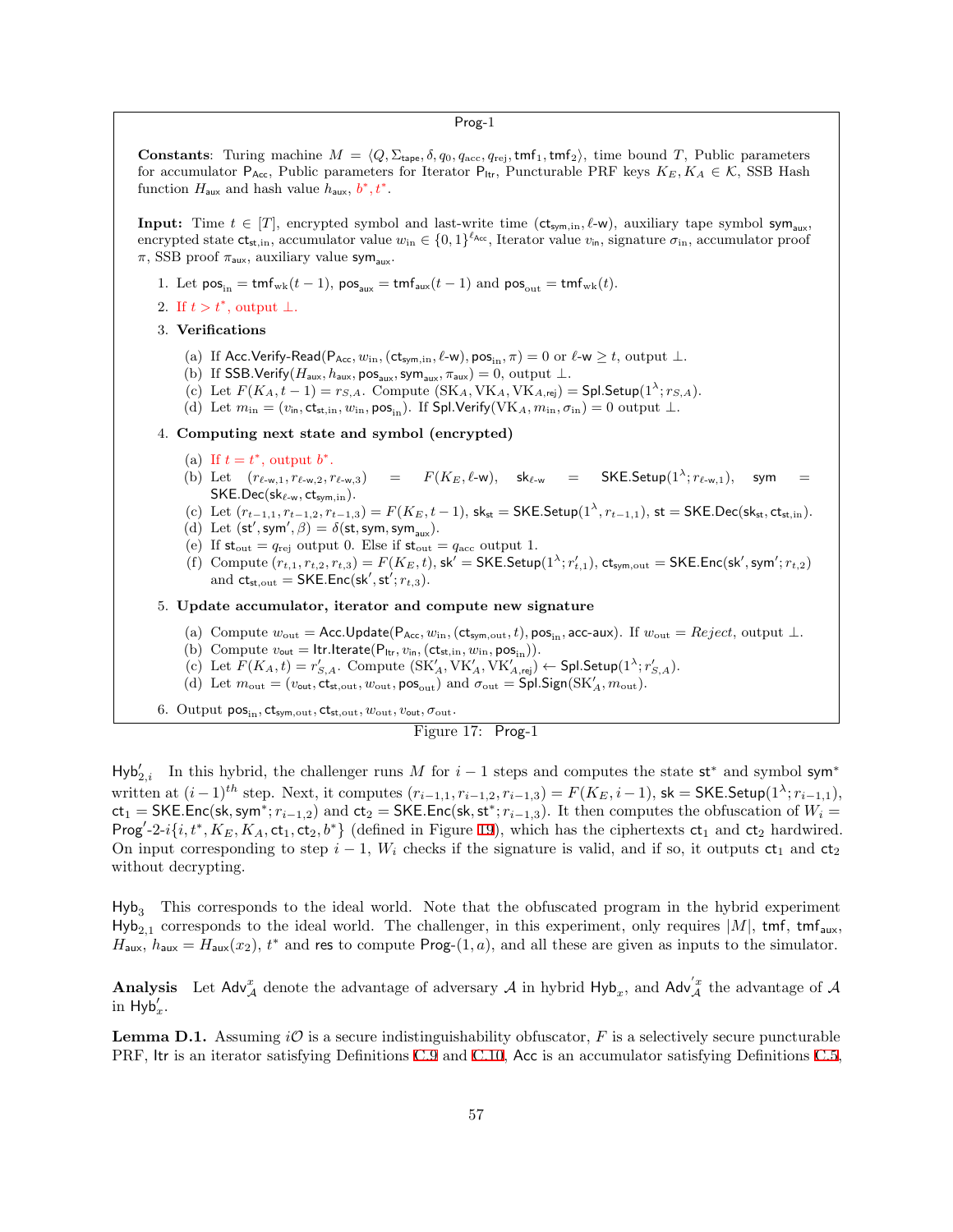#### Prog-2-*i*

**Constants:** Index *i*, Turing machine  $M = \langle Q, \Sigma_{\text{tape}}, \delta, q_0, q_{\text{acc}}, q_{\text{rej}}, \text{tmf}_1, \text{tmf}_2 \rangle$ , time bound *T*, Public parameters for accumulator  $P_{Acc}$ , Public parameters for Iterator  $P_{ltr}$ , Puncturable PRF keys  $K_E, K_A \in \mathcal{K}$ , SSB Hash function  $H_{\text{aux}}$  and hash value  $h_{\text{aux}}$ ,  $b^*$ ,  $t^*$ .

**Input:** Time  $t \in [T]$ , encrypted symbol and last-write time ( $ct_{sym,in}, \ell-w$ ), auxiliary tape symbol sym<sub>aux</sub>, encrypted state  $ct_{st,in}$ , accumulator value  $w_{in} \in \{0,1\}^{\ell_{Acc}}$ , Iterator value  $v_{in}$ , signature  $\sigma_{in}$ , accumulator proof  $\pi$ , SSB proof  $\pi_{\text{aux}}$ , auxiliary value sym<sub>aux</sub>.

- 1. Let  $pos_{\text{in}} = \text{tmf}_{\text{wk}}(t-1)$ ,  $pos_{\text{aux}} = \text{tmf}_{\text{aux}}(t-1)$  and  $pos_{\text{out}} = \text{tmf}_{\text{wk}}(t)$ .
- 2. If *t > t<sup>∗</sup>* , output *⊥*.
- 3. **Verifications**
	- (a) If Acc.Verify-Read( $P_{Acc}, w_{in}$ , (ct<sub>sym,in</sub>,  $\ell$ -w),  $pos_{in}, \pi$ ) = 0 or  $\ell$ -w  $\geq t$ , output  $\bot$ .
	- (b) If SSB.Verify( $H_{\text{aux}}, h_{\text{aux}},$  pos<sub>aux</sub>, sym<sub>aux</sub>,  $\pi_{\text{aux}}$ ) = 0, output  $\perp$ .
	- (c) Let  $F(K_A, t-1) = r_{S,A}$ . Compute  $(SK_A, VK_A, VK_{A, \text{rej}}) = \text{Spl}.\text{Setup}(1^{\lambda}; r_{S,A}).$
	- (d) Let  $m_{\text{in}} = (v_{\text{in}}, \text{ct}_{\text{st},\text{in}}, w_{\text{in}}, \text{pos}_{\text{in}})$ . If Spl.Verify $(\text{VK}_A, m_{\text{in}}, \sigma_{\text{in}}) = 0$  output  $\bot$ .

### 4. **Computing next state and symbol (encrypted)**

- (a) If  $t = t^*$ , output  $b^*$ .
- (b) If  $i \le t \lt t^*$ , compute  $(r_{t,1}, r_{t,2}, r_{t,3}) = F(K_E, t)$ , sk' = SKE.Setup $(1^{\lambda}; r'_{t,1})$ , ct<sub>sym,out</sub> = SKE.Enc(sk', erase;  $r_{t,2}$ ) and  $ct_{st,out}$  = SKE.Enc(sk', erase;  $r_{t,3}$ ). Else do the following:
	- i. Let  $(r_{\ell-w,1}, r_{\ell-w,2}, r_{\ell-w,3}) = F(K_E, \ell-w), \text{ sk}_{\ell-w} = \text{SKE}.\text{Setup}(1^{\lambda}; r_{\ell-w,1}), \text{ sym} =$ SKE*.*Dec(sk*<sup>ℓ</sup>*-w*,* ctsym*,*in).
	- ii. Let  $(r_{t-1,1}, r_{t-1,2}, r_{t-1,3}) = F(K_E, t-1)$ ,  $sk_{st} = SKE. Setup(1^{\lambda}, r_{t-1,1})$ , st =  $SKE.Dec(s_{kst}, ct_{st,in}).$
	- iii. Let  $(\mathsf{st}', \mathsf{sym}', \beta) = \delta(\mathsf{st}, \mathsf{sym}, \mathsf{sym}_{\mathsf{aux}}).$
	- iv. If  $st_{\text{out}} = q_{\text{rej}}$  output 0. Else if  $st_{\text{out}} = q_{\text{acc}}$  output 1.
		- v. Compute  $(r_{t,1}, r_{t,2}, r_{t,3})$  =  $F(K_E, t)$ , sk<sup>'</sup> = SKE.Setup $(1^{\lambda}; r'_{t,1})$ , ct<sub>sym,out</sub> = SKE.Enc(sk', sym';  $r_{t,2}$ ) and  $ct_{st,out}$  = SKE.Enc(sk', st';  $r_{t,3}$ ).

#### 5. **Update accumulator, iterator and compute new signature**

- (a) Compute  $w_{\text{out}} = \text{Acc}.\text{Update}(P_{\text{Acc}}, w_{\text{in}}, (ct_{\text{sym,out}}, t), \text{pos}_{\text{in}}, \text{acc-aux}).$  If  $w_{\text{out}} = Reject$ , output  $\perp$ .
- (b) Compute  $v_{\text{out}} = \text{ltr.lterate}(P_{\text{ltr}}, v_{\text{in}}, (\text{ct}_{\text{st,in}}, w_{\text{in}}, \text{pos}_{\text{in}})).$
- (c) Let  $F(K_A, t) = r'_{S, A}$ . Compute  $(SK'_A, VK'_A, VK'_{A, rej}) \leftarrow$  Spl. Setup $(1^{\lambda}; r'_{S, A})$ .
- (d) Let  $m_{\text{out}} = (v_{\text{out}}, \text{ct}_{\text{st},\text{out}}, w_{\text{out}}, \text{pos}_{\text{out}})$  and  $\sigma_{\text{out}} = \text{Spl}.\text{Sign}(\text{SK}'_A, m_{\text{out}})$ .
- 6. Output posin*,* ctsym*,*out*,* ctst*,*out*, w*out*, v*out*, σ*out.

Figure 18: 
$$
Prog-2-i
$$

[C.6,](#page-53-1) [C.7](#page-54-0) and [C.8,](#page-54-1) *S* is a splittable signature scheme satisfying security Definitions [C.1](#page-51-0), [C.2](#page-51-1), [C.3](#page-51-2) and [C.4](#page-52-0) and SSB is a somewhere statistically binding scheme satisfying Definition [B.1](#page-48-0), for any PPT adversary *A*,  $\mathsf{Adv}_{\mathcal{A}}^0 - \mathsf{Adv}_{\mathcal{A}}^1 \le \mathrm{negl}(\lambda).$ 

The proof of this lemma is contained in Section [D.1](#page-59-0).

**Claim D.1.** Assuming *iO* is a secure indistinguishability obfuscator, for any adversary *A*,  $Adv_{\mathcal{A}}^{1}$  −  $Adv_{\mathcal{A}}^{2,t^*}$  ≤  $\operatorname{negl}(\lambda)$ .

*Proof.* We note that the programs Prog-1 and Prog-2- $t^*$  are functionally identical.

<span id="page-57-0"></span>**Lemma D.2.** Assuming  $i\mathcal{O}$  is a secure indistinguishability obfuscator, F is a selectively secure puncturable PRF, Itr is an iterator satisfying Definitions [C.9](#page-55-0) and [C.10,](#page-55-1) Acc is an accumulator satisfying Definitions [C.5,](#page-53-0) [C.6,](#page-53-1) [C.7](#page-54-0) and [C.8,](#page-54-1) *S* is a splittable signature scheme satisfying security Definitions [C.1](#page-51-0), [C.2,](#page-51-1) [C.3](#page-51-2) and [C.4,](#page-52-0)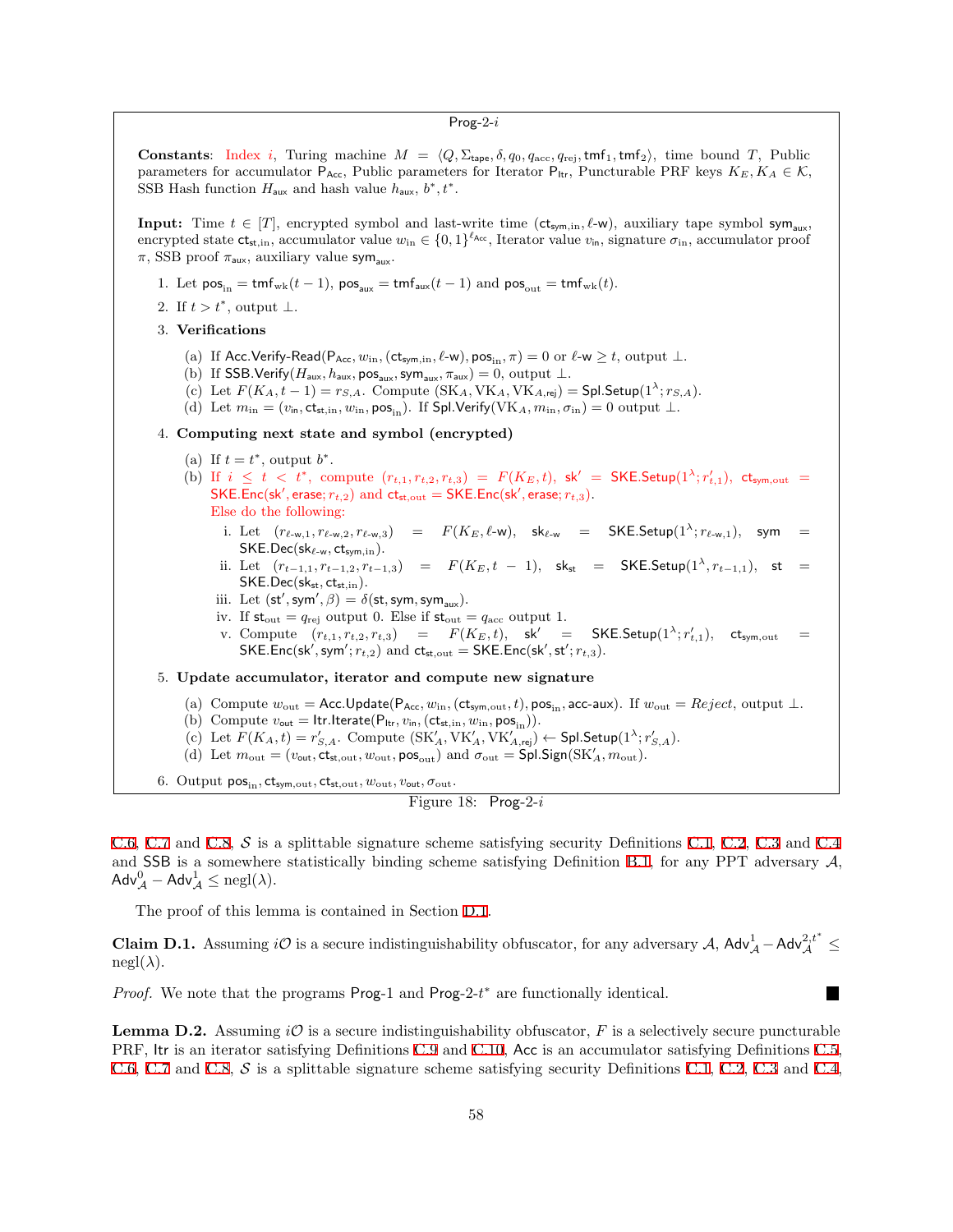Prog*′* -2-*i*

<span id="page-58-0"></span>**Constants**: Index *i*, Turing machine  $M = \langle Q, \Sigma_{\text{tape}}, \delta, q_0, q_{\text{acc}}, q_{\text{rej}}, \text{tmf}_1, \text{tmf}_2 \rangle$ , time bound *T*, Public parameters for accumulator  $P_{Acc}$ , Public parameters for Iterator  $P_{ltr}$ , Puncturable PRF keys  $K_E, K_A \in \mathcal{K}$ , SSB Hash function  $H_{\text{aux}}$  and hash value  $h_{\text{aux}}$ ,  $b^*$ ,  $t^*$ ,  $ct_1$ ,  $ct_2$ .

**Input:** Time  $t \in [T]$ , encrypted symbol and last-write time ( $ct_{sym,in}, \ell-w$ ), auxiliary tape symbol  $sym_{aux}$ , encrypted state  $ct_{st,in}$ , accumulator value  $w_{in} \in \{0,1\}^{\ell_{Acc}}$ , Iterator value  $v_{in}$ , signature  $\sigma_{in}$ , accumulator proof  $\pi$ , SSB proof  $\pi_{\text{aux}}$ , auxiliary value sym<sub>aux</sub>.

- 1. Let  $pos_{\text{in}} = \text{tmf}_{\text{wk}}(t-1)$ ,  $pos_{\text{aux}} = \text{tmf}_{\text{aux}}(t-1)$  and  $pos_{\text{out}} = \text{tmf}_{\text{wk}}(t)$ .
- 2. If *t > t<sup>∗</sup>* , output *⊥*.
- 3. **Verifications**
	- (a) If Acc.Verify-Read( $P_{Acc}, w_{in}$ , ( $ct_{sym,in}, \ell-w$ ),  $pos_{in}, \pi) = 0$  or  $\ell-w \geq t$ , output  $\bot$ .
	- (b) If SSB.Verify $(H_{\text{aux}}, h_{\text{aux}}, \text{pos}_{\text{aux}}, \text{sym}_{\text{aux}}, \pi_{\text{aux}}) = 0$ , output ⊥.
	- (c) Let  $F(K_A, t-1) = r_{S,A}$ . Compute  $(SK_A, VK_A, VK_{A, \text{rej}}) = \text{Spl}.\text{Setup}(1^{\lambda}; r_{S,A}).$
	- (d) Let  $m_{\text{in}} = (v_{\text{in}}, \text{ct}_{\text{st},\text{in}}, w_{\text{in}}, \text{pos}_{\text{in}})$ . If Spl.Verify(VK<sub>A</sub>,  $m_{\text{in}}, \sigma_{\text{in}}) = 0$  output  $\perp$ .

## 4. **Computing next state and symbol (encrypted)**

- (a) If  $t = t^*$ , output  $b^*$ .
- (b) If  $i \le t \lt t^*$ , compute  $(r_{t,1}, r_{t,2}, r_{t,3}) = F(K_E, t)$ , sk' = SKE.Setup $(1^{\lambda}; r'_{t,1})$ , ct<sub>sym,out</sub> = SKE.Enc(sk', erase;  $r_{t,2}$ ) and  $ct_{st,out}$  = SKE.Enc(sk', erase;  $r_{t,3}$ ). Else if  $t = i - 1$ , set  $ct_{sym,out} = ct_1$  and  $ct_{st,out} = ct_2$ . Else do the following:
	- i. Let  $(r_{\ell-w,1}, r_{\ell-w,2}, r_{\ell-w,3}) = F(K_E, \ell-w), \text{ sk}_{\ell-w} = \text{SKE}.\text{Setup}(1^{\lambda}; r_{\ell-w,1}), \text{ sym} =$ SKE*.*Dec(sk*<sup>ℓ</sup>*-w*,* ctsym*,*in).
	- ii. Let  $(r_{t-1,1}, r_{t-1,2}, r_{t-1,3}) = F(K_E, t-1)$ ,  $\mathsf{sk}_{\mathsf{st}} = \mathsf{SKE}.\mathsf{Setup}(1^\lambda, r_{t-1,1}), \mathsf{st} =$ SKE.Dec(sk<sub>st</sub>, ct<sub>st,in</sub>).
	- iii. Let  $(\mathsf{st}', \mathsf{sym}', \beta) = \delta(\mathsf{st}, \mathsf{sym}, \mathsf{sym}_{\mathsf{aux}}).$
	- iv. If  $st_{out} = q_{rej}$  output 0. Else if  $st_{out} = q_{acc}$  output 1.
	- v. Compute  $(r_{t,1}, r_{t,2}, r_{t,3})$  =  $F(K_E, t)$ , sk<sup>'</sup> = SKE.Setup $(1^{\lambda}; r'_{t,1})$ , ct<sub>sym,out</sub> = SKE.Enc(sk', sym';  $r_{t,2}$ ) and  $ct_{st,out}$  = SKE.Enc(sk', st';  $r_{t,3}$ ).

5. **Update accumulator, iterator and compute new signature**

- (a) Compute  $w_{\text{out}} = \text{Acc}.\text{Update}(P_{\text{Acc}}, w_{\text{in}}, (\text{ct}_{\text{sym},\text{out}}, t), \text{pos}_{\text{in}}, \text{acc-aux}).$  If  $w_{\text{out}} = Reject$ , output  $\perp$ .
- (b) Compute  $v_{\text{out}} = \text{ltr}.\text{lterate}(P_{\text{ltr}}, v_{\text{in}},(ct_{\text{st},\text{in}},w_{\text{in}}, \text{pos}_{\text{in}})).$

(c) Let  $F(K_A, t) = r'_{S, A}$ . Compute  $(SK'_A, VK'_A, VK'_{A, rej}) \leftarrow$  Spl. Setup $(1^{\lambda}; r'_{S, A})$ .

- (d) Let  $m_{\text{out}} = (v_{\text{out}}, \text{ct}_{\text{st},\text{out}}, w_{\text{out}}, \text{pos}_{\text{out}})$  and  $\sigma_{\text{out}} = \text{Spl}.\text{Sign}(\text{SK}'_A, m_{\text{out}})$ .
- 6. Output  $pos_{\text{in}}$ ,  $ct_{\text{sym,out}}$ ,  $ct_{\text{st,out}}$ ,  $w_{\text{out}}$ ,  $v_{\text{out}}$ ,  $\sigma_{\text{out}}$ .

Figure 19: Prog*′* -2-*i*

and SSB is a somwhere statistically binding scheme satisfying Definition [B.1,](#page-48-0) for any PPT adversary *A*,  $\mathsf{Adv}_{\mathcal{A}}^{2,i} - \mathsf{Adv}_{\mathcal{A}}^{'2,i} \le \mathrm{negl}(\lambda).$ 

The proof of this lemma is contained in Section [D.2](#page-70-0).

**Lemma D.3.** Assuming  $i\mathcal{O}$  is a secure indistinguishability obfuscator, F is a selectively secure puncturable PRF, SKE is IND-CPA secure, for any adversary  $A$ ,  $Adv_{\mathcal{A}}^{2,i} - Adv_{\mathcal{A}}^{2,i-1} \leq negl(\lambda)$ *.* 

The proof of this lemma is contained in Section [D.3](#page-79-0).

**Lemma D.4.** Assuming  $i\mathcal{O}$  is a secure indistinguishability obfuscator, F is a selectively secure puncturable PRF, SKE is IND-CPA secure, for any adversary  $A$ ,  $\mathsf{Adv}_{\mathcal{A}}^{3} - \mathsf{Adv}_{\mathcal{A}}^{2,1} \leq \text{negl}(\lambda)$ .

The proof of this lemma is contained in Section [D.4](#page-81-0).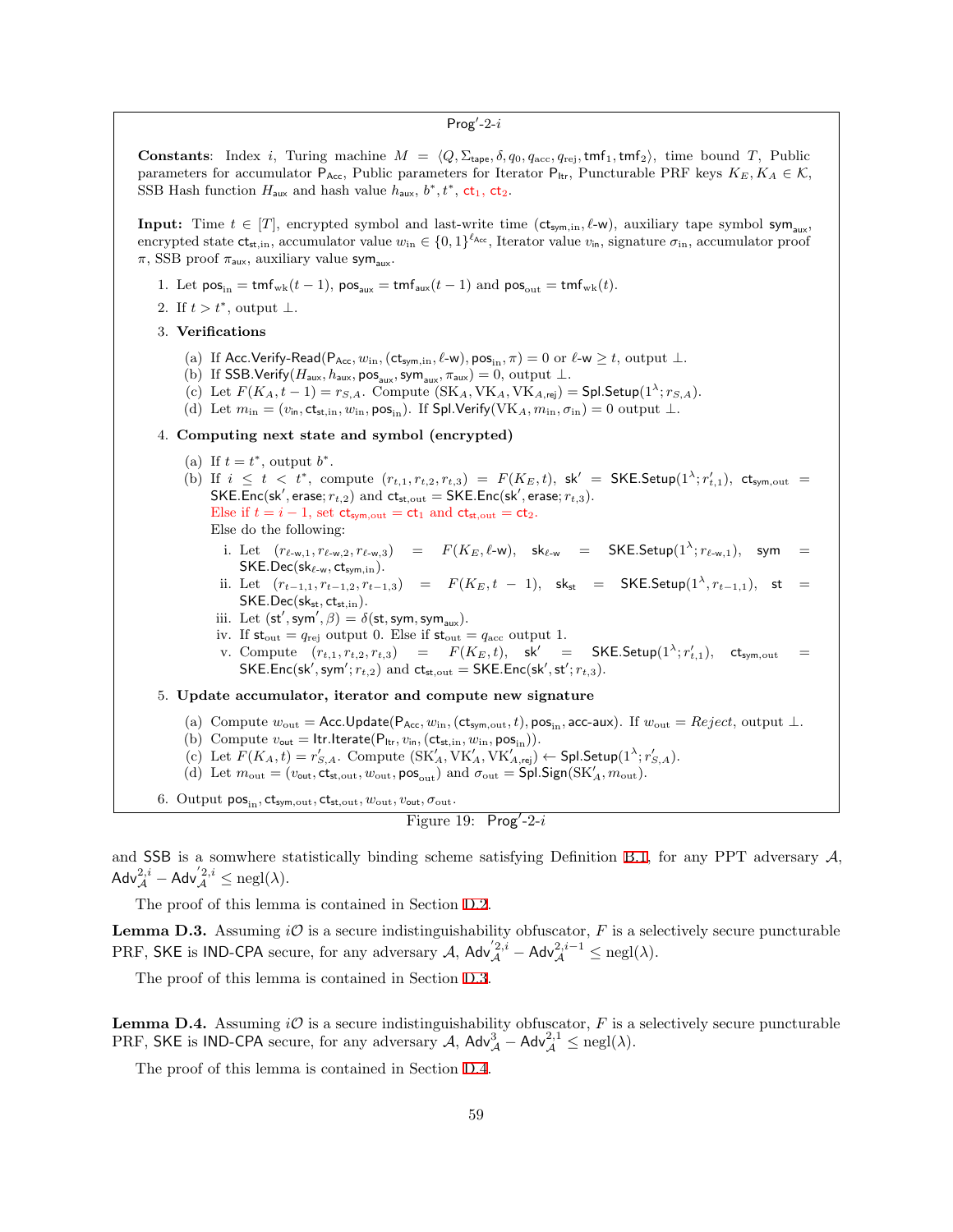# <span id="page-59-0"></span>**D.1 Proof of Lemma [D.1](#page-56-1)**

**Proof Outline** We will first define hybrid experiments  $H_{int}$ ,  $H'_{int}$  and  $H_{abort}$ .

**Hybrid**  $H_{int}$  In this hybrid, the challenger first receives  $M$ ,  $(x_1, x_2)$  from the adversary. It computes  $t^* = \min(T, \text{Time}(M, (x_1, x_2)))$ , and chooses an SSB hash  $H_{\text{aux}}$  enforcing at  $\text{tmf}_{\text{aux}}(t^* - 2)$ . Next, it computes  $h_{\text{aux}} = H_{\text{aux}}(x_2)$  and sets  $ek = (H_{\text{aux}}, h_{\text{aux}})$ .

It then computes the correct message  $m_{t^*-1}$  output by Prog at time  $t^* - 1$  (here, 'message' refers to the tuple signed by the program Prog. This consists of the iterator value, encryption of state, accumulator value and position on worktape where the new encrypted symbol is written). Next, it outputs an obfuscation of  $P_{int} = P_{int} \{t^*, K_E, K_A, K_B, m_{t^*-1}\}\$  (defined in Figure [20\)](#page-59-1) which has  $m_{t^*-1}$  hardwired. It accepts only 'A' type signatures. However, at  $t = t^* - 1$ , it checks if the outgoing message is  $m_{t^* - 1}$ . If so, it outputs an 'A' type signature, else it outputs a 'B' type signature.

#### **Program** *Pint*

<span id="page-59-1"></span>**Constants**: Turing machine  $M = \langle Q, \Sigma_{\text{tape}}, \delta, q_0, q_{\text{acc}}, q_{\text{rej}}, \text{tmf}_{\text{wk}}, \text{tmf}_{\text{aux}} \rangle$ , time bound *T*, Public parameters for accumulator  $P_{Acc}$ , Public parameters for Iterator  $P_{itr}$ , Puncturable PRF keys  $K_E, K_A \in \mathcal{K}$ , SSB Hash function  $H_{\text{aux}}$  and hash value  $h_{\text{aux}}$ ,  $t^*$ ,  $m_{t^*-1}$ .

**Input:** Time  $t \in [T]$ , encrypted symbol and last-write time ( $ct_{sym,in}, \ell-w$ ), auxiliary tape symbol sym<sub>aux</sub>, encrypted state  $ct_{st,in}$ , accumulator value  $w_{in} \in \{0,1\}^{\ell_{Acc}}$ , Iterator value  $v_{in}$ , signature  $\sigma_{in}$ , accumulator proof  $\pi$ , SSB proof  $\pi_{\text{aux}}$ , auxiliary value sym<sub>aux</sub>.

1. Let  $pos_{\text{in}} = \text{tmf}_{\text{wk}}(t-1)$ ,  $pos_{\text{aux}} = \text{tmf}_{\text{aux}}(t-1)$  and  $pos_{\text{out}} = \text{tmf}_{\text{wk}}(t)$ .

- 2. **Verifications**
	- (a) If Acc.Verify-Read( $P_{Acc}, w_{in}$ , ( $ct_{sym,in}, \ell-w$ ),  $pos_{in}, \pi) = 0$  or  $\ell-w \geq t$ , output  $\bot$ .
	- (b) If SSB.Verify $(H_{\text{aux}}, h_{\text{aux}}, \text{pos}_{\text{aux}}, \text{sym}_{\text{aux}}, \pi_{\text{aux}}) = 0$ , output ⊥.
	- (c) Let  $F(K_A, t-1) = r_{S,A}$ . Compute  $(SK_A, VK_A, VK_{A, \text{rej}}) = \text{Spl}.\text{Setup}(1^{\lambda}; r_{S,A}).$
	- (d) Let  $m_{\text{in}} = (v_{\text{in}}, \text{ct}_{\text{st},\text{in}}, w_{\text{in}}, \text{pos}_{\text{in}})$ . If Spl.Verify(VK<sub>A</sub>,  $m_{\text{in}}, \sigma_{\text{in}}) = 0$  output  $\perp$ .
- 3. **Computing next state and symbol (encrypted)**
	- (a) Let  $(r_{\ell-w,1}, r_{\ell-w,2}, r_{\ell-w,3})$  =  $F(K_E, \ell-w),$  sk<sub> $\ell-w$ </sub> =  $SKE.$ Setup( $1^{\lambda}$ ;  $r_{\ell-w,1}$ ), sym SKE*.*Dec(sk*<sup>ℓ</sup>*-w*,* ctsym*,*in).
	- $\text{(b) Let $(r_{t-1,1},r_{t-1,2},r_{t-1,3})$} = F(K_E,t-1)\text{, } \mathsf{sk}_\mathsf{st} = \mathsf{SKE}.\mathsf{Setup}(1^\lambda,r_{t-1,1})\text{, } \mathsf{st} = \mathsf{SKE}.\mathsf{Dec}(\mathsf{sk}_\mathsf{st},\mathsf{ct}_\mathsf{st,in}).$
	- $(c)$  Let  $(st', sym', \beta) = \delta(st, sym, sym_{aux}).$
	- (d) If  $st_{\text{out}} = q_{\text{rej}}$  output 0. Else if  $st_{\text{out}} = q_{\text{acc}}$  output 1.
	- (e) Compute  $(r_{t,1},r_{t,2},r_{t,3})=F(K_E,t)$ , sk' = SKE.Setup $(1^{\lambda};r'_{t,1})$ , ct<sub>sym,out</sub> = SKE.Enc(sk', sym';  $r_{t,2})$ and  $ct_{st,out} = SKE.Enc(sk', st'; r_{t,3}).$
- 4. **Update accumulator, iterator and compute new signature**
	- (a) Compute *w*out = Acc*.*Update(PAcc*, w*in*,*(ctsym*,*out*, t*)*,* posin*,* acc-aux). If *w*out = *Reject*, output *⊥*.
	- (b) Compute  $v_{\text{out}} = \text{Itr}.\text{Iterate}(P_{\text{ltr}}, v_{\text{in}}, (\text{ct}_{\text{st},\text{in}}, w_{\text{in}}, \text{pos}_{\text{in}})).$
	- (c) Let  $F(K_A, t) = r'_{S, A}$ . Compute  $(SK'_A, VK'_A, VK'_{A, rej}) \leftarrow$  Spl. Setup $(1^{\lambda}; r'_{S, A})$ .
	- (d) Let  $m_{\text{out}} = (v_{\text{out}}, ct_{\text{st,out}}, w_{\text{out}}, \text{pos}_{\text{out}}).$ If  $t = t^* - 1$  and  $m_{\text{out}} = m_{t^* - 1}$ ,  $\sigma_{\text{out}} = \text{Spl.Sign}(\text{SK}'_A, m_{\text{out}})$ . Else if  $t = t^* - 1$  and  $m_{\text{out}} \neq m_{t^*-1}$ ,  $\sigma_{\text{out}} = \textsf{Spl}.\textsf{Sign}(\textsf{SK}'_B, m_{\text{out}})$ . Else,  $\sigma_{\text{out}} = \text{Spl.Sign}(\text{SK}'_A, m_{\text{out}})$ .

5. Output posin*,* ctsym*,*out*,* ctst*,*out*, w*out*, v*out*, σ*out.

Figure 20: Program *Pint*

**Hybrid**  $H'_{int}$  This hybrid is similar to  $H_{int}$ , except that the challenger also computes  $b^*$  =  $TM(M,(x,x_2),T)$ . The hash function  $H_{\text{aux}}$  is enforcing at  $t^* - 1$ , and the challenger outputs an ob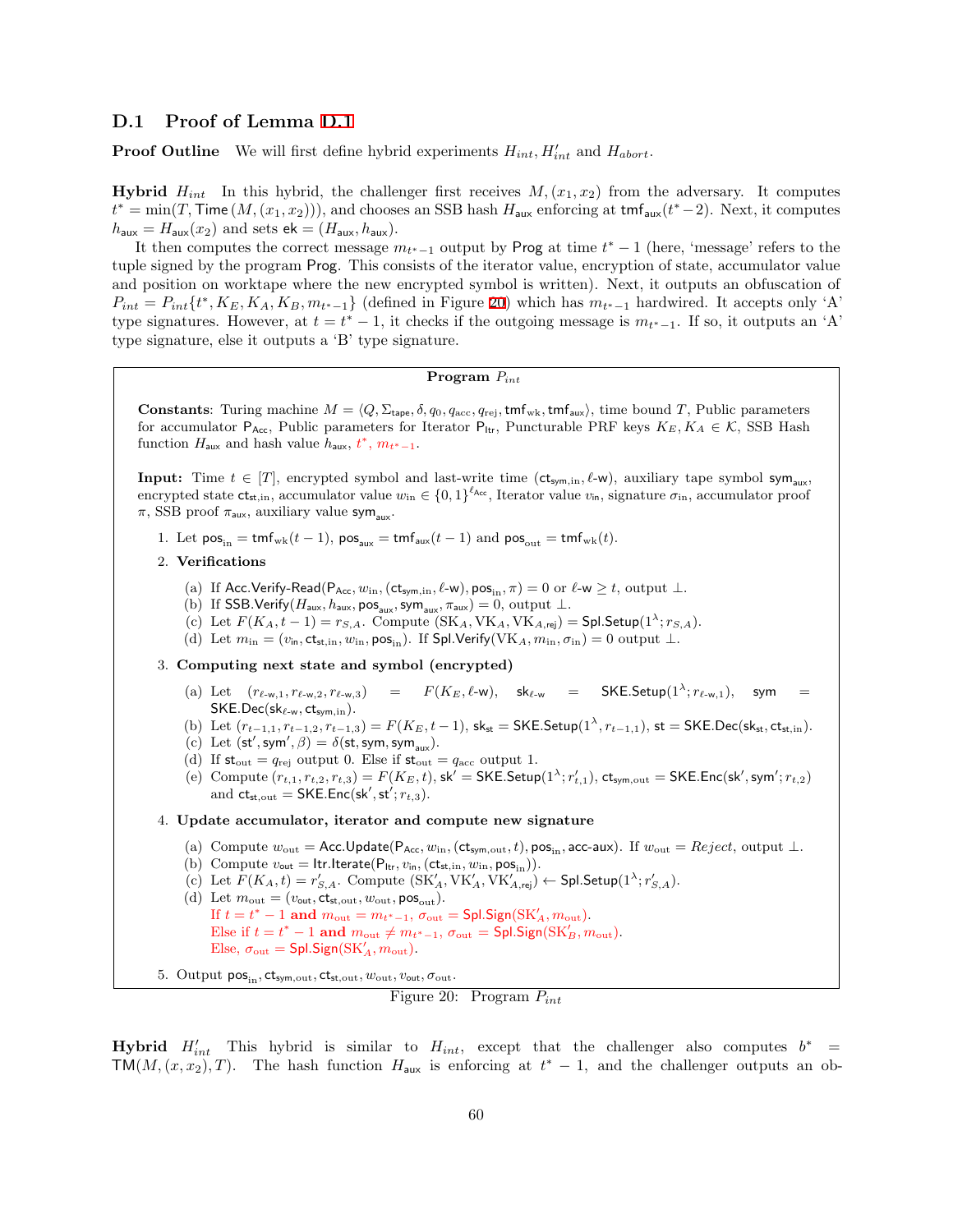fuscation of  $P'_{int} = P'_{int} \{t^*, K_E, K_A, K_B, m_{t^*-1}, b^*\}\$  (defined in Figure [21\)](#page-60-0). This program is identical to  $P_{int}$ , except for inputs corresponding to  $t = t^*$ . At  $t = t^*$ , the program verifies the validity of signature, and then outputs *b ∗* (which it has hardwired). It does not decrypt the ciphertexts and compute the final output.

#### $\mathbf{Program}\ \mathit{P}'_{int}$

<span id="page-60-0"></span>**Constants**: Turing machine  $M = \langle Q, \Sigma_{\text{tape}}, \delta, q_0, q_{\text{acc}}, q_{\text{rej}}, \text{tmf}_{\text{wk}}, \text{tmf}_{\text{aux}} \rangle$ , time bound *T*, Public parameters for accumulator  $P_{Acc}$ , Public parameters for Iterator  $P_{ltr}$ , Puncturable PRF keys  $K_E, K_A \in \mathcal{K}$ , SSB Hash function  $H_{\text{aux}}$  and hash value  $h_{\text{aux}}$ ,  $m_{t^*-1}$ ,  $b^*$ .

**Input:** Time  $t \in [T]$ , encrypted symbol and last-write time ( $ct_{sym,in}, \ell-w$ ), auxiliary tape symbol sym<sub>aux</sub>, encrypted state  $ct_{st,in}$ , accumulator value  $w_{in} \in \{0,1\}^{\ell_{Acc}}$ , Iterator value  $v_{in}$ , signature  $\sigma_{in}$ , accumulator proof  $\pi$ , SSB proof  $\pi_{\text{aux}}$ , auxiliary value sym<sub>aux</sub>.

- 1. Let  $pos_{\text{in}} = \text{tmf}_{\text{wk}}(t-1)$ ,  $pos_{\text{aux}} = \text{tmf}_{\text{aux}}(t-1)$  and  $pos_{\text{out}} = \text{tmf}_{\text{wk}}(t)$ .
- 2. **Verifications**
	- (a) If Acc.Verify-Read( $P_{Acc}, w_{in}$ , ( $ct_{sym,in}$ ,  $\ell$ -w),  $pos_{in}$ ,  $\pi$ ) = 0 or  $\ell$ -w  $\geq t$ , output  $\bot$ .
	- $\mathcal{L}(\mathbf{b})$  If SSB.Verify $(H_{\mathsf{aux}}, h_{\mathsf{aux}}, \mathsf{pos}_{\mathsf{aux}}, \mathsf{sym}_{\mathsf{aux}}, \pi_{\mathsf{aux}}) = 0$ , output  $\bot$ .
	- (c) Let  $F(K_A, t-1) = r_{S,A}$ . Compute  $(SK_A, VK_A, VK_{A, \text{rej}}) = \text{Spl}.\text{Setup}(1^{\lambda}; r_{S,A}).$
	- (d) Let  $m_{\text{in}} = (v_{\text{in}}, ct_{\text{st},\text{in}}, w_{\text{in}}, \text{pos}_{\text{in}})$ . If Spl.Verify(VK<sub>A</sub>*, m*<sub>in</sub>*,*  $\sigma_{\text{in}}$ *)* = 0 output  $\perp$ .

### 3. **Computing next state and symbol (encrypted)**

- (a) If  $t = t^*$ , output  $b^*$ .
- (b) Let  $(r_{\ell-w,1}, r_{\ell-w,2}, r_{\ell-w,3})$  =  $F(K_E, \ell-w),$  sk<sub> $\ell-w$ </sub> =  $SKE.$ Setup( $1^{\lambda}; r_{\ell-w,1}$ ), sym SKE*.*Dec(sk*<sup>ℓ</sup>*-w*,* ctsym*,*in).
- (c) Let  $(r_{t-1,1}, r_{t-1,2}, r_{t-1,3}) = F(K_E, t-1)$ ,  $\mathsf{sk}_\mathsf{st} = \mathsf{SKE}.\mathsf{Setup}(1^\lambda, r_{t-1,1}), \, \mathsf{st} = \mathsf{SKE}.\mathsf{Dec}(\mathsf{sk}_\mathsf{st}, \mathsf{ct}_\mathsf{st,in}).$
- (d) Let  $(\mathsf{st}', \mathsf{sym}', \beta) = \delta(\mathsf{st}, \mathsf{sym}, \mathsf{sym}_{\mathsf{aux}}).$
- (e) If  $st_{\text{out}} = q_{\text{rej}}$  output 0. Else if  $st_{\text{out}} = q_{\text{acc}}$  output 1.
- (f) Compute  $(r_{t,1}, r_{t,2}, r_{t,3}) = F(K_E, t)$ , sk' = SKE.Setup $(1^{\lambda}; r'_{t,1})$ , ct<sub>sym,out</sub> = SKE.Enc(sk', sym';  $r_{t,2}$ ) and  $ct_{st,out} = SKE.Enc(sk', st'; r_{t,3}).$

#### 4. **Update accumulator, iterator and compute new signature**

- (a) Compute  $w_{\text{out}} = \text{Acc}.\text{Update}(P_{\text{Acc}}, w_{\text{in}}, (\text{ct}_{\text{sym},\text{out}}, t), \text{pos}_{\text{in}}, \text{acc-aux})$ . If  $w_{\text{out}} = Reject$ , output  $\perp$ .
- (b) Compute  $v_{\text{out}} = \text{ltr.lterate}(P_{\text{ltr}}, v_{\text{in}}, (\text{ct}_{\text{st,in}}, w_{\text{in}}, \text{pos}_{\text{in}})).$
- (c) Let  $F(K_A, t) = r'_{S, A}$ . Compute  $(SK'_A, VK'_A, VK'_{A, rej}) \leftarrow$  Spl. Setup $(1^{\lambda}; r'_{S, A})$ .
- (d) Let  $m_{\text{out}} = (v_{\text{out}}, ct_{\text{st,out}}, w_{\text{out}}, \text{pos}_{\text{out}}).$
- If  $t = t^* 1$  and  $m_{\text{out}} = m_{t^*-1}$ ,  $\sigma_{\text{out}} = \textsf{Spl}.\textsf{Sign}(\textsf{SK}'_A, m_{\text{out}})$ .
	- Else if  $t = t^* 1$  and  $m_{\text{out}} \neq m_{t^*-1}$ ,  $\sigma_{\text{out}} = \textsf{Spl}.\textsf{Sign}(\textsf{SK}'_B, m_{\text{out}})$ .  $\text{Else, } \sigma_{\text{out}} = \text{Spl.Sign}(\text{SK}'_A, m_{\text{out}}).$
- 5. Output posin*,* ctsym*,*out*,* ctst*,*out*, w*out*, v*out*, σ*out.

Figure 21: Program *P ′ int*

**Hybrid**  $H_{abort}$  In this hybrid, the challenger outputs an obfuscation of  $P_{abort}\lbrace t^*, K_A, K_E, b^* \rbrace$  (defined in Figure [22](#page-61-0)). This program is similar to  $P'_{int}$ , except that it does not output 'B' type signatures.

Let  $\text{Adv}_{\mathcal{A}}^{int}$ ,  $\text{Adv}_{\mathcal{A}}^{int}$ ,  $\text{Adv}_{\mathcal{A}}^{abort}$  be the advantages of an adversary  $\mathcal{A}$  in  $H_{int}$ ,  $H'_{int}$  and  $H_{abort}$  respectively. Recall  $\text{Adv}_{\mathcal{A}}^0$  and  $\text{Adv}_{\mathcal{A}}^1$  denote  $\mathcal{A}$ 's advantage in  $\text{Hyb}_0$  and  $\text{Hyb}_1$  respectively.

<span id="page-60-1"></span>**Lemma D.5.** Assuming  $i\mathcal{O}$  is a secure indistinguishability obfuscator, F is a selectively secure puncturable PRF, Itr is an iterator satisfying Definitions [C.9](#page-55-0) and [C.10,](#page-55-1) Acc is an accumulator satisfying Definitions [C.5,](#page-53-0) [C.6,](#page-53-1) [C.7](#page-54-0) and [C.8,](#page-54-1) *S* is a splittable signature scheme satisfying security Definitions [C.1](#page-51-0), [C.2,](#page-51-1) [C.3](#page-51-2) and [C.4,](#page-52-0) SSB is a somewhere statistically binding hash function satisfying Definition [B.1](#page-48-0),  $|Adv^0_A - Adv^{int}_A| \leq negl(\lambda)$ .

*Proof.* The proof of this lemma is very similar to the corresponding proof in [\[KLW14](#page-44-5)] (Lemma B.1), except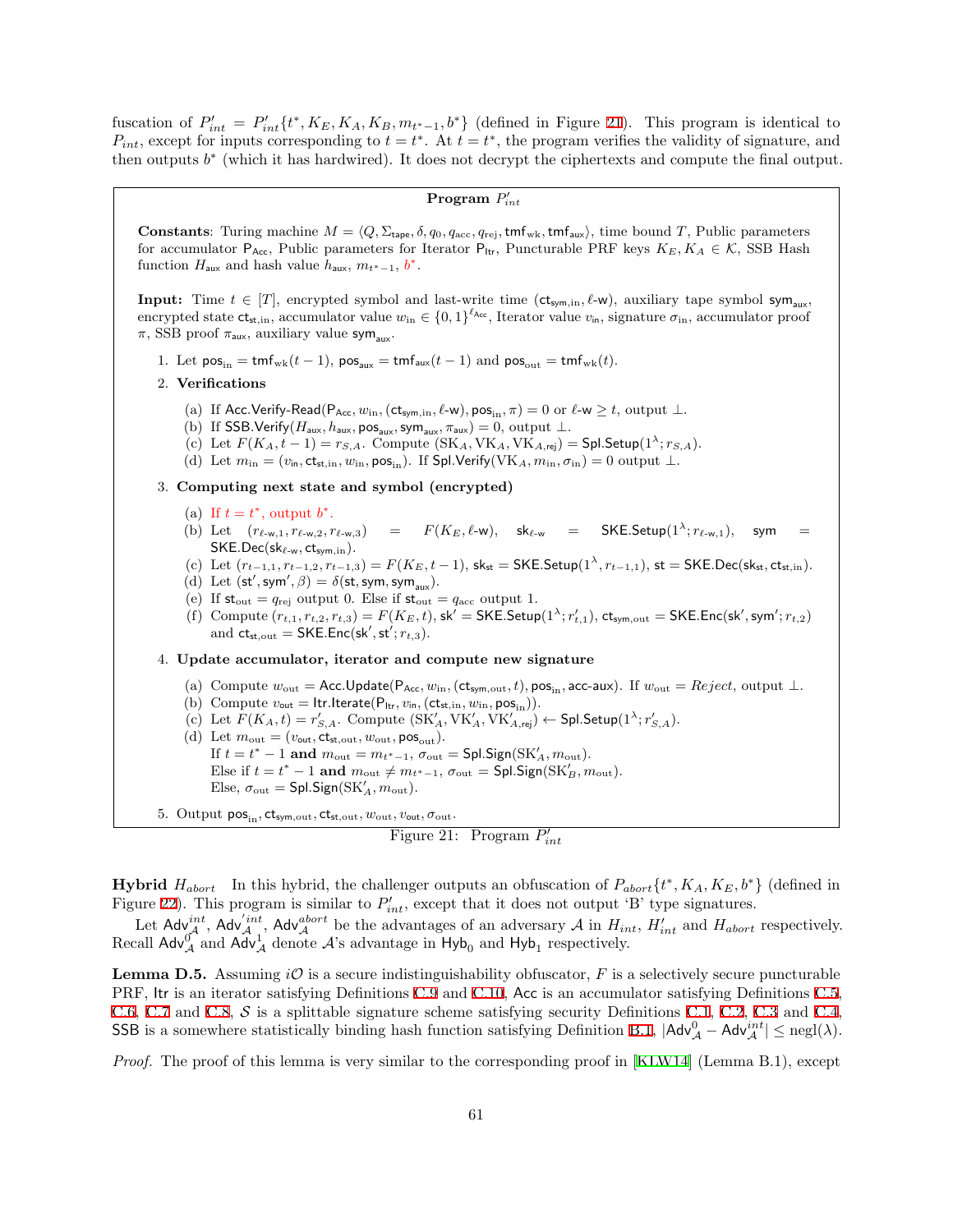#### **Program** *Pabort*

<span id="page-61-0"></span>**Constants**: Turing machine  $M = \langle Q, \Sigma_{\text{tape}}, \delta, q_0, q_{\text{acc}}, q_{\text{rej}}, \text{tmf}_{\text{wk}}, \text{tmf}_{\text{aux}} \rangle$ , time bound *T*, Public parameters for accumulator  $P_{Acc}$ , Public parameters for Iterator  $P_{itr}$ , Puncturable PRF keys  $K_E, K_A \in \mathcal{K}$ , SSB Hash function  $H_{\text{aux}}$  and hash value  $h_{\text{aux}}$ ,  $m_{t^*-1}$ ,  $b^*$ .

**Input:** Time  $t \in [T]$ , encrypted symbol and last-write time ( $ct_{sym,in}, \ell-w$ ), auxiliary tape symbol sym<sub>aux</sub>, encrypted state  $ct_{st,in}$ , accumulator value  $w_{in} \in \{0,1\}^{\ell_{Acc}}$ , Iterator value  $v_{in}$ , signature  $\sigma_{in}$ , accumulator proof  $\pi$ , SSB proof  $\pi_{\text{aux}}$ , auxiliary value sym<sub>aux</sub>.

- 1. Let  $pos_{\text{in}} = \text{tmf}_{\text{wk}}(t-1)$ ,  $pos_{\text{aux}} = \text{tmf}_{\text{aux}}(t-1)$  and  $pos_{\text{out}} = \text{tmf}_{\text{wk}}(t)$ .
- 2. **Verifications**
	- (a) If Acc.Verify-Read( $P_{Acc}, w_{in}$ , (ct<sub>sym,in</sub>,  $\ell$ -w),  $pos_{in}, \pi) = 0$  or  $\ell$ -w  $\geq t$ , output  $\bot$ .
	- (b) If SSB.Verify( $H_{\text{aux}}, h_{\text{aux}}, \text{pos}_{\text{aux}}, \text{sym}_{\text{aux}}, \pi_{\text{aux}}) = 0$ , output ⊥.
	- (c) Let  $F(K_A, t-1) = r_{S,A}$ . Compute  $(SK_A, VK_A, VK_{A, \text{rej}}) = \text{Spl}.\text{Setup}(1^{\lambda}; r_{S,A}).$
	- (d) Let  $m_{\text{in}} = (v_{\text{in}}, \text{ct}_{\text{st},\text{in}}, w_{\text{in}}, \text{pos}_{\text{in}})$ . If Spl.Verify(VK<sub>A</sub>,  $m_{\text{in}}, \sigma_{\text{in}}) = 0$  output  $\perp$ .

#### 3. **Computing next state and symbol (encrypted)**

- (a) If  $t = t^*$ , output  $b^*$ .
- (b) Let  $(r_{\ell-w,1}, r_{\ell-w,2}, r_{\ell-w,3})$  =  $F(K_E, \ell-w)$ , sk $_{\ell-w}$  = SKE.Setup( $1^{\lambda}; r_{\ell-w,1}$ ), sym = SKE*.*Dec(sk*<sup>ℓ</sup>*-w*,* ctsym*,*in).
- (c) Let  $(r_{t-1,1}, r_{t-1,2}, r_{t-1,3}) = F(K_E, t-1)$ ,  $\mathsf{sk}_{\mathsf{st}} = \mathsf{SKE}.\mathsf{Setup}(1^\lambda, r_{t-1,1}), \, \mathsf{st} = \mathsf{SKE}.\mathsf{Dec}(\mathsf{sk}_{\mathsf{st}}, \mathsf{ct}_{\mathsf{st},\text{in}}).$
- (d) Let  $(st', sym', \beta) = \delta(st, sym, sym_{aux}).$
- (e) If  $st_{\text{out}} = q_{\text{rej}}$  output 0. Else if  $st_{\text{out}} = q_{\text{acc}}$  output 1.
- (f) Compute  $(r_{t,1}, r_{t,2}, r_{t,3}) = F(K_E, t)$ , sk' = SKE.Setup $(1^{\lambda}; r'_{t,1})$ , ct<sub>sym, out</sub> = SKE.Enc(sk', sym';  $r_{t,2}$ ) and  $ct_{st,out} = SKE.Enc(sk', st'; r_{t,3}).$
- 4. **Update accumulator, iterator and compute new signature**
	- (a) Compute  $w_{\text{out}} = \text{Acc}.\text{Update}(P_{\text{Acc}}, w_{\text{in}}, (ct_{\text{sym,out}}, t), \text{pos}_{\text{in}}, \text{acc-aux}).$  If  $w_{\text{out}} = Reject$ , output  $\perp$ .
	- (b) Compute  $v_{\text{out}} = \text{Itr}.\text{Iterate}(P_{\text{Itr}}, v_{\text{in}}, (\text{ct}_{\text{st},\text{in}}, w_{\text{in}}, \text{pos}_{\text{in}})).$
	- (c) Let  $F(K_A, t) = r'_{S, A}$ . Compute  $(SK'_A, VK'_A, VK'_{A, rej}) \leftarrow$  Spl. Setup $(1^{\lambda}; r'_{S, A})$ .
	- (d) Let  $m_{\text{out}} = (v_{\text{out}}, \text{ct}_{\text{st},\text{out}}, w_{\text{out}}, \text{pos}_{\text{out}})$  and  $\sigma_{\text{out}} = \text{Spl}.\text{Sign}(\text{SK}'_A, m_{\text{out}})$ .
- 5. Output  $pos_{in}$ ,  $ct_{sym,out}$ ,  $ct_{st,out}$ ,  $w_{out}$ ,  $v_{out}$ ,  $\sigma_{out}$ .

Figure 22: Program *Pabort*

for the SSB part. Therefore, in this section, we will give an outline of the proof, consisting of the outer hybrids, and refer to appropriate claims in [\[KLW14\]](#page-44-5).

We will first define intermediate hybrids  $H_0, H_1$  and  $H_{2,j,0}, H_{2,j,1}$  and  $H_{2,j,2}$  for  $0 \leq j < t^*$ .

**Hybrid**  $H_0$  The challenger outputs  $P_0 = \text{Prog}\{t^*, K_E, K_A\}.$ 

**Hybrid**  $H_1$  The challenger outputs  $P_1 = P_1\{t^*, K_E, K_A, K_B\}$  (defined in Figure [23\)](#page-62-0). This is similar to Prog-1 defined in Figure [17.](#page-56-0) This program has PRF key *K<sup>B</sup>* hardwired and accepts both 'A' and 'B' type signatures for  $t < t^*$ . If the incoming signature is of type  $\alpha$ , then so is the outgoing signature.

Next, we define  $3t^*$  intermediate hybrid experiments  $H_{2,j,0}, H_{2,j,1}, H_{2,j,2}$  for  $1 \leq j \leq t^* - 1$ .

**Hybrid**  $H_{2,j,0}$  In this hybrid, the challenger sets the SSB hash function to be binding at the aux-tape position read by the Turing machine at step *j*. Given machine *M* and input  $(x_1, x_2)$ , the challenger first computes  $pos_{aux} = tmf_{aux}(j-1)$ , and then uses  $pos_{aux}$  to sample  $H_{aux} \leftarrow SSB.Gen(1^{\lambda}, 1^{|x_2|}, pos_{aux})$ . It sets  $h_{\text{aux}} = H_{\text{aux}}(x_2)$ . The remaining experiment is identical to  $H_{2,j-1,2}$  (if  $j = 1$ , then the remaining experiment is same as  $H_1$ ).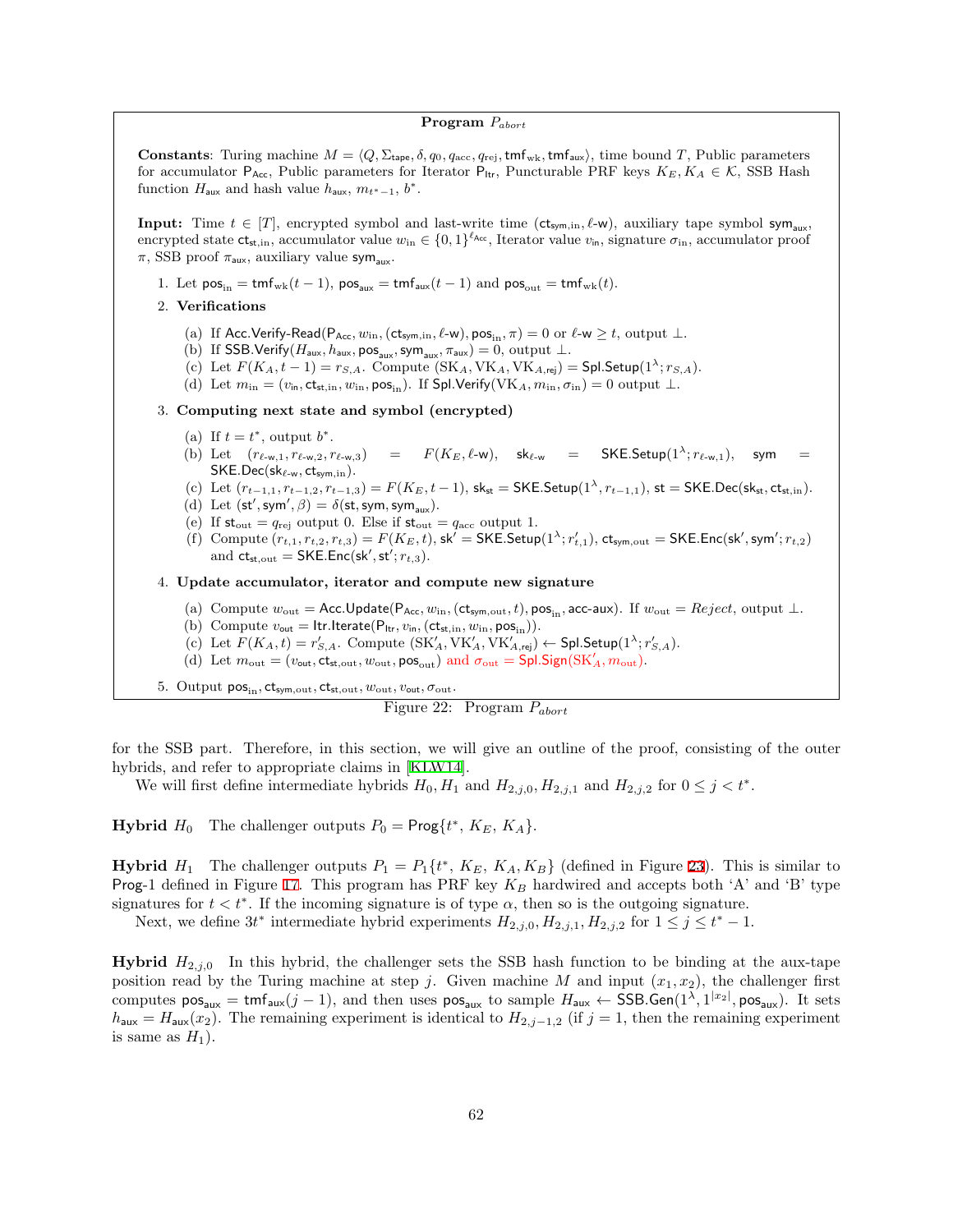*P*<sup>1</sup>

<span id="page-62-0"></span>**Constants**: Turing machine  $M = \langle Q, \Sigma_{\text{tape}}, \delta, q_0, q_{\text{acc}}, q_{\text{rej}}, \text{tmf}_{\text{wk}}, \text{tmf}_{\text{aux}} \rangle$ , time bound *T*, Public parameters for accumulator  $P_{Acc}$ , Public parameters for Iterator  $P_{itr}$ , Puncturable PRF keys  $K_E, K_A, K_B \in \mathcal{K}$ , SSB Hash function  $H_{\text{aux}}$  and hash value  $h_{\text{aux}}$ .

**Input:** Time  $t \in [T]$ , encrypted symbol and last-write time ( $ct_{sym,in}, \ell-w$ ), auxiliary tape symbol sym<sub>aux</sub>, encrypted state  $ct_{st,in}$ , accumulator value  $w_{in} \in \{0,1\}^{\ell_{Acc}}$ , Iterator value  $v_{in}$ , signature  $\sigma_{in}$ , accumulator proof  $\pi$ , SSB proof  $\pi_{\text{aux}}$ , auxiliary value sym<sub>aux</sub>.

- 1. Let  $pos_{\text{in}} = \text{tmf}_{\text{wk}}(t-1)$ ,  $pos_{\text{aux}} = \text{tmf}_{\text{aux}}(t-1)$  and  $pos_{\text{out}} = \text{tmf}_{\text{wk}}(t)$ .
- 2. **Verifications**
	- (a) If Acc.Verify-Read( $P_{Acc}, w_{in}$ , ( $ct_{sym,in}, \ell-w$ ),  $pos_{in}, \pi) = 0$  or  $\ell-w \geq t$ , output  $\bot$ .
	- (b) If SSB.Verify( $H_{\text{aux}}, h_{\text{aux}},$  pos<sub>aux</sub>, sym<sub>aux</sub>,  $\pi_{\text{aux}}$ ) = 0, output  $\perp$ .
	- (c) Let  $F(K_A, t-1) = r_{S,A}$ . Compute  $(SK_A, VK_A, VK_{A,rei}) = \text{Spl.Setup}(1^{\lambda}; r_{S,A})$ .
	- (d) Let  $F(K_B, t-1) = r_{S,B}$ . Compute  $(SK_B, VK_B, VK_{B, rej}) = \text{Spl.Setup}(1^{\lambda}; r_{S,B})$ .
	- (e) Let  $F(K_B, t) = r'_{S,B}$ . Compute  $(SK'_B, VK'_B, VK'_{B, \text{rej}}) \leftarrow \text{Spl}.\text{Setup}(1^{\lambda}; r'_{S,B})$ .
	- (f) Let  $m_{\text{in}} = (v_{\text{in}}, ct_{\text{*,in}}, w_{\text{in}}, \text{pos}_{\text{in}})$  and  $\alpha = \frac{C}{n}$ . If Spl.Verify( $VK_A$ *, m*<sub>in</sub>*,*  $\sigma$ <sub>in</sub> $) = 1$  set  $\alpha = A$ <sup>'</sup>. If  $\alpha = \infty$  and  $t \geq t^*$  output  $\perp$ . If  $\alpha = \frac{1}{2}$  **and Spl.Verify**(VK<sub>B</sub>*, m*<sub>in</sub>*, o*<sub>in</sub>) = 1 set  $\alpha = B'$ . If  $\alpha = \frac{1}{2}$  output  $\perp$ .

#### 3. **Computing next state and symbol (encrypted)**

- (a) Let  $(r_{\ell-w,1}, r_{\ell-w,2}, r_{\ell-w,3})$  =  $F(K_E, \ell-w)$ , sk $_{\ell-w}$  = SKE.Setup( $1^{\lambda}; r_{\ell-w,1}$ ), sym = SKE*.*Dec(sk*<sup>ℓ</sup>*-w*,* ctsym*,*in).
- $\text{(b) Let $(r_{t-1,1},r_{t-1,2},r_{t-1,3})$} = F(K_E,t-1)\text{, } \mathsf{sk}_\mathsf{st} = \mathsf{SKE}.\mathsf{Setup}(1^\lambda,r_{t-1,1})\text{, } \mathsf{st} = \mathsf{SKE}.\mathsf{Dec}(\mathsf{sk}_\mathsf{st},\mathsf{ct}_\mathsf{st,in}).$
- $(c)$  Let  $(st', sym', \beta) = \delta(st, sym, sym_{aux}).$
- (d) If  $st_{\text{out}} = q_{\text{rej}}$  output 0. Else if  $st_{\text{out}} = q_{\text{acc}}$  output 1.
- (e) Compute  $(r_{t,1}, r_{t,2}, r_{t,3}) = F(K_E, t)$ , sk' = SKE.Setup $(1^{\lambda}; r'_{t,1})$ , ct<sub>sym, out</sub> = SKE.Enc(sk', sym';  $r_{t,2}$ ) and  $ct_{st,out} = SKE.Enc(sk', st'; r_{t,3}).$

4. **Update accumulator, iterator and compute new signature**

- $\label{eq:1}$  (a) Compute  $w_{\text{out}} = \text{Acc}.\text{Update}(\mathsf{P}_{\text{Acc}},w_{\text{in}},(\text{ct}_{\text{sym,out}},t),\text{pos}_{\text{in}},\text{acc-aux}).$  If  $w_{\text{out}} = Reject,$  output  $\bot.$
- (b) Compute  $v_{\text{out}} = \text{ltr.lterate}(P_{\text{ltr}}, v_{\text{in}}, (\text{ct}_{\text{st,in}}, w_{\text{in}}, \text{pos}_{\text{in}})).$
- (c) Let  $F(K_A, t) = r'_{S, A}$ . Compute  $(SK'_A, VK'_A, VK'_{A, rej}) \leftarrow$  Spl. Setup $(1^{\lambda}; r'_{S, A})$ .
- (d) Let  $m_{\text{out}} = (v_{\text{out}}, ct_{*,\text{out}}, w_{\text{out}}, \text{pos}_{\text{out}})$  and  $\sigma_{\text{out}} = \text{Spl.Sign}(\text{SK}'_{\alpha}, m_{\text{out}})$ .

5. Output  $pos_{in}, ct_{sym,out}, ct_{st,out}, w_{out}, v_{out}, \sigma_{out}.$ 

Figure 23: *P*<sup>1</sup>

**Hybrid**  $H_{2,j,1}$  In this hybrid, the challenger outputs an obfuscation of  $P_{2,j} = P_{2,j} \{j, t^*, K_E, K_A, K_B, m_j\}.$ This circuit, defined in Figure [24](#page-63-0), accepts 'B' type signatures only for inputs corresponding to  $j+1 \le t \le t^*-1$ . It also has the correct output message for step *j* -  $m_j$  hardwired. If an input has  $j + 1 \le t \le t^* - 1$ , then the output signature, if any, is of the same type as the incoming signature. If  $t = j$ , the program outputs an 'A' type signature if  $m_{\text{out}} = m_j$ , else it outputs a 'B' type signature.

**Hybrid**  $H_{2,j,2}$  In this hybrid, the challenger outputs an obfuscation of  $P'_{2,j} = P'_{2,j} \{j, t^*, K_E, K_A, K_B, m_j\}.$ This circuit, defined in Figure [25](#page-64-0), accepts 'B' type signatures only for inputs corresponding to  $j+2 \le t \le t^*-1$ . It also has the correct input message  $m_j$  for step  $j + 1$  hardwired. If  $t = j + 1$  and  $m_{in} = m_j$  it outputs an 'A' type signature, else it outputs a 'B' type signature. If an input has  $j + 2 \le t \le t^* - 1$ , then the output signature, if any, is of the same type as the incoming signature.

**Analysis**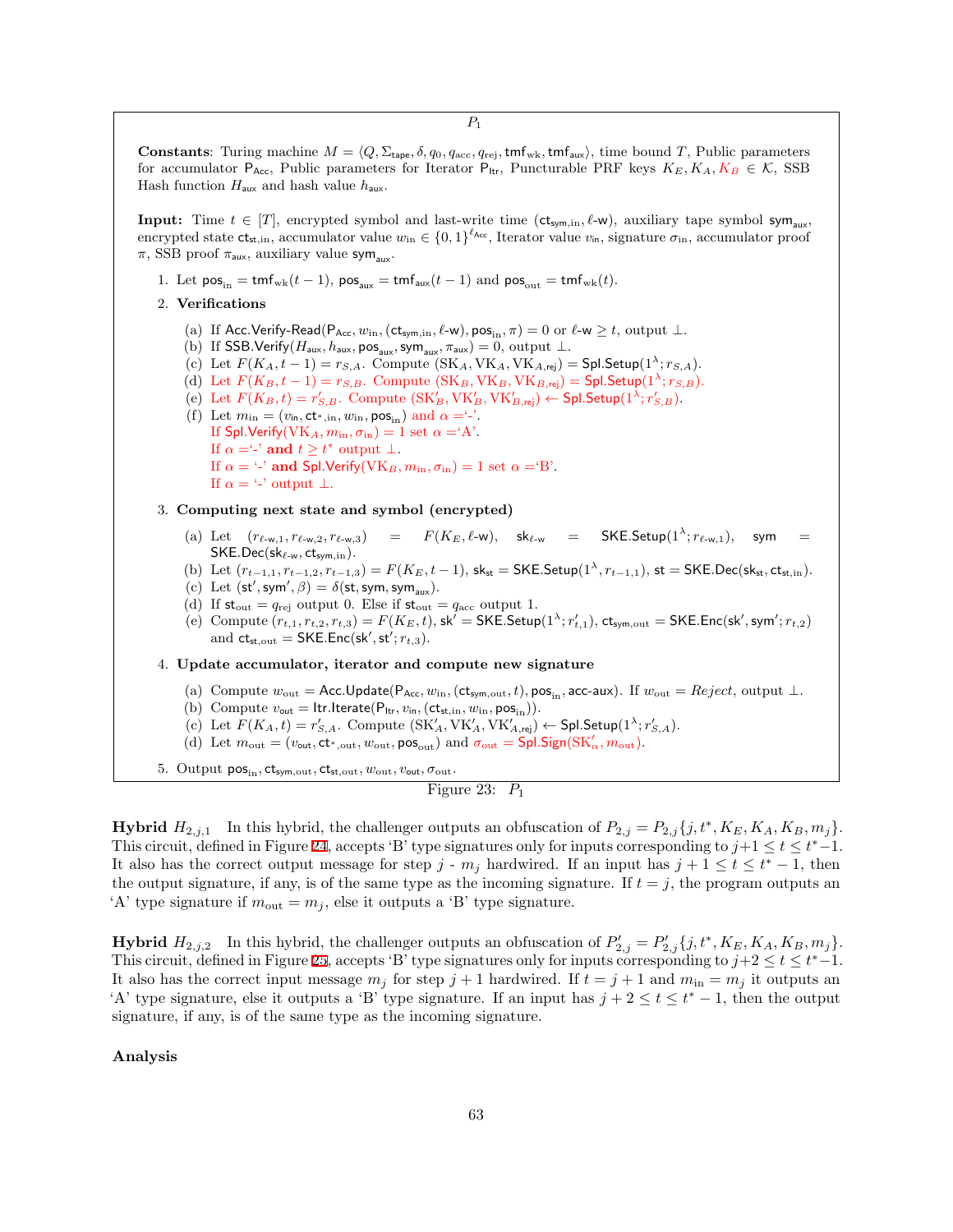$P_{2,i}$ 

<span id="page-63-0"></span>**Constants**: Turing machine  $M = \langle Q, \Sigma_{\text{tape}}, \delta, q_0, q_{\text{acc}}, q_{\text{rej}}, \text{tmf}_{\text{wk}}, \text{tmf}_{\text{aux}} \rangle$ , time bound *T*, Public parameters for accumulator  $P_{Acc}$ , Public parameters for Iterator  $P_{\text{Itr}}$ , Puncturable PRF keys  $K_E, K_A, K_B \in \mathcal{K}$ , SSB Hash function  $H_{\text{aux}}$  and hash value  $h_{\text{aux}}$ , index *j*, message  $m_j$ .

**Input:** Time  $t \in [T]$ , encrypted symbol and last-write time ( $ct_{sym,in}, \ell-w$ ), auxiliary tape symbol sym<sub>aux</sub>, encrypted state  $ct_{st,in}$ , accumulator value  $w_{in} \in \{0,1\}^{\ell_{Acc}}$ , Iterator value  $v_{in}$ , signature  $\sigma_{in}$ , accumulator proof  $\pi$ , SSB proof  $\pi_{\text{aux}}$ , auxiliary value sym<sub>aux</sub>.

- 1. Let  $pos_{\text{in}} = \text{tmf}_{\text{wk}}(t-1)$ ,  $pos_{\text{aux}} = \text{tmf}_{\text{aux}}(t-1)$  and  $pos_{\text{out}} = \text{tmf}_{\text{wk}}(t)$ .
- 2. **Verifications**
	- (a) If Acc.Verify-Read( $P_{Acc}, w_{in}$ , ( $ct_{sym,in}, \ell-w$ ),  $pos_{in}, \pi) = 0$  or  $\ell-w \geq t$ , output  $\bot$ .
	- (b) If SSB.Verify( $H_{\text{aux}}, h_{\text{aux}},$  pos<sub>aux</sub>, sym<sub>aux</sub>,  $\pi_{\text{aux}}$ ) = 0, output  $\perp$ .
	- (c) Let  $F(K_A, t-1) = r_{S,A}$ . Compute  $(SK_A, VK_A, VK_{A,rei}) = \text{Spl.Setup}(1^{\lambda}; r_{S,A})$ .
	- (d) Let  $F(K_B, t-1) = r_{S,B}$ . Compute  $(SK_B, VK_B, VK_{B,reg}) = \text{Spl.Setup}(1^{\lambda}; r_{S,B})$ .
	- (e) Let  $F(K_B, t) = r'_{S,B}$ . Compute  $(SK'_B, VK'_B, VK'_{B, rej}) \leftarrow$  Spl. Setup $(1^{\lambda}; r'_{S,B})$ .
	- (f) Let  $m_{\text{in}} = (v_{\text{in}}, ct_{\text{*,in}}, w_{\text{in}}, \text{pos}_{\text{in}})$  and  $\alpha = \dot{\cdot}$ . If Spl.Verify( $VK_A, m_{in}, \sigma_{in}$ ) = 1 set  $\alpha = A'$ . If  $\alpha = \infty$  **and**  $(t \geq t^*$  **or**  $t \leq j)$  output  $\perp$ . If  $\alpha = \mathcal{F}$  and Spl.Verify(VK<sub>B</sub>,  $m_{\text{in}}$ ,  $\sigma_{\text{in}}$ ) = 1 set  $\alpha = \mathcal{B}'$ . If  $\alpha = \langle \cdot \rangle$  output  $\perp$ .

#### 3. **Computing next state and symbol (encrypted)**

- (a) Let  $(r_{\ell-w,1}, r_{\ell-w,2}, r_{\ell-w,3})$  =  $F(K_E, \ell-w)$ , sk $_{\ell-w}$  = SKE.Setup( $1^{\lambda}; r_{\ell-w,1}$ ), sym = SKE*.*Dec(sk*<sup>ℓ</sup>*-w*,* ctsym*,*in).
- $\text{(b) Let $(r_{t-1,1},r_{t-1,2},r_{t-1,3})$} = F(K_E,t-1)\text{, } \mathsf{sk}_\mathsf{st} = \mathsf{SKE}.\mathsf{Setup}(1^\lambda,r_{t-1,1})\text{, } \mathsf{st} = \mathsf{SKE}.\mathsf{Dec}(\mathsf{sk}_\mathsf{st},\mathsf{ct}_\mathsf{st,in}).$
- $(c)$  Let  $(st', sym', \beta) = \delta(st, sym, sym_{aux}).$
- (d) If  $st_{\text{out}} = q_{\text{rej}}$  output 0. Else if  $st_{\text{out}} = q_{\text{acc}}$  output 1.
- (e) Compute  $(r_{t,1}, r_{t,2}, r_{t,3}) = F(K_E, t)$ , sk' = SKE.Setup $(1^{\lambda}; r'_{t,1})$ , ct<sub>sym, out</sub> = SKE.Enc(sk', sym';  $r_{t,2}$ ) and  $ct_{st,out} = SKE.Enc(sk', st'; r_{t,3}).$

4. **Update accumulator, iterator and compute new signature**

- $\label{eq:1}$  (a) Compute  $w_{\text{out}} = \text{Acc}.\text{Update}(\mathsf{P}_{\text{Acc}},w_{\text{in}},(\text{ct}_{\text{sym,out}},t),\text{pos}_{\text{in}},\text{acc-aux}).$  If  $w_{\text{out}} = Reject,$  output  $\bot.$
- (b) Compute  $v_{\text{out}} = \text{ltr.lterate}(P_{\text{ltr}}, v_{\text{in}}, (\text{ct}_{\text{st,in}}, w_{\text{in}}, \text{pos}_{\text{in}})).$
- (c) Let  $F(K_A, t) = r'_{S, A}$ . Compute  $(SK'_A, VK'_A, VK'_{A, rej}) \leftarrow$  Spl. Setup $(1^{\lambda}; r'_{S, A})$ .
- (d) If  $t = j$  and  $m_{\text{out}} = m_j$ ,  $\sigma_{\text{out}} = \text{Spl.Sign}(\text{SK}'_A, m_{\text{out}})$ . Else if  $t = j$  and  $m_{\text{out}} \neq m_j$ ,  $\sigma_{\text{out}} = \textsf{Spl}.\textsf{Sign}(\textsf{SK}'_B, m_{\text{out}})$ .
	- Else  $\sigma_{\text{out}} = \text{Spl}.\text{Sign}(\text{SK}'_{\alpha}, m_{\text{out}}).$

5. Output posin*,* ctsym*,*out*,* ctst*,*out*, w*out*, v*out*, σ*out.

Figure 24:  $P_{2i}$ 

**Claim D.2.** Assuming  $i\mathcal{O}$  is a secure indistinguishability obfuscator, *F* is a secure puncturable PRF and *S*  $\inf_{\mathcal{A}}$  is a splittable signature scheme satisfying Definition [C.1,](#page-51-0) for any PPT adversary  $\mathcal{A}$ ,  $|\mathsf{Adv}_{\mathcal{A}}^0 - \mathsf{Adv}_{\mathcal{A}}^1| \leq \text{negl}(\lambda)$ .

The proof of this claim is similar to the proof of Claim B.1 in [[KLW14](#page-44-5)].

**Claim D.3.** Let  $0 \leq j \leq t^* - 2$ . Assuming *iO* is a secure indistinguishability obfuscator, Itr is an iterator satisfying indistinguishability of Setup (Definition [C.9](#page-55-0)) and is enforcing (Definition [C.10](#page-55-1)), Acc is an accumulator satisfying indistinguishability of Read/Write Setup (Definitions [C.5](#page-53-0) and [C.6](#page-53-1)) and is Read/Write enforcing (Definitions [C.7](#page-54-0) and [C.8\)](#page-54-1) and SSB satisfies Definition [B.1,](#page-48-0) for any PPT adversary  $\mathcal{A}, |\mathsf{Adv}_{\mathcal{A}}^{2,j,0} - \mathsf{Adv}_{\mathcal{A}}^{2,j,\bar{1}}| \le \mathrm{negl}(\lambda).$ 

*Proof.* This proof requires a sequence of sub-sub-hybrids, similar to the proof of Claim B.4 (which is similar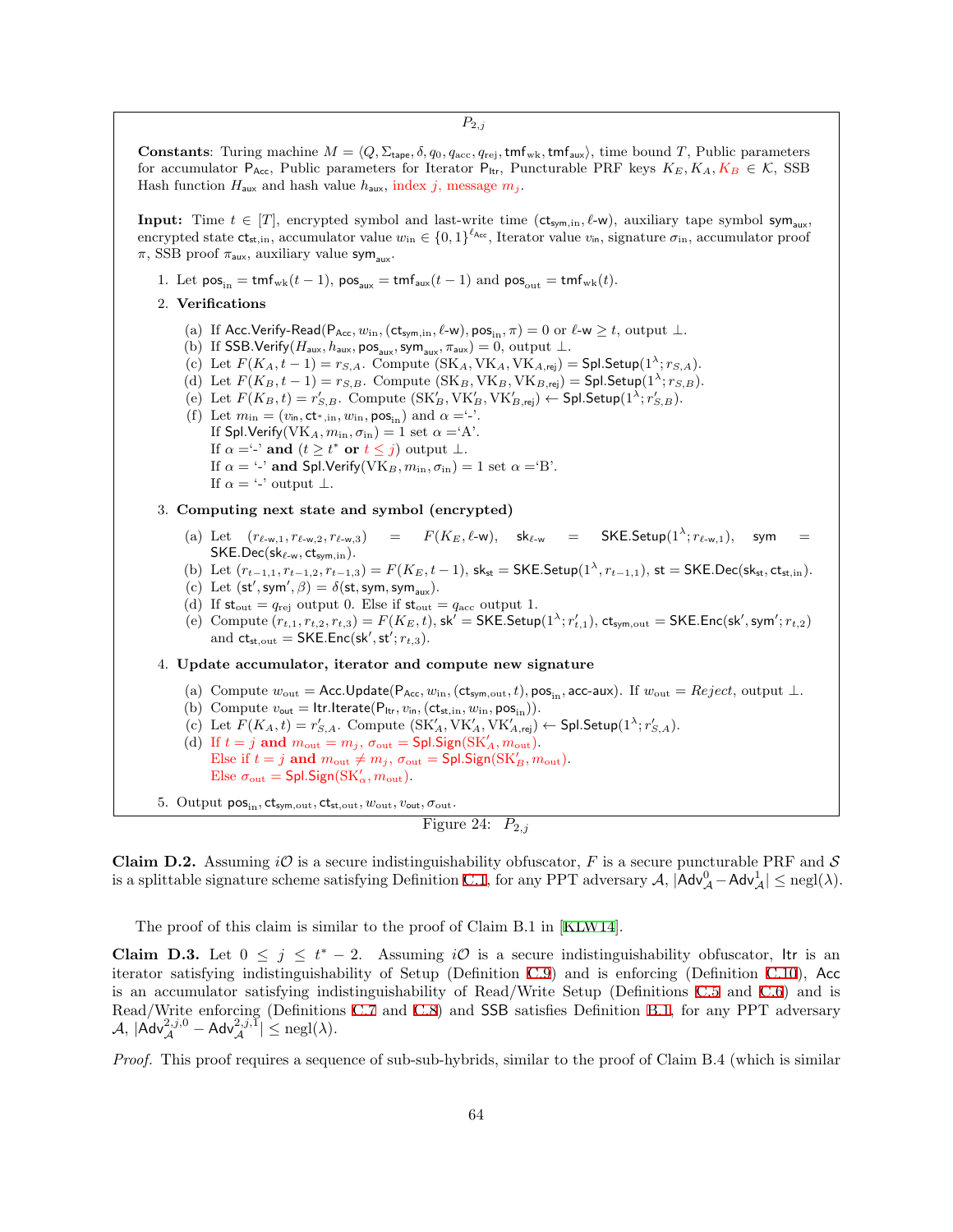$P_{2,j}^{\prime}$ 

<span id="page-64-0"></span>**Constants**: Turing machine  $M = \langle Q, \Sigma_{\text{tape}}, \delta, q_0, q_{\text{acc}}, q_{\text{rej}}, \text{tmf}_{\text{wk}}, \text{tmf}_{\text{aux}} \rangle$ , time bound *T*, Public parameters for accumulator  $P_{Acc}$ , Public parameters for Iterator  $P_{\text{Itr}}$ , Puncturable PRF keys  $K_E, K_A, K_B \in \mathcal{K}$ , SSB Hash function  $H_{\text{aux}}$  and hash value  $h_{\text{aux}}$ , index *j*, message  $m_j$ .

**Input:** Time  $t \in [T]$ , encrypted symbol and last-write time ( $ct_{sym,in}, \ell-w$ ), auxiliary tape symbol sym<sub>aux</sub>, encrypted state  $ct_{st,in}$ , accumulator value  $w_{in} \in \{0,1\}^{\ell_{Acc}}$ , Iterator value  $v_{in}$ , signature  $\sigma_{in}$ , accumulator proof  $\pi$ , SSB proof  $\pi_{\text{aux}}$ , auxiliary value sym<sub>aux</sub>.

- 1. Let  $pos_{\text{in}} = \text{tmf}_{\text{wk}}(t-1)$ ,  $pos_{\text{aux}} = \text{tmf}_{\text{aux}}(t-1)$  and  $pos_{\text{out}} = \text{tmf}_{\text{wk}}(t)$ .
- 2. **Verifications**
	- (a) If Acc.Verify-Read( $P_{Acc}, w_{in}$ , ( $ct_{sym,in}$ ,  $\ell$ -w),  $pos_{in}$ ,  $\pi$ ) = 0 or  $\ell$ -w  $\geq t$ , output  $\bot$ .
	- (b) If SSB.Verify( $H_{\text{aux}}, h_{\text{aux}},$  pos<sub>aux</sub>, sym<sub>aux</sub>,  $\pi_{\text{aux}}$ ) = 0, output  $\perp$ .
	- (c) Let  $F(K_A, t-1) = r_{S,A}$ . Compute  $(SK_A, VK_A, VK_{A, \text{rej}}) = \text{Spl}.\text{Setup}(1^{\lambda}; r_{S,A}).$
	- (d) Let  $F(K_B, t-1) = r_{S,B}$ . Compute  $(SK_B, VK_B, VK_{B,req}) = \mathsf{Spl}.\mathsf{Setup}(1^{\lambda}; r_{S,B})$ .
	- (e) Let  $F(K_B, t) = r'_{S,B}$ . Compute  $(SK'_B, VK'_B, VK'_{B, rej}) \leftarrow$  Spl. Setup $(1^{\lambda}; r'_{S,B})$ .
	- (f) Let  $m_{\text{in}} = (v_{\text{in}}, \text{ct}_{*,\text{in}}, w_{\text{in}}, \text{pos}_{\text{in}})$  and  $\alpha = \dot{\cdot}$ . If Spl.Verify( $VK_A, m_{in}, \sigma_{in}$ ) = 1 set  $\alpha = A'$ . If  $\alpha = \infty$  **and**  $(t \geq t^*$  **or**  $t \leq j+1)$  output  $\perp$ . If  $\alpha = \mathcal{L}$  and Spl.Verify(VK<sub>B</sub>,  $m_{\text{in}}$ ,  $\sigma_{\text{in}}$ ) = 1 set  $\alpha = \mathcal{L}$ . If  $\alpha = \text{`-'}$  output  $\perp$ .
- 3. **Computing next state and symbol (encrypted)**
	- $\label{eq:2.1} \mbox{(a)} \ \mbox{Let} \quad \bigl( r_{\ell\text{-w},1}, r_{\ell\text{-w},2}, r_{\ell\text{-w},3} \bigr) \quad = \quad F(K_E, \ell\text{-w}), \quad \mathsf{sk}_{\ell\text{-w}} \quad =$  $SKE.$ Setup $(1^{\lambda}; r_{\ell-w,1}),$  sym = SKE*.*Dec(sk*<sup>ℓ</sup>*-w*,* ctsym*,*in).
	- (b) Let  $(r_{t-1,1}, r_{t-1,2}, r_{t-1,3}) = F(K_E, t-1)$ ,  $\mathsf{sk}_\mathsf{st} = \mathsf{SKE}.\mathsf{Setup}(1^\lambda, r_{t-1,1}), \, \mathsf{st} = \mathsf{SKE}.\mathsf{Dec}(\mathsf{sk}_\mathsf{st}, \mathsf{cts}, \mathsf{in}).$
	- $(c)$  Let  $(st', sym', \beta) = \delta(st, sym, sym_{aux}).$
	- (d) If  $st_{\text{out}} = q_{\text{rej}}$  output 0. Else if  $st_{\text{out}} = q_{\text{acc}}$  output 1.
	- (e) Compute  $(r_{t,1}, r_{t,2}, r_{t,3}) = F(K_E, t)$ , sk' = SKE.Setup $(1^{\lambda}; r'_{t,1})$ , ct<sub>sym,out</sub> = SKE.Enc(sk', sym';  $r_{t,2}$ ) and  $ct_{st,out} = SKE.Enc(sk', st'; r_{t,3}).$

4. **Update accumulator, iterator and compute new signature**

- (a) Compute  $w_{\text{out}} = \text{Acc}.\text{Update}(P_{\text{Acc}}, w_{\text{in}}, (\text{ct}_{\text{sym},\text{out}}, t), \text{pos}_{\text{in}}, \text{acc-aux})$ . If  $w_{\text{out}} = Reject$ , output  $\perp$ .
- (b) Compute  $v_{\text{out}} = \text{ltr.lterate}(P_{\text{ltr}}, v_{\text{in}}, (\text{ct}_{\text{st,in}}, w_{\text{in}}, \text{pos}_{\text{in}})).$
- (c) Let  $F(K_A, t) = r'_{S, A}$ . Compute  $(SK'_A, VK'_A, VK'_{A, rej}) \leftarrow$  Spl. Setup $(1^{\lambda}; r'_{S, A})$ .
- (d) If  $t = j + 1$  and  $m_{\text{in}} = m_j$ ,  $\sigma_{\text{out}} = \text{Spl.Sign}(\text{SK}'_A, m_{\text{out}})$ . Else if  $t = j + 1$  and  $m_{\text{in}} \neq m_j$ ,  $\sigma_{\text{out}} = \textsf{Spl}.\textsf{Sign}(\textsf{SK}'_B, m_{\text{out}})$ .
	- Else  $\sigma_{\text{out}} = \text{Spl.Sign}(\text{SK}'_{\alpha}, m_{\text{out}}).$
- 5. Output  $pos_{in}, ct_{sym,out}, ct_{st,out}, w_{out}, v_{out}, \sigma_{out}.$ 
	- Figure 25:  $P'_{2,j}$

to the proof of Lemma 6.3, described in Section A.3) in [\[KLW14](#page-44-5)]. However, we also require the SSB enforcing property here. Therefore, we will describe the sub-sub-hybrids at a high level here.

**Hybrid**  $h_1$ : In this hybrid, the challenger uses 'read enforced' setup for the accumulator. The challenger computes the first  $\ell_{\text{inp}} + j - 1$  'correct tuples' for the accumulator. Let enf = ((inp[0], 0),...,(inp[ $\ell_{\text{inp}}$  –  $1], \ell_{\mathsf{inp}} - 1), (\mathsf{ct}_{\mathsf{sym},w,1}, \mathsf{pos}_0), \ldots, (\mathsf{ct}_{\mathsf{sym},w,j}, \mathsf{pos}_{j-1})$  $\mathcal{L}$  read enforced' setup for the accumulator. The challenger<br>  $\mathcal{L}$  read enforced' setup for the accumulator. The challenger<br>  $\mathcal{L}$  ( $\mathcal{L}$ )). The challenger computes  $(P_{\text{Acc}}, \widetilde{w}_0, \widetilde{\text{STORE}_0}) \leftarrow$ Acc*.*Setup-Enforce-Read(1*<sup>λ</sup>* , *T*, enf, pos*<sup>j</sup>−*<sup>1</sup> ). The remaining steps are same as in the previous hybrid.

This hybrid is indistinguishable from  $H_{2,j,0}$  because the accumulator satisfies Definition [C.5](#page-53-0).

**Hybrid**  $h_2$  In this hybrid, the challenger uses program  $P_2$ , which is similar to  $P'_{2,j-1}$ . However, in addition to checking if  $m_{\text{in}} = m_{j-1}$ , it also checks if  $(v_{\text{out}}, ct_{\text{st,out}}, ct_{\text{sym,out}}) = (v_j, ct_{\text{st},j}, ct_{\text{sym},j}).$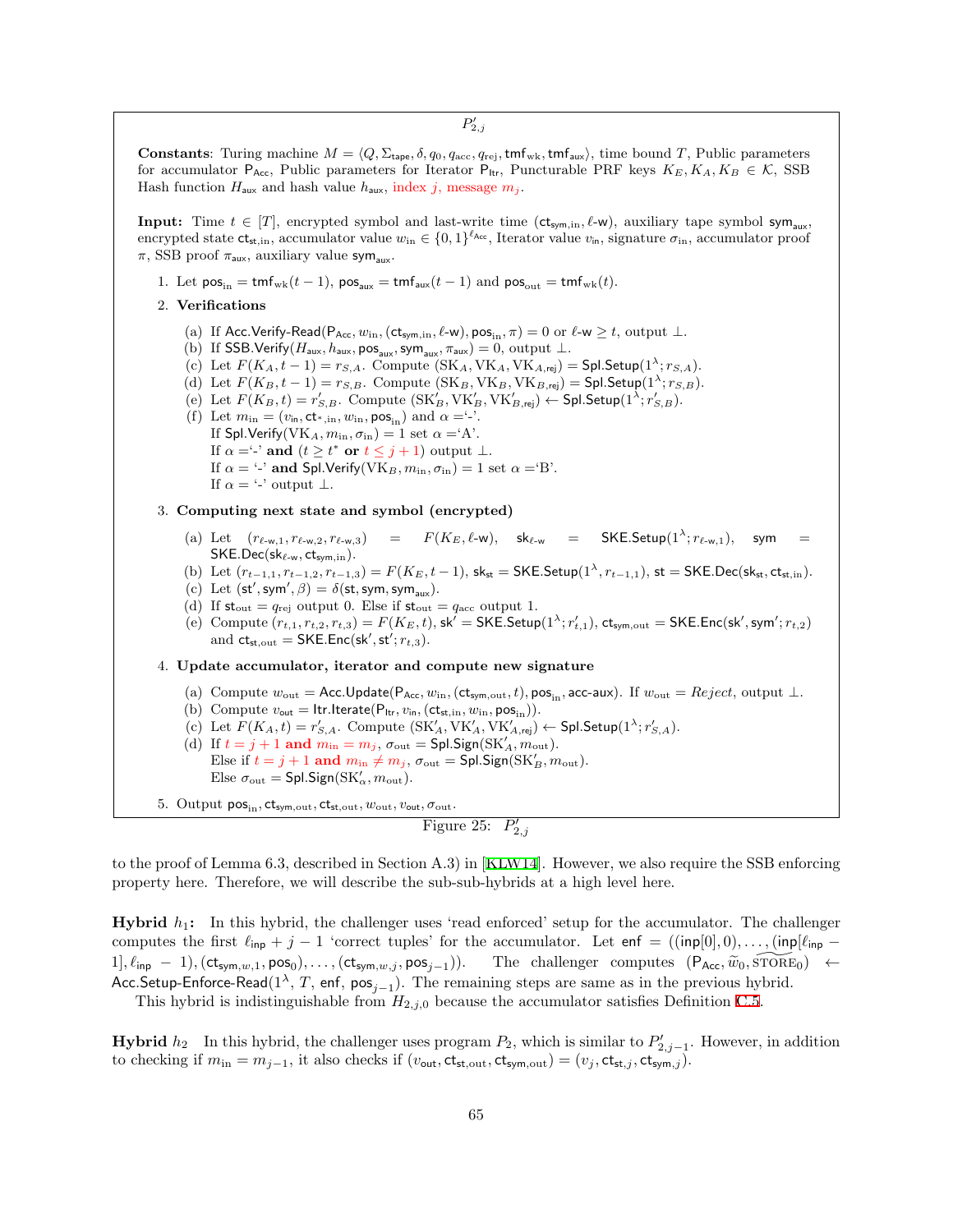Hybrids  $h_1$  and  $h_2$  are indistinguishable because the programs  $P_2$  and  $P'_{2,j}$  are functionally identical. Here, we use the fact that since the accumulator and SSB are read-enforcing, if  $m_{\text{in}} = m_{j-1}$ , then (sym<sub>out</sub>, st<sub>out</sub>) =  $(\mathsf{sym}_j, \mathsf{st}_j).$ 

**Hybrid** *h*<sup>3</sup> In this hybrid, the challenger uses normal setup instead of read-enforced setup. Since the accumulator satisfies Definition [C.5,](#page-53-0)  $h_2$  and  $h_3$  are computationally indistinguishable.

**Hybrid**  $h_4$  In this hybrid, the challenger 'write enforces' the accumulator. As in hybrid  $H_1$ , the challenger computes the first  $\ell_{\text{inp}} + j$  'correct tuples' to be accumulated. Let  $\text{sym}_{w,k}$ *, pos<sub>k</sub>* be the symbol output and the **Hybrid**  $h_4$  In this hybrid, the challenger 'write enforces' the accumulator. As in hybrid  $H_1$ , the challenger computes the first  $\ell_{\text{inp}} + j$  'correct tuples' to be accumulated. Let  $\text{sym}_{w,k}$ ,  $\text{pos}_k$  be the symbol where  $\mathsf{enf} = ((\mathsf{inp}[0], 0), \dots, (\mathsf{inp}[\ell_{\mathsf{inp}}-1], \ell_{\mathsf{inp}}-1), (\mathsf{ct}_{\mathsf{sym},w,1}, \mathsf{pos}_0), \dots, (\mathsf{ct}_{\mathsf{sym},w,j}, \mathsf{pos}_{j-1}), (\mathsf{ct}_{\mathsf{sym},w,j+1}, \mathsf{pos}_j)).$ The remaining computation is same as in previous step.

Hybrids *h*<sup>3</sup> and *h*<sup>4</sup> are computationally indistinguishable because accumulator satisfies Definition [C.6.](#page-53-1)

**Hybrid**  $h_5$  In this experiment, the challenger outputs an obfuscation of  $P_5$ , which is similar to  $P_2$ . However, on input where  $t = j$ , before computing signature, it also checks if  $w_{\text{out}} = w_{j+1}$ . Therefore, it checks whether  $m_{\text{in}} = m_{j-1}$  and  $m_{\text{out}} = m_j$ .

Hybrids  $h_4$  and  $h_5$  are computationally indistinguishable because the programs  $P_2$  and  $P_5$  are functionally identical. If  $m_{\rm in} = m_{j-1}$  and  $(v_{\rm out}, \text{ct}_{\text{st,out}}, \text{ct}_{\text{sym,out}}) = (v_j, \text{ct}_{\text{st},j}, \text{ct}_{\text{sym},j})$ , then  $w_{\rm in} = w_{j-1}$ . Therefore, using the write-enforcing property, we get that  $w_{\text{out}} = w_j$ .

**Hybrid**  $h_6$  This experiment is similar to the previous one, except that the challenger uses normal setup for accumulator instead of 'enforcing write'.

Hybrids  $h_5$  and  $h_6$  are computationally indistinguishable because accumulator satisfies Definition [C.6.](#page-53-1)

**Hybrid**  $h_7$  This experiment is similar to the previous one, except that the challenger uses enforced setup for iterator instead of normal setup. It first computes  $P_{Acc}$ ,  $w_0$ ,  $STORE_0$  as in the previous hybrid. Next, it computes the first *j* 'correct messages' for the iterator. Let  $\mathsf{enf} = ((\mathsf{ct}_{\mathsf{st},0}, w_0, \mathsf{pos}_0), \dots, (\mathsf{ct}_{\mathsf{st},j-1}, w_{j-1}, \mathsf{pos}_{j-1})).$ It computes  $(P_{\text{Itr}}, v_0) \leftarrow \text{Itr}.\text{Setup-Enforce}(1^\lambda, T, \text{enf}).$  The remaining hybrid proceeds as the previous one.

Hybrids  $h_6$  and  $h_7$  are indistinguishable because of iterator's indistinguishability of setup.

**Hybrid**  $h_8$  In this experiment, the challenger outputs an obfuscation of  $P_8$ , which is similar to  $P_5$ , except that it only checks if  $m_{\text{out}} = m_j$ .

Hybrids  $h_7$  and  $h_8$  are indistinguishable because the programs  $P_5$  and  $P_8$  are functionally identical (the argument is identical to the proof of Claim A.28 in [[KLW14\]](#page-44-5)).

**Hybrid**  $h_9$  This experiment is identical to  $H_{2,j,1}$ . It is indistinguishable from  $h_8$  because of iterator's setup indistinguishability property.

П

**Claim D.4.** Let  $0 \leq j \leq t^* - 1$ . Assuming *iO* is a secure indistinguishability obfuscator, *F* is a selectively secure puncturable PRF and *S* is a splittable signature scheme satisfying definitions [C.1,](#page-51-0) [C.2,](#page-51-1) [C.3](#page-51-2) and [C.4,](#page-52-0) for any PPT adversary  $\mathcal{A}$ ,  $|\mathsf{Adv}_{\mathcal{A}}^{2,j,1} - \mathsf{Adv}_{\mathcal{A}}^{2,j,2}| \leq \mathrm{negl}(\lambda)$ .

The proof of this claim is similar to the proof of Claim B.3 in [[KLW14](#page-44-5)].

**Claim D.5.** Assuming SSB satisfies Definition [B.1](#page-48-0), for any PPT adversary *A*,  $|Adv_{\mathcal{A}}^{2,j,2} - Adv_{\mathcal{A}}^{2,j+1,0}|$  ≤  $negl(\lambda)$ .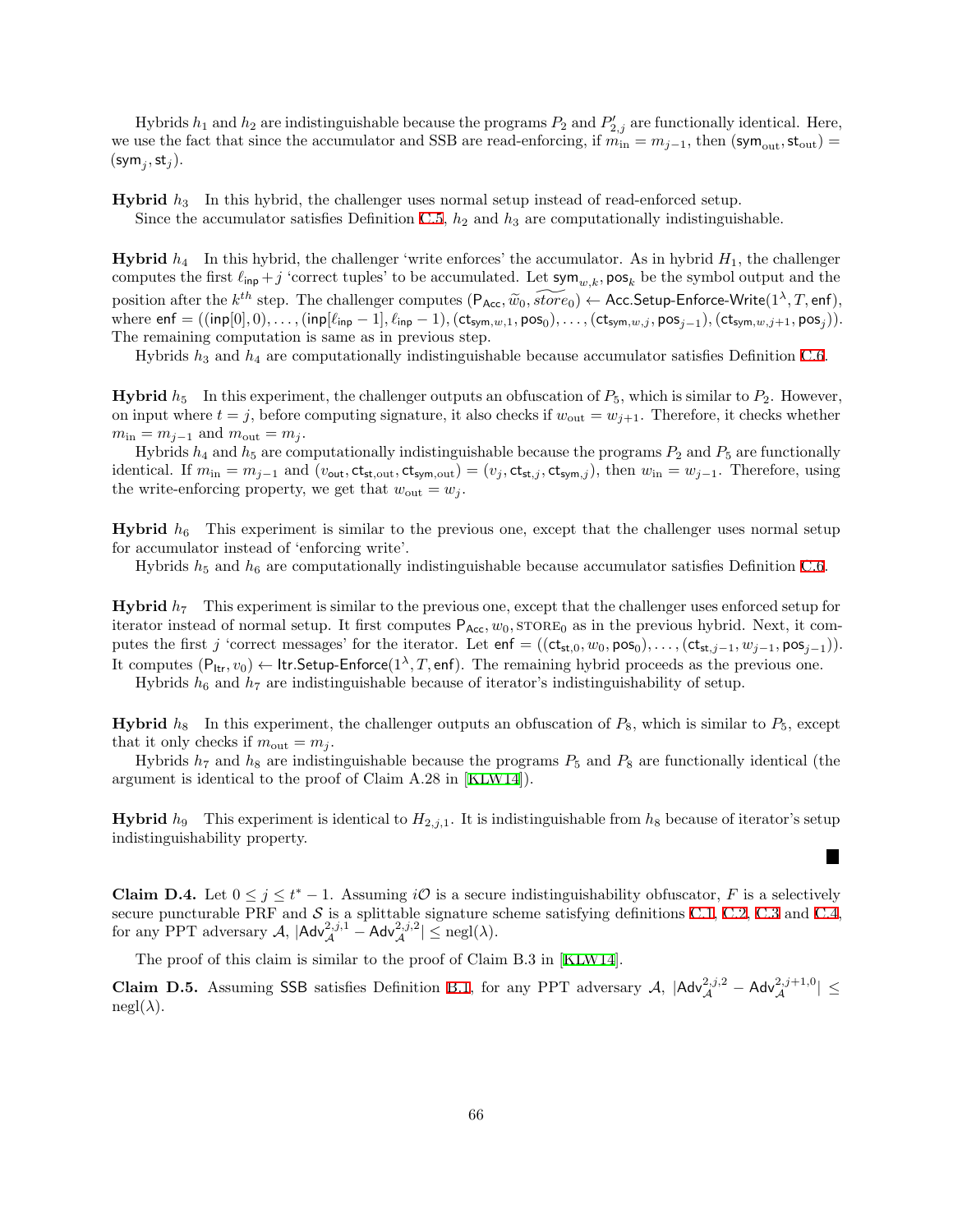*Proof.* Note that the only difference between these two hybrid experiments is the index used for SSB setup. In  $H_{2,j,2}$ , the SSB is enforcing at  $\text{tmf}_{\text{aux}}(j-1)$ , while in  $H_{2,j+1,0}$ , it is enforcing at  $\text{tmf}_{\text{aux}}(j)$ . Using the index hiding property, we can argue that these two hybrids are computationally indistinguishable. M

П

**Lemma D.6.** Assuming  $i\mathcal{O}$  is a secure indistinguishability obfuscator, F is a selectively secure puncturable PRF, Itr is an iterator satisfying Definitions [C.9](#page-55-0) and [C.10,](#page-55-1) Acc is an accumulator satisfying Definitions [C.5,](#page-53-0) [C.6,](#page-53-1) [C.7](#page-54-0) and [C.8](#page-54-1), *S* is a splittable signature scheme satisfying security Definitions [C.1,](#page-51-0) [C.2,](#page-51-1) [C.3](#page-51-2) and [C.4](#page-52-0) and SSB satisfies Definition [B.1,](#page-48-0)  $|Adv_{\mathcal{A}}^{int} - Adv_{\mathcal{A}}^{'int}| \leq negl(\lambda)$ .

*Proof.* To prove this lemma, we will define a sequence of hybrid experiments and show that they are computationally indistinguishable.

**Hybrid**  $H_0$  In this experiment, the challenger outputs an obfuscation of  $P_0 = P_{int}\{t^*, K_E, K_A, K_B,$ *m<sup>t</sup> <sup>∗</sup>−*<sup>1</sup>*}*.

**Hybrid**  $H_1$  In this hybrid, the challenger first computes the constants for program  $P_1$  as follows:

- 1. PRF keys  $K_A$  and  $K_B$  are punctured at  $t^*-1$  to obtain  $K_A\{t^*-1\} \leftarrow F$ . Puncture $(K_A, t^*-1)$  and  $K_B\{t^*-1\} \leftarrow F$ .Puncture( $K_B, t^*-1$ ).
- 2. Let  $r_c = F(K_A, t^* 1)$ ,  $(SK_C, VK_C, VK_{C, rel}) = Spl.Setup(1^{\lambda}; r_C)$ ,  $r_D = F(K_B, t^* 1)$ ,  $(SK_D, VK_D, VK_{D, \text{rej}}) = \textsf{Spl}.\textsf{Setup}(1^{\lambda}; r_D).$

It then outputs an obfuscation of  $P_1 = P_1\{t^*, K_E, K_A\{t^*-1\}, K_B\{t^*-1\}, \text{VK}_C, \text{SK}_C, \text{SK}_D, m_{t^*-1}\}\$ (defined in [26\)](#page-67-0).  $P_1$  is identical to  $P_0$  on inputs corresponding to  $t \neq t^* - 1, t^*$ . For  $t = t^* - 1$ , it uses the hardwired signing keys. For  $t = t^*$ , it uses the hardwired verification key.

**Hybrid**  $H_2$  In this hybrid,  $r_C$  and  $r_D$  are chosen uniformly at random; that is, the challenger computes  $(SK_C, VK_C) \leftarrow$  Spl.Setup(1<sup> $\lambda$ </sup>) and  $(SK_D, VK_D) \leftarrow$  Spl.Setup(1<sup> $\lambda$ </sup>).

**Hybrid** *H*<sup>3</sup> In this hybrid, the challenger computes constrained secret/verification keys. It computes splittable signature keys ( $\sigma_{C, \text{one}}$ , VK<sub>C, one</sub>, SK<sub>C, abo</sub>, VK<sub>C, abo</sub>)  $\leftarrow$  Spl. Split(SK<sub>C</sub>,  $m_{t^*-1}$ ) and ( $\sigma_{D, \text{one}}$ , VK<sub>D, one</sub>,  $SK_{D,abo}, VK_{D,abo}) \leftarrow$  Spl. Split( $SK_D, m_{t^*-1}$ ). It then outputs an obfuscation of  $P_3 = P_1\{t^*, K_E, K_A\{t^*-1\},$  $K_B\{t^*-1\}$ , VK<sub>*C*,one,  $\sigma_{C,one}$ , SK<sub>*D*,abo</sub>,  $m_{t^*-1}\}$ . Note that this program is identical to  $P_1$ , except that</sub>  $VK_{C, \text{one}}$ ,  $\sigma_{C, \text{one}}$  and  $SK_{D, \text{abo}}$  are used instead of  $VK_C$ ,  $SK_C$  and  $VK_D$ , and  $SK_C$ ,  $VK_C$ ,  $SK_D$ ,  $VK_D$  are not hardwired in this program.

**Hybrid**  $H_4$  In this hybrid, the challenger chooses  $P_{Acc}$ ,  $w_0$ ,  $STORE_0$  using Acc.Setup-Enforce-Read. It enforces the accumulator at position  $\text{tmf}(t^* - 1)$ , and then uses  $P_{Acc}, w_0$ ,  $\text{score}_0$ , and proceeds as in previous experiment.

**Hybrid**  $H_5$  In this hybrid, the challenger enforces the SSB hash function at position  $\text{tmf}_{\text{aux}}(t^* - 1)$ .

**Hybrid**  $H_6$  In this hybrid, the challenger first computes  $b^* = M_b(x)$ . It then outputs an obfuscation of  $P_6 = P_6\{t^*, P_{\text{Acc}}, K_E, K_A\{t^*-1\}, K_B\{t^*-1\}, \text{VK}_{C,\text{one}}, \sigma_{C,\text{one}}, \text{SK}_{D,\text{abo}}, m_{t^*-1}, b^*\}$  (defined in Figure [27](#page-68-0)). This program differs from  $P_1$  for inputs corresponding to  $t = t^*$ . Instead of decrypting, computing the next state and then encrypting, the program uses the hardwired output *b ∗* .

**Hybrid**  $H_7$  In this experiment, the challenger uses normal setup for Acc (that is, Acc.Setup) instead of Acc*.*Setup-Enforce-Read.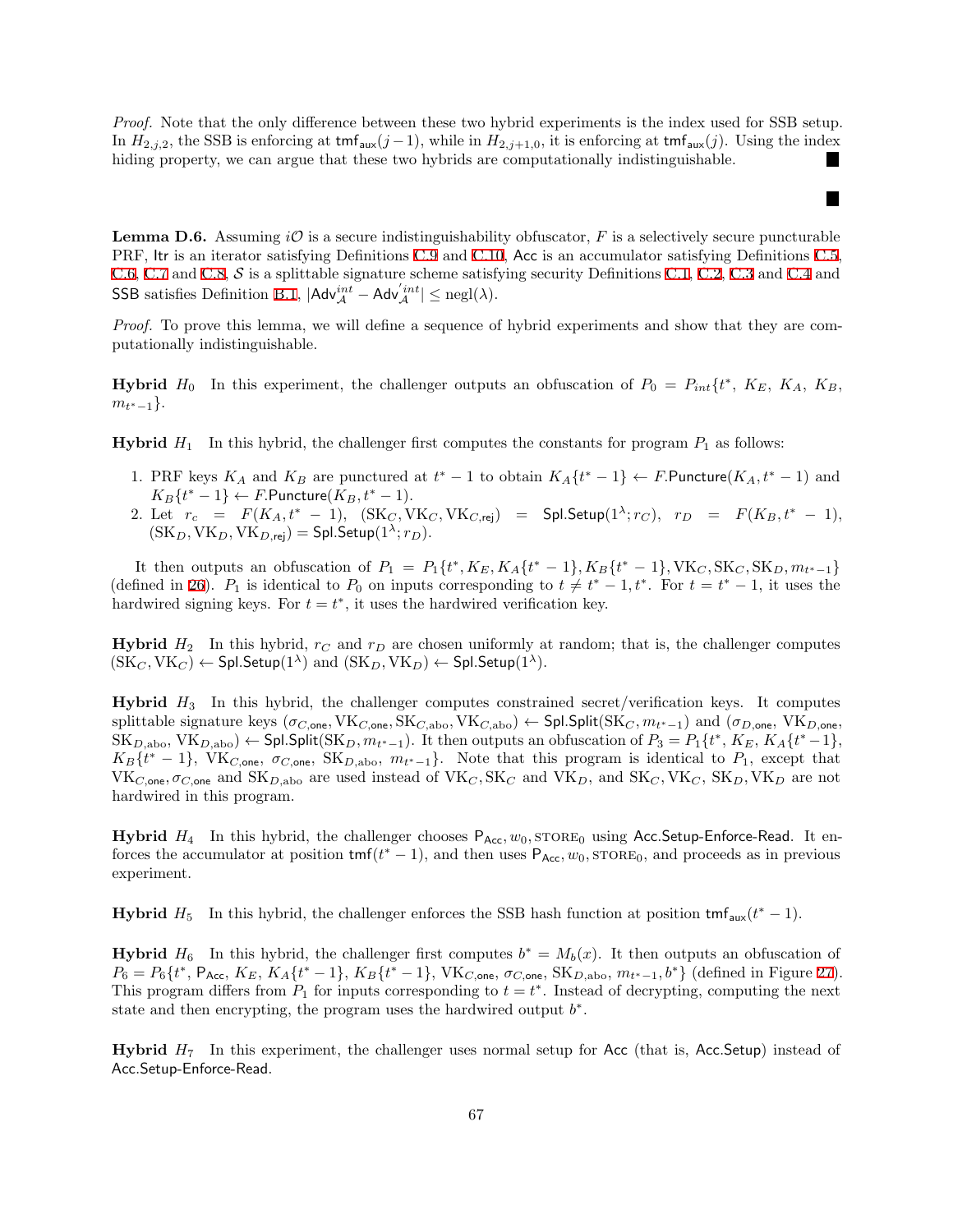<span id="page-67-0"></span>**Constants**: Turing machine  $M = \langle Q, \Sigma_{\text{tape}}, \delta, q_0, q_{\text{acc}}, q_{\text{rej}}, \text{tmf}_{\text{wk}}, \text{tmf}_{\text{aux}} \rangle$ , time bound *T*, Public parameters for accumulator  $P_{Acc}$ , Public parameters for Iterator  $P_{\text{Itr}}$ , Puncturable PRF keys  $K_E, K_A, K_B \in \mathcal{K}$ , SSB Hash function  $H_{\text{aux}}$  and hash value  $h_{\text{aux}}$ ,  $t^*$ ,  $m_{t^*-1}$ ,  $\text{VK}_C$ ,  $\text{SK}_C$ ,  $\text{SK}_D$ .

**Input:** Time  $t \in [T]$ , encrypted symbol and last-write time ( $ct_{sym,in}, \ell-w$ ), auxiliary tape symbol sym<sub>aux</sub>, encrypted state  $ct_{st,in}$ , accumulator value  $w_{in} \in \{0,1\}^{\ell_{Acc}}$ , Iterator value  $v_{in}$ , signature  $\sigma_{in}$ , accumulator proof  $\pi$ , SSB proof  $\pi_{\text{aux}}$ , auxiliary value sym<sub>aux</sub>.

- 1. Let  $pos_{\text{in}} = \text{tmf}_{\text{wk}}(t-1)$ ,  $pos_{\text{aux}} = \text{tmf}_{\text{aux}}(t-1)$  and  $pos_{\text{out}} = \text{tmf}_{\text{wk}}(t)$ .
- 2. **Verifications**
	- (a) If Acc.Verify-Read( $P_{Acc}, w_{in}$ , (ct<sub>sym,in</sub>,  $\ell$ -w),  $pos_{in}, \pi$ ) = 0 or  $\ell$ -w  $\geq t$ , output  $\bot$ .
	- (b) If SSB.Verify( $H_{\text{aux}}, h_{\text{aux}},$  pos<sub>aux</sub>, sym<sub>aux</sub>,  $\pi_{\text{aux}}$ ) = 0, output  $\perp$ .
	- (c) If  $t \neq t^*$ , let  $r_{S,A} = F(K_A\{t^* 1\}, t 1)$ . Compute  $(SK_A, VK_A, VK_{A, rel}) =$  Spl. Setup $(1^{\lambda}; r_{S,A})$ . Else  $VK_A = VK_C$ .
	- (d) If  $t \neq t^* 1$ , let  $r'_{S,A} = F(K_A\{t^* 1\}, t)$ . Compute  $(SK'_A, VK'_A, VK'_{A, rej}) \leftarrow$  Spl. Setup $(1^{\lambda}; r'_{S,A})$ .
	- (e) If  $t \neq t^* 1$ ,  $r'_{S,B} = F(K_B\{t^* 1\}, t)$ . Compute  $(SK'_B, VK'_B, VK'_{B, rej}) \leftarrow$  Spl. Setup $(1^{\lambda}; r'_{S,B})$ .
	- (f) Let  $m_{\text{in}} = (v_{\text{in}}, \text{ct}_\text{*}, v_{\text{in}}, w_{\text{in}}, \text{pos}_\text{in})$ . If Spl.Verify(VK<sub>*A*</sub>,  $m_{\text{in}}$ ,  $\sigma_{\text{in}}$ ) = 0 output  $\perp$ .

#### 3. **Computing next state and symbol (encrypted)**

- (a) Let  $(r_{\ell-w,1}, r_{\ell-w,2}, r_{\ell-w,3})$  =  $F(K_E, \ell-w)$ , sk $_{\ell-w}$  = SKE.Setup( $1^{\lambda}; r_{\ell-w,1}$ ), sym = SKE*.*Dec(sk*<sup>ℓ</sup>*-w*,* ctsym*,*in).
- (b) Let  $(r_{t-1,1}, r_{t-1,2}, r_{t-1,3}) = F(K_E, t-1)$ ,  $\mathsf{sk}_\mathsf{st} = \mathsf{SKE}.\mathsf{Setup}(1^\lambda, r_{t-1,1}), \, \mathsf{st} = \mathsf{SKE}.\mathsf{Dec}(\mathsf{sk}_\mathsf{st}, \mathsf{ct}_\mathsf{st,in}).$
- $(c)$  Let  $(st', sym', \beta) = \delta(st, sym, sym_{aux}).$
- (d) If  $st_{\text{out}} = q_{\text{rei}}$  output 0. Else if  $st_{\text{out}} = q_{\text{acc}}$  output 1.
- (e) Compute  $(r_{t,1}, r_{t,2}, r_{t,3}) = F(K_E, t)$ , sk' = SKE.Setup $(1^{\lambda}; r'_{t,1})$ , ct<sub>sym, out</sub> = SKE.Enc(sk', sym';  $r_{t,2}$ ) and  $ct_{st,out} = SKE.Enc(sk', st'; r_{t,3}).$
- 4. **Update accumulator, iterator and compute new signature**
	- (a) Compute *w*out = Acc*.*Update(PAcc*, w*in*,*(ctsym*,*out*, t*)*,* posin*,* acc-aux). If *w*out = *Reject*, output *⊥*.
	- (b) Compute  $v_{\text{out}} = \text{ltr.lterate}(P_{\text{ltr}}, v_{\text{in}}, (\text{ct}_{\text{st,in}}, w_{\text{in}}, \text{pos}_{\text{in}})).$
	- (c) Let  $F(K_A, t) = r'_{S, A}$ . Compute  $(SK'_A, VK'_A, VK'_{A, rej}) \leftarrow$  Spl. Setup $(1^{\lambda}; r'_{S, A})$ .
	- (d) Let  $m_{\text{out}} = (v_{\text{out}}, \text{ct}_{\text{st,out}}, w_{\text{out}}, \text{pos}_{\text{out}}).$
	- (e) If  $t = t^* 1$  and  $m_{\text{out}} = m_{t^* 1}$ ,  $\sigma_{\text{out}} = \text{Spl.Sign}(\text{SK}_C, m_{\text{out}})$ . Else if  $t = t^* - 1$  and  $m_{\text{out}} \neq m_{t^* - 1}$   $\sigma_{\text{out}} = \text{Spl.Sign}(\text{SK}_D, m_{\text{out}})$ .
		- $\text{Else } \sigma_{\text{out}} = \text{Spl}.\text{Sign}(\text{SK}'_A, m_{\text{out}}).$

5. Output  $pos_{in}, ct_{sym,out}, ct_{st,out}, w_{out}, v_{out}, \sigma_{out}.$ 

Figure 26: *P*<sup>1</sup>

**Hybrid**  $H_8$  This hybrid is identical to  $H'_{int}$ . In this experiment, the challenger outputs an obfuscation of *P ′ int*.

**Analysis** Let  $\mathsf{Adv}_{\mathcal{A}}^x$  denote the advantage of adversary  $\mathcal{A}$  in hybrid  $H_x$ .

**Claim D.6.** Assuming  $i\mathcal{O}$  is a secure indistinguishability obfuscator, for any PPT *A*,  $|Adv^0_A - Adv^1_A| \leq$  $negl(\lambda)$ .

*Proof.* The only difference between  $P_0$  and  $P_1$  is that  $P_0$  uses puncturable PRF keys  $K_A$ ,  $K_B$ , while  $P_1$  uses keys  $K_A\{t^*-1\}$ ,  $K_B\{t^*-1\}$  punctured at  $t^*-1$ . It also has the secret key/verification key pair  $(SK_C, VK_C)$ hardwired, which is computed using  $F(K_A, t^* - 1)$  and the secret key (SK<sub>*D*</sub>) computed using  $F(K_B, t^* - 1)$ . From the correctness of puncturable PRFs, it follows that the two programs have identical functionality, and therefore their obfuscations are computationally indistinguishable.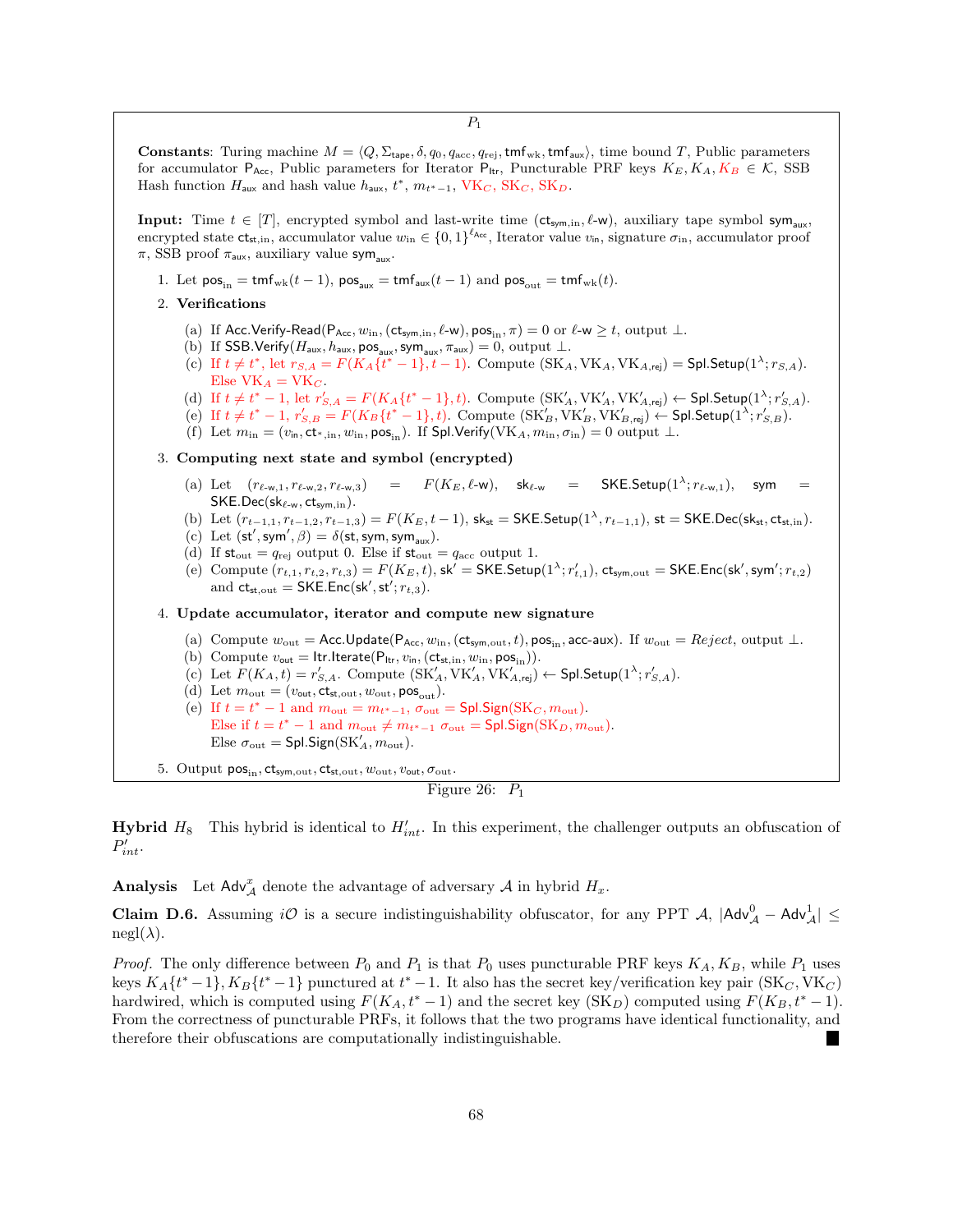<span id="page-68-0"></span>**Constants**: Turing machine  $M = \langle Q, \Sigma_{\text{tape}}, \delta, q_0, q_{\text{acc}}, q_{\text{rej}}, \text{tmf}_{\text{wk}}, \text{tmf}_{\text{aux}} \rangle$ , time bound *T*, Public parameters for accumulator  $P_{Acc}$ , Public parameters for Iterator  $P_{\text{Itr}}$ , Puncturable PRF keys  $K_E, K_A, K_B \in \mathcal{K}$ , SSB Hash function  $H_{\text{aux}}$  and hash value  $h_{\text{aux}}$ ,  $t^*$ ,  $m_{t^*-1}$ ,  $\text{VK}_C$ ,  $\text{SK}_C$ ,  $\text{SK}_D$ , hardwired output  $b^*$ .

**Input:** Time  $t \in [T]$ , encrypted symbol and last-write time ( $ct_{sym,in}, \ell-w$ ), auxiliary tape symbol sym<sub>aux</sub>, encrypted state  $ct_{st,in}$ , accumulator value  $w_{in} \in \{0,1\}^{\ell_{Acc}}$ , Iterator value  $v_{in}$ , signature  $\sigma_{in}$ , accumulator proof  $\pi$ , SSB proof  $\pi_{\text{aux}}$ , auxiliary value sym<sub>aux</sub>.

- 1. Let  $pos_{\text{in}} = \text{tmf}_{\text{wk}}(t-1)$ ,  $pos_{\text{aux}} = \text{tmf}_{\text{aux}}(t-1)$  and  $pos_{\text{out}} = \text{tmf}_{\text{wk}}(t)$ .
- 2. **Verifications**
	- (a) If Acc.Verify-Read( $P_{Acc}, w_{in}$ , (ct<sub>sym,in</sub>,  $\ell$ -w),  $pos_{in}, \pi$ ) = 0 or  $\ell$ -w  $\geq t$ , output  $\bot$ .
	- (b) If SSB.Verify( $H_{\text{aux}}, h_{\text{aux}},$  pos<sub>aux</sub>, sym<sub>aux</sub>,  $\pi_{\text{aux}}$ ) = 0, output  $\perp$ .
	- (c) If  $t \neq t^*$ , let  $r_{S,A} = F(K_A\{t^* 1\}, t 1)$ . Compute  $(SK_A, VK_A, VK_{A, rel}) = \text{Spl}$ . Setup $(1^{\lambda}; r_{S,A})$ . Else  $VK_A = VK_C$ .
	- (d) If  $t \neq t^* 1$ , let  $r'_{S,A} = F(K_A\{t^* 1\}, t)$ . Compute  $(SK'_A, VK'_A, VK'_{A, rej}) \leftarrow$  Spl. Setup $(1^{\lambda}; r'_{S,A})$ .
	- (e) If  $t \neq t^* 1$ ,  $r'_{S,B} = F(K_B\{t^* 1\}, t)$ . Compute  $(SK'_B, VK'_B, VK'_{B, rej}) \leftarrow$  Spl. Setup $(1^{\lambda}; r'_{S,B})$ .
	- (f) Let  $m_{\text{in}} = (v_{\text{in}}, \text{ct}_\text{*}, v_{\text{in}}, w_{\text{in}}, \text{pos}_\text{in})$ . If Spl.Verify(VK<sub>*A*</sub>,  $m_{\text{in}}$ ,  $\sigma_{\text{in}}$ ) = 0 output  $\perp$ .

#### 3. **Computing next state and symbol (encrypted)**

- (a) If  $t = t^*$ , output  $b^*$ .
- (b) Let  $(r_{\ell-w,1}, r_{\ell-w,2}, r_{\ell-w,3})$  =  $F(K_E, \ell-w)$ , sk $_{\ell-w}$  = SKE.Setup( $1^{\lambda}; r_{\ell-w,1}$ ), sym = SKE*.*Dec(sk*<sup>ℓ</sup>*-w*,* ctsym*,*in).
- (c) Let  $(r_{t-1,1}, r_{t-1,2}, r_{t-1,3}) = F(K_E, t-1)$ ,  $\mathsf{sk}_{\mathsf{st}} = \mathsf{SKE}.\mathsf{Setup}(1^\lambda, r_{t-1,1}), \, \mathsf{st} = \mathsf{SKE}.\mathsf{Dec}(\mathsf{sk}_{\mathsf{st}}, \mathsf{cts}, \mathsf{in}).$
- (d) Let  $(\mathsf{st}', \mathsf{sym}', \beta) = \delta(\mathsf{st}, \mathsf{sym}, \mathsf{sym}_{\mathsf{aux}}).$
- (e) If  $st_{\text{out}} = q_{\text{rej}}$  output 0. Else if  $st_{\text{out}} = q_{\text{acc}}$  output 1.
- (f) Compute  $(r_{t,1}, r_{t,2}, r_{t,3}) = F(K_E, t)$ , sk' = SKE.Setup $(1^{\lambda}; r'_{t,1})$ , ct<sub>sym,out</sub> = SKE.Enc(sk', sym';  $r_{t,2}$ ) and  $ct_{st,out} = SKE.Enc(sk', st'; r_{t,3}).$

#### 4. **Update accumulator, iterator and compute new signature**

- (a) Compute  $w_{\text{out}} = \text{Acc}$ .Update( $P_{\text{Acc}}, w_{\text{in}}$ , ( $ct_{\text{sym,out}}$ , *t*), pos<sub>in</sub>, acc-aux). If  $w_{\text{out}} = Reject$ , output  $\perp$ .
- (b) Compute  $v_{\text{out}} = \text{Itr}.\text{Iterate}(P_{\text{Itr}}, v_{\text{in}}, (\text{ct}_{\text{st},\text{in}}, w_{\text{in}}, \text{pos}_{\text{in}})).$
- (c) Let  $F(K_A, t) = r'_{S, A}$ . Compute  $(SK'_A, VK'_A, VK'_{A, rej}) \leftarrow$  Spl. Setup $(1^{\lambda}; r'_{S, A})$ .
- (d) Let  $m_{\text{out}} = (v_{\text{out}}, \text{ct}_{\text{st},\text{out}}, w_{\text{out}}, \text{pos}_{\text{out}}).$
- (e) If  $t = t^* 1$  and  $m_{\text{out}} = m_{t^* 1}$ ,  $\sigma_{\text{out}} = \text{Spl.Sign}(\text{SK}_C, m_{\text{out}})$ .
- Else if  $t = t^* 1$  and  $m_{\text{out}} \neq m_{t^*-1}$   $\sigma_{\text{out}} = \textsf{Spl}.\textsf{Sign}(\textsf{SK}_D, m_{\text{out}})$ .  $\text{Else } \sigma_{\text{out}} = \text{Spl}.\text{Sign}(\text{SK}'_A, m_{\text{out}}).$
- 5. Output  $pos_{in}, ct_{sym,out}, ct_{st,out}, w_{out}, v_{out}, \sigma_{out}.$

Figure 27: 
$$
P_6
$$

**Claim D.7.** Assuming *F* is a selectively secure puncturable PRF, for any PPT *A*,  $|Adv^1_A - Adv^2_A| \leq negl(\lambda)$ *.* 

*Proof.* The proof of this claim follows from the selective security of puncturable PRF *F*.

**Claim D.8.** Assuming *iO* is a secure indistinguishability obfuscator and *S* satisfies VK<sub>one</sub> indistinguishability  $(\text{Definition C.2})$  $(\text{Definition C.2})$  $(\text{Definition C.2})$ , for any PPT *A*,  $|\text{Adv}_{\mathcal{A}}^2 - \text{Adv}_{\mathcal{A}}^3| \leq \text{negl}(\lambda)$ .

*Proof.* In order to prove this claim, we consider an intermediate hybrid program in which only the constrained secret keys  $\sigma_{C,one}$  and  $SK_{D,abc}$  are hardwired, while VK<sub>*C*</sub> is hardwired as the verification key. Using the security of  $i\mathcal{O}$ , we can argue that the intermediate step and  $H_2$  are computationally indistinguishable. Next, we use  $VK_{one}$  indistinguishability to show that the intermediate step and  $H_3$  are computationally indistinguishable.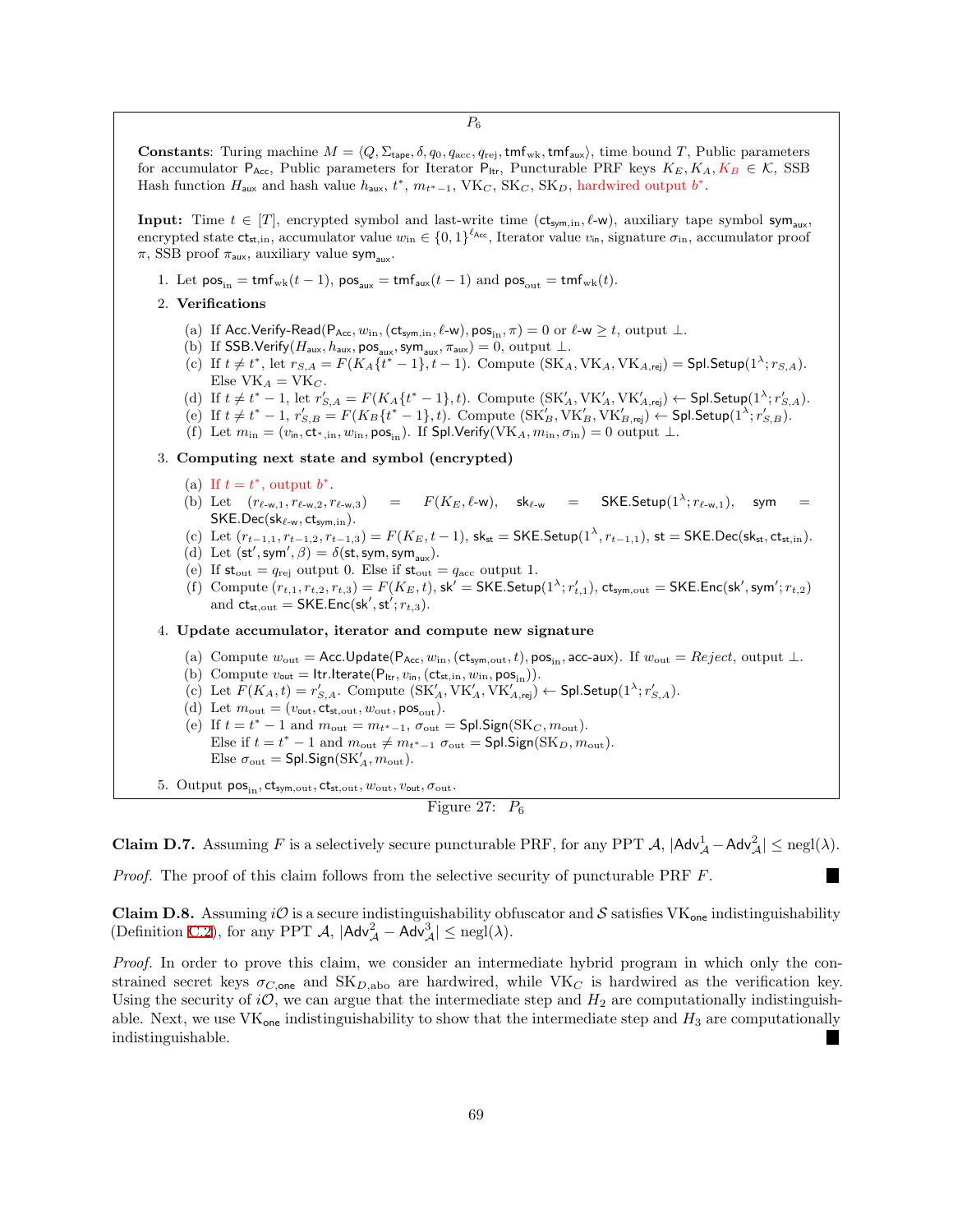**Claim D.9.** Assuming Acc satisfies indistinguishability of Read Setup (Definition [C.5\)](#page-53-0), for any PPT *A*,  $|Adv^3_{\mathcal{A}} - Adv^4_{\mathcal{A}}| \leq \text{negl}(\lambda)$ *.* 

L.

П

I.

*Proof.* The proof of this claim follows from Read Setup indistinguishability (Definition [C.5\)](#page-53-0).

**Claim D.10.** Assuming SSB satisfies Definition [B.1,](#page-48-0) for any PPT  $\mathcal{A}$ ,  $|Adv^4_{\mathcal{A}} - Adv^5_{\mathcal{A}}| \leq$  negl( $\lambda$ ).

*Proof.* The proof of this claim follows from the index-hiding security of SSB. Note that the only difference between  $H_4$  and  $H_5$  is the index to which the SSB hash function is binding. In  $H_4$ , the SSB hash is binding to position  $\text{tmf}_{\text{aux}}(t^*-2)$  (note that it is binding to position  $\text{tmf}_{\text{aux}}(t^*-2)$  in  $H_{int}$ , and the SSB setup does not change from  $H_{int}$  to  $H_4$ ). In  $H_5$ , it is binding to  $\text{tmf}_{\text{aux}}(t^* - 1)$ . Using the index-hiding security of SSB, it follows that these two hybrids are computationally indistinguishable.

**Claim D.11.** Assuming *iO* is a secure indistinguishability obfuscator, for any PPT *A*,  $|Adv^5_A - Adv^6_A| \le$  $negl(\lambda)$ .

*Proof.* Note that P<sub>Acc</sub> and SSB are appropriately enforced, and VK<sub>*C*, one</sub> accepts only signatures for  $m_{t^*-1}$ . As a result, if  $VK_{C,one}$  accepts the signature, then  $m_{in} = m_{t^*-1}$  and hence  $ct_{st,in} = ct_{st,t^*-1}$ . Next, since *PPAcc* is read enforcing,  $ct_{sym,in} = ct_{sym,t^*-1}$ , and since SSB is enforcing at  $t^* - 1$ , sym<sub>aux</sub> =  $x_{2,tmf_{aux}(t^*-1)}$ . Therefore,  $\frac{*}{\omega_{tt}} = \frac{*}{t^*}$ , which implies that the output is  $b^*$ .

**Claim D.12.** Assuming Acc satisfies indistinguishability of Read Setup (Definition [C.5](#page-53-0)), for any PPT *A*,  $|Adv^6_{\mathcal{A}} - Adv^7_{\mathcal{A}}| \leq \text{negl}(\lambda).$ 

*Proof.* The proof of this claim follows from Read Setup indistinguishability (Definition [C.5\)](#page-53-0).

**Claim D.13.** Assuming  $i\mathcal{O}$  is a secure indistinguishability obfuscator,  $F$  is a selectively secure puncturable PRF and *S* satisfies  $VK_{one}$  indistinguishability (Definition [C.2\)](#page-51-1), for any PPT *A*,  $|Adv_{\mathcal{A}}^7 - Adv_{\mathcal{A}}^8| \leq negl(\lambda)$ .

This step is the reverse of the step from *H*<sup>0</sup> to *H*3. Therefore, using similar intermediate hybrid experiments, a similar proof works here as well.

**Lemma D.7.** Assuming  $i\mathcal{O}$  is a secure indistinguishability obfuscator, F is a selectively secure puncturable PRF, Itr is an iterator satisfying Definitions [C.9](#page-55-0) and [C.10,](#page-55-1) Acc is an accumulator satisfying Definitions [C.5,](#page-53-0) [C.6,](#page-53-1) [C.7](#page-54-0) and [C.8](#page-54-1), *S* is a splittable signature scheme satisfying security Definitions [C.1,](#page-51-0) [C.2,](#page-51-1) [C.3](#page-51-2) and [C.4](#page-52-0) and SSB satisfies Definition [B.1,](#page-48-0)  $|\mathsf{Adv}_{\mathcal{A}}^{int} - \mathsf{Adv}_{\mathcal{A}}^{abort}| \le \text{negl}(\lambda)$ .

The proof of this lemma is almost identical to the proof of Lemma [D.5](#page-60-1).

**Lemma D.8.** Assuming  $i\mathcal{O}$  is a secure indistinguishability obfuscator, F is a selectively secure PRF and  $\mathcal{S}$ satisfies  $VK_{\text{rej}}$  indistinguishability (Definition [C.1](#page-51-0)), for any PPT adversary *A*,  $|Adv_{\mathcal{A}}^{abort} - Adv_{\mathcal{A}}^{1}| \leq negl(\lambda)$ .

This proof is similar to the proof of Lemma B.4 in [\[KLW14](#page-44-5)].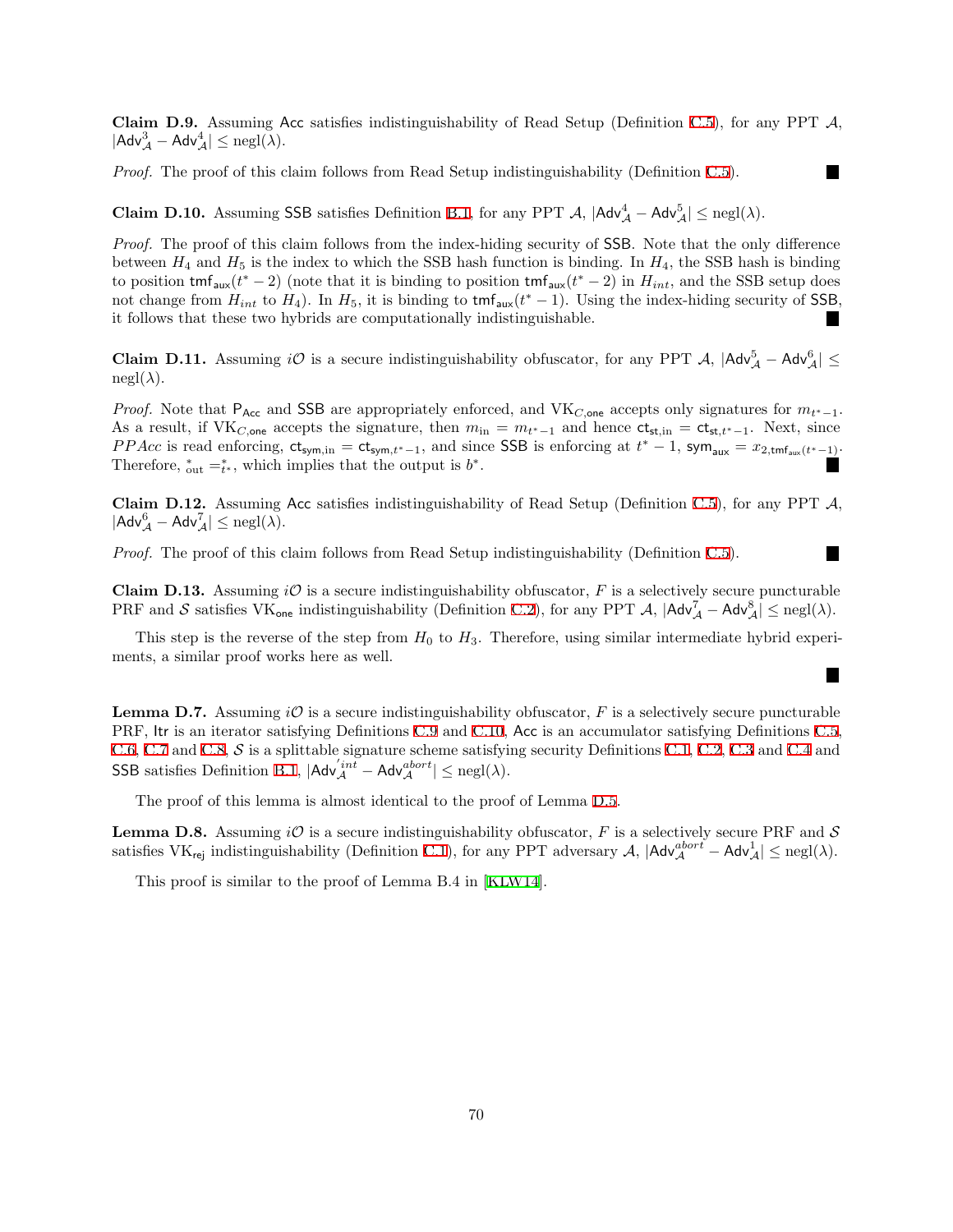*Wint*

<span id="page-70-1"></span>**Constants**: Index *i*, Turing machine  $M = \langle Q, \Sigma_{\text{tape}}, \delta, q_0, q_{\text{acc}}, q_{\text{rej}}, \text{tmf}_1, \text{tmf}_2 \rangle$ , time bound *T*, Public parameters for accumulator  $P_{Acc}$ , Public parameters for Iterator  $P_{ltr}$ , Puncturable PRF keys  $K_E$ ,  $K_A$ ,  $K_B \in \mathcal{K}$ , SSB Hash function  $H_{\text{aux}}$  and hash value  $h_{\text{aux}}$ ,  $b^*$ ,  $t^*$ ,  $m_{i-2}$ .

**Input:** Time  $t \in [T]$ , encrypted symbol and last-write time ( $ct_{sym,in}, \ell-w$ ), auxiliary tape symbol sym<sub>aux</sub>, encrypted state  $ct_{st,in}$ , accumulator value  $w_{in} \in \{0,1\}^{\ell_{Acc}}$ , Iterator value  $v_{in}$ , signature  $\sigma_{in}$ , accumulator proof  $\pi$ , SSB proof  $\pi_{\text{aux}}$ , auxiliary value sym<sub>aux</sub>.

- 1. Let  $pos_{\text{in}} = \text{tmf}_{\text{wk}}(t-1)$ ,  $pos_{\text{aux}} = \text{tmf}_{\text{aux}}(t-1)$  and  $pos_{\text{out}} = \text{tmf}_{\text{wk}}(t)$ .
- 2. If *t > t<sup>∗</sup>* , output *⊥*.
- 3. **Verifications**
	- (a) If Acc.Verify-Read( $P_{Acc}, w_{in}$ , (ct<sub>sym,in</sub>,  $\ell$ -w),  $pos_{in}, \pi$ ) = 0 or  $\ell$ -w  $\geq t$ , output  $\bot$ .
	- (b) If SSB.Verify( $H_{\text{aux}}, h_{\text{aux}},$  pos<sub>aux</sub>, sym<sub>aux</sub>,  $\pi_{\text{aux}}$ ) = 0, output  $\perp$ .
	- (c) Let  $F(K_A, t-1) = r_{S,A}$ . Compute  $(SK_A, VK_A, VK_{A, \text{rej}}) = \text{Spl}.\text{Setup}(1^{\lambda}; r_{S,A}).$
	- (d) Let  $F(K_B, t-1) = r_{S,B}$ . Compute  $(SK_B, VK_B, VK_{B, rej}) = \text{Spl.Setup}(1^{\lambda}; r_{S,B})$ .
	- (e) Let  $m_{\text{in}} = (v_{\text{in}}, \text{ct}_{\text{st},\text{in}}, w_{\text{in}}, \text{pos}_{\text{in}})$ . If Spl.Verify(VK<sub>A</sub>,  $m_{\text{in}}, \sigma_{\text{in}}) = 0$  output  $\perp$ .

### 4. **Computing next state and symbol (encrypted)**

(a) If  $t = t^*$ , output  $b^*$ .

(b) If  $i \le t \lt t^*$ , compute  $(r_{t,1}, r_{t,2}, r_{t,3}) = F(K_E, t)$ , sk' = SKE.Setup $(1^{\lambda}; r'_{t,1})$ , ct<sub>sym,out</sub> = SKE.Enc(sk', erase;  $r_{t,2}$ ) and  $ct_{st,out}$  = SKE.Enc(sk', erase;  $r_{t,3}$ ). Else do the following:

- i. Let  $(r_{\ell-w,1}, r_{\ell-w,2}, r_{\ell-w,3}) = F(K_E, \ell-w), \text{ sk}_{\ell-w} = \text{SKE}.\text{Setup}(1^{\lambda}; r_{\ell-w,1}), \text{ sym} =$ SKE*.*Dec(sk*<sup>ℓ</sup>*-w*,* ctsym*,*in).
- ii. Let  $(r_{t-1,1}, r_{t-1,2}, r_{t-1,3}) = F(K_E, t-1)$ ,  $sk_{st} = SKE. Setup(1^{\lambda}, r_{t-1,1})$ , st = SKE*.*Dec(skst*,* ctst*,*in).
- iii. Let  $(\mathsf{st}', \mathsf{sym}', \beta) = \delta(\mathsf{st}, \mathsf{sym}, \mathsf{sym}_{\mathsf{aux}}).$
- iv. If  $st_{\text{out}} = q_{\text{rej}}$  output 0. Else if  $st_{\text{out}} = q_{\text{acc}}$  output 1.
- v. Compute  $(r_{t,1}, r_{t,2}, r_{t,3})$  =  $F(K_E, t)$ , sk<sup>'</sup> = SKE.Setup $(1^{\lambda}; r'_{t,1})$ , ct<sub>sym,out</sub> = SKE.Enc(sk', sym';  $r_{t,2}$ ) and  $ct_{st,out}$  = SKE.Enc(sk', st';  $r_{t,3}$ ).

#### 5. **Update accumulator, iterator and compute new signature**

- (a) Compute  $w_{\text{out}} = \text{Acc}.\text{Update}(P_{\text{Acc}}, w_{\text{in}}, (\text{ct}_{\text{sym,out}}, t), \text{pos}_{\text{in}}, \text{acc-aux}).$  If  $w_{\text{out}} = Reject$ , output  $\perp$ .
- (b) Compute  $v_{\text{out}} = \text{Itr}$ .Iterate( $P_{\text{Itr}}, v_{\text{in}}, (\text{ct}_{\text{st},\text{in}}, w_{\text{in}}, \text{pos}_{\text{in}})$ ).
- (c) Let  $F(K_A, t) = r'_{S, A}$ . Compute  $(SK'_A, VK'_A, VK'_{A, rej}) \leftarrow$  Spl. Setup $(1^{\lambda}; r'_{S, A})$ .
- (d) Let  $m_{\text{out}} = (v_{\text{out}}, \text{ct}_{\text{st},\text{out}}, w_{\text{out}}, \text{pos}_{\text{out}}).$ If  $t = i - 2$  and  $m_{\text{out}} = m_{i-2}$ ,  $\sigma_{\text{out}} = \text{Spl.Sign}(\text{SK}'_A, m_{\text{out}})$ . Else if  $t = i - 2$  and  $m_{\text{out}} = m_{i-2}$ ,  $\sigma_{\text{out}} = \text{Spl.Sign}(\text{SK}'_B, m_{\text{out}})$ . Else  $\sigma_{\text{out}} = \text{Spl}.\text{Sign}(\text{SK}'_A, m_{\text{out}}).$

6. Output  $pos_{in}$ ,  $ct_{sym,out}$ ,  $ct_{st,out}$ ,  $w_{out}$ ,  $v_{out}$ ,  $\sigma_{out}$ .

```
Figure 28: Wint
```
## <span id="page-70-0"></span>**D.2 Proof of Lemma [D.2](#page-57-0)**

**Proof Outline** We will first define intermediate programs  $W_{int} = \text{Prog-2-}i_{int}\{i, t^*, K_E, K_A, K_B, m_{i-2}\}\$ (defined in Figure [28](#page-70-1)) and  $W'_{int} = Prog' - 2-i_{int} \{i, t^*, K_E, K_A, K_B, m_{i-2}, ct_1, ct_2\}$  (defined in [29\)](#page-71-0). Both the programs have the correct message for the  $(i-2)^{th}$  step -  $m_{i-2}$  hardwired, and also have a PRF key  $K_B$  for 'B' type signatures. In addition,  $W'_{int}$  also has ciphertexts  $ct_1$  and  $ct_2$  hardwired. These are encryptions of the state and symbol output at  $(i-1)^{th}$  step, computed as described in hybrid  $\mathsf{Hyb}'_{2,i}$ .

Let  $H_{int}$  be a hybrid experiment in which the challenger first enforces the SSB hash, and then outputs an obfuscation of  $W_{int}$ , along with other elements of the encoding. Similarly, let  $H'_{int}$  be the hybrid experiment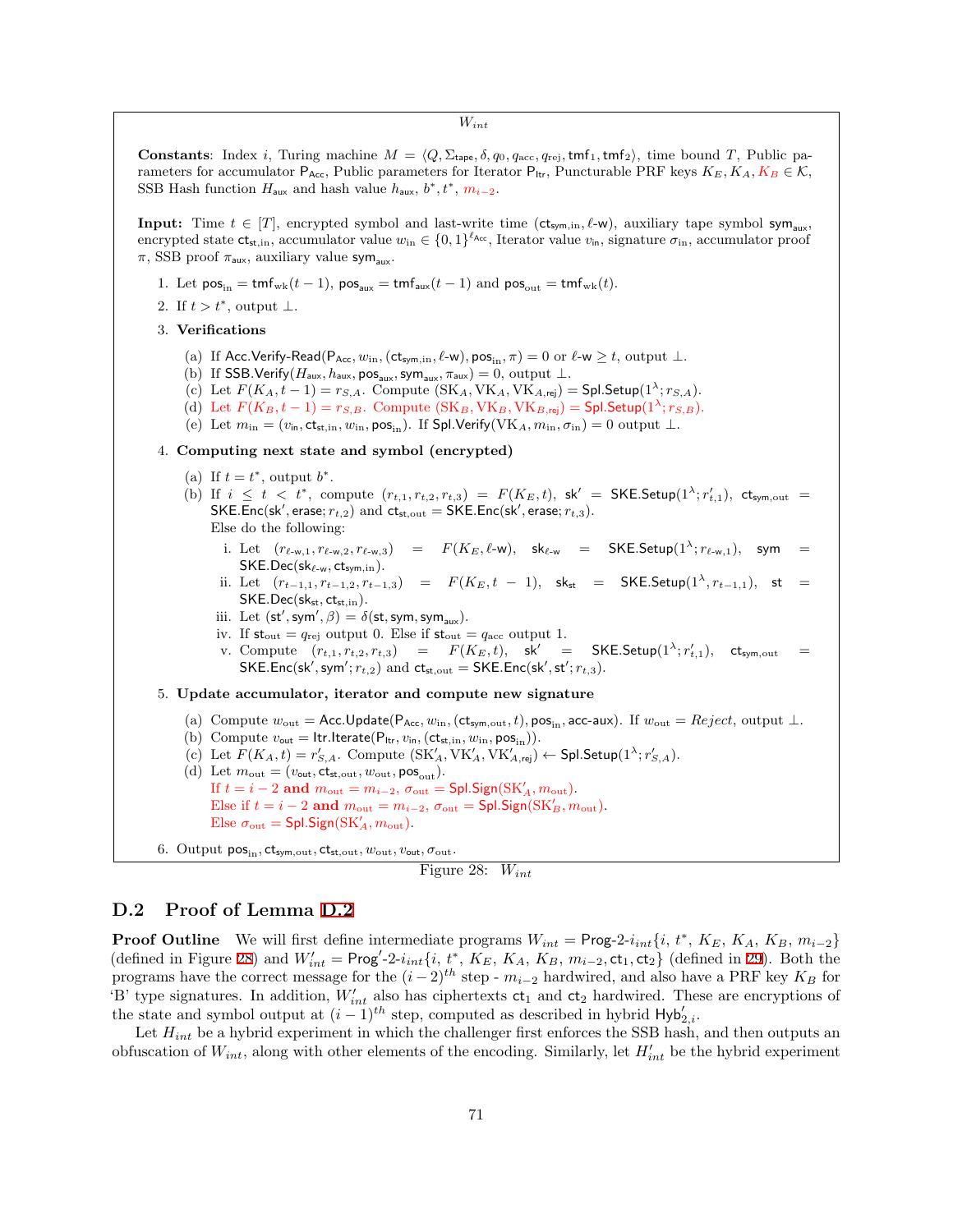$W'_{int}$ 

<span id="page-71-0"></span>**Constants**: Index *i*, Turing machine  $M = \langle Q, \Sigma_{\text{tape}}, \delta, q_0, q_{\text{acc}}, q_{\text{rej}}, \text{tmf}_1, \text{tmf}_2 \rangle$ , time bound *T*, Public parameters for accumulator  $P_{Acc}$ , Public parameters for Iterator  $P_{ltr}$ , Puncturable PRF keys  $K_E$ ,  $K_A$ ,  $K_B \in \mathcal{K}$ , SSB Hash function  $H_{\text{aux}}$  and hash value  $h_{\text{aux}}$ ,  $b^*$ ,  $t^*$ ,  $m_{i-2}$ , ciphertexts  $ct_1$ ,  $ct_2$ .

**Input:** Time  $t \in [T]$ , encrypted symbol and last-write time ( $ct_{sym,in}, \ell-w$ ), auxiliary tape symbol  $sym_{aux}$ , encrypted state  $ct_{st,in}$ , accumulator value  $w_{in} \in \{0,1\}^{\ell_{Acc}}$ , Iterator value  $v_{in}$ , signature  $\sigma_{in}$ , accumulator proof  $\pi$ , SSB proof  $\pi_{\text{aux}}$ , auxiliary value sym<sub>aux</sub>.

- 1. Let  $pos_{\text{in}} = \text{tmf}_{\text{wk}}(t-1)$ ,  $pos_{\text{aux}} = \text{tmf}_{\text{aux}}(t-1)$  and  $pos_{\text{out}} = \text{tmf}_{\text{wk}}(t)$ .
- 2. If *t > t<sup>∗</sup>* , output *⊥*.
- 3. **Verifications**
	- (a) If Acc.Verify-Read( $P_{Acc}, w_{in}$ , ( $ct_{sym,in}, \ell-w$ ),  $pos_{in}, \pi) = 0$  or  $\ell-w \geq t$ , output  $\bot$ .
	- (b) If SSB.Verify $(H_{\text{aux}}, h_{\text{aux}}, \text{pos}_{\text{aux}}, \text{sym}_{\text{aux}}, \pi_{\text{aux}}) = 0$ , output ⊥.
	- (c) Let  $F(K_A, t-1) = r_{S,A}$ . Compute  $(SK_A, VK_A, VK_{A, \text{rej}}) = \text{Spl}.\text{Setup}(1^{\lambda}; r_{S,A}).$
	- (d) Let  $F(K_B, t-1) = r_{S,B}$ . Compute  $(SK_B, VK_B, VK_{B,req}) =$  Spl.Setup(1<sup> $\lambda$ </sup>;  $r_{S,B}$ ).
	- (e) Let  $m_{\text{in}} = (v_{\text{in}}, \text{ct}_{\text{st},\text{in}}, w_{\text{in}}, \text{pos}_{\text{in}})$ . If Spl.Verify(VK<sub>A</sub>,  $m_{\text{in}}, \sigma_{\text{in}}) = 0$  output  $\perp$ .

## 4. **Computing next state and symbol (encrypted)**

(a) If  $t = t^*$ , output  $b^*$ .

(b) If  $i \le t \lt t^*$ , compute  $(r_{t,1}, r_{t,2}, r_{t,3}) = F(K_E, t)$ , sk' = SKE.Setup $(1^{\lambda}; r'_{t,1})$ , ct<sub>sym,out</sub> = SKE.Enc(sk', erase;  $r_{t,2}$ ) and  $ct_{st,out}$  = SKE.Enc(sk', erase;  $r_{t,3}$ ). Else if  $t = i - 1$ , set  $ct_{sym,out} = ct_1$ ,  $ct_{st,out} = ct_2$ . Else do the following:

- i. Let  $(r_{\ell-w,1}, r_{\ell-w,2}, r_{\ell-w,3}) = F(K_E, \ell-w), \text{ sk}_{\ell-w} = \text{SKE}.\text{Setup}(1^{\lambda}; r_{\ell-w,1}), \text{ sym} =$ SKE*.*Dec(sk*<sup>ℓ</sup>*-w*,* ctsym*,*in).
- ii. Let  $(r_{t-1,1}, r_{t-1,2}, r_{t-1,3}) = F(K_E, t-1)$ ,  $\mathsf{sk}_{\mathsf{st}} = \mathsf{SKE}.\mathsf{Setup}(1^\lambda, r_{t-1,1}), \mathsf{st} =$  $SKE.Dec(s k_{st}, ct_{st,in}).$
- iii. Let  $(\mathsf{st}', \mathsf{sym}', \beta) = \delta(\mathsf{st}, \mathsf{sym}, \mathsf{sym}_{\mathsf{aux}}).$
- iv. If  $st_{\text{out}} = q_{\text{rej}}$  output 0. Else if  $st_{\text{out}} = q_{\text{acc}}$  output 1.
- v. Compute  $(r_{t,1}, r_{t,2}, r_{t,3}) = F(K_E, t)$ , sk<sup>'</sup>  $\langle r'_{t,1} \rangle$ ,  $\mathsf{ct}_{\mathsf{sym,out}}$  = SKE.Enc(sk', sym';  $r_{t,2}$ ) and  $ct_{st,out}$  = SKE.Enc(sk', st';  $r_{t,3}$ ).

#### 5. **Update accumulator, iterator and compute new signature**

(a) Compute  $w_{\text{out}} = \text{Acc}.\text{Update}(P_{\text{Acc}}, w_{\text{in}},(\text{ct}_{\text{sym,out}}, t), \text{pos}_{\text{in}}, \text{acc-aux}).$  If  $w_{\text{out}} = Reject$ , output  $\perp$ .

- (b) Compute  $v_{\text{out}} = \text{ltr.lterate}(P_{\text{ltr}}, v_{\text{in}}, (\text{ct}_{\text{st,in}}, w_{\text{in}}, \text{pos}_{\text{in}})).$
- (c) Let  $F(K_A, t) = r'_{S, A}$ . Compute  $(SK'_A, VK'_A, VK'_{A, rej}) \leftarrow$  Spl. Setup $(1^{\lambda}; r'_{S, A})$ .
- (d) Let  $m_{\text{out}} = (v_{\text{out}}, \text{ct}_{\text{st},\text{out}}, w_{\text{out}}, \text{pos}_{\text{out}}).$ If  $t = i - 2$  and  $m_{\text{out}} = m_{i-2}$ ,  $\sigma_{\text{out}} =$  Spl.Sign(SK<sup>'</sup><sub>A</sub>,  $m_{\text{out}}$ ). Else if  $t = i - 2$  and  $m_{\text{out}} = m_{i-2}$ ,  $\sigma_{\text{out}} = \text{Spl.Sign}(\text{SK}'_B, m_{\text{out}})$ .  $\text{Else } \sigma_{\text{out}} = \text{Spl}.\text{Sign}(\text{SK}'_A, m_{\text{out}}).$
- 6. Output  $pos_{in}, ct_{sym,out}, ct_{st,out}, w_{out}, v_{out}, \sigma_{out}.$

Figure 29: 
$$
W'_{int}
$$

in which the challenger enforces the SSB hash and then outputs  $W'_{int}$ . For any PPT adversary *A*, let  $Adv_{\mathcal{A}}^{2,i}$ ,  $\mathsf{Adv}^{int}_{\mathcal{A}}$ ,  $\mathsf{Adv}^{'int}_{\mathcal{A}}$ ,  $\mathsf{Adv}^{'2,i+1}_{\mathcal{A}}$  denote the advantage of  $\mathcal{A}$  in  $\mathsf{Hyb}_{2,i}$ ,  $H_{int}, H'_{int}$  and  $\mathsf{Hyb}'_{2,i}$  respectively.

**Lemma D.9.** Assuming  $i\mathcal{O}$  is a secure indistinguishability obfuscator, F is a selectively secure puncturable PRF, Itr is an iterator satisfying Definitions [C.9](#page-55-0) and [C.10,](#page-55-1) Acc is an accumulator satisfying Definitions [C.5,](#page-53-0) [C.6,](#page-53-1) [C.7](#page-54-0) and [C.8](#page-54-1), *S* is a splittable signature scheme satisfying security Definitions [C.1,](#page-51-0) [C.2,](#page-51-1) [C.3](#page-51-2) and [C.4](#page-52-0) and SSB satisfies Definition [B.1,](#page-48-0)  $|Adv^{2,i}_{\mathcal{A}} - Adv^{int}_{\mathcal{A}}| \leq$  negl( $\lambda$ ).

*Proof.* The proof of this lemma is along the same lines as the proof of Lemma [D.5.](#page-60-1) We will define similar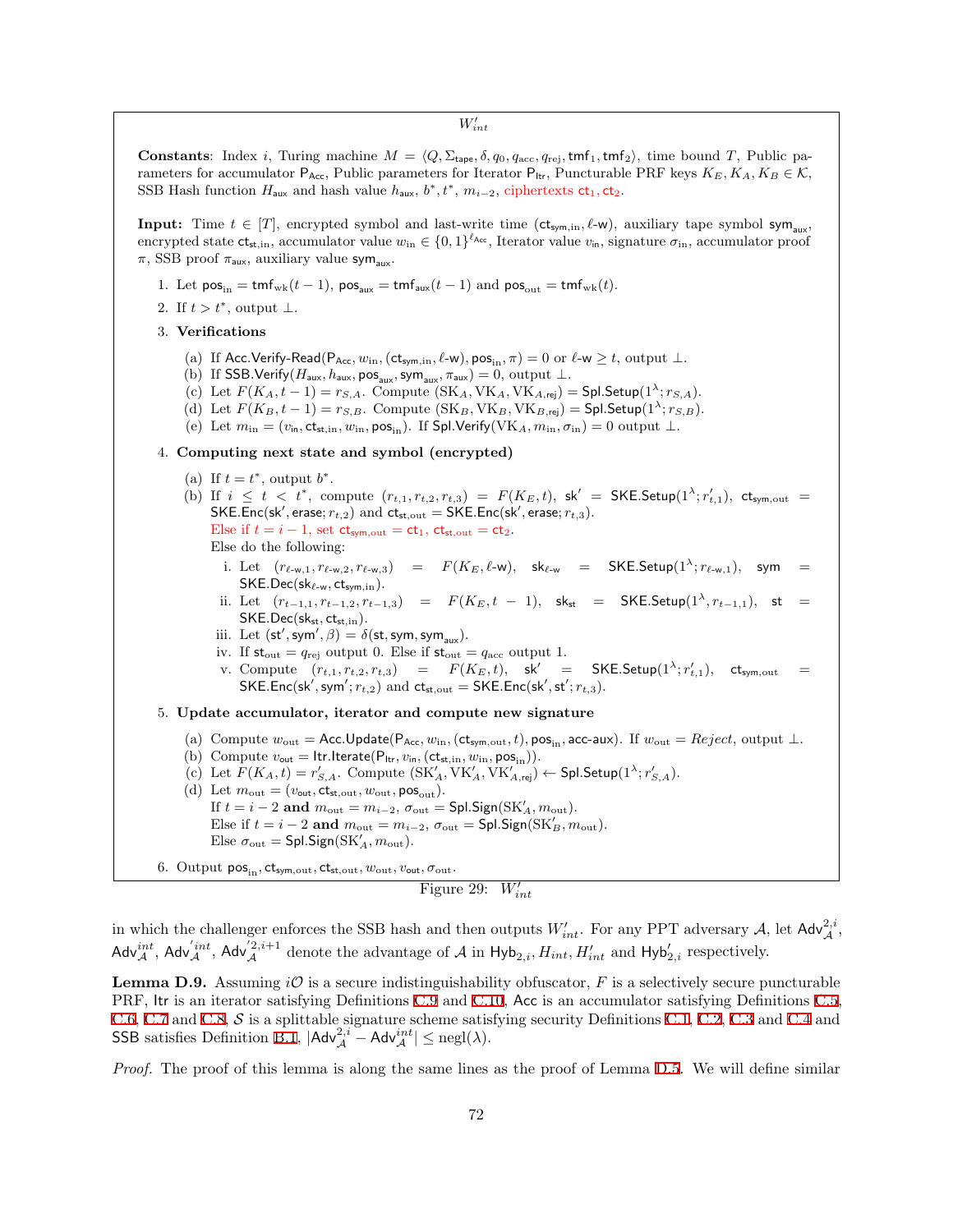hybrid experiments here.

**Hybrid**  $H_0$  The challenger outputs  $P_0 = \text{Prog-2-}i\{i, t^*, K_E, K_A\}.$ 

**Hybrid**  $H_1$  The challenger outputs  $P_1 = P_1\{i, t^*, K_E, K_A, K_B\}$ . This program has PRF key  $K_B$ hardwired and accepts both 'A' and 'B' type signatures for  $t \leq i-2$ . If the incoming signature is of type  $\alpha$ , then so is the outgoing signature. It is defined in Figure [30](#page-72-0).

*P*<sup>1</sup>

<span id="page-72-0"></span>**Constants**: Index *i*, Turing machine  $M = \langle Q, \Sigma_{\text{tape}}, \delta, q_0, q_{\text{acc}}, q_{\text{rej}}, \text{tmf}_1, \text{tmf}_2 \rangle$ , time bound *T*, Public parameters for accumulator  $P_{Acc}$ , Public parameters for Iterator  $P_{ltr}$ , Puncturable PRF keys  $K_E$ ,  $K_A$ ,  $K_B \in \mathcal{K}$ , SSB Hash function  $H_{\text{aux}}$  and hash value  $h_{\text{aux}}$ ,  $b^*$ ,  $t^*$ .

**Input:** Time  $t \in [T]$ , encrypted symbol and last-write time ( $ct_{sym,in}, \ell-w$ ), auxiliary tape symbol sym<sub>aux</sub>, encrypted state  $ct_{st,in}$ , accumulator value  $w_{in} \in \{0,1\}^{\ell_{Acc}}$ , Iterator value  $v_{in}$ , signature  $\sigma_{in}$ , accumulator proof  $\pi$ , SSB proof  $\pi_{\text{aux}}$ , auxiliary value sym<sub>aux</sub>.

- 1. Let  $pos_{in} = tmf_{wk}(t-1)$ ,  $pos_{aux} = tmf_{aux}(t-1)$  and  $pos_{out} = tmf_{wk}(t)$ .
- 2. If *t > t<sup>∗</sup>* , output *⊥*.
- 3. **Verifications**
	- (a) If Acc.Verify-Read( $P_{Acc}$ ,  $w_{in}$ , (ct<sub>sym,in</sub>,  $\ell$ -w),  $pos_{in}$ ,  $\pi$ ) = 0 or  $\ell$ -w  $\geq t$ , output  $\bot$ .
	- (b) If SSB.Verify( $H_{\text{aux}}, h_{\text{aux}},$  pos<sub>aux</sub>, sym<sub>aux</sub>,  $\pi_{\text{aux}}$ ) = 0, output  $\perp$ .
	- (c) Let  $F(K_A, t-1) = r_{S,A}$ . Compute  $(SK_A, VK_A, VK_{A, \text{rej}}) = \text{Spl}.\text{Setup}(1^{\lambda}; r_{S,A}).$
	- (d) Let  $F(K_B, t-1) = r_{S,B}$ . Compute  $(SK_B, VK_B, VK_{B, rej}) = \text{Spl.Setup}(1^{\lambda}; r_{S,B})$ .
	- (e) Let  $m_{\text{in}} = (v_{\text{in}}, \text{ct}_{\text{st},\text{in}}, w_{\text{in}}, \text{pos}_{\text{in}})$  and  $\alpha = 'A'.$ If Spl.Verify(VK<sub>A</sub>*, m*<sub>in</sub>*,*  $\sigma$ <sub>in</sub> $) = 0$  and  $t \geq i - 1$ , output  $\perp$ . Else if  $\mathsf{Spl}.\mathsf{Verify}(\mathsf{VK}_A, m_{\text{in}}, \sigma_{\text{in}}) = 0$  set  $\alpha = 'B'.$ If  $\alpha = {}^t B'$  amd Spl.Verify( $VK_B, m_{in}, \sigma_{in}$ ) = 0 output  $\bot$ .

## 4. **Computing next state and symbol (encrypted)**

- (a) If  $t = t^*$ , output  $b^*$ .
- (b) If  $i \le t \lt t^*$ , compute  $(r_{t,1}, r_{t,2}, r_{t,3}) = F(K_E, t)$ , sk' = SKE.Setup $(1^{\lambda}; r'_{t,1})$ , ct<sub>sym,out</sub> = SKE.Enc(sk', erase;  $r_{t,2}$ ) and  $ct_{st,out}$  = SKE.Enc(sk', erase;  $r_{t,3}$ ). Else do the following:
	- i. Let  $(r_{\ell-w,1}, r_{\ell-w,2}, r_{\ell-w,3}) = F(K_E, \ell-w), \text{ sk}_{\ell-w} = \text{SKE}.\text{Setup}(1^{\lambda}; r_{\ell-w,1}), \text{ sym} =$ SKE*.*Dec(sk*<sup>ℓ</sup>*-w*,* ctsym*,*in).
	- ii. Let  $(r_{t-1,1}, r_{t-1,2}, r_{t-1,3}) = F(K_E, t-1)$ ,  $sk_{st} = SKE.Setup(1^{\lambda}, r_{t-1,1})$ , st =  $SKE.Dec(s k_{st}, ct_{st,in}).$
	- iii. Let  $(\mathsf{st}', \mathsf{sym}', \beta) = \delta(\mathsf{st}, \mathsf{sym}, \mathsf{sym}_{\mathsf{aux}}).$
	- iv. If  $st_{\text{out}} = q_{\text{rej}}$  output 0. Else if  $st_{\text{out}} = q_{\text{acc}}$  output 1.
	- v. Compute  $(r_{t,1}, r_{t,2}, r_{t,3})$  =  $F(K_E, t)$ , sk<sup>'</sup> = SKE.Setup $(1^{\lambda}; r'_{t,1})$ , ct<sub>sym,out</sub> = SKE.Enc(sk', sym';  $r_{t,2}$ ) and  $ct_{st,out}$  = SKE.Enc(sk', st';  $r_{t,3}$ ).

## 5. **Update accumulator, iterator and compute new signature**

- (a) Compute  $w_{\text{out}} = \text{Acc}.\text{Update}(P_{\text{Acc}}, w_{\text{in}}, (ct_{\text{sym,out}}, t), \text{pos}_{\text{in}}, \text{acc-aux}).$  If  $w_{\text{out}} = Reject$ , output  $\perp$ .
- (b) Compute  $v_{\text{out}} = \text{Itr}. \text{Iterate}(P_{\text{Itr}}, v_{\text{in}}, (\text{ct}_{\text{st},\text{in}}, w_{\text{in}}, \text{pos}_{\text{in}})).$
- (c) Let  $F(K_A, t) = r'_{S, A}$ . Compute  $(SK'_A, VK'_A, VK'_{A, rej}) \leftarrow$  Spl. Setup $(1^{\lambda}; r'_{S, A})$ .
- (d) Let  $F(K_B,t) = r'_{S,B}$ . Compute  $(SK'_B, VK'_B, VK'_{B,req}) \leftarrow$  Spl. Setup $(1^{\lambda}; r'_{S,B})$ .
- (e) Let  $m_{\text{out}} = (v_{\text{out}}, \text{ct}_{\text{st,out}}, w_{\text{out}}, \text{pos}_{\text{out}})$  and  $\sigma_{\text{out}} = \text{Spl.Sign}(\text{SK}'_{\alpha}, m_{\text{out}})$ .
- 6. Output  $pos_{in}, ct_{sym,out}, ct_{st,out}, w_{out}, v_{out}, \sigma_{out}.$

Figure 30: *P*<sup>1</sup>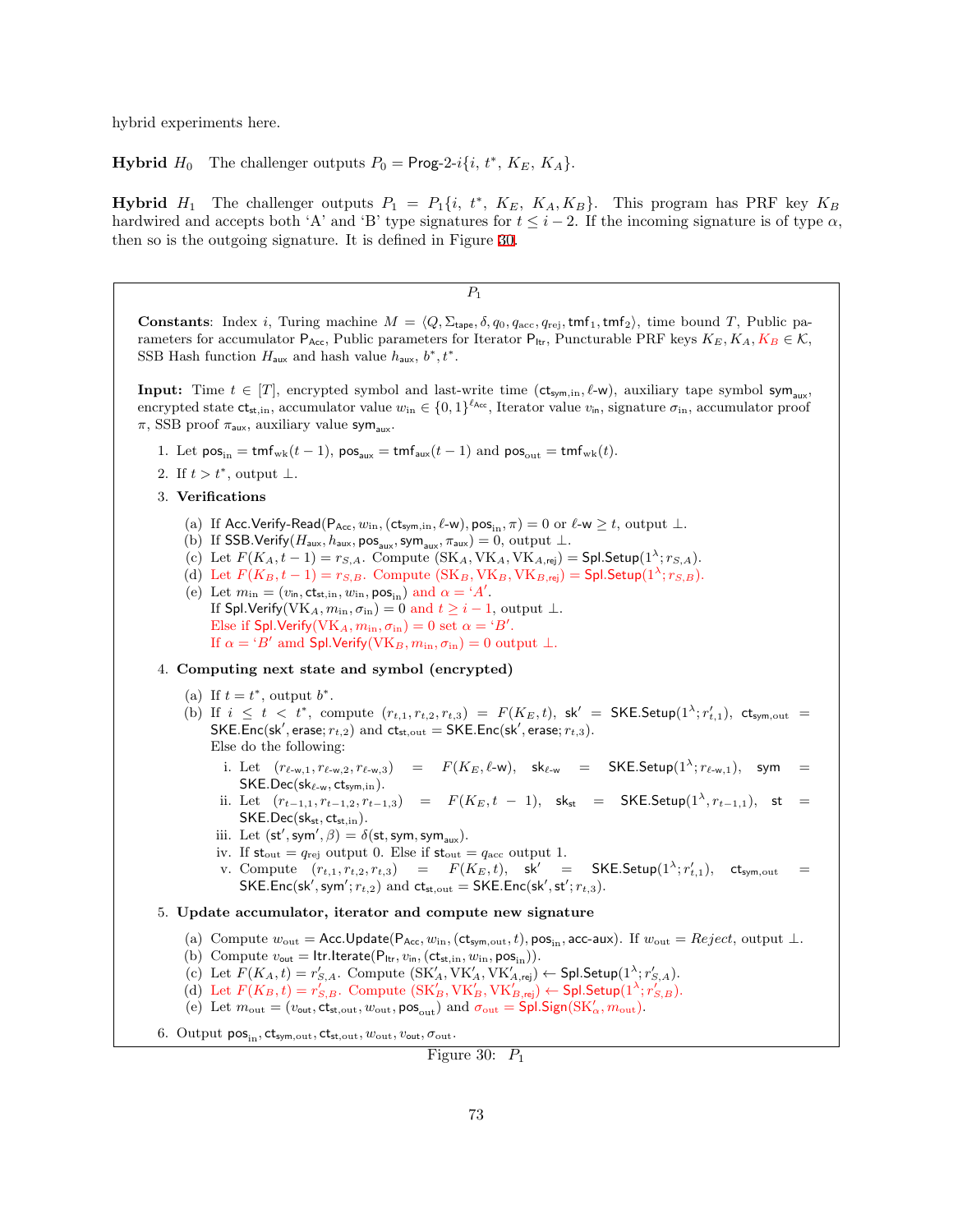Next, we define  $2(i-1)$  intermediate circuits -  $P_{2,j}, P'_{2,j}$  for  $0 \leq j \leq i-2$ .

**Hybrid**  $H_{2,j}$  In this hybrid, the challenger outputs an obfuscation of  $P_{2,j} = P_{2,j} \{i, j, t^*, K_E, K_A, K_B, m_j\}.$ This circuit, defined in Figure [31](#page-73-0), accepts 'B' type signatures only for inputs corresponding to  $j+1 \leq t \leq i-2$ . It also has the correct output message for step *j* -  $m_j$  hardwired. If an input has  $j + 1 \le t \le i - 2$ , then the output signature, if any, is of the same type as the incoming signature.

<span id="page-73-0"></span>*P*2*,j* **Constants**: Index *i*, Turing machine  $M = \langle Q, \Sigma_{\text{tape}}, \delta, q_0, q_{\text{acc}}, q_{\text{rej}}, \text{tmf}_1, \text{tmf}_2 \rangle$ , time bound *T*, Public parameters for accumulator  $P_{Acc}$ , Public parameters for Iterator  $P_{ltr}$ , Puncturable PRF keys  $K_E$ ,  $K_A$ ,  $K_B \in \mathcal{K}$ , SSB Hash function  $H_{\text{aux}}$  and hash value  $h_{\text{aux}}$ ,  $b^*$ ,  $t^*$ , tuple  $m_j$ . **Input:** Time  $t \in [T]$ , encrypted symbol and last-write time ( $ct_{sym,in}, \ell-w$ ), auxiliary tape symbol sym<sub>aux</sub>, encrypted state  $ct_{st,in}$ , accumulator value  $w_{in} \in \{0,1\}^{\ell_{Acc}}$ , Iterator value  $v_{in}$ , signature  $\sigma_{in}$ , accumulator proof  $\pi$ , SSB proof  $\pi_{\text{aux}}$ , auxiliary value sym<sub>aux</sub>. 1. Let  $pos_{in} = tmf_{wk}(t-1)$ ,  $pos_{aux} = tmf_{aux}(t-1)$  and  $pos_{out} = tmf_{wk}(t)$ . 2. If *t > t<sup>∗</sup>* , output *⊥*. 3. **Verifications** (a) If Acc.Verify-Read( $P_{Acc}, w_{in}$ , ( $ct_{sym,in}, \ell-w$ ),  $pos_{in}, \pi$ ) = 0 or  $\ell-w \geq t$ , output  $\bot$ . (b) If SSB.Verify( $H_{\text{aux}}, h_{\text{aux}}, \text{pos}_{\text{aux}}, \text{sym}_{\text{aux}}, \pi_{\text{aux}}) = 0$ , output *⊥*. (c) Let  $F(K_A, t-1) = r_{S,A}$ . Compute  $(SK_A, VK_A, VK_{A, \text{rej}}) = \text{Spl}.\text{Setup}(1^{\lambda}; r_{S,A}).$ (d) Let  $F(K_B, t-1) = r_{S,B}$ . Compute  $(SK_B, VK_B, VK_{B,reg}) = \text{Spl.Setup}(1^{\lambda}; r_{S,B})$ . (e) Let  $m_{\text{in}} = (v_{\text{in}}, \text{ct}_{\text{st},\text{in}}, w_{\text{in}}, \text{pos}_{\text{in}})$  and  $\alpha = 'A'.$ If Spl.Verify(VK<sub>A</sub>*, m*<sub>in</sub>*,* $\sigma$ <sub>in</sub>) = 0 and ( $t \leq j$  or  $t \geq i - 1$ ), output  $\perp$ . Else if  $\mathsf{Spl}.\mathsf{Verify}(\mathsf{VK}_A, m_{\text{in}}, \sigma_{\text{in}}) = 0$  set  $\alpha = 'B'.$ If  $\alpha = 'B'$  amd  $\mathsf{Spl}.\mathsf{Verify}(\mathsf{VK}_B,m_{\text{in}},\sigma_{\text{in}}) = 0$  output  $\bot.$ 4. **Computing next state and symbol (encrypted)** (a) If  $t = t^*$ , output  $b^*$ . (b) If  $i \le t \lt t^*$ , compute  $(r_{t,1}, r_{t,2}, r_{t,3}) = F(K_E, t)$ , sk' = SKE.Setup $(1^{\lambda}; r'_{t,1})$ , ct<sub>sym,out</sub> = SKE.Enc(sk', erase;  $r_{t,2}$ ) and  $ct_{st,out}$  = SKE.Enc(sk', erase;  $r_{t,3}$ ). Else do the following: i. Let  $(r_{\ell-w,1}, r_{\ell-w,2}, r_{\ell-w,3}) = F(K_E, \ell-w), \text{ sk}_{\ell-w} = \text{SKE}.\text{Setup}(1^{\lambda}; r_{\ell-w,1}), \text{ sym} =$ SKE*.*Dec(sk*<sup>ℓ</sup>*-w*,* ctsym*,*in). ii. Let  $(r_{t-1,1}, r_{t-1,2}, r_{t-1,3}) = F(K_E, t-1)$ ,  $sk_{st} = SKE.Setup(1^{\lambda}, r_{t-1,1})$ , st =  $SKE.Dec(s k_{st}, ct_{st,in}).$ iii. Let  $(\mathsf{st}', \mathsf{sym}', \beta) = \delta(\mathsf{st}, \mathsf{sym}, \mathsf{sym}_{\mathsf{aux}}).$ iv. If  $st_{out} = q_{rej}$  output 0. Else if  $st_{out} = q_{acc}$  output 1. v. Compute  $(r_{t,1}, r_{t,2}, r_{t,3})$  =  $F(K_E, t)$ , sk<sup>'</sup> = SKE.Setup $(1^{\lambda}; r'_{t,1})$ , ct<sub>sym,out</sub> = SKE.Enc(sk', sym';  $r_{t,2}$ ) and  $ct_{st,out}$  = SKE.Enc(sk', st';  $r_{t,3}$ ). 5. **Update accumulator, iterator and compute new signature** (a) Compute  $w_{\text{out}} = \text{Acc}.\text{Update}(P_{\text{Acc}}, w_{\text{in}}, (ct_{\text{sym,out}}, t), \text{pos}_{\text{in}}, \text{acc-aux}).$  If  $w_{\text{out}} = Reject$ , output  $\perp$ . (b) Compute  $v_{\text{out}} = \text{ltr.lterate}(P_{\text{ltr}}, v_{\text{in}}, (\text{ct}_{\text{st},\text{in}}, w_{\text{in}}, \text{pos}_{\text{in}})).$ (c) Let  $F(K_A, t) = r'_{S, A}$ . Compute  $(SK'_A, VK'_A, VK'_{A, rej}) \leftarrow$  Spl. Setup $(1^{\lambda}; r'_{S, A})$ . (d) Let  $F(K_B,t) = r'_{S,B}$ . Compute  $(SK'_B, VK'_B, VK'_{B, rej}) \leftarrow$  Spl. Setup $(1^{\lambda}; r'_{S,B})$ . (e) Let  $m_{\text{out}} = (v_{\text{out}}, \text{ct}_{\text{st},\text{out}}, w_{\text{out}}, \text{pos}_{\text{out}}).$ If  $t = j$  and  $m_{\text{out}} = m_j$ ,  $\sigma_{\text{out}} =$  Spl.Sign(SK<sup>'</sup><sub>A</sub>,  $m_{\text{out}}$ ). Else if  $t = j$  and  $m_{\text{out}} \neq m_j$ ,  $\sigma_{\text{out}} = \textsf{Spl}.\textsf{Sign}(\textsf{SK}'_B, m_{\text{out}})$ . Else  $\sigma_{\text{out}} = \text{Spl}.\text{Sign}(\text{SK}'_{\alpha}, m_{\text{out}}).$ 6. Output  $pos_{in}, ct_{sym,out}, ct_{st,out}, w_{out}, v_{out}, \sigma_{out}.$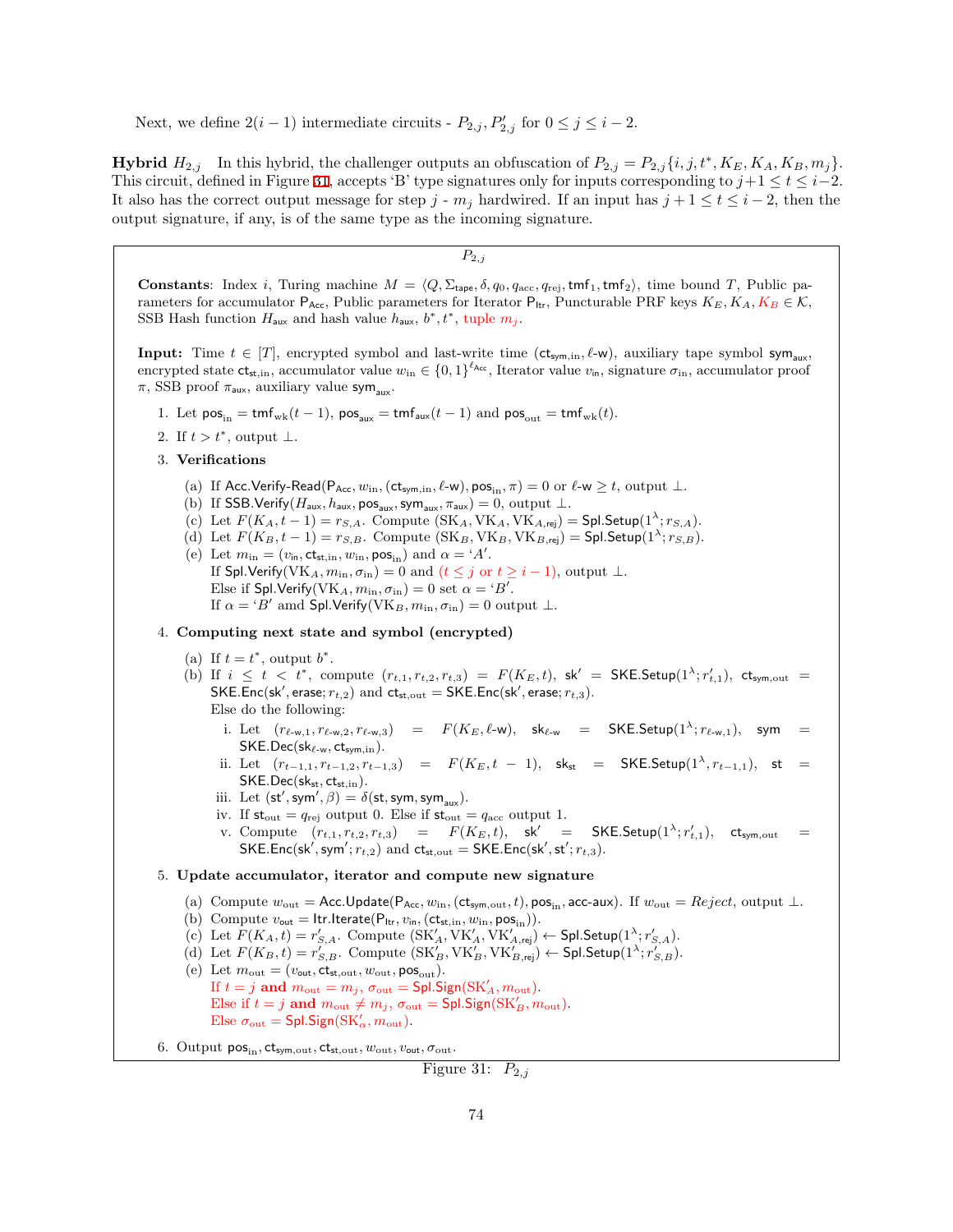**Hybrid**  $H'_{2,j}$  In this hybrid, the challenger outputs an obfuscation of  $P'_{2,j} = P'_{2,j} \{i, j, t^*, K_E, K_A, K_B, m_j\}.$ This circuit, defined in Figure [32](#page-74-0), accepts 'B' type signatures only for inputs corresponding to  $j+2 \le t \le i-2$ . It also has the correct input message for step  $j + 1 - m_j$  hardwired. If  $t = j + 1$  and  $m_{\text{in}} = m_j$  it outputs an 'A' type signature, else it outputs a 'B' type signature. If an input has  $j + 2 \le t \le i - 2$ , then the output signature, if any, is of the same type as the incoming signature.

 $P_{2,j}^{\prime}$ 

<span id="page-74-0"></span>**Constants**: Index *i*, Turing machine  $M = \langle Q, \Sigma_{\text{tape}}, \delta, q_0, q_{\text{acc}}, q_{\text{rej}}, \text{tmf}_1, \text{tmf}_2 \rangle$ , time bound *T*, Public parameters for accumulator  $P_{Acc}$ , Public parameters for Iterator  $P_{ltr}$ , Puncturable PRF keys  $K_E$ ,  $K_A$ ,  $K_B \in \mathcal{K}$ , SSB Hash function  $H_{\text{aux}}$  and hash value  $h_{\text{aux}}$ ,  $b^*$ ,  $t^*$ , tuple  $m_j$ .

**Input:** Time  $t \in [T]$ , encrypted symbol and last-write time (ct<sub>sym,in</sub>,  $\ell$ -w), auxiliary tape symbol sym<sub>aux</sub>, encrypted state  $ct_{st,in}$ , accumulator value  $w_{in} \in \{0,1\}^{\ell_{Acc}}$ , Iterator value  $v_{in}$ , signature  $\sigma_{in}$ , accumulator proof  $\pi$ , SSB proof  $\pi_{\text{aux}}$ , auxiliary value sym<sub>aux</sub>.

- 1. Let  $pos_{\text{in}} = \text{tmf}_{\text{wk}}(t-1)$ ,  $pos_{\text{aux}} = \text{tmf}_{\text{aux}}(t-1)$  and  $pos_{\text{out}} = \text{tmf}_{\text{wk}}(t)$ .
- 2. If *t > t<sup>∗</sup>* , output *⊥*.
- 3. **Verifications**
	- (a) If Acc.Verify-Read( $P_{Acc}, w_{in}$ , (ct<sub>sym,in</sub>,  $\ell$ -w),  $pos_{in}$ ,  $\pi$ ) = 0 or  $\ell$ -w  $\geq t$ , output  $\bot$ .
	- (b) If SSB.Verify( $H_{\text{aux}}, h_{\text{aux}},$  pos<sub>aux</sub>, sym<sub>aux</sub>,  $\pi_{\text{aux}}) = 0$ , output  $\perp$ .
	- (c) Let  $F(K_A, t-1) = r_{S,A}$ . Compute  $(SK_A, VK_A, VK_{A, \text{rej}}) = \text{Spl}.\text{Setup}(1^{\lambda}; r_{S,A}).$
	- (d) Let  $F(K_B, t-1) = r_{S,B}$ . Compute  $(SK_B, VK_B, VK_{B,req}) = \mathsf{Spl}.\mathsf{Setup}(1^{\lambda}; r_{S,B})$ .
	- (e) Let  $m_{\text{in}} = (v_{\text{in}}, \text{ct}_{\text{st},\text{in}}, w_{\text{in}}, \text{pos}_{\text{in}})$  and  $\alpha = 'A'.$ If Spl.Verify(VK<sub>A</sub>,  $m_{\text{in}}$ ,  $\sigma_{\text{in}}$ ) = 0 and ( $t \leq j + 1$  or  $t \geq i - 1$ ), output  $\perp$ . Else if  $\mathsf{Spl}.\mathsf{Verify}(\mathsf{VK}_A, m_{\text{in}}, \sigma_{\text{in}}) = 0$  set  $\alpha = 'B'.$ If  $\alpha = 'B'$  amd Spl.Verify( $VK_B, m_{in}, \sigma_{in}$ ) = 0 output  $\bot$ .

#### 4. **Computing next state and symbol (encrypted)**

- (a) If  $t = t^*$ , output  $b^*$ .
- (b) If  $i \le t \lt t^*$ , compute  $(r_{t,1}, r_{t,2}, r_{t,3}) = F(K_E, t)$ , sk' = SKE.Setup $(1^{\lambda}; r'_{t,1})$ , ct<sub>sym,out</sub> = SKE.Enc(sk', erase;  $r_{t,2}$ ) and  $ct_{st,out}$  = SKE.Enc(sk', erase;  $r_{t,3}$ ). Else do the following:
	- i. Let  $(r_{\ell-w,1}, r_{\ell-w,2}, r_{\ell-w,3}) = F(K_E, \ell-w), \text{ sk}_{\ell-w} = \text{SKE}.\text{Setup}(1^{\lambda}; r_{\ell-w,1}), \text{ sym} =$ SKE*.*Dec(sk*<sup>ℓ</sup>*-w*,* ctsym*,*in).
	- ii. Let  $(r_{t-1,1}, r_{t-1,2}, r_{t-1,3}) = F(K_E, t-1)$ , sk<sub>st</sub> = SKE.Setup $(1^{\lambda}, r_{t-1,1})$ , st = SKE*.*Dec(skst*,* ctst*,*in).
	- iii. Let  $(\mathsf{st}', \mathsf{sym}', \beta) = \delta(\mathsf{st}, \mathsf{sym}, \mathsf{sym}_{\mathsf{aux}}).$
	- iv. If  $st_{\text{out}} = q_{\text{rej}}$  output 0. Else if  $st_{\text{out}} = q_{\text{acc}}$  output 1.
	- v. Compute  $(r_{t,1}, r_{t,2}, r_{t,3})$  =  $F(K_E, t)$ , sk<sup>'</sup> = SKE.Setup $(1^{\lambda}; r'_{t,1})$ , ct<sub>sym,out</sub> = SKE.Enc(sk', sym';  $r_{t,2}$ ) and  $ct_{st,out}$  = SKE.Enc(sk', st';  $r_{t,3}$ ).

## 5. **Update accumulator, iterator and compute new signature**

- (a) Compute  $w_{\text{out}} = \text{Acc}.\text{Update}(P_{\text{Acc}}, w_{\text{in}}, (ct_{\text{sym,out}}, t), \text{pos}_{\text{in}}, \text{acc-aux}).$  If  $w_{\text{out}} = Reject$ , output  $\perp$ .
- (b) Compute  $v_{\text{out}} = \text{Itr}.\text{Iterate}(P_{\text{ltr}}, v_{\text{in}}, (\text{ct}_{\text{st},\text{in}}, w_{\text{in}}, \text{pos}_{\text{in}})).$
- (c) Let  $F(K_A, t) = r'_{S, A}$ . Compute  $(SK'_A, VK'_A, VK'_{A, rej}) \leftarrow$  Spl. Setup $(1^{\lambda}; r'_{S, A})$ .
- (d) Let  $F(K_B,t) = r'_{S,B}$ . Compute  $(SK'_B, VK'_B, VK'_{B, rel}) \leftarrow$  Spl. Setup $(1^{\lambda}; r'_{S,B})$ .
- (e) Let  $m_{\text{out}} = (v_{\text{out}}, ct_{\text{st,out}}, w_{\text{out}}, \text{pos}_{\text{out}}).$ If  $t = j + 1$  and  $m_{\text{in}} = m_j$ ,  $\sigma_{\text{out}} = \textsf{Spl}.\textsf{Sign}(\textsf{SK}'_A, m_{\text{out}})$ . Else if  $t = j + 1$  and  $m_{\text{in}} \neq m_j$ ,  $\sigma_{\text{out}} = \textsf{Spl}.\textsf{Sign}(\textsf{SK}'_B, m_{\text{out}})$ . Else  $\sigma_{\text{out}} = \text{Spl.Sign}(\text{SK}'_{\alpha}, m_{\text{out}}).$
- 6. Output posin*,* ctsym*,*out*,* ctst*,*out*, w*out*, v*out*, σ*out.

Figure 32:  $P'_{2,j}$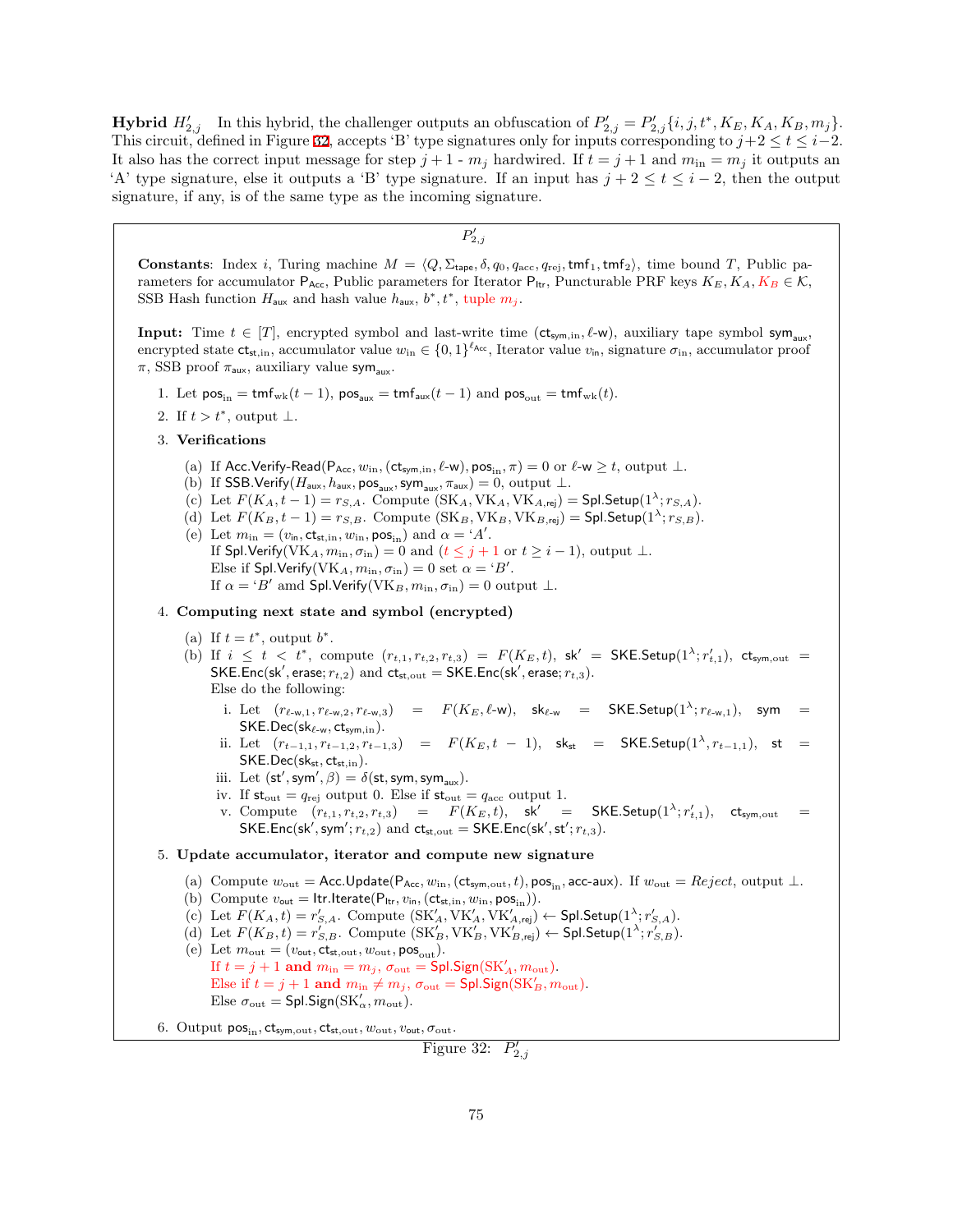**Analysis** Let  $\mathsf{Adv}_{\mathcal{A}}^x$  denote the advantage of adversary  $\mathcal{A}$  in hybrid  $H_x$ .

**Claim D.14.** Assuming  $i\mathcal{O}$  is a secure indistinguishability obfuscator,  $F$  is a xsecure puncturable PRF and  $S$  is a splittable signature scheme satisfying Definition [C.1](#page-51-0),  $\mathsf{Adv}_{\mathcal{A}}^0 - \mathsf{Adv}_{\mathcal{A}}^1 \le \text{negl}(\lambda)$ .

 $\blacksquare$ 

M

н

 $\blacksquare$ 

*Proof.* The proof of this claim is similar to the proof of Claim [D.2](#page-63-0).

**Claim D.15.** Assuming  $i\mathcal{O}$  is a secure indistinguishability obfuscator,  $\mathsf{Adv}_{\mathcal{A}}^1 - \mathsf{Adv}_{\mathcal{A}}^{2,0} \le \text{negl}(\lambda)$ .

*Proof.* Note that *P*<sup>1</sup> and *P*2*,*<sup>0</sup> have identical functionality.

**Claim D.16.** Let  $0 \leq j \leq i-2$ . Assuming *iO* is a secure indistinguishability obfuscator, *F* is a selectively secure puncturable PRF and *S* is a splittable signature scheme satisfying definitions [C.1,](#page-51-0) [C.2,](#page-51-1) [C.3](#page-51-2) and [C.4,](#page-52-0)  $\mathsf{Adv}_{\mathcal{A}}^{2,j} - \mathsf{Adv}_{\mathcal{A}}^{'2,j} \le \mathrm{negl}(\lambda).$ 

*Proof.* The proof of this claim is similar to the proof of Claim [D.4](#page-65-0).

**Claim D.17.** Let  $0 \leq j \leq i-3$ . Assuming *iO* is a secure indistinguishability obfuscator, Itr is an iterator satisfying indistinguishability of Setup (Definition [C.9\)](#page-55-0) and is enforcing (Definition [C.10](#page-55-1)), and Acc is an accumulator satisfying indistinguishability of Read/Write Setup (Definitions [C.5](#page-53-0) and [C.6](#page-53-1)) and is Read/Write enforcing (Definitions [C.7](#page-54-0) and [C.8\)](#page-54-1) and SSB satisfies Definition [B.1](#page-48-0),  $\mathsf{Adv}_{\mathcal{A}}^{2,j} - \mathsf{Adv}_{\mathcal{A}}^{2,j+1} \leq \text{negl}(\lambda)$ .

*Proof.* This transition is similar to the transition from  $H_{2,j,2}$  to  $H_{2,j+1,1}$ , and therefore the proof of this claim is similar to the proof of Claim [D.5](#page-65-1) and Claim [D.3](#page-63-1). Г

**Claim D.18.** Assuming *iO* is a secure indistinguishability obfuscator,  $\mathsf{Adv}_{\mathcal{A}}^{2,i-2} - \mathsf{Adv}_{\mathcal{A}}^{int} \leq \text{negl}(\lambda)$ .

*Proof.* Note that  $P_{2,i-2}$  and  $W_{int}$  are functionally identical circuits, and the SSB hash is also enforcing at the same position in both hybrids.

<span id="page-75-0"></span>**Lemma D.10.** Assuming  $i\mathcal{O}$  is a secure indistinguishability obfuscator, F is a selectively secure puncturable PRF, Itr is an iterator satisfying Definitions [C.9](#page-55-0) and [C.10,](#page-55-1) Acc is an accumulator satisfying Definitions [C.5,](#page-53-0) [C.6,](#page-53-1) [C.7](#page-54-0) and [C.8](#page-54-1), S is a splittable signature scheme satisfying security Definitions [C.1,](#page-51-0) [C.2,](#page-51-1) [C.3](#page-51-2) and [C.4](#page-52-0) and SSB satisfies Definition [B.1,](#page-48-0)  $|Adv_{\mathcal{A}}^{int} - Adv_{\mathcal{A}}^{'int}| \leq negl(\lambda)$ .

*Proof.* The proof of this lemma is similar to the proof of Lemma [D.6.](#page-66-0) To prove this lemma, we will define a sequence of hybrid experiments and show that they are computationally indistinguishable.

**Hybrid**  $H_0$  In this experiment, the challenger outputs an obfuscation of  $P_0 = W_{int} = \text{Prog-2-}i\{i, t^*, K_E,$ *KA*, *KB*, *m<sup>i</sup>−*<sup>2</sup>*}*.

**Hybrid**  $H_1$  In this hybrid, the challenger first computes the constants for program  $P_1$  as follows:

- 1. PRF keys  $K_A$  and  $K_B$  are punctured at  $i-2$  to obtain  $K_A\{i-2\}$  ← *F.*Puncture( $K_A, i-2$ ) and  $K_B\{i-2\} \leftarrow F$ .Puncture( $K_B, i-2$ ).
- 2. Let  $r_c = F(K_A, i-2)$ ,  $(SK_C, VK_C, VK_{C, rej}) =$  Spl.Setup $(1^{\lambda}; r_C), r_D = F(K_B, i-2)$ ,  $(SK_D, VK_D, VK_{D, rej}) =$  $\mathsf{Spl}.\mathsf{Setup}(1^{\lambda};r_D).$

It then outputs an obfuscation of  $P_1 = P_1\{i, t^*, K_E, K_A\{i-2\}, K_B\{i-2\}, \text{VK}_{C, \text{one}}, \text{SK}_{C, \text{one}}, \text{SK}_{D, \text{abo}}, m_{i-2}\}\$ (defined in [33](#page-76-0)).  $P_1$  is identical to  $P_0$  on inputs corresponding to  $t \neq i-1, i-2$ . However, for  $i-2$ , its output signature is computed using either  $SK_C$  or  $SK_D$ . For inputs corresponding to  $t = i - 1$ , it uses  $VK_C$ for the verification.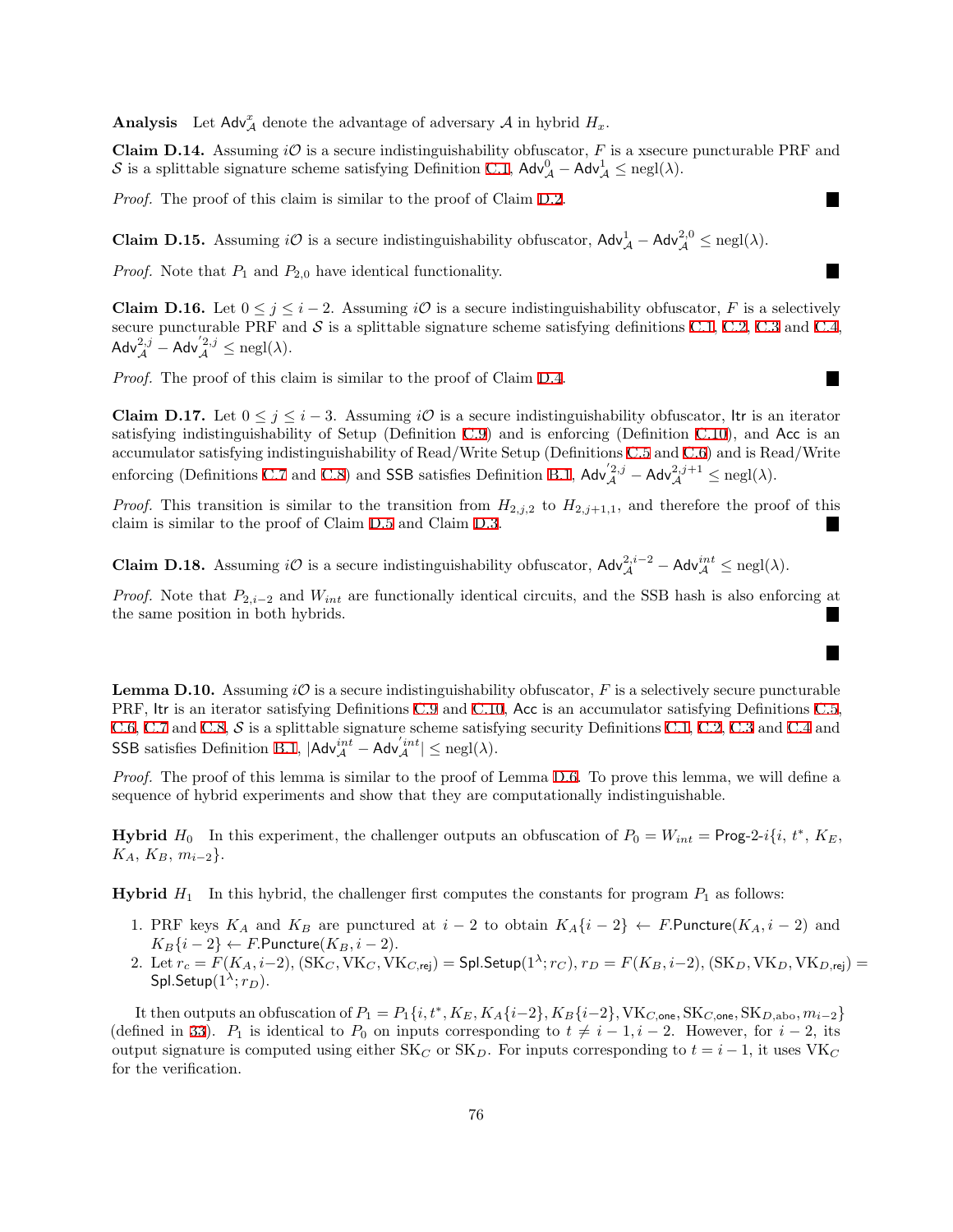<span id="page-76-0"></span>**Constants**: Index *i*, Turing machine  $M = \langle Q, \Sigma_{\text{tape}}, \delta, q_0, q_{\text{acc}}, q_{\text{rej}}, \text{tmf}_1, \text{tmf}_2 \rangle$ , time bound *T*, Public parameters for accumulator  $P_{Acc}$ , Public parameters for Iterator  $P_{ltr}$ , Puncturable PRF keys  $K_E$ ,  $K_A$ ,  $K_B \in \mathcal{K}$ , SSB Hash function  $H_{\text{aux}}$  and hash value  $h_{\text{aux}}$ ,  $b^*$ ,  $t^*$ ,  $m_{i-2}$ ,  $\text{VK}_C$ ,  $\sigma_C$ ,  $\text{SK}_D$ .

**Input:** Time  $t \in [T]$ , encrypted symbol and last-write time ( $ct_{sym,in}, \ell-w$ ), auxiliary tape symbol sym<sub>aux</sub>, encrypted state  $ct_{st,in}$ , accumulator value  $w_{in} \in \{0,1\}^{\ell_{Acc}}$ , Iterator value  $v_{in}$ , signature  $\sigma_{in}$ , accumulator proof  $\pi$ , SSB proof  $\pi_{\text{aux}}$ , auxiliary value sym<sub>aux</sub>.

- 1. Let  $pos_{\text{in}} = \text{tmf}_{\text{wk}}(t-1)$ ,  $pos_{\text{aux}} = \text{tmf}_{\text{aux}}(t-1)$  and  $pos_{\text{out}} = \text{tmf}_{\text{wk}}(t)$ .
- 2. If *t > t<sup>∗</sup>* , output *⊥*.
- 3. **Verifications**
	- (a) If Acc.Verify-Read( $P_{Acc}, w_{in}$ , (ct<sub>sym,in</sub>,  $\ell$ -w),  $pos_{in}, \pi$ ) = 0 or  $\ell$ -w  $\geq t$ , output  $\bot$ .
	- (b) If SSB.Verify $(H_{\text{aux}}, h_{\text{aux}}, \text{pos}_{\text{aux}}, \text{sym}_{\text{aux}}, \pi_{\text{aux}}) = 0$ , output  $\perp$ .
	- (c) If  $t \neq i-1$ , let  $r_{S,A} = F(K_A\{i-2\}, t-1)$ . Compute  $(SK_A, VK_A, VK_{A, rel}) =$  Spl. Setup $(1^{\lambda}; r_{S,A})$ . Else  $VK_A = VK_{C,one}$ .
	- (d) If  $t \neq i-2$ , let  $r'_{S,A} = F(K_A\{i-2\}, t)$ . Compute  $(SK'_A, VK'_A, VK'_{A, \text{rej}}) \leftarrow \text{Spl.Setup}(1^{\lambda}; r'_{S,A})$ .
	- (e) If  $t \neq i-2$ ,  $r'_{S,B} = F(K_B\{i-2\}, t)$ . Compute  $(SK'_B, VK'_B, VK'_{B, rej}) \leftarrow$  Spl. Setup $(1^{\lambda}; r'_{S,B})$ .
	- (f) Let  $m_{\text{in}} = (v_{\text{in}}, ct_{\text{st},\text{in}}, w_{\text{in}}, \text{pos}_{\text{in}})$ . If Spl.Verify(VK<sub>A</sub>*, m*<sub>in</sub>*,*  $\sigma_{\text{in}}) = 0$  output  $\perp$ .

#### 4. **Computing next state and symbol (encrypted)**

- (a) If  $t = t^*$ , output  $b^*$ .
- (b) If  $i \le t \lt t^*$ , compute  $(r_{t,1}, r_{t,2}, r_{t,3}) = F(K_E, t)$ , sk' = SKE.Setup $(1^{\lambda}; r'_{t,1})$ , ct<sub>sym,out</sub> = SKE.Enc(sk', erase;  $r_{t,2}$ ) and  $ct_{st,out}$  = SKE.Enc(sk', erase;  $r_{t,3}$ ). Else do the following:
	- i. Let  $(r_{\ell-w,1}, r_{\ell-w,2}, r_{\ell-w,3}) = F(K_E, \ell-w), \text{ sk}_{\ell-w} = \text{SKE}.\text{Setup}(1^{\lambda}; r_{\ell-w,1}), \text{ sym} =$ SKE*.*Dec(sk*<sup>ℓ</sup>*-w*,* ctsym*,*in).
	- ii. Let  $(r_{t-1,1}, r_{t-1,2}, r_{t-1,3}) = F(K_E, t-1)$ , sk<sub>st</sub> = SKE.Setup $(1^{\lambda}, r_{t-1,1})$ , st =  $SKE.Dec(s k_{st}, ct_{st,in}).$
	- iii. Let  $(\mathsf{st}', \mathsf{sym}', \beta) = \delta(\mathsf{st}, \mathsf{sym}, \mathsf{sym}_{\mathsf{aux}}).$
	- iv. If  $st_{\text{out}} = q_{\text{rej}}$  output 0. Else if  $st_{\text{out}} = q_{\text{acc}}$  output 1.
	- v. Compute  $(r_{t,1}, r_{t,2}, r_{t,3})$  =  $F(K_E, t)$ , sk<sup>'</sup> = SKE.Setup $(1^{\lambda}; r'_{t,1})$ , ct<sub>sym,out</sub> = SKE*.*Enc(sk', sym';  $r_{t,2}$ ) and  $ct_{st,out}$  = SKE*.Enc(sk', st';*  $r_{t,3}$ *).*

5. **Update accumulator, iterator and compute new signature**

- (a) Compute *w*out = Acc*.*Update(PAcc*, w*in*,*(ctsym*,*out*, t*)*,* posin*,* acc-aux). If *w*out = *Reject*, output *⊥*.
- (b) Compute  $v_{\text{out}} = \text{ltr.lterate}(P_{\text{ltr}}, v_{\text{in}}, (\text{ct}_{\text{st},\text{in}}, w_{\text{in}}, \text{pos}_{\text{in}})).$
- (c) Let  $F(K_A, t) = r'_{S, A}$ . Compute  $(SK'_A, VK'_A, VK'_{A, rej}) \leftarrow$  Spl. Setup $(1^{\lambda}; r'_{S, A})$ .
- (d) Let  $m_{\text{out}} = (v_{\text{out}}, \text{ct}_{\text{st},\text{out}}, w_{\text{out}}, \text{pos}_{\text{out}}).$
- (e) If  $t = i 2$  and  $m_{\text{out}} = m_{i-2}$ ,  $\sigma_{\text{out}} = \text{Spl.Sign}(\text{SK}_C, m_{\text{out}})$ .
- Else if  $t = i 2$  and  $m_{\text{out}} \neq m_{i-2} \sigma_{\text{out}} = \text{Spl.Sign}(\text{SK}_D, m_{\text{out}})$ .  $\text{Else } \sigma_{\text{out}} = \text{Spl}.\text{Sign}(\text{SK}'_A, m_{\text{out}}).$

6. Output  $pos_{\text{in}}, ct_{\text{sym,out}},ct_{\text{st,out}},w_{\text{out}},v_{\text{out}},\sigma_{\text{out}}.$ 

Figure 33: 
$$
P_1
$$

**Hybrid**  $H_2$  In this hybrid,  $r_C$  and  $r_D$  are chosen uniformly at random; that is, the challenger computes  $(SK_C, VK_C) \leftarrow$  Spl.Setup(1<sup> $\lambda$ </sup>) and  $(SK_D, VK_D) \leftarrow$  Spl.Setup(1<sup> $\lambda$ </sup>).

**Hybrid** *H*<sup>3</sup> In this hybrid, the challenger computes constrained secret/verification keys. It computes  $(\sigma_{C, \text{one}}, \text{VK}_{C, \text{one}}, \text{SK}_{C, \text{abo}}, \text{VK}_{C, \text{abo}}) \leftarrow \text{Spl.Split}(\text{SK}_C, m_{i-2})$  and  $(\sigma_{D, \text{one}}, \text{VK}_{D, \text{one}}, \text{SK}_{D, \text{abo}}, \text{VK}_{D, \text{abo}})$  $\leftarrow$  Spl.Split(SK<sub>D</sub>,  $m_{i-2}$ ). It then outputs an obfuscation of  $P_3 = P_1\{i, t^*, K_E, K_A\{i-2\}, K_B\{i-1\}, K_B\{i-1\}, K_B\{i-1\}, K_B\{i-1\}, K_B\{i-1\}, K_B\{i-1\}, K_B\{i-1\}, K_B\{i-1\}, K_B\{i-1\}, K_B\{i-1\}, K_B\{i-1\}, K_B\{i-1\}, K_B\{i-1\}, K_B\{i-1\},$  $2\}$ , VK<sub>C,</sub>one,  $\sigma_{C, \text{one}}$ , SK<sub>D,abo</sub>,  $m_{i-2}$ }. Note that SK<sub>C</sub>, VK<sub>C</sub>, SK<sub>D</sub>, VK<sub>D</sub> are not hardwired in this program.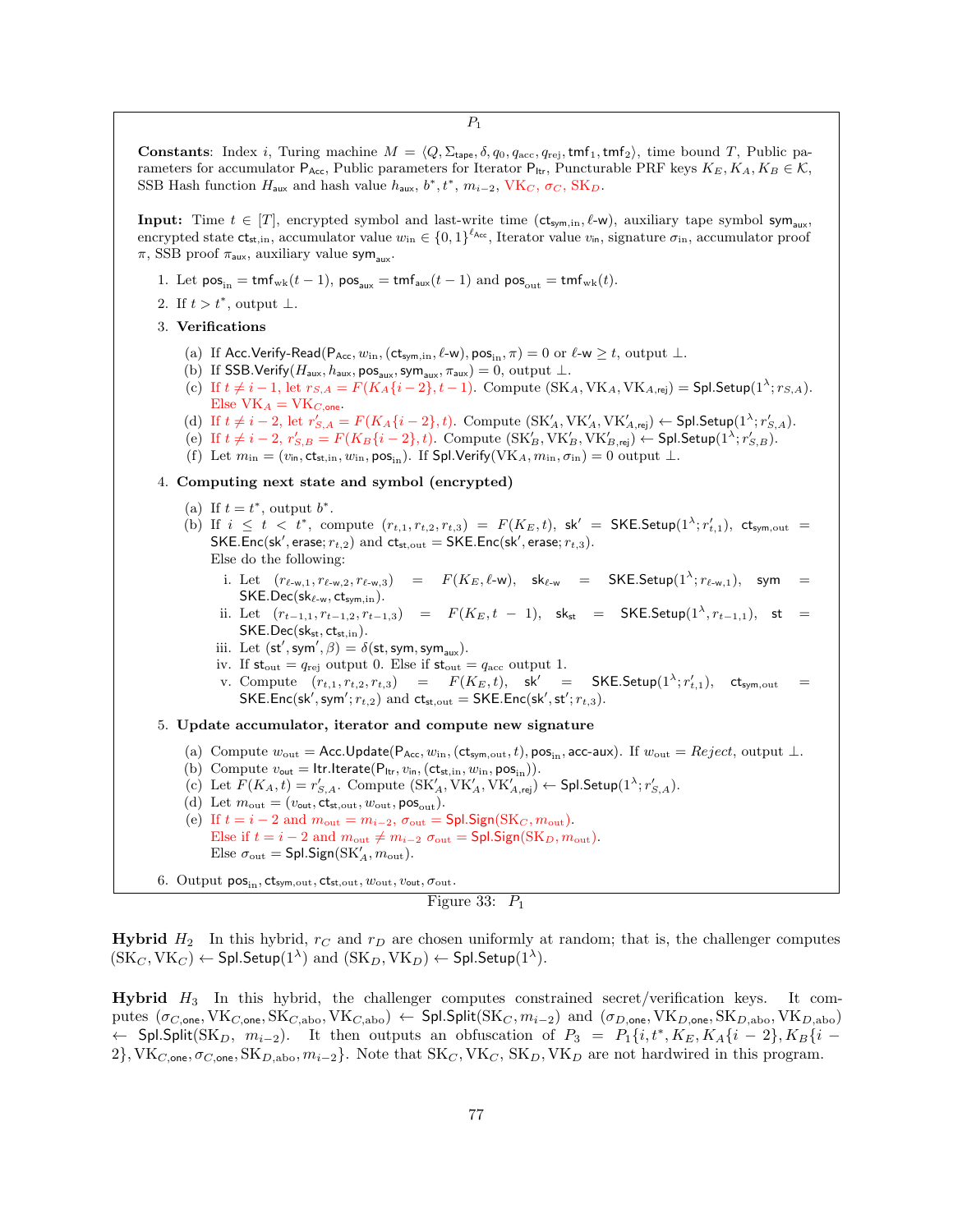**Hybrid**  $H_4$  In this hybrid, the challenger chooses  $P_{Acc}$ ,  $w_0$ ,  $STORE_0$  using Acc.Setup-Enforce-Read. It then uses  $P_{Acc}, w_0$ , store<sub>0</sub>, and proceeds as in previous experiment. It outputs an obfuscation of  $P_1\{i, t^*, P_{Acc},$  $K_E$ ,  $K_A\{i-2\}$ ,  $K_B\{i-2\}$ ,  $VK_{C, \text{one}}, \sigma_{C, \text{one}}$ ,  $SK_{D, \text{abo}}, m_{i-2}\}.$ 

**Hybrid**  $H_5$  In this hybrid, the challenger makes SSB hash enforcing at tmf<sub>aux</sub>( $i$ *−*2). It receives  $M$ ,( $x_1, x_2$ ) from *A*, sets  $pos_{aux} = \text{tmf}_{aux}(i-2)$ , chooses  $H_{aux} \leftarrow \text{SSB.Gen}(1^{\lambda}, 1^{|x_2|}, pos_{aux})$ . It computes  $h_{aux} = H_{aux}(x_2)$ and sets  $ek = (H_{\text{aux}}, h_{\text{aux}})$ . The remaining experiment is same as  $H_4$ .

**Hybrid**  $H_6$  In this hybrid, the challenger first computes ciphertexts  $ct_1$  and  $ct_2$  as described in  $Hyb'_{2,i}$ .

It then outputs an obfuscation of  $P_6 = P_6\{i, t^*, P_{Acc}, K_E, K_A\{i-2\}, K_B\{i-2\}, \nabla K_{C,one}, \sigma_{C,one}$  $SK_{D,abo}, m_{i-2}, ct_1, ct_2$  (defined in Figure [34\)](#page-78-0). This program differs from  $P_1$  for inputs corresponding to  $t = i - 1$ . Instead of decrypting, computing the next state and then encrypting, the program uses the hardwired ciphertexts.

**Hybrid**  $H_6$  In this experiment, the challenger uses normal setup for Acc (that is, Acc.Setup) instead of Acc*.*Setup-Enforce-Read.

**Hybrid**  $H_7$  In this experiment, the challenger outputs an obfuscation of  $W'_{int}$ .

**Analysis** Let  $\text{Adv}_{\mathcal{A}}^{x}$  denote the advantage of adversary  $\mathcal{A}$  in hybrid  $H_x$ .

**Claim D.19.** Assuming *iO* is a secure indistinguishability obfuscator, for any PPT *A*,  $|Adv^0_A - Adv^1_A| \leq$  $negl(\lambda)$ .

*Proof.* In hybrid *H*0, program *P*<sup>0</sup> is used, while in *H*1, program *P*<sup>1</sup> is used. The only difference between the two programs is that  $P_1$  uses punctured PRF keys  $K_A\{i-2\}$  and  $K_B\{i-2\}$ . It also has the secret/verification keys computed using  $F(K_A, i-2)$  and  $F(K_B, i-2)$ . As a result, using correctness of puncturable PRFs, it follows that the two programs have identical functionality. Therefore, by security of  $i\mathcal{O}$ , their obfuscations are computationally indistinguishable.

**Claim D.20.** Assuming *F* is a selectively secure puncturable PRF, for any PPT *A*,  $|\text{Adv}^1_{\mathcal{A}} - \text{Adv}^2_{\mathcal{A}}| \leq \text{negl}(\lambda)$ .

*Proof.* The proof of this claim follows from the selective security of puncturable PRF *F*.

**Claim D.21.** Assuming  $i\mathcal{O}$  is a secure indistinguishability obfuscator and *S* satisfies VK<sub>one</sub> indistinguisha-bility (Definition [C.2](#page-51-1)), for any PPT  $\mathcal{A}$ ,  $|\mathsf{Adv}_{\mathcal{A}}^2 - \mathsf{Adv}_{\mathcal{A}}^3| \le \text{negl}(\lambda)$ .

*Proof.* In order to prove this claim, we consider an intermediate hybrid program in which only the constrained secret keys  $\sigma_{C,one}$  and  $SK_{D,abc}$  are hardwired, while VK<sub>C</sub> is hardwired as the verification key. Using the security of *i* $O$ , we can argue that the intermediate step and  $H_2$  are computationally indistinguishable. Next, we use  $VK_{one}$  indistinguishability to show that the intermediate step and  $H_3$  are computationally indistinguishable.

**Claim D.22.** Assuming Acc satisfies indistinguishability of Read Setup (Definition [C.5](#page-53-0)), for any PPT *A*,  $|Adv^3_{\mathcal{A}} - Adv^4_{\mathcal{A}}| \leq \text{negl}(\lambda).$ 

П

*Proof.* The proof of this claim follows from Read Setup indistinguishability (Definition [C.5\)](#page-53-0).

**Claim D.23.** Assuming SSB satisfies Definition [B.1,](#page-48-0) for any PPT  $\mathcal{A}$ ,  $|Adv^4_{\mathcal{A}} - Adv^5_{\mathcal{A}}| \leq$  negl( $\lambda$ ).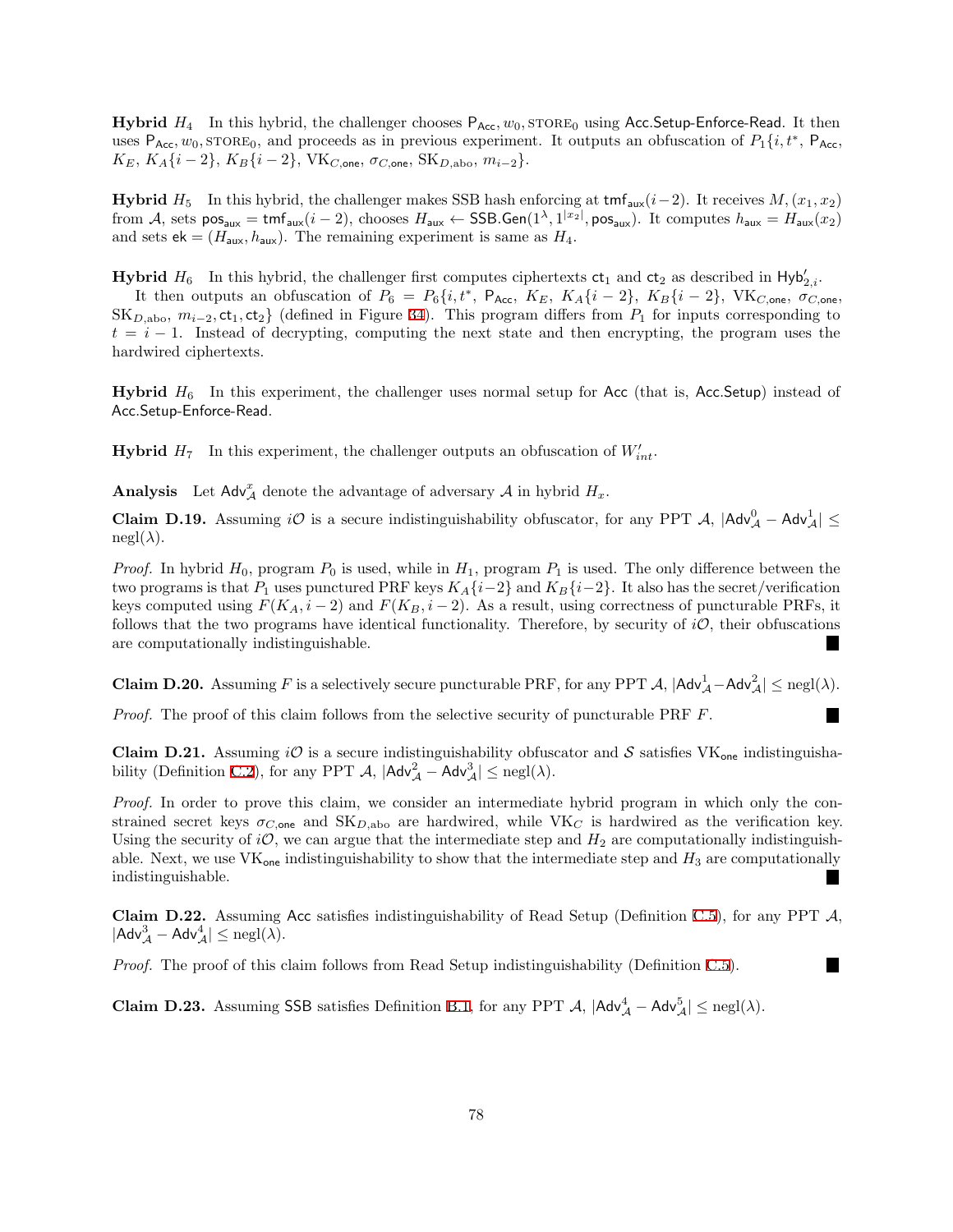<span id="page-78-0"></span>**Constants**: Index *i*, Turing machine  $M = \langle Q, \Sigma_{\text{tape}}, \delta, q_0, q_{\text{acc}}, q_{\text{rej}}, \text{tmf}_1, \text{tmf}_2 \rangle$ , time bound *T*, Public parameters for accumulator  $P_{Acc}$ , Public parameters for Iterator  $P_{ltr}$ , Puncturable PRF keys  $K_E$ ,  $K_A$ ,  $K_B \in \mathcal{K}$ , SSB Hash function  $H_{\text{aux}}$  and hash value  $h_{\text{aux}}$ ,  $b^*$ ,  $t^*$ ,  $m_{i-2}$ ,  $\text{VK}_C$ ,  $\sigma_C$ ,  $\text{SK}_D$ , ciphertexts  $\text{ct}_1$ ,  $\text{ct}_2$ .

**Input:** Time  $t \in [T]$ , encrypted symbol and last-write time ( $ct_{sym,in}, \ell-w$ ), auxiliary tape symbol sym<sub>aux</sub>, encrypted state  $ct_{st,in}$ , accumulator value  $w_{in} \in \{0,1\}^{\ell_{Acc}}$ , Iterator value  $v_{in}$ , signature  $\sigma_{in}$ , accumulator proof  $\pi$ , SSB proof  $\pi_{\text{aux}}$ , auxiliary value sym<sub>aux</sub>.

- 1. Let  $pos_{\text{in}} = \text{tmf}_{\text{wk}}(t-1)$ ,  $pos_{\text{aux}} = \text{tmf}_{\text{aux}}(t-1)$  and  $pos_{\text{out}} = \text{tmf}_{\text{wk}}(t)$ .
- 2. If *t > t<sup>∗</sup>* , output *⊥*.
- 3. **Verifications**
	- (a) If Acc.Verify-Read( $P_{Acc}, w_{in}$ , (ct<sub>sym,in</sub>,  $\ell$ -w),  $pos_{in}, \pi$ ) = 0 or  $\ell$ -w  $\geq t$ , output  $\bot$ .
	- (b) If SSB.Verify( $H_{\text{aux}}, h_{\text{aux}},$  pos<sub>aux</sub>, sym<sub>aux</sub>,  $\pi_{\text{aux}}$ ) = 0, output  $\perp$ .
	- (c) If  $t \neq i-1$ , let  $r_{S,A} = F(K_A\{i-2\}, t-1)$ . Compute  $(SK_A, VK_A, VK_{A, rel}) = \text{Spl}\text{Setup}(1^{\lambda}; r_{S,A})$ . Else  $VK_A = VK_{C,one}$ .
	- (d) If  $t \neq i-2$ , let  $r'_{S,A} = F(K_A\{i-2\}, t)$ . Compute  $(SK'_A, VK'_A, VK'_{A, \text{rej}}) \leftarrow \text{Spl.Setup}(1^{\lambda}; r'_{S,A})$ .
	- (e) If  $t \neq i-2$ ,  $r'_{S,B} = F(K_B\{i-2\}, t)$ . Compute  $(SK'_B, VK'_B, VK'_{B, rej}) \leftarrow$  Spl. Setup $(1^{\lambda}; r'_{S,B})$ .
	- (f) Let  $m_{\text{in}} = (v_{\text{in}}, ct_{\text{st},\text{in}}, w_{\text{in}}, \text{pos}_{\text{in}})$ . If Spl.Verify(VK<sub>A</sub>*, m*<sub>in</sub>*,*  $\sigma_{\text{in}}) = 0$  output  $\perp$ .

#### 4. **Computing next state and symbol (encrypted)**

- (a) If  $t = t^*$ , output  $b^*$ .
- (b) If  $i \le t \lt t^*$ , compute  $(r_{t,1}, r_{t,2}, r_{t,3}) = F(K_E, t)$ , sk' = SKE.Setup $(1^{\lambda}; r'_{t,1})$ , ct<sub>sym,out</sub> = SKE.Enc(sk', erase;  $r_{t,2}$ ) and  $ct_{st,out}$  = SKE.Enc(sk', erase;  $r_{t,3}$ ). Else if  $t = i - 1$  set  $ct_{sym,out} = ct_1$  and  $ct_{st,out} = ct_2$ . Else do the following:
	- i. Let  $(r_{\ell-w,1}, r_{\ell-w,2}, r_{\ell-w,3}) = F(K_E, \ell-w), \text{ sk}_{\ell-w} = \text{SKE}.\text{Setup}(1^{\lambda}; r_{\ell-w,1}), \text{ sym} =$ SKE*.*Dec(sk*<sup>ℓ</sup>*-w*,* ctsym*,*in).
	- ii. Let  $(r_{t-1,1}, r_{t-1,2}, r_{t-1,3}) = F(K_E, t-1)$ , sk<sub>st</sub> = SKE.Setup $(1^{\lambda}, r_{t-1,1})$ , st = SKE.Dec(sk<sub>st</sub>, ct<sub>st,in</sub>).
	- iii. Let  $(\mathsf{st}', \mathsf{sym}', \beta) = \delta(\mathsf{st}, \mathsf{sym}, \mathsf{sym}_{\mathsf{aux}}).$
	- iv. If  $st_{\text{out}} = q_{\text{rej}}$  output 0. Else if  $st_{\text{out}} = q_{\text{acc}}$  output 1.
	- v. Compute  $(r_{t,1}, r_{t,2}, r_{t,3})$  =  $F(K_E, t)$ , sk<sup>'</sup> = SKE.Setup $(1^{\lambda}; r'_{t,1})$ , ct<sub>sym,out</sub> = SKE.Enc(sk', sym';  $r_{t,2}$ ) and  $ct_{st,out}$  = SKE.Enc(sk', st';  $r_{t,3}$ ).
- 5. **Update accumulator, iterator and compute new signature**
	- (a) Compute  $w_{\text{out}} = \text{Acc}.\text{Update}(P_{\text{Acc}}, w_{\text{in}}, (\text{ct}_{\text{sym},\text{out}}, t), \text{pos}_{\text{in}}, \text{acc-aux})$ . If  $w_{\text{out}} = Reject$ , output  $\perp$ .
	- (b) Compute  $v_{\text{out}} = \text{Itr}.\text{Iterate}(P_{\text{ltr}}, v_{\text{in}}, (\text{ct}_{\text{st},\text{in}}, w_{\text{in}}, \text{pos}_{\text{in}})).$
	- (c) Let  $F(K_A, t) = r'_{S, A}$ . Compute  $(SK'_A, VK'_A, VK'_{A, rej}) \leftarrow$  Spl. Setup $(1^{\lambda}; r'_{S, A})$ .
	- (d) Let  $m_{\text{out}} = (v_{\text{out}}, \text{ct}_{\text{st,out}}, w_{\text{out}}, \text{pos}_{\text{out}}).$
	- (e) If  $t = i 2$  and  $m_{\text{out}} = m_{i-2}$ ,  $\sigma_{\text{out}} = \text{Spl.Sign}(\text{SK}_C, m_{\text{out}})$ . Else if  $t = i - 2$  and  $m_{\text{out}} \neq m_{i-2} \sigma_{\text{out}} = \text{Spl.Sign}(\text{SK}_D, m_{\text{out}})$ .  $\text{Else } \sigma_{\text{out}} = \text{Spl}.\text{Sign}(\text{SK}'_A, m_{\text{out}}).$
- 6. Output posin*,* ctsym*,*out*,* ctst*,*out*, w*out*, v*out*, σ*out.

Figure 34:  $P_6$ 

*Proof.* Note that the only difference between  $H_4$  and  $H_5$  is the enforcing index for SSB hash. In  $H_4$ , the hash is enforcing at tmf<sub>aux</sub> $(i-3)$ , while in  $H_5$ , it is enforcing at tmf<sub>aux</sub> $(i-2)$ . Using the index hiding property of SSB, we can argue that these two hybrids are computationally indistinguishable.

**Claim D.24.** Assuming *iO* is a secure indistinguishability obfuscator, for any PPT *A*,  $|Adv^5_A - Adv^6_A| \le$  $negl(\lambda)$ .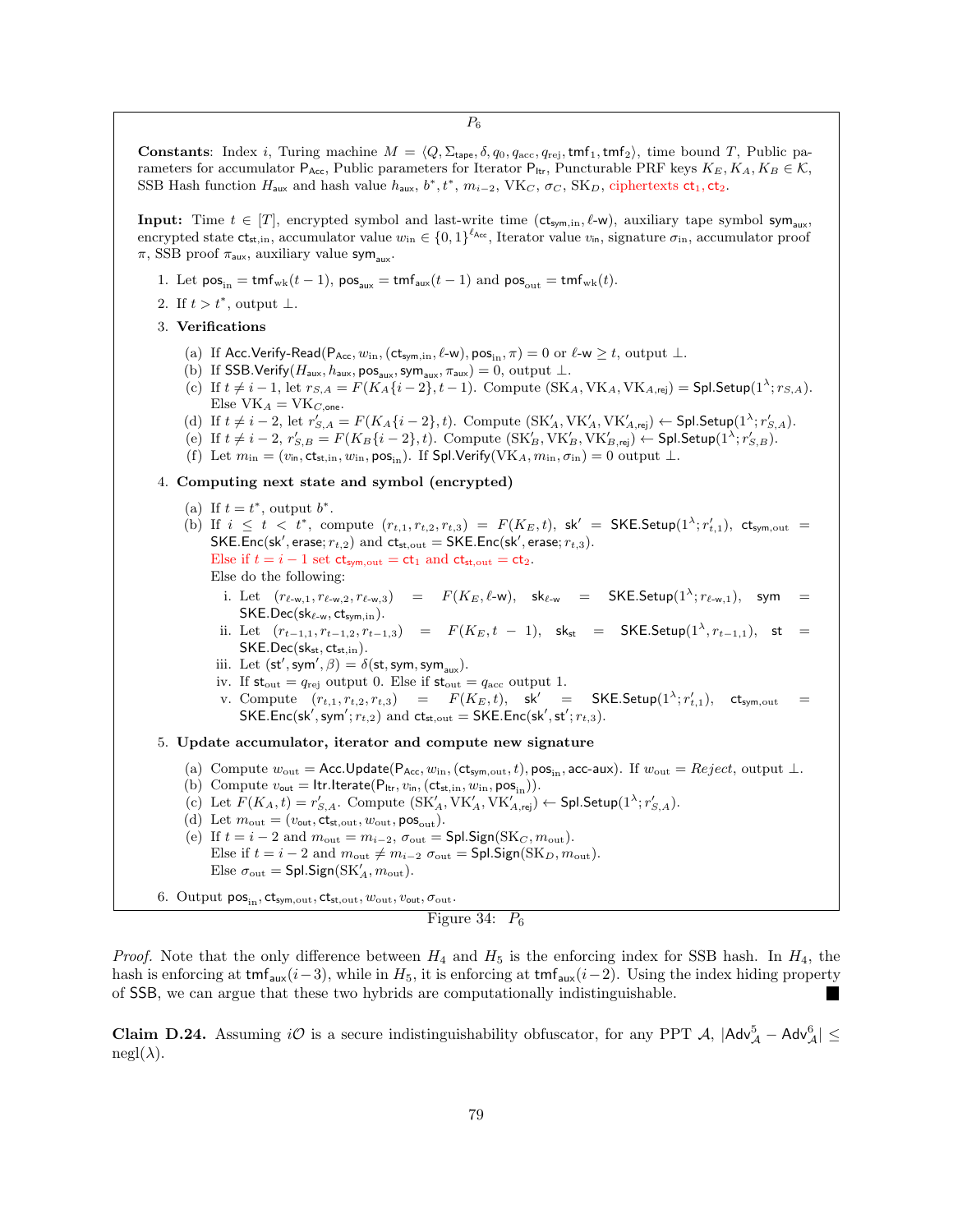*Proof.* We need to argue that the programs output in hybrids  $H_5$  and  $H_6$  are functionally identical. Let *P*<sup>1</sup> and *P*<sup>2</sup> denote these two programs. Note that the only difference is corresponding to input tuples with  $t = i - 1$ . In *P*<sub>1</sub>, for  $t = i - 1$ , after the verification step, the ciphertexts  $ct_{sym, in}$  and  $ct_{st, in}$  are decrypted, the new state and symbol are computed, which are then encrypted. In *H*6, the challenger computes the 'correct' state and symbol corresponding to  $t = i - 1$ . It encrypts them (deterministic encryption using a PRF key), and hardwires the ciphertexts. If  $t = i - 1$  and the verifications pass, then the program  $P_2$  does not decrypt input ciphertexts; instead it sets  $ct_{sym,out}$  and  $ct_{st,out}$  to be the hardwired ciphertexts  $ct_1, ct_2$ .

At time step  $t = i - 2$ , both programs output '*A'* type signatures for the correct message  $m_{i-2}$ . Threfore, at time  $t = i - 2$ , there is exactly one input tuple that is accepted, which is  $m_{j-2}$ , and hence  $m_{in} = m_{i-2}$ , which implies  $ct_{sym,in}$  is the correct state's encryption. Since the SSB hash and accumulator are appropriately enforced, sym<sub>aux</sub> and ct<sub>sym,in</sub> are the correct symbols input to  $P_1$ . As a result, the new state/symbol are also the correct state/symbol respectively, and hence  $P_1$  outputs  $ct_1, ct_2$ . Therefore, both programs have identical behavior on all inputs.

**Claim D.25.** Assuming Acc satisfies indistinguishability of Read Setup (Definition [C.5](#page-53-0)), for any PPT *A*,  $|Adv^5_{\mathcal{A}} - Adv^6_{\mathcal{A}}| \leq \text{negl}(\lambda).$ 

П

 $\blacksquare$ 

*Proof.* This step is reverse of the step from  $H_3$  to  $H_4$ .

**Claim D.26.** Assuming  $i\mathcal{O}$  is a secure indistinguishability obfuscator,  $F$  is a selectively secure puncturable PRF and *S* satisfies  $VK_{one}$  indistinguishability (Definition [C.2\)](#page-51-1), for any PPT *A*,  $|Adv_{\mathcal{A}}^7 - Adv_{\mathcal{A}}^8| \leq negl(\lambda)$ .

This step is the reverse of the step from *H*<sup>0</sup> to *H*3. Therefore, using similar intermediate hybrid experiments, a similar proof works here as well. н

<span id="page-79-0"></span>**Lemma D.11.** Assuming  $i\mathcal{O}$  is a secure indistinguishability obfuscator, F is a selectively secure puncturable PRF, Itr is an iterator satisfying Definitions [C.9](#page-55-0) and [C.10,](#page-55-1) Acc is an accumulator satisfying Definitions [C.5,](#page-53-0) [C.6,](#page-53-1) [C.7](#page-54-0) and [C.8,](#page-54-1) *S* is a splittable signature scheme satisfying security Definitions [C.1](#page-51-0), [C.2,](#page-51-1) [C.3](#page-51-2) and [C.4,](#page-52-0)  $|Adv_{\mathcal{A}}^{'int} - Adv_{\mathcal{A}}^{'2,i}| \leq \text{negl}(\lambda).$ 

The proof of this lemma is similar to the proof of Lemma [D.9.](#page-71-0)

Combining Lemma [D.9,](#page-71-0) Lemma [D.10](#page-75-0) and Lemma [D.11](#page-79-0), we get our desired proof for Lemma [D.2](#page-57-0).

## **D.3 Proof of Lemma [D.3](#page-58-0)**

We will first define hybrids  $H_0, \ldots, H_5$ , where  $H_0$  corresponds to  $Hyb'_{2,i}$  and  $H_5$  corresponds to  $Hyb_{2,i-1}$ .

**Hybrid**  $H_0$  This corresponds to  $Hyb'_{2,i}$ .

**Hybrid**  $H_1$  In this hybrid, the challenger punctures the PRF key  $K_E$  on inputs corresponding to  $t = i - 1$ . It outputs an obfuscation of program  $W_1 = \text{Prog}'\text{-}2-i-1\{i,t^*,K_E\{i-1\},K_A,\text{ct}_1,\text{ct}_2\}$  where  $\text{Prog}'\text{-}2-i-1$  is defined in Figure [35.](#page-80-0) Note that the only difference between Prog*′* -2-*i* and Prog*′* -2-*i*-1 is that the latter uses a punctured PRF key  $K_E\{i-1\}$  instead of  $K_E$ .

**Hybrid**  $H_2$  In this hybrid, the challenger computes  $sk \leftarrow$  Setup<sub>PKE</sub>(1<sup> $\lambda$ </sup>) using true randomness. Also, the ciphertexts  $ct_1$  and  $ct_2$  are computed using true randomness; that is,  $ct_1 \leftarrow \text{SKE}$ *.Enc(sk, sym<sup>\*</sup>)* and ct<sup>2</sup> *←* SKE*.*Enc(sk*,*st*<sup>∗</sup>* ).

**Hybrid**  $H_3$  In this hybrid, the challenger sets  $ct_1 = \mathsf{SKE}$ .Enc(sk, erase) and  $ct_2 = \mathsf{SKE}$ .Enc(sk, erase).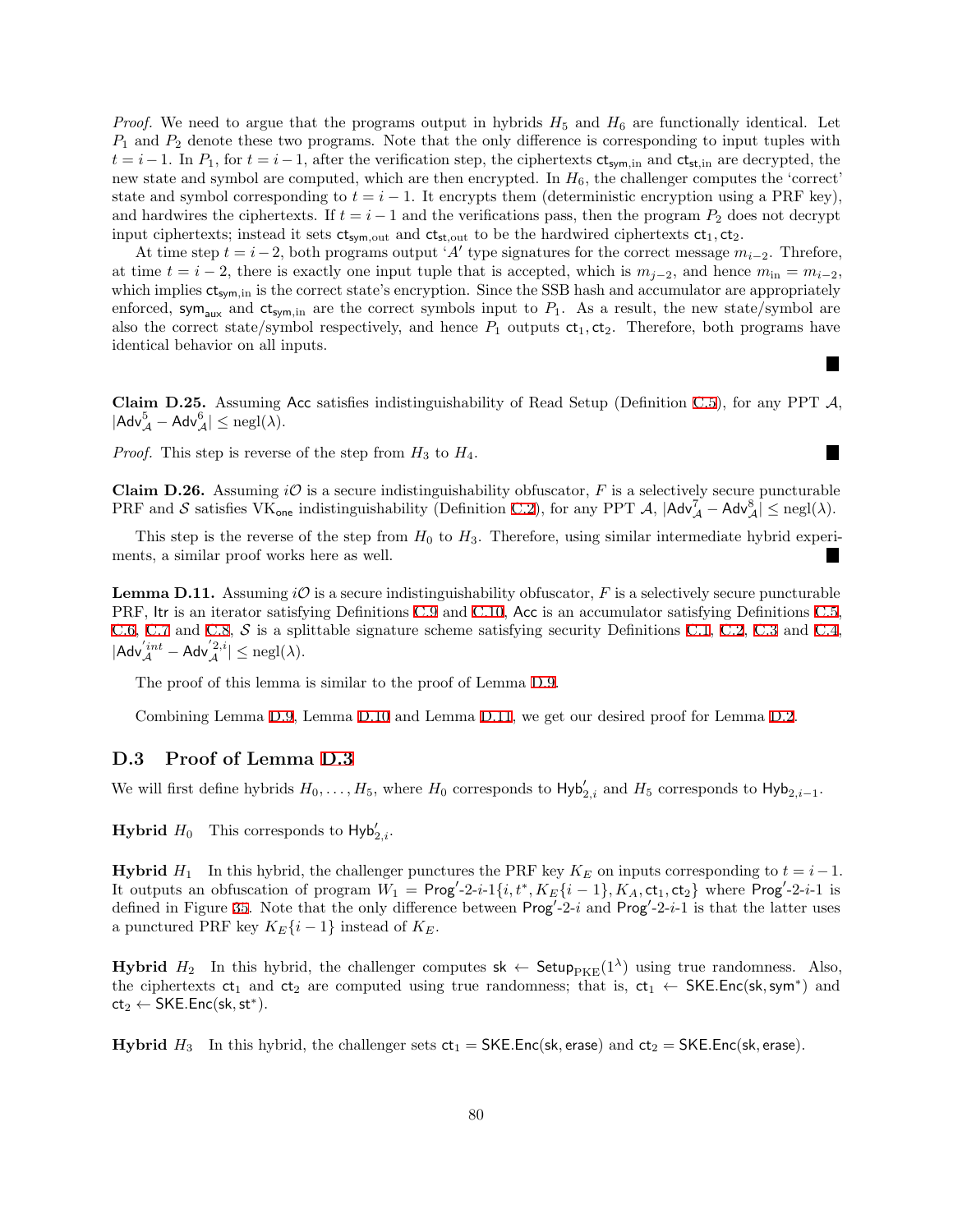Prog*′* -2-*i*-1

<span id="page-80-0"></span>**Constants**: Index *i*, Turing machine  $M = \langle Q, \Sigma_{\text{tape}}, \delta, q_0, q_{\text{acc}}, q_{\text{rej}}, \text{tmf}_1, \text{tmf}_2 \rangle$ , time bound *T*, Public parameters for accumulator  $P_{Acc}$ , Public parameters for Iterator  $P_{ltr}$ , Puncturable PRF keys  $K_E\{i-1\}$ ,  $K_A \in \mathcal{K}$ , SSB Hash function  $H_{\text{aux}}$  and hash value  $h_{\text{aux}}$ ,  $b^*$ ,  $t^*$ ,  $ct_1$ ,  $ct_2$ .

**Input:** Time  $t \in [T]$ , encrypted symbol and last-write time ( $ct_{sym,in}, \ell-w$ ), auxiliary tape symbol  $sym_{aux}$ , encrypted state  $ct_{st,in}$ , accumulator value  $w_{in} \in \{0,1\}^{\ell_{Acc}}$ , Iterator value  $v_{in}$ , signature  $\sigma_{in}$ , accumulator proof  $\pi$ , SSB proof  $\pi_{\text{aux}}$ , auxiliary value sym<sub>aux</sub>.

- 1. Let  $pos_{\text{in}} = \text{tmf}_{\text{wk}}(t-1)$ ,  $pos_{\text{aux}} = \text{tmf}_{\text{aux}}(t-1)$  and  $pos_{\text{out}} = \text{tmf}_{\text{wk}}(t)$ .
- 2. If *t > t<sup>∗</sup>* , output *⊥*.
- 3. **Verifications**
	- (a) If Acc.Verify-Read( $P_{Acc}, w_{in}$ , ( $ct_{sym,in}, \ell-w$ ),  $pos_{in}, \pi) = 0$  or  $\ell-w \geq t$ , output  $\bot$ .
	- $\mathcal{L}(\mathbf{b})$  If SSB.Verify $(H_{\mathsf{aux}}, h_{\mathsf{aux}}, \mathsf{pos}_{\mathsf{aux}}, \mathsf{sym}_{\mathsf{aux}}, \pi_{\mathsf{aux}}) = 0$ , output  $\bot$ .
	- (c) Let  $F(K_A, t-1) = r_{S,A}$ . Compute  $(SK_A, VK_A, VK_{A, \text{rej}}) = \text{Spl}.\text{Setup}(1^{\lambda}; r_{S,A}).$
	- (d) Let  $m_{\text{in}} = (v_{\text{in}}, \text{ct}_{\text{st},\text{in}}, w_{\text{in}}, \text{pos}_{\text{in}})$ . If Spl.Verify(VK<sub>A</sub>,  $m_{\text{in}}, \sigma_{\text{in}}) = 0$  output  $\perp$ .

## 4. **Computing next state and symbol (encrypted)**

- (a) If  $t = t^*$ , output  $b^*$ .
- (b) If  $i \le t < t^*$  compute  $(r_{t,1}, r_{t,2}, r_{t,3}) = F(K_E\{i-1\}, t)$ , sk' = SKE.Setup $(1^{\lambda}; r'_{t,1})$ , ct<sub>sym,out</sub> = SKE.Enc(sk', erase;  $r_{t,2}$ ) and  $ct_{st,out}$  = SKE.Enc(sk', erase;  $r_{t,3}$ ). Else if  $t = i - 1$  set  $ct_{sym,out} = ct_1$  and  $ct_{st,out} = ct_2$ . Else do the following:
	- i. Let  $(r_{\ell-w,1}, r_{\ell-w,2}, r_{\ell-w,3}) = F(K_E\{i-1\}, \ell-w), \; \mathsf{sk}_{\ell-w} = \mathsf{SKE}.\mathsf{Setup}(1^\lambda; r_{\ell-w,1}), \; \mathsf{sym} =$ SKE*.*Dec(sk*<sup>ℓ</sup>*-w*,* ctsym*,*in).
	- ii. Let  $(r_{t-1,1}, r_{t-1,2}, r_{t-1,3}) = F(K_E\{i-1\}, t-1)$ , sk<sub>st</sub> = SKE.Setup $(1^{\lambda}, r_{t-1,1})$ , st =  $SKE.Dec(sk_{st},ct_{st,in}).$
	- iii. Let  $(\mathsf{st}', \mathsf{sym}', \beta) = \delta(\mathsf{st}, \mathsf{sym}, \mathsf{sym}_{\mathsf{aux}}).$
	- iv. If  $st_{out} = q_{rej}$  output 0. Else if  $st_{out} = q_{acc}$  output 1.
	- v. Compute  $(r_{t,1}, r_{t,2}, r_{t,3}) = F(K_E\{i-1\}, t)$ , sk' = SKE.Setup $(1^{\lambda}; r'_{t,1})$ , ct<sub>sym,out</sub> = SKE.Enc(sk', sym';  $r_{t,2}$ ) and  $ct_{st,out}$  = SKE.Enc(sk', st';  $r_{t,3}$ ).
- 5. **Update accumulator, iterator and compute new signature**
	- (a) Compute  $w_{\text{out}} = \text{Acc}.\text{Update}(P_{\text{Acc}}, w_{\text{in}}, (\text{ct}_{\text{sym},\text{out}}, t), \text{pos}_{\text{in}}, \text{acc-aux}).$  If  $w_{\text{out}} = Reject$ , output  $\perp$ .
	- (b) Compute  $v_{\text{out}} = \text{ltr.lterate}(P_{\text{ltr}}, v_{\text{in}}, (\text{ct}_{\text{st},\text{in}}, w_{\text{in}}, \text{pos}_{\text{in}})).$
	- (c) Let  $F(K_A, t) = r'_{S, A}$ . Compute  $(SK'_A, VK'_A, VK'_{A, rej}) \leftarrow$  Spl. Setup $(1^{\lambda}; r'_{S, A})$ .
	- (d) Let  $m_{\text{out}} = (v_{\text{out}}, \text{ct}_{\text{st},\text{out}}, w_{\text{out}}, \text{pos}_{\text{out}})$  and  $\sigma_{\text{out}} = \text{Spl}.\text{Sign}(\text{SK}'_A, m_{\text{out}})$ .
- 6. Output  $pos_{in}, ct_{sym,out}, ct_{st,out}, w_{out}, v_{out}, \sigma_{out}.$

Figure 35: Prog*′* -2-*i*-1

**Hybrid** *H*<sup>4</sup> In this hybrid, the challenger computes the ciphertexts using pseudorandom strings generated using  $F(K_E, \cdot)$ . More precisely, the challenger computes  $(r_{i-1,1}, r_{i-1,2}, r_{i-1,3}) = F(K_E, i-1)$ ,  $\textsf{skSKE}$ .Setup $(1^{\lambda}; r_{i-1,1}), \textsf{ct}_1 = \textsf{SKE}$ .Enc(sk, erase;  $r_{i-1,2})$  and  $\textsf{ct}_2 = \textsf{SKE}$ .Enc(sk, erase;  $r_{i-1,3}$ ).

**Hybrid**  $H_5$  This corresponds to  $\text{Hyb}_{2,i-1}$ .

#### **D.3.1 Analysis**

**Claim D.27.** Assuming *iO* is a secure indistinguishability obfuscator, for any PPT adversary *A*, Adv<sub>A</sub> −  $\mathsf{Adv}_{\mathcal{A}}^1 \le \mathrm{negl}(\lambda).$ 

*Proof.* To prove this claim, it suffices to show that  $W_0$  and  $W_1$  are functionally identical. The crucial observation for this proof is the fact that  $F(K_E, i - 1)$  is not used anywhere in program  $W_0$ . For inputs